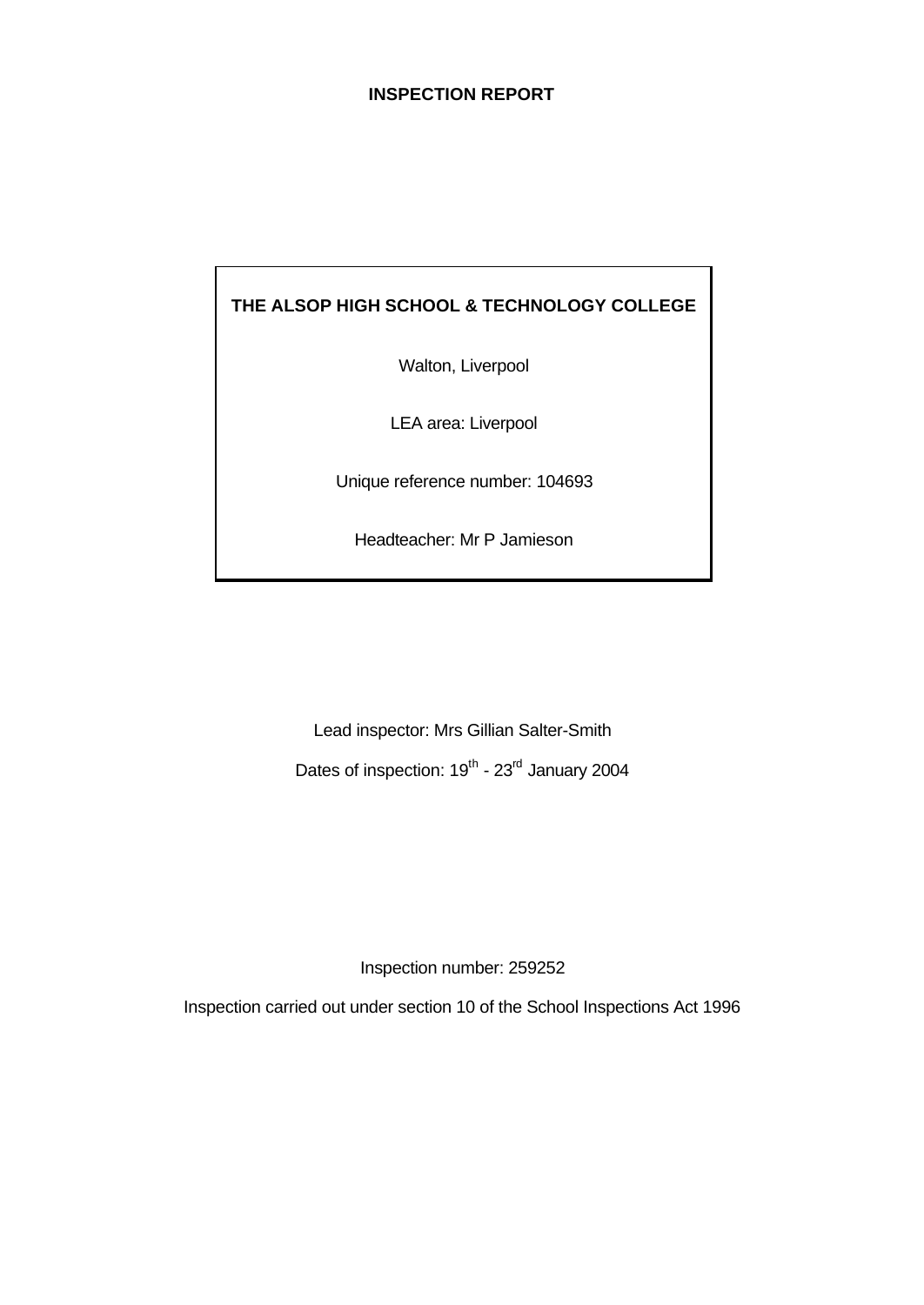#### © Crown copyright 2004

This report may be reproduced in whole or in part for non-commercial educational purposes, provided that all extracts quoted are reproduced verbatim without adaptation and on condition that the source and date thereof are stated.

Further copies of this report are obtainable from the school. Under the School Inspections Act 1996, the school must provide a copy of this report and/or its summary free of charge to certain categories of people. A charge not exceeding the full cost of reproduction may be made for any other copies supplied.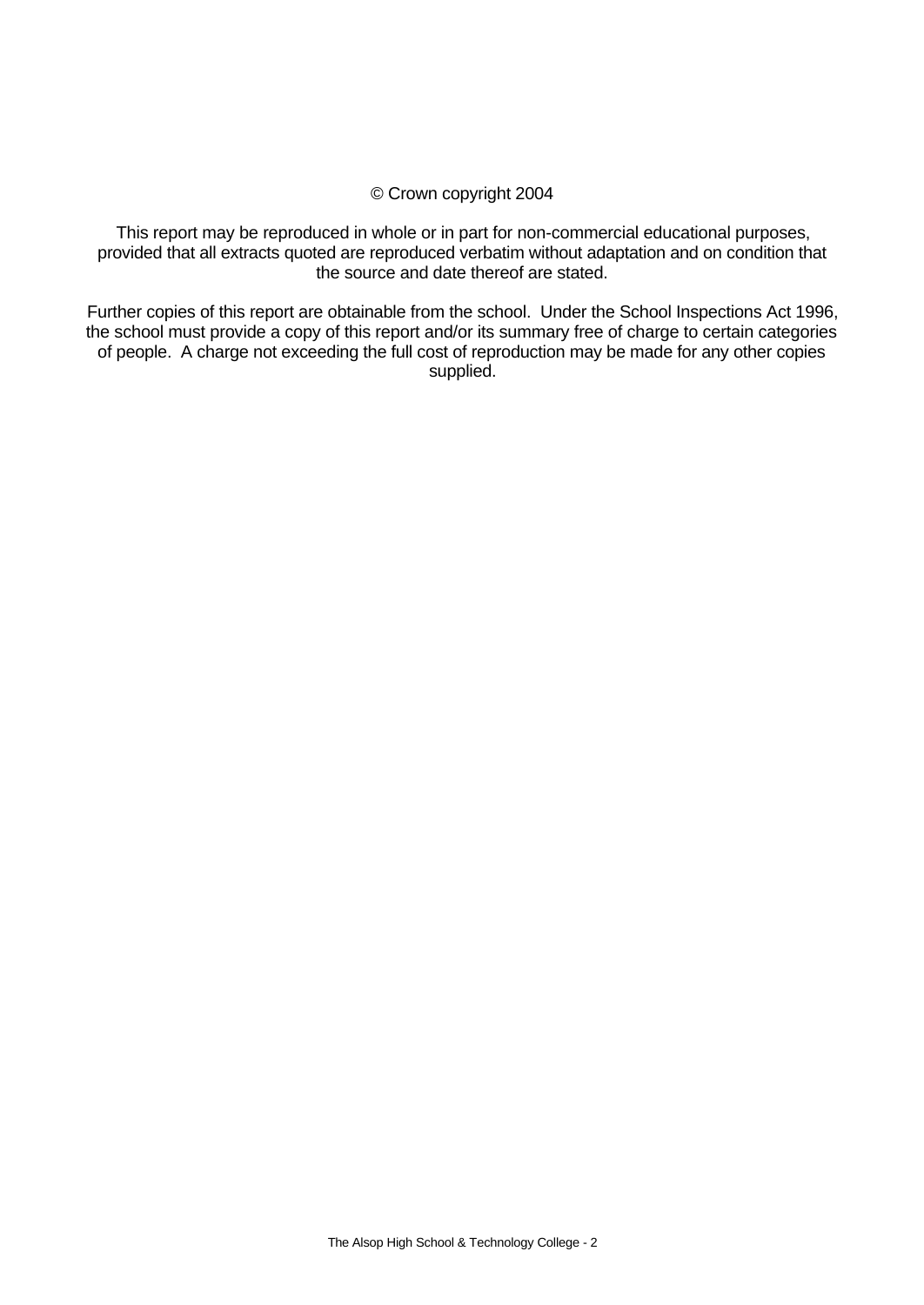### **INFORMATION ABOUT THE SCHOOL**

| Type of school:              | Comprehensive                |
|------------------------------|------------------------------|
| School category:             | Community                    |
| Age range of pupils:         | $11 - 19$ years              |
| Gender of pupils:            | <b>Mixed</b>                 |
| Number on roll:              | 1750                         |
| School address:              | Queen's Drive<br>Liverpool   |
| Postcode:                    | Merseyside<br><b>L4 6SH</b>  |
| Telephone number:            | 0151 5252600                 |
| Fax number:                  | 0151 5211044                 |
| Appropriate authority:       | Governing Body               |
| Name of chair of governors:  | <b>Councillor M Fielding</b> |
| Date of previous inspection: | April 1998                   |

### **CHARACTERISTICS OF THE SCHOOL**

The Alsop High School is very large comprehensive school with a sixth form in an inner city area. It is a designated Technology College. Student numbers have recently increased significantly following the closure of a nearby secondary school. The school currently operates from two sites. There is a partnership arrangement with a sixth form at another local school but currently just one student from The Alsop High School is involved. Planning is in progress for a collaboration of sixth form provision across five schools.

Most pupils are from white United Kingdom backgrounds with around two per cent from a number of different minority ethnic backgrounds. There is a very small number of asylum seekers who do not speak English as their first language. There are no pupils in the early stages of learning English. The school draws many of its pupils from areas of high social and economic deprivation and the proportion of pupils eligible to receive free school meals is high. A small number of pupils are in the care of the local authority. The proportion of pupils with special educational needs is well above average and there is resourced provision for pupils with specific learning difficulties (dyslexia). The majority of pupils have moderate learning difficulties, but other pupils' special needs include social, emotional and behavioural difficulties, physical and hearing impairment and autism.

Based on national tests taken at age 11, pupils' attainment on entry to the school is well below average. The current Year 11 started school with particularly low scores in reading tests.

The school receives Excellence in Cities funding for learning mentors, provision for gifted and talented pupils and the special behavioural unit. The school has received awards for Investors in People, School Achievement, Healthy Schools and Sports Mark. It is part of the Department for Education and Skills two-year Key Stage 3 National Pilot scheme for curriculum development and Creative Partnerships.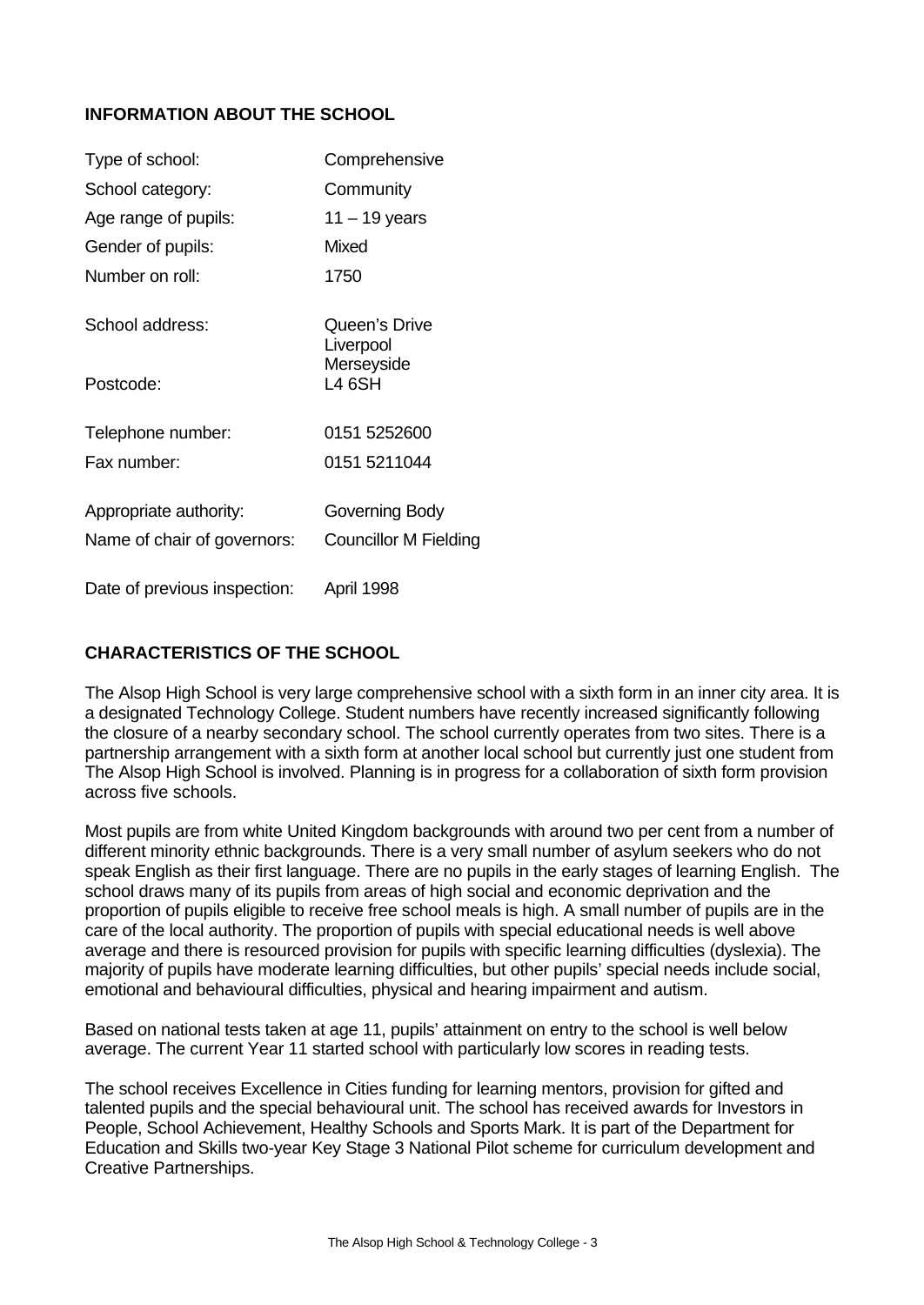## **INFORMATION ABOUT THE INSPECTION TEAM**

| Members of the inspection team |                    | <b>Subject responsibilities</b> |                                                   |
|--------------------------------|--------------------|---------------------------------|---------------------------------------------------|
| 8329                           | Mrs G Salter-Smith | Lead inspector                  |                                                   |
| 13762                          | Mr N Shelley       | Lay inspector                   |                                                   |
|                                | Mrs M Sewell       | Team inspector                  | English                                           |
|                                |                    |                                 | Drama                                             |
| 31100                          | Mr G Hunter        | Team inspector                  | Mathematics                                       |
| 12356                          | Mr R Dickason      | Team inspector                  | Science                                           |
| 27803                          | Mr J Clark         | Team inspector                  | Information and communication<br>technology (ICT) |
| 31981                          | Mr E Forster       | Team inspector                  | Art and design                                    |
| 21806                          | Mrs P Swinnerton   | Team inspector                  | Design and technology                             |
|                                |                    |                                 | Health and social care                            |
| 15551                          | Mrs P Mitchell     | Team inspector                  | Special educational needs                         |
| 24127                          | Mr J Kidd          | Team inspector                  | History                                           |
|                                |                    |                                 | Citizenship                                       |
|                                |                    |                                 | Personal, social and health<br>education          |
| 20192                          | Mr T McDermott     | Team inspector                  | Physical education                                |
| 10275                          | Dr J Cosgrove      | Team inspector                  | Religious education                               |
| 33019                          | Mr S Aspinall      | Team inspector                  | Geography                                         |
|                                |                    |                                 | Travel and Tourism - Post 16                      |
| 12475                          | Mr S Johnson       | Team inspector                  | <b>Music</b>                                      |
| 24887                          | Mrs Y Salmons      | Team inspector                  | Modern foreign languages                          |
|                                |                    |                                 | English as an additional language                 |
| 15465                          | Mr T Parish        | Team inspector                  | Product design - graphics - Post<br>16            |
|                                |                    |                                 | ICT-Post 16                                       |
| 19214                          | Mr G Price         | Team inspector                  | English - Post 16                                 |

The inspection contractor was:

Independent School Inspection Services (ISIS) 3 Harrowby Road West Park Leeds LS16 5HN

Any concerns or complaints about the inspection or the report should be made initially to the inspection contractor. The procedures are set out in the leaflet *'Complaining about Ofsted Inspections'*, which is available from Ofsted Publications Centre (telephone 07002 637833) or Ofsted's website (www.ofsted.gov.uk).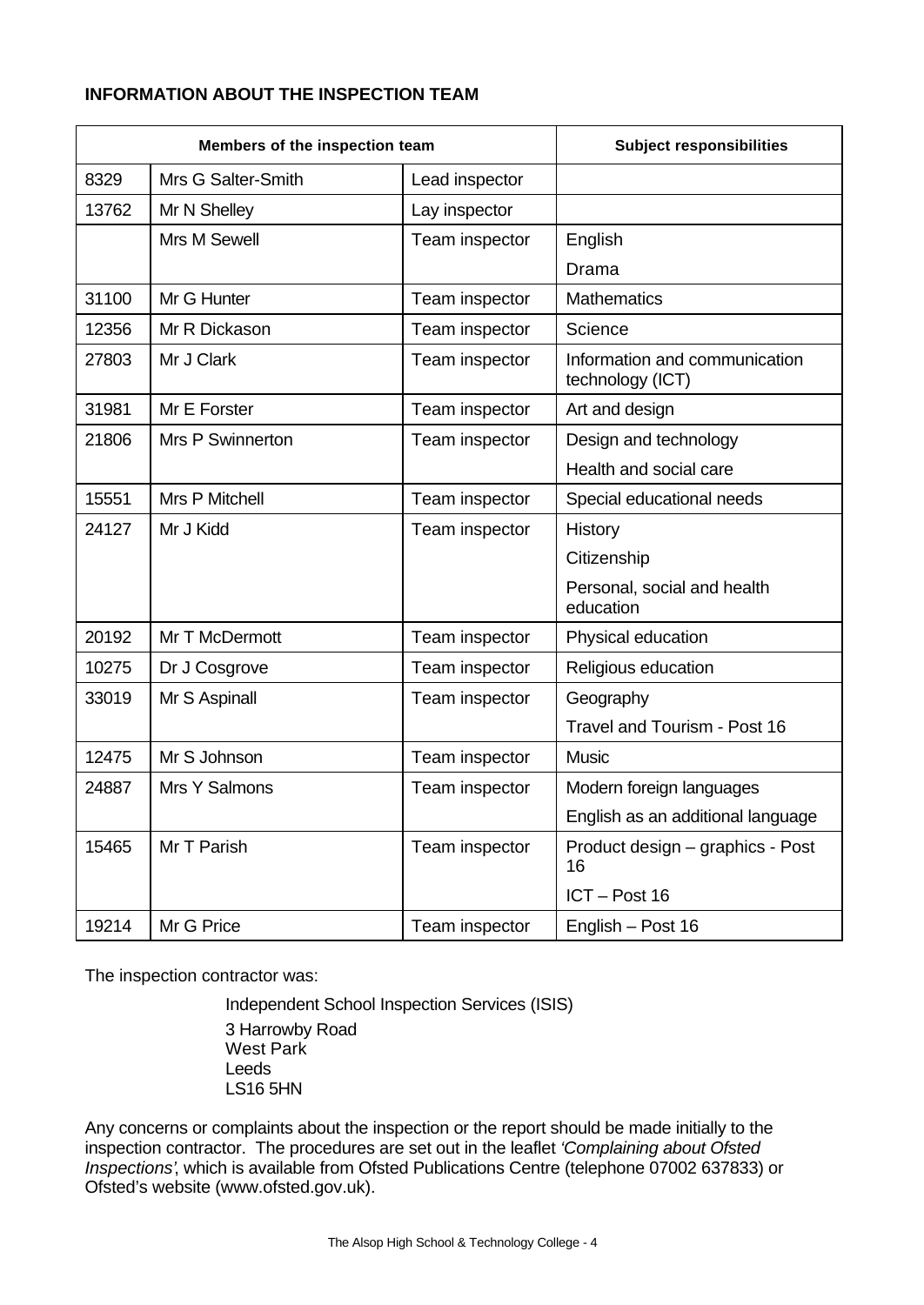## **REPORT CONTENTS**

|                                                                                                                                    | Page |
|------------------------------------------------------------------------------------------------------------------------------------|------|
| <b>PART A: SUMMARY OF THE REPORT</b>                                                                                               | 6    |
| <b>PART B: COMMENTARY ON THE MAIN INSPECTION FINDINGS</b>                                                                          |      |
| <b>STANDARDS ACHIEVED BY PUPILS AND STUDENTS</b>                                                                                   | 11   |
| Standards achieved in subjects and courses                                                                                         |      |
| Pupils' attitudes, values and other personal qualities                                                                             |      |
| <b>QUALITY OF EDUCATION PROVIDED BY THE SCHOOL</b>                                                                                 | 17   |
| Teaching and learning<br>The curriculum<br>Care, guidance and support<br>Partnership with parents, other schools and the community |      |
| <b>LEADERSHIP AND MANAGEMENT</b>                                                                                                   | 27   |
| <b>PART C: THE QUALITY OF EDUCATION IN SUBJECTS AND COURSES</b>                                                                    | 31   |
| <b>SUBJECTS AND COURSES IN KEY STAGES 3 AND 4</b>                                                                                  |      |
| <b>SUBJECTS AND COURSES IN THE SIXTH FORM</b>                                                                                      |      |
| <b>PART D: SUMMARY OF THE MAIN INSPECTION JUDGEMENTS</b>                                                                           | 76   |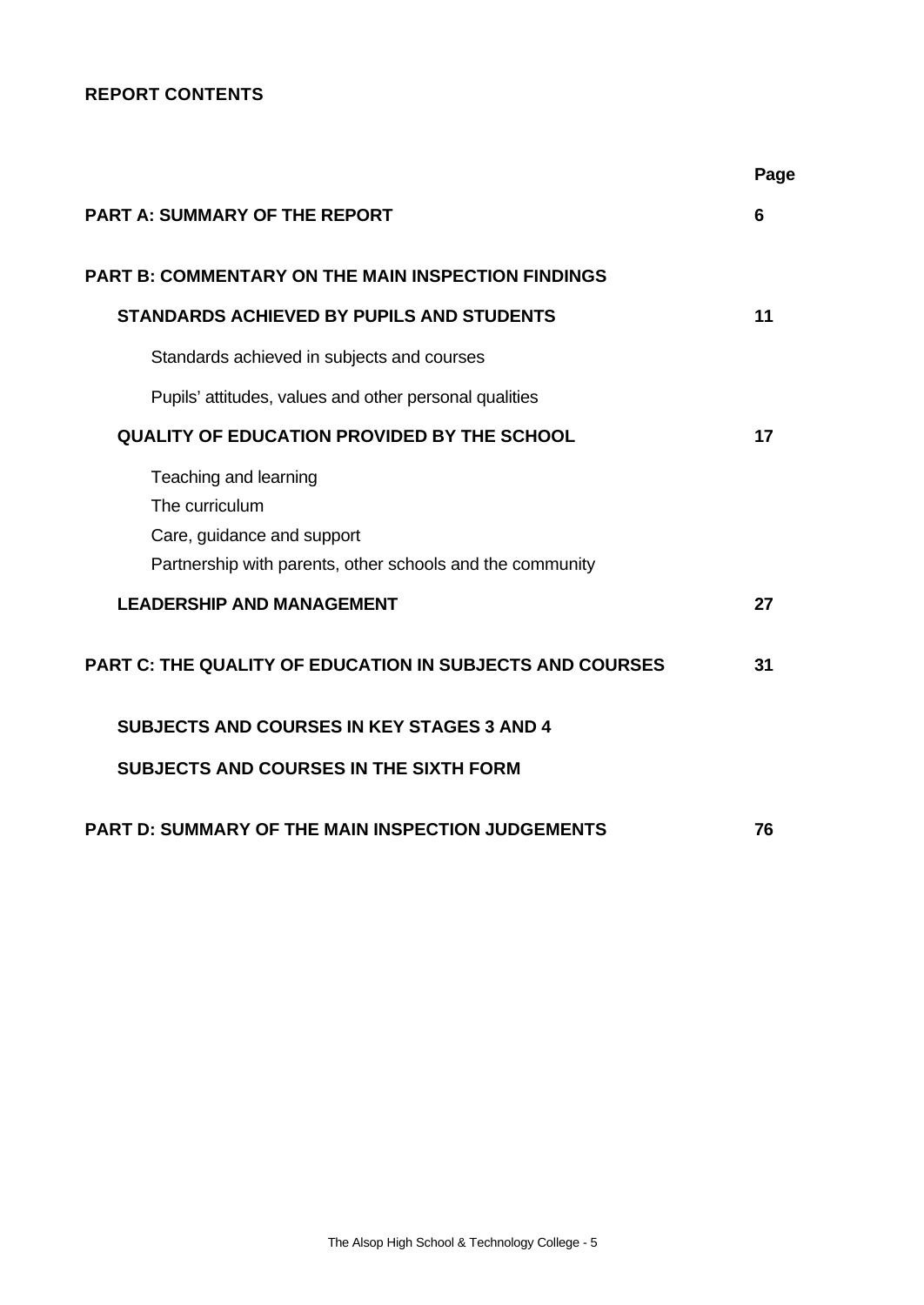# **PART A: SUMMARY OF THE REPORT**

## **OVERALL EVALUATION**

**The Alsop High is a good school with a number of outstanding features.** Very good leadership and effective management have successfully brought the school through a period of rapid expansion brought about by the closure of a nearby school. Pupils are very well looked after and are happy and secure in school. Pupils achieve well in their academic work in response to high expectations and good teaching, though.standards are below the national average. The governing body is highly committed to the school's development and is effective in providing good quality relevant educational opportunities for all pupils. The school provides good value for money.

The school's main strengths and weaknesses are:

- Overall results at GCSE and in National Curriculum tests for pupils in Year 9 are well above average when compared with schools with pupils of similar prior attainment.
- Very good leadership and effective management at all levels mean that staff and all pupils, whatever their background or capability, are valued, a strong sense of community pervades and standards are rising.
- Good teaching and effective support from teaching assistants create an excitement about learning and expectations of pupils and students are high. Consequently pupils achieve well.
- The very good level of care provided by the school helps to create a very positive ethos where standards of behaviour are very good, there is little bullying and very few exclusions.
- Weaknesses in pupils' writing, reading, speaking and listening skills and sixth form students' communication and study skills restrict their attainment.
- Standards in English in Year 11, in mathematics overall and in religious education in Years 10 to 13 are well below the national average.
- Attendance, though improving, is unsatisfactory.
- Pupils achieve very well in Spanish, art and design and personal, social and health education.
- Systems to check on the quality of the work across subjects are not consistently rigorous.

Improvement since the previous inspection is good. Results at GCSE have improved significantly. National test results for pupils in Year 9 are improving. There are more very good and excellent lessons. The curriculum for pupils aged 14 to 19 has broadened and is innovative. The use of ICT has improved greatly. The number of students in the sixth form has increased significantly. Most issues identified for improvement have been improved.

### **STANDARDS ACHIEVED**

| Performance compared with: |                                 |      | all schools |      | Similar schools |
|----------------------------|---------------------------------|------|-------------|------|-----------------|
|                            |                                 | 2001 | 2002        | 2003 | 2003            |
| Year 11                    | GCSE/GNVQ examinations          |      | D           | D    |                 |
| Year 13                    | A/AS level and VCE examinations |      |             | N/A  |                 |

*Key: A - well above average; B – above average; C – average; D – below average; E – well below average For Year 11, similar schools are those whose pupils attained similarly at the end of Year 9.*

**Pupils' achievement is good overall.** Standards are below the national average. Taking into account pupils' starting points, they achieve well in Years 7 to 11. In national tests taken by Year 9 pupils in 2003, results in mathematics and science were well below the national average. In English they were below the national average. Compared with schools with pupils of similar prior attainment, overall results were well above average. Achievement is good in science overall and in English in Years 7 to 9. It is satisfactory in mathematics overall and in English in Years 10 and 11. Pupils' achievement is at least good in other subjects except in religious education in Years 10 and 11, where achievement is poor. Pupils' literacy skills are very weak when they come to the school and, although they improve, they remain below average. Pupils' competence in basic skills in numeracy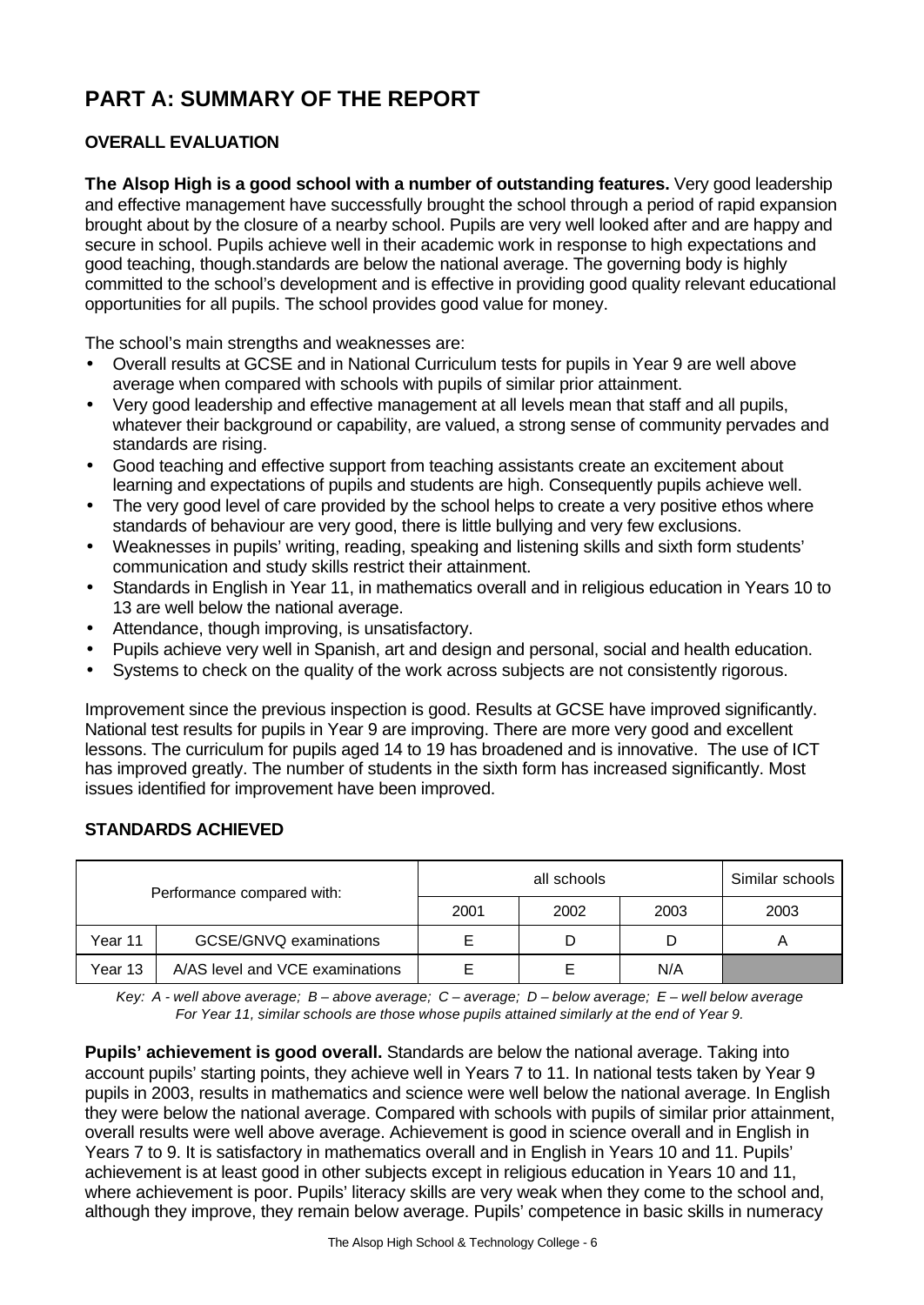and ICT enables them to make progress across subjects. Boys did not achieve as well as girls in the most recent GCSE examinations but the difference is less evident in current work. Pupils behave very well, have positive attitudes towards learning and make good progress in their personal development. Relationships between pupils are very good. A significant minority of pupils has a poor record of attendance and punctuality despite the considerable efforts of the school. Pupils with special educational needs, those whose first language is not English and those identified as gifted and talented make good progress.

## **QUALITY OF EDUCATION**

**The school provides a good quality of education; teaching and learning are good.** Teaching is very good in art and design, Spanish and personal, social and health education. It is good in most other subjects, except in mathematics overall and English in Years 10 and 11 where it is satisfactory. Pupils respond well to teachers' high expectations of learning and good behaviour. In most lessons, a good variety of activities taught at a good pace by knowledgeable teachers ensures that pupils are involved, interested and learning well. Good attention is paid to improving pupils' literacy skills. Pupils are not always confident when working independently. Whole-school assessment is well developed but information is not used consistently well across subjects.

The curriculum is satisfactory overall. It is well planned to meet pupils' needs and includes a broad range of academic, vocational and work-related courses, however, the locally agreed syllabus for religious education is not taught to all pupils in Years 10 to 13. Personal, social and health education and provision for pupils' moral and social development are very good. Pupils with special educational needs are well supported. Teaching assistants and learning mentors contribute significantly to pupils' wellbeing and good achievement. Support for pupils' learning out of school time, particularly through Cyberlink, is excellent. Though used well to support learning, the library is small and understocked. Advice and guidance for pupils' academic and personal development are very good. Most parents are supportive but a significant minority does not ensure that their children attend school regularly. Involvement in and with the community is an impressive feature that contributes to pupils' personal development. Links with primary schools, other colleges and institutions are very well developed.

### **LEADERSHIP AND MANAGEMENT**

**Leadership and management are good overall**. Very good leadership is determined in its efforts to raise standards and promote a supportive ethos. The school's priorities in development plans reflect this. Strong teams of staff provide outstanding role models. The school has benefited enormously from its status as a Technology College. The governing body provides strong support and guides the school's development. It is very well informed and holds managers to account. However, the governing body is not fulfilling some of its statutory duties. The school knows where its strengths and weaknesses lie but not all faculties have well developed and rigorous self-evaluation.

## **PARENTS' AND PUPILS' VIEWS OF THE SCHOOL**

Parents and pupils have a high regard for the school and have great confidence in it.

### **IMPROVEMENTS NEEDED**

The most important things the school should do to improve are:

- increase attendance;
- raise standards in English at GCSE, in mathematics overall, in religious education in Years 10 and 11 and in the sixth form overall;
- continue to develop pupils' basic skills in reading, writing, speaking and listening;
- bring consistency to self-evaluation and assessment across all areas of the school;
- develop more fully students' communication and study skills in the sixth form;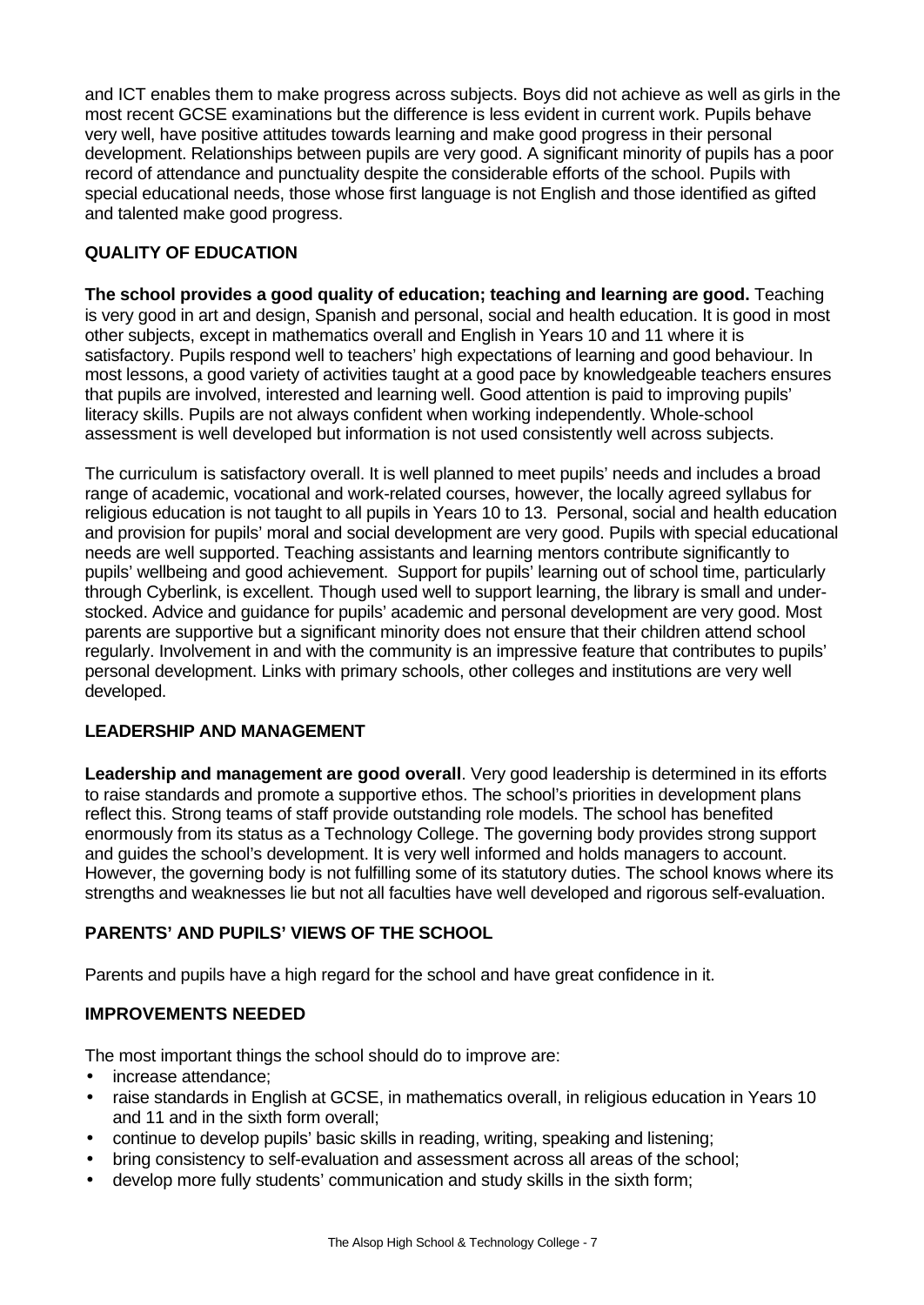and, to meet statutory requirements:

- teach the locally agreed syllabus for religious education in Years 10 to 13 to all pupils and students;
- provide a daily act of collective worship for all pupils and students;
- include all the required information in the combined prospectus and governors' annual report.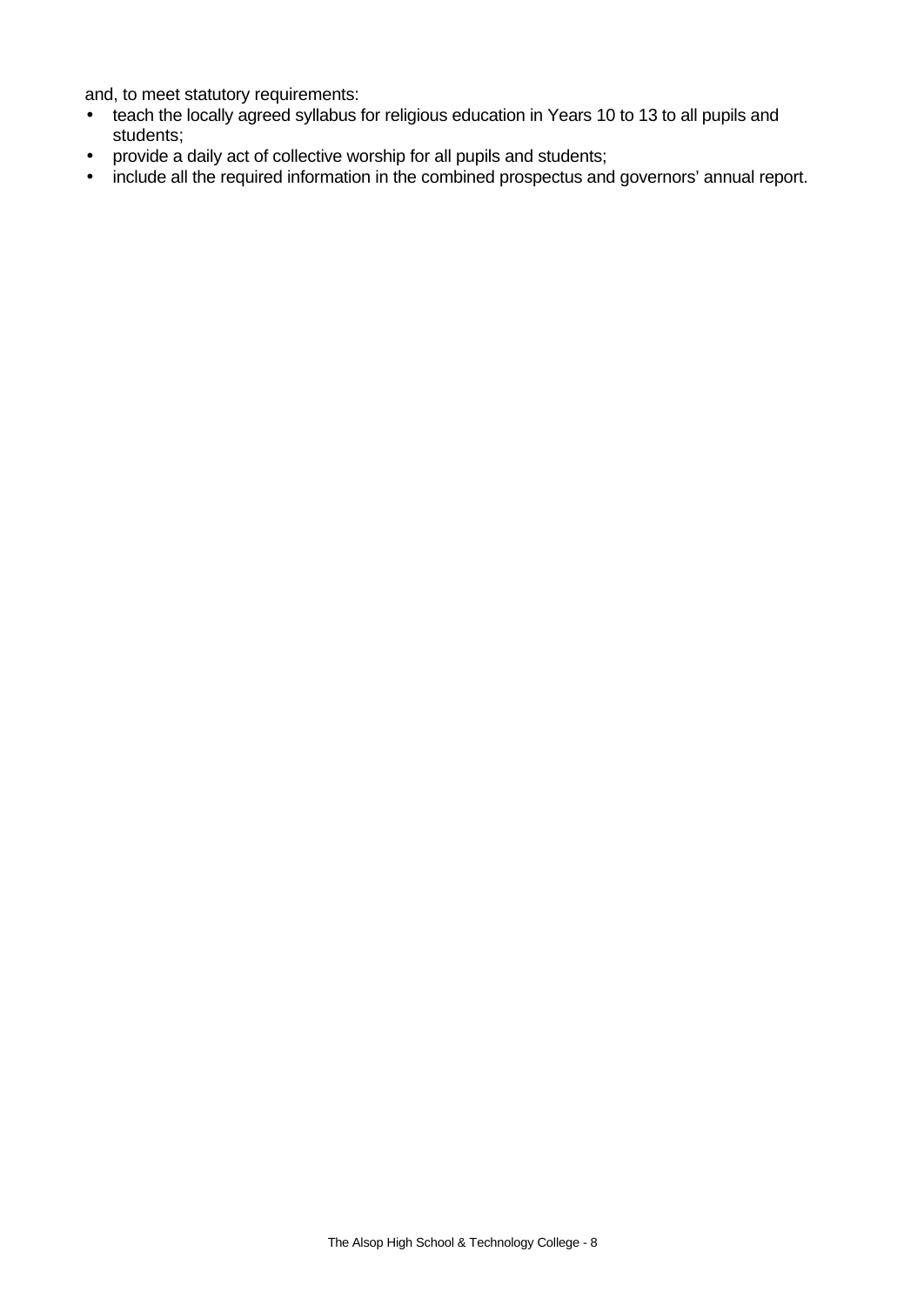## **THE SIXTH FORM AT THE ALSOP HIGH SCHOOL & TECHNOLOGY COLLEGE**

A larger than average and very rapidly expanding sixth form which offers a wide range of academic and vocational courses for students of all abilities.

#### **OVERALL EVALUATION**

#### **This is a good and effective sixth form. It is cost-effective and provides good value for**

**money.** It gives a good quality of education to its students, within a well balanced budget and at below average costs. The very good leadership of key staff has ensured that the sixth form continues to move forward in difficult circumstances, whilst building very good quality links with the wider local community to secure and sustain progress. The integration of students from a nearby closing school has been carried through successfully, and the sixth form continues to raise the aspirations and achievements of all of its students. Taking into account students' standards when they start their sixth form courses, they make steady progress and, in reaching below national average standards overall, their achievement is good. Well over nine-tenths of students who start in the sixth form remain on roll over the course of a year and retention is good. Two-thirds of students completing two-year courses go on to higher education. The remaining one-third go into further education or employment.

The main strengths and weaknesses are:

- Overall good teaching ensures good learning and achievement.
- Relationships between teachers and students are very good.
- Students receive a very good quality of overall support.
- The inclusive nature of the sixth form strives continuously to meet the needs of all its students.
- The most recent examination results were well below the national average.
- The statutory requirement for the teaching of religious education is not fully met.

#### **QUALITY AND STANDARDS IN SUBJECTS AND COURSES OF THE CURRICULUM**

Judgements about the provision in the subjects and courses inspected in the sixth form are shown below. They are based mainly on the quality of teaching and learning and how well students achieve. Not all subjects in the sixth form were inspected.

| Curriculum area                                   | <b>Evaluation</b>                                                                                                                                                                                                                                        |
|---------------------------------------------------|----------------------------------------------------------------------------------------------------------------------------------------------------------------------------------------------------------------------------------------------------------|
| English, languages and<br>communication           | Provision in English literature is satisfactory. Standards are below<br>average. Good teaching and the students' hard work, ensure that achievement<br>is satisfactory.                                                                                  |
|                                                   | Provision in French is satisfactory. Standards are average overall and<br>students' achievement is satisfactory. Teaching is satisfactory.                                                                                                               |
| <b>Mathematics</b>                                | Provision in mathematics is good. Students achieve well because of good<br>teaching by enthusiastic, well-qualified teachers. They enjoy the challenge of<br>mathematics and appreciate the efforts of staff. Numbers and results are set<br>to improve. |
| Science                                           | Provision in biology is satisfactory. The standard of work seen in lessons<br>was well below average. Teaching overall is satisfactory. As a result learning is<br>satisfactory as is achievement when lessons are suitably demanding.                   |
| Information and communication<br>technology (ICT) | Provision in ICT is good. Standards are below average. Good teaching leads<br>to good learning. Achievement is satisfactory overall because many students<br>with low prior attainment are placed inappropriately on the course.                         |
| <b>Humanities</b>                                 | Provision in history is satisfactory. Teaching is good and students achieve<br>well. Numbers opting for the subject are increasing rapidly. Standards are<br>below average because many students do not have the highest GCSE grades.                    |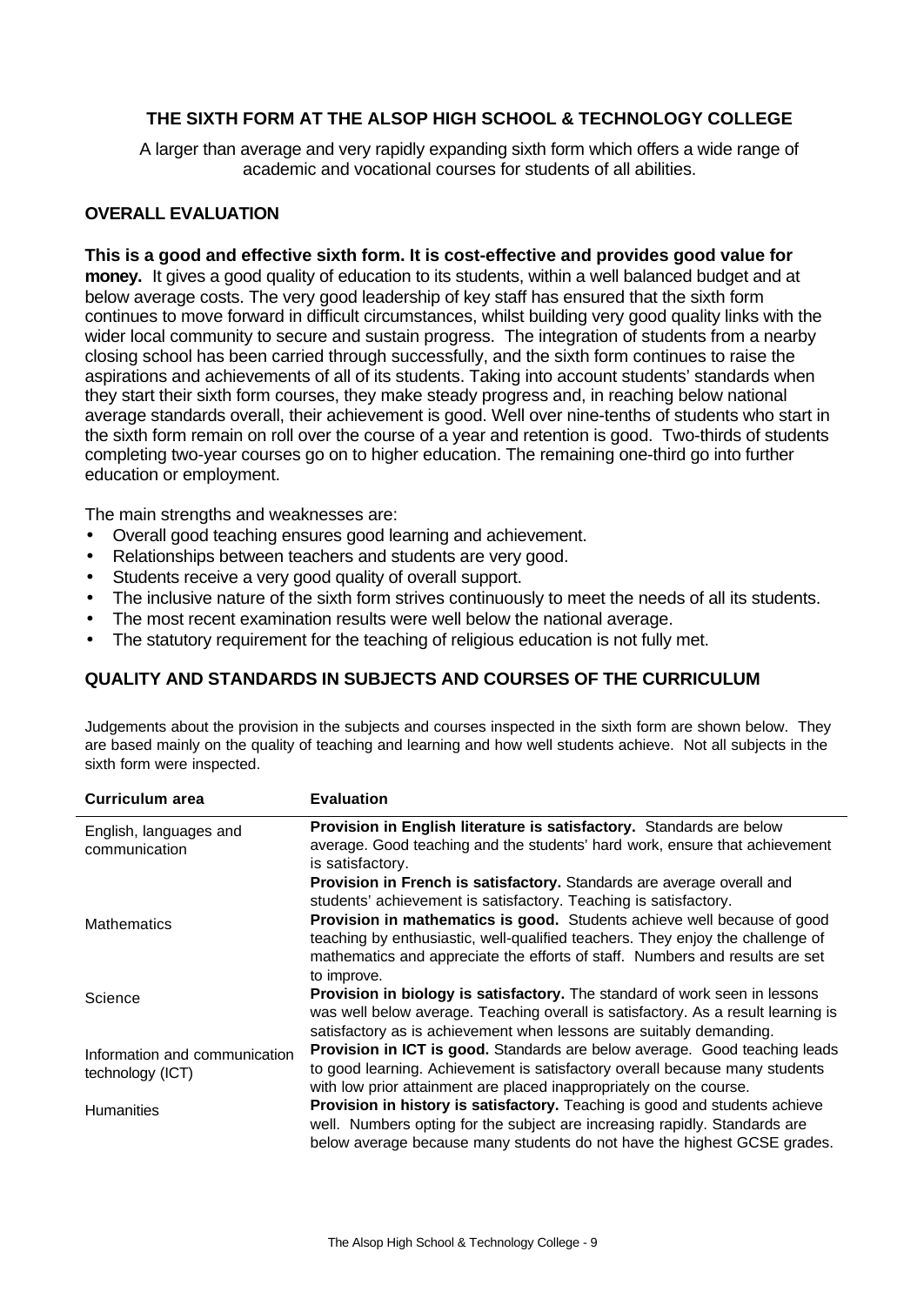| Engineering, technology and<br>manufacturing | Provision in product design-textiles is good. Standards are average.<br>Teaching and learning are good leading to good achievement by well-motivated<br>and creative students.<br>Provision in product design-graphics is satisfactory. Standards are below<br>average, but well motivated students achieve satisfactorily. The quality of<br>teaching and learning are satisfactory. |
|----------------------------------------------|---------------------------------------------------------------------------------------------------------------------------------------------------------------------------------------------------------------------------------------------------------------------------------------------------------------------------------------------------------------------------------------|
| Visual and performing arts and<br>media      | Provision in art and design is very good. Standards of current work are<br>well above average, and students achieve very well. Very good teaching leads<br>to very good learning in lessons.                                                                                                                                                                                          |
| Hospitality, sports, leisure and<br>travel   | Provision in physical education is very good. Overall standards at<br>advanced level are above average, and this shows very good achievement. Very<br>good teaching leads to very good learning. Students' attitudes are very good.                                                                                                                                                   |
|                                              | <b>Provision in travel and tourism is very good.</b> Very good teaching results in<br>enthusiastic learning and high achievement.                                                                                                                                                                                                                                                     |
| <b>Business</b>                              | No subject in this curriculum area was inspected in depth.                                                                                                                                                                                                                                                                                                                            |
| Health and social care                       | No subject in this curriculum area was inspected in depth.                                                                                                                                                                                                                                                                                                                            |

*The curriculum areas are broadly common across all post-16 education and training. They do not necessarily correspond with subjects and courses taught by the school. Inspectors make judgements in the range: excellent; very good; good; satisfactory; unsatisfactory; poor; very poor. Excellent and very good are equivalent to the judgement 'outstanding' in further education and sixth form college reports; poor and very poor are equivalent to 'very weak'.*

## **ADVICE, GUIDANCE AND SUPPORT**

This aspect is very good. Before students enter the sixth form, they are made well aware of the demands that sixth form study will place on them, and they are equally clear of the benefits of extended education. Whilst on their courses of study, students' academic progress and personal development are systematically but sensitively monitored. Individual teachers, departments, and the sixth form management team are always available in both regular and informal tutorial and guidance sessions. Preparations for leaving the sixth form are comprehensive, and students are able, in many ways, to sample directly the new dimensions of higher education, further education and employment. As the sixth form expands, there is some mismatch between courses available, and students' needs and aspirations. The school is aware of this and is continually broadening the range of courses offered from the age of 14 through to 19 to ensure that there are suitable courses to match students' interests and needs.

## **LEADERSHIP AND MANAGEMENT OF THE SIXTH FORM**

**The overall leadership of the sixth form is very good.** There is a clear vision of aspiration and continuous improvement, and development planning is very clear. The governing body is knowledgeable and effective, and has been instrumental in ensuring that the current state of rapid change and expansion is handled sensitively and positively. Curriculum leadership is good. Overall management of the sixth form is good.

### **STUDENTS' VIEWS OF THE SIXTH FORM**

Students are very positive about the sixth form. They expressed these views, both in the questionnaire and in many face-to-face interviews. They value the quality of teaching they receive, the commitment of the teachers, and the guidance, care and support the sixth form tutor team provides. Almost all students choose to ignore the old, cramped, and unsuitable conditions of the sixth form block, and express, with enthusiasm, their appreciation of the educational experiences they are having. They are very loyal to their sixth form.

# **PART B: COMMENTARY ON THE INSPECTION FINDINGS**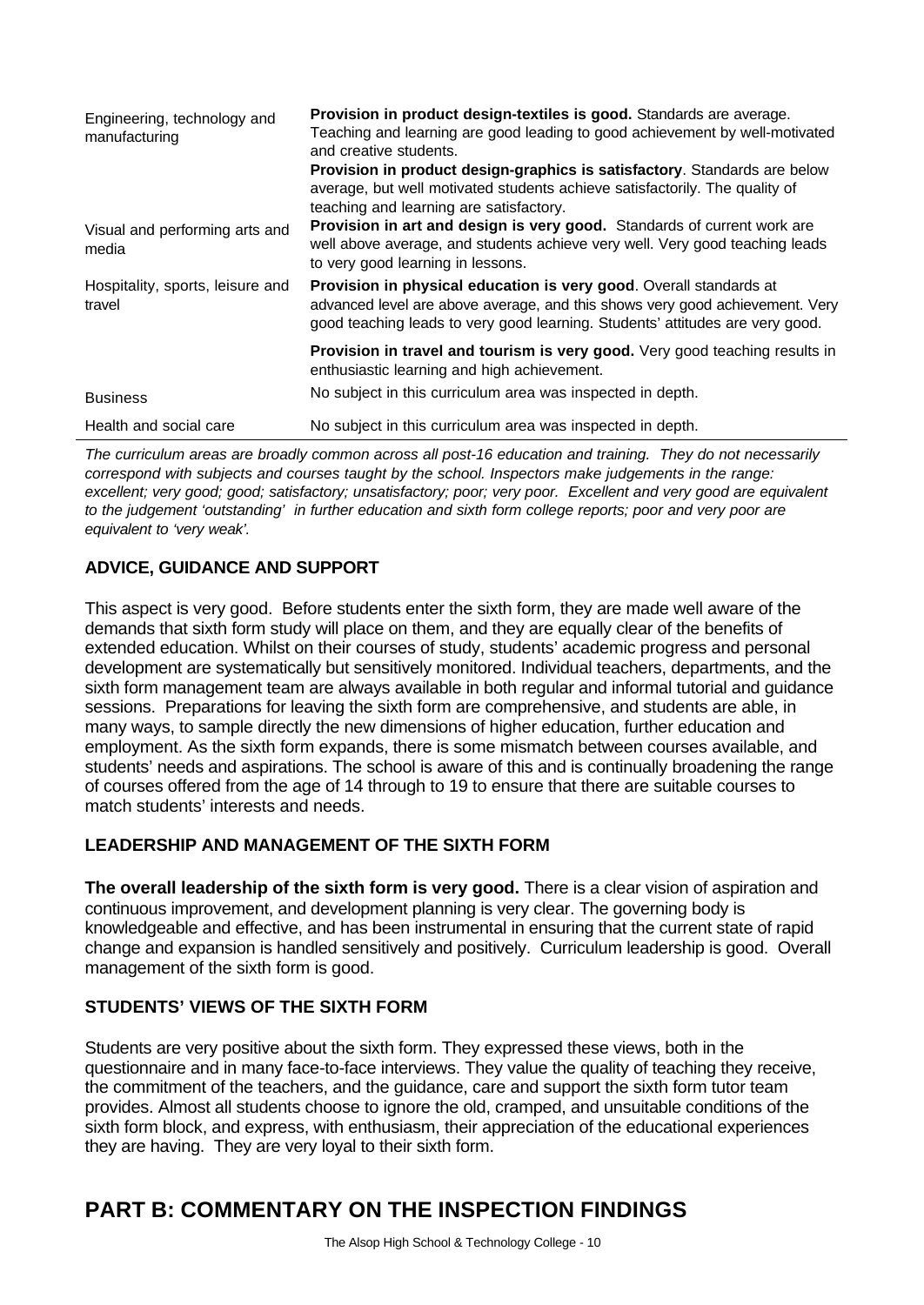## **STANDARDS ACHIEVED BY PUPILS AND STUDENTS**

### **Standards achieved in areas of learning, subjects and courses**

When pupils' and students' prior attainment is taken into account, their achievement across the school is good. Though current standards of work are below the national average.this represents **good achievement** across the school.

#### **Main strengths and weaknesses**

- Overall, the 2003 results in national tests taken in English, mathematics and science in Year 9 and in GCSE were well above the average for schools with pupils of similar prior attainment.
- Pupils arrive at the school with very weak literacy skills which, though they improve whilst they are in the school, hinder their attainment.
- Pupils' achievement is good in most subjects in Years 7 to 11 and very good in art and design, Spanish and personal, social and health education.
- Standards in mathematics are well below the national average in Years 7 to 11, though pupils' achievement is satisfactory.
- Standards in English in the current Year 11 are well below the national average, though achievement is satisfactory overall and standards are rising in other year groups.
- Achievement is very good in art and design, physical education and travel and tourism in the sixth form.
- Standards of work in Years 12 and 13 are below the national average overall but students' achievement is good.
- Pupils do not achieve well enough in religious education in Years 10 to 13 because they are not taught the locally agreed syllabus.

#### **Commentary**

- 1. Based on results in national tests in English, mathematics and science taken at age 11 and on nationally recognised tests for reading ability, pupils' standards when they start school in Year 7 are well below the national average overall. Pupils have particularly weak literacy skills. When the current Year 11 started school in Year 7, around 70 per cent had reading ages of two and half years or more below their chronological age reflecting very low prior attainment. In other year groups, around half of the pupils start in Year 7 with similarly low reading ages. Since the integration of pupils, many with low levels of attainment, from a nearby school which closed eighteen months ago, the level of attainment on entry has dropped.
- 2. From this low baseline, most pupils make good progress in response to good quality teaching and very good pastoral support. By Year 9, pupils have improved on well below NATIONAL average standards and they reach below average standards in most subjects and their achievement in Years 7 to 9 is good. Pupils do especially well in art and design, Spanish and personal, social and health education. In art and design and Spanish, the teaching is especially well structured and stimulating, such that pupils are highly motivated and are very well supported in their learning. In mathematics, although pupils make some progress, the standards remain well below the national average by Year 9 representing satisfactory achievement. Across subjects, well structured teaching pays good attention to improving pupils' weak literacy skills. Very good relationships between teachers and pupils help many pupils to gain confidence and, in many cases, overcome low self-esteem. Those pupils who do not attend school regularly do not make as good progress. Overall, there is no significant difference between the achievements of boys and girls, except in Spanish where boys are doing better than girls.
- 3. Overall results in the 2003 national tests taken in English, mathematics and science by pupils at age 14, were well below the national average but well above the average for schools with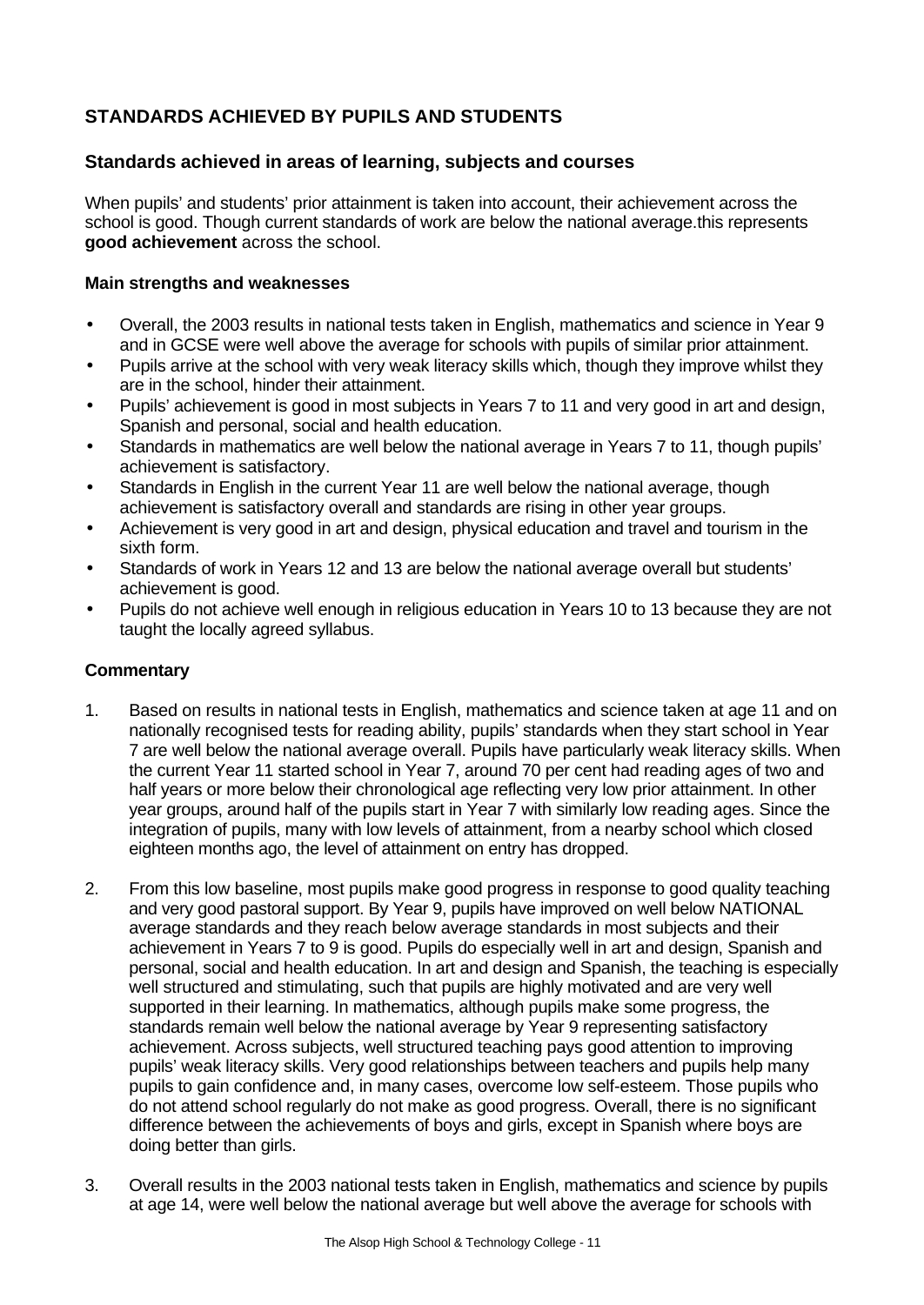pupils of similar prior attainment. English results were better than mathematics and science and were below the national average rather than well below. Although the school did not quite meet its targets in 2003, the trend of improvement over the past four years is better then the national trend. Girls did better than boys in English tests; boys did better than girls in mathematics tests, but in science tests, and overall, there was no significant difference.

| Standards in: | School results | National results |
|---------------|----------------|------------------|
| English       | 31.9(29.2)     | 33.4(33.3)       |
| mathematics   | 31.0(31.1)     | 35.4 (34.7)      |
| science       | 30.0(31.1)     | 33.6(33.3)       |

#### *Standards in national tests at the end of Year 9 – average point scores in 2003*

*There were 334 pupils in the year group. Figures in brackets are for the previous year*

- 4. GCSE results have improved significantly since the previous inspection, doubling the proportion gaining five or more higher grades A\* to C. The overall trend of improvement over the past four years is better than the national trend. The school exceeded its targets for the proportion of pupils gaining five or more higher grades at A\* to C and for overall average points scored. These improving results have been achieved alongside considerable disruption caused by the school integrating high numbers of pupils, many of low prior attainment, due to the closure of a nearby school eighteen months ago.
- 5. In 2003, based on the average points scored in pupils' best eight subjects, results at GCSE were well below the national average but well above average when compared with schools with pupils of similar prior attainment. The proportion of pupils gaining five or more higher grades at A\* to C was below the national average but well above the average for schools with pupils of similar prior attainment. The proportion of pupils gaining five or more graded passes (A\* to G grades), including a pass in English and mathematics, was in line with the national average and well above average compared with similar schools. The proportion of pupils leaving with no qualification was more than in most schools, but better than many schools with similar pupils. This is because pupils are placed on alternative courses where they gain other accreditation more suited to their needs.
- 6. Results in English language, English literature and mathematics were well the national average. When the proportion of pupils gaining higher grades at A\* to C is compared with similar schools, results in mathematics were well above average, and in English language were well below average.
- 7. Based on average points scored, results were well above the national average in art and design and double award science, and results in French and statistics were above average. Results were close to the national average in single award science, music, Spanish and physical education. Results in most other subjects, where numbers were high enough to make sensible comparisons, were below or well below average. Girls did better than boys in most subjects, except in Spanish where boys outperformed girls. These 2003 GCSE results reflect overall good achievement for pupils of differing levels of prior attainment in most subjects. In English and mathematics, the results reflect satisfactory achievement; higher and middle attaining pupils achieved well but lower attaining pupils achieved less well than they might be expected to, sometimes due to absence from lessons or the barrier presented by weak literacy skills.
- 8. Current standards of work in Year 11 are below the national average, but in most subjects reflect pupils' good achievement compared to their well below average standards at the end of Year 9. Pupils' achievement in art and design, Spanish (especially for boys), and personal, social and health education continues to be very good. There is no significant difference between the achievement of girls and boys, except in Spanish where boys are doing better than girls in Years 10 and 11. Overall, pupils do well when they attend school regularly and are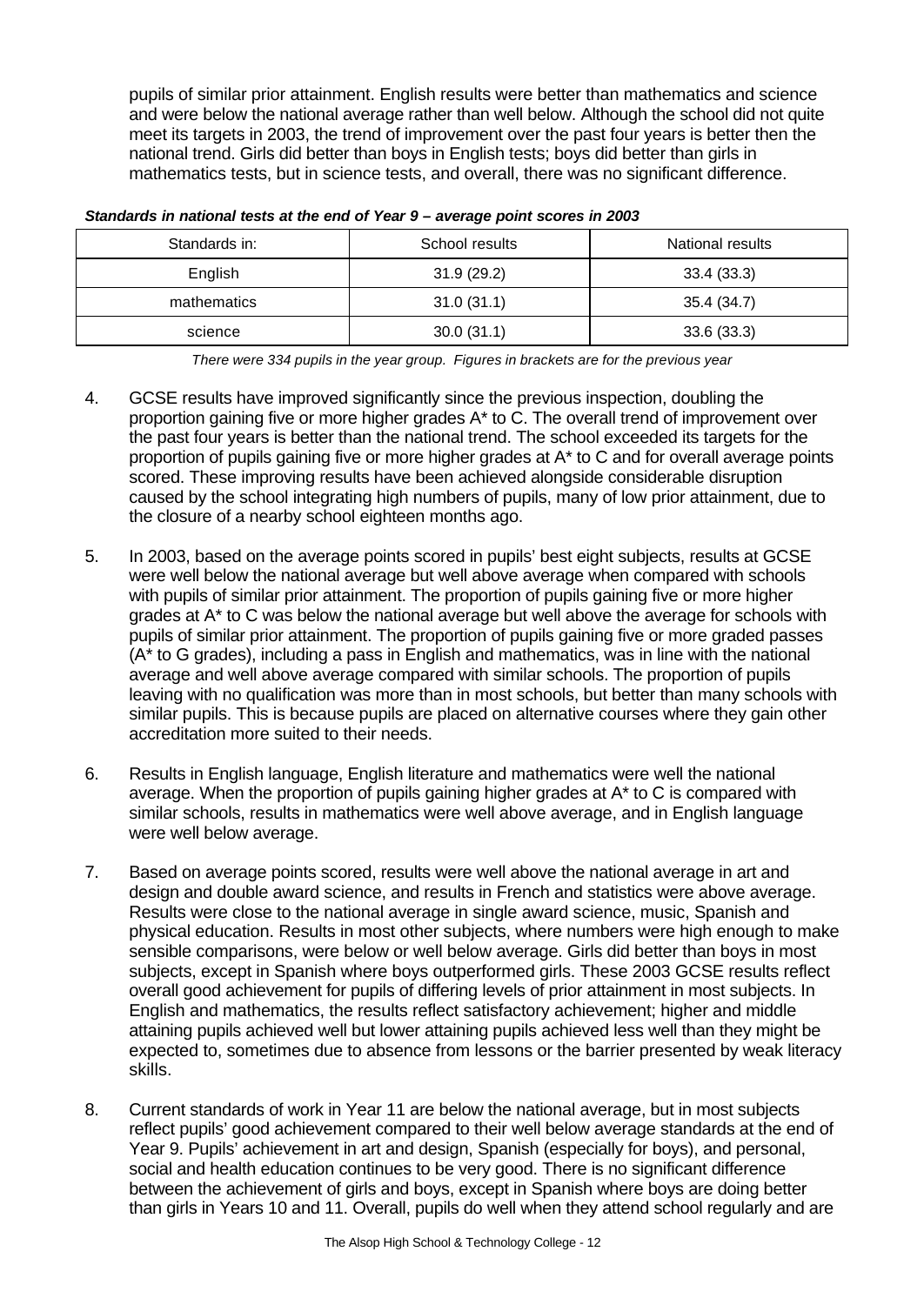motivated by well planned teaching that challenges pupils and takes account of their differing needs, especially in developing weaknesses in literacy skills. The good humour with which most lessons are conducted encourages very good relationships and so pupils feel well supported and they enjoy learning and do well. The school has a number of innovative approaches to examination courses and the planned curriculum, particularly in science. The arrangements enable some pupils to take examination courses from Year 9. This gives pupils a better opportunity to gain one or more qualification in science by the time they reach age 16. This flexibility, alongside the broadening of the curriculum to offer more vocational routes from age 14, is helping pupils to succeed.

|                                                     | School results | National results |
|-----------------------------------------------------|----------------|------------------|
| Percentage of pupils gaining 5 or more A*-C grades  | 42 (34)        | 52 (50)          |
| Percentage of pupils gaining 5 or more A*-G grades  | 87 (89)        | 91 (91)          |
| Percentage of pupils gaining 1 or more A*-G grades  | 95 (99)        | 96 (96)          |
| Average point score per pupil (best eight subjects) | 28.8 (29.6)    | 34.7 (34.7)      |

#### *Standards in GCSE/GNVQ examinations at the end of Year 11 in 2003*

*There were 322 pupils in the year group. The percentages include the equivalent GCSE grades obtained in GNVQ assessments. Figures in brackets are for the previous year.*

- 9. Pupils with special educational needs achieve well throughout the school. Competent, welltrained teaching assistants work effectively with the pupils, both in lessons and in withdrawal sessions where pupils work individually on their own educational programmes. Accurate assessment of their needs ensures that pupils' work is at the right level of difficulty for them. Pupils with emotional and behavioural difficulties are well supported and helped to control their behaviour and to work in the lessons. Pupils in the 'enhanced provision' for pupils with specific learning difficulties or other complex needs achieve very well because of the excellent specialist teaching they receive.
- 10. Gifted and talented pupils achieve well because the funding received from the Excellence in Cities initiative is well used to provide a rich and varied curriculum. All identified pupils in Year 11 achieved five A\* to C grades in GCSEs, many gaining A and B grades.
- 11. The small number of pupils whose home language is not English, but are not in the early stages of learning English, achieve well. The attainment of pupils from minority ethnic backgrounds is tracked but numbers are too small to make sensible comparisons.
- 12. Throughout the school pupils' weak literacy skills hold back their attainment. In most subjects, teachers pay good attention to developing these skills and they do improve. Pupils have sufficient basic competence in mathematics and ICT to enable them to use these skills to carry out numerical and ICT tasks as part of their learning across the subjects.

### **Sixth Form**

*Standards in GCE A/AS level and VCE examinations at the end of Year 13 in 2003*

|                                          | School results | National results |
|------------------------------------------|----------------|------------------|
| Percentage of entries gaining A-E grades | 76.8 (81.0)    | 91.5(90.3)       |
| Percentage of entries gaining A-B grades | 1.8(4.3)       | 36.1(35.5)       |
| Average point score per pupil            | 133.6 (149.3)  | 253.1 (254.5)    |

*There were 33 pupils in the year group. Figures in brackets are for the previous year*

13. Students' attainment on entry to the sixth form is well below average and has been over recent years. Standards in A-level and AS-level examinations though rising slowly between 2000 and 2002, dipped in 2003 and remained well below the national average. However, until recently,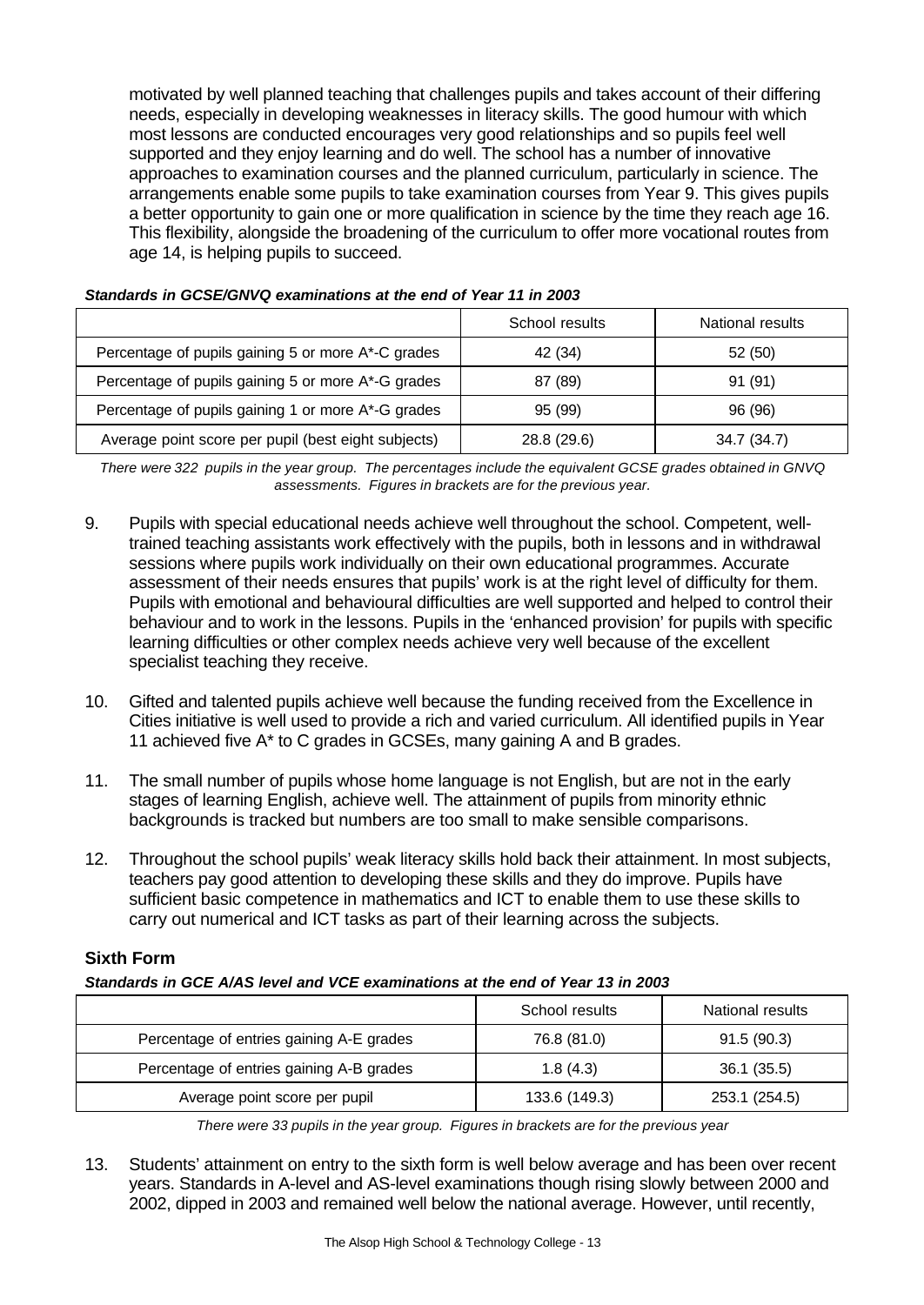numbers, both overall and in individual subject areas, have been small. In 2003, 28 students in total took A-level examinations. Female students generally gained better grades than male students. In 2002 the opposite was the case. Retention rates on courses are good. Students persevere with their chosen courses with good support from teaching staff. The number of students to be entered for A-level examinations this year, 2004, will broadly double and it is set to increase further over the next few years.

- 14. This rapid and exceptional growth has arisen partly because of the assimilation of a nearby closing school, partly from an expansion of the academic and vocational provision the sixth form is offering, and partly because of the esteem with which the school is held within the local community. A key feature of the sixth form is its drive to raise levels of aspiration, and to encourage students of all abilities to work hard to realise their different levels of potential. The senior leadership of the school, and the governing body have encouraged this, realising all the time the risks this entails to the apparent standards of achievement within the sixth form. They have maintained a firm monitoring and evaluation schedule to ensure that standards are not depressed. The school holds detailed and robust information tracking the progress the students in the sixth form are making, not only in their academic studies, but also in their personal development. It is very successful in providing a wide curriculum which not only challenges the most able but also supports lower attaining students in their determination to succeed. It successfully encourages the all-round development of the young people of this area of the city, allowing them to progress to higher education in numbers not seen before. This clearly supports the initiatives driven by government to raise levels of attainment and aspiration in those areas which traditionally do not have a history of engagement with higher education. The students are very committed to their studies, and to improving their own standards
- 15. Achievement, overall, is good. From well below average standards on entry, standards in most courses improve to below the national average. Achievement is very good in advanced courses in art and design, physical education and travel and tourism. Achievement is good in mathematics, history and textiles, and satisfactory in English literature, biology, French, product design, and ICT. Where achievement is good or better, students are able to meet the demands of the course. A small number of students are inappropriately placed on courses which are overly demanding; these students do not achieve satisfactorily. The unsatisfactory attendance of a significant minority of students affects their progress because they do not benefit as much as they could from the very good guidance and support provided. The small number of students whose first language is not English achieve well.
- 16. This is the first year that students with special educational needs have stayed on into the sixth form and there are, as yet, too few courses at an appropriate level for them. However, the few students who do stay on are well provided for, achieve well and are expected to gain worthwhile qualifications They are well integrated into classes and are able to work maturely. During some lessons they receive help from teaching assistants. The teaching assistants have copies of the lesson notes before the lessons and so are very well prepared to help the students during the lesson. Staff in the special needs department are also available if needed for pupils on a 'drop in' basis. These students receive good teaching that ensures they understand what they are doing and what they need to do to succeed. The use of ICT helps them to improve the quality of their written work. Because they enjoy what they are doing, they try hard and take a pride in the quality of their work. One student said that although the work was hard she was really enjoying it.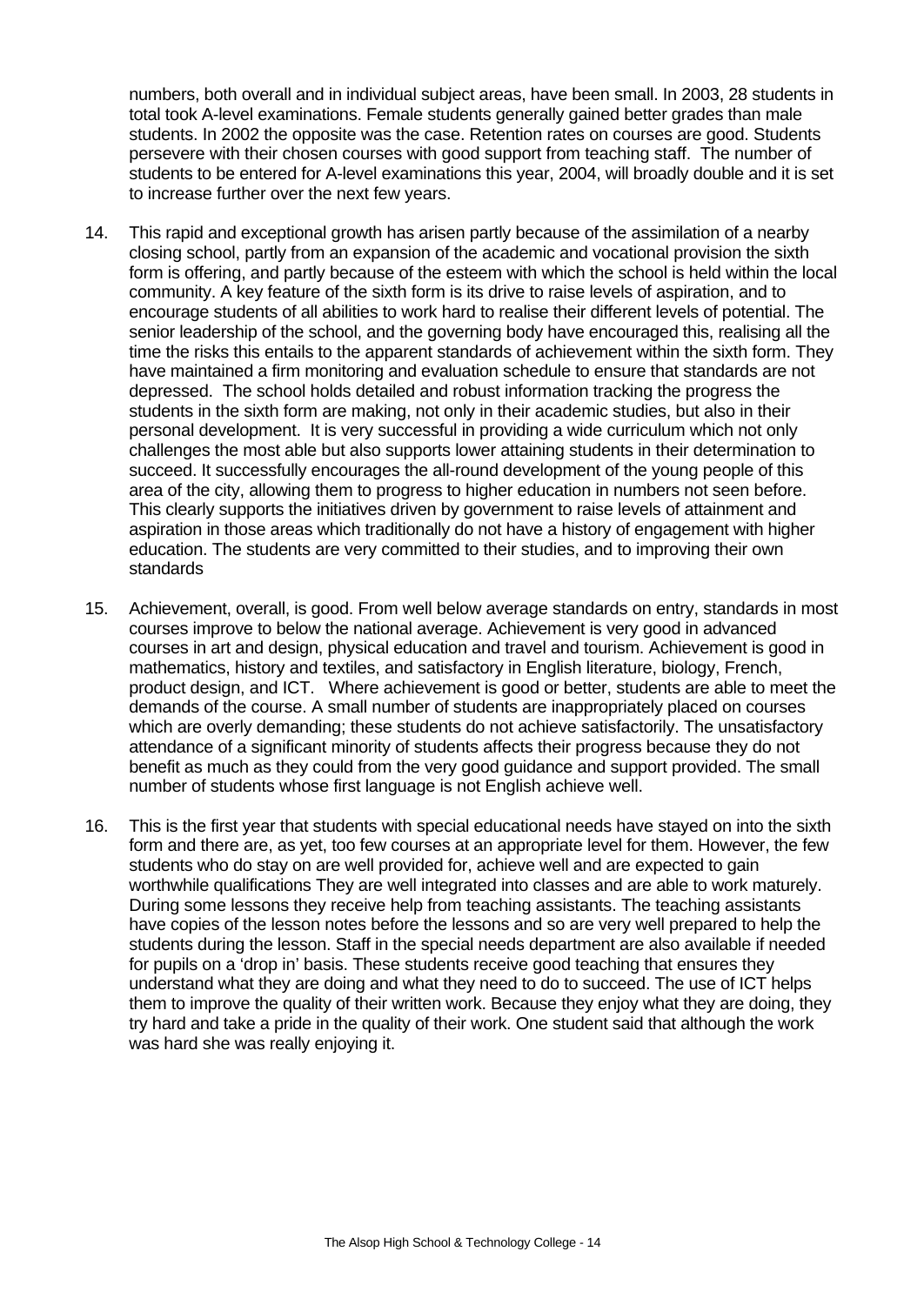## **Pupils' and students' attitudes, values and other personal qualities**

Pupils' and students' attitudes towards school and learning are **good**. Pupils' and students' personal development, including their spiritual, moral, social and cultural development, are good overall. Provision for pupils' moral and social development is very good. Behaviour is very good. Attendance and punctuality are unsatisfactory.

#### **Main strengths and weaknesses**

- Standards of behaviour are very good.
- Relationships between pupils and between staff and pupils are very good.
- Pupils' and students' attitudes towards learning are good and pupils express very positive views about the school.
- Pupils make good progress with their personal development.
- The school pays very good attention to pupils' social awareness, responsibility and moral concern.
- Attendance remains unsatisfactory despite the school's best efforts.
- The provision for pupils to experience moments of reflection in tutor periods is patchy and does not provide an alternative form of a daily act of collective worship.
- There is no overall policy for the good spiritual, moral, social, and cultural provision and no consistent means of checking on its quality and evaluating its effectiveness.

#### **Commentary**

17. The majority of pupils want to come to school, they value their education and participate very well in the various activities available. A significant minority of pupils has a poor record of attendance, partly because they have a less than positive attitude towards education and partly because of a range of social problems. In many cases, pupils receive insufficient encouragement from their parents to attend and to be on time for school. Attendance overall was well below the average for secondary schools last year and this had been exacerbated by the absorption of pupils, from a nearby school, whose attendance records were very low. The school monitors attendance very closely and, by concerted efforts, has improved attendance this year, although both it and punctuality are still unsatisfactory.

#### *Attendance in the latest complete reporting year was 88.4 %*

| Authorised absence |  |  | Unauthorised absence |     |
|--------------------|--|--|----------------------|-----|
| School data        |  |  | School data          | 1.9 |
| National data      |  |  | National data        |     |

*The table gives the percentage of half days (sessions) missed through absence for the latest complete reporting year.*

18. Standards of behaviour are very good and pupils' conduct is orderly. The number of exclusions is very low. Pupils get on very well together and instances of anti-social or inconsiderate behaviour are comparatively few.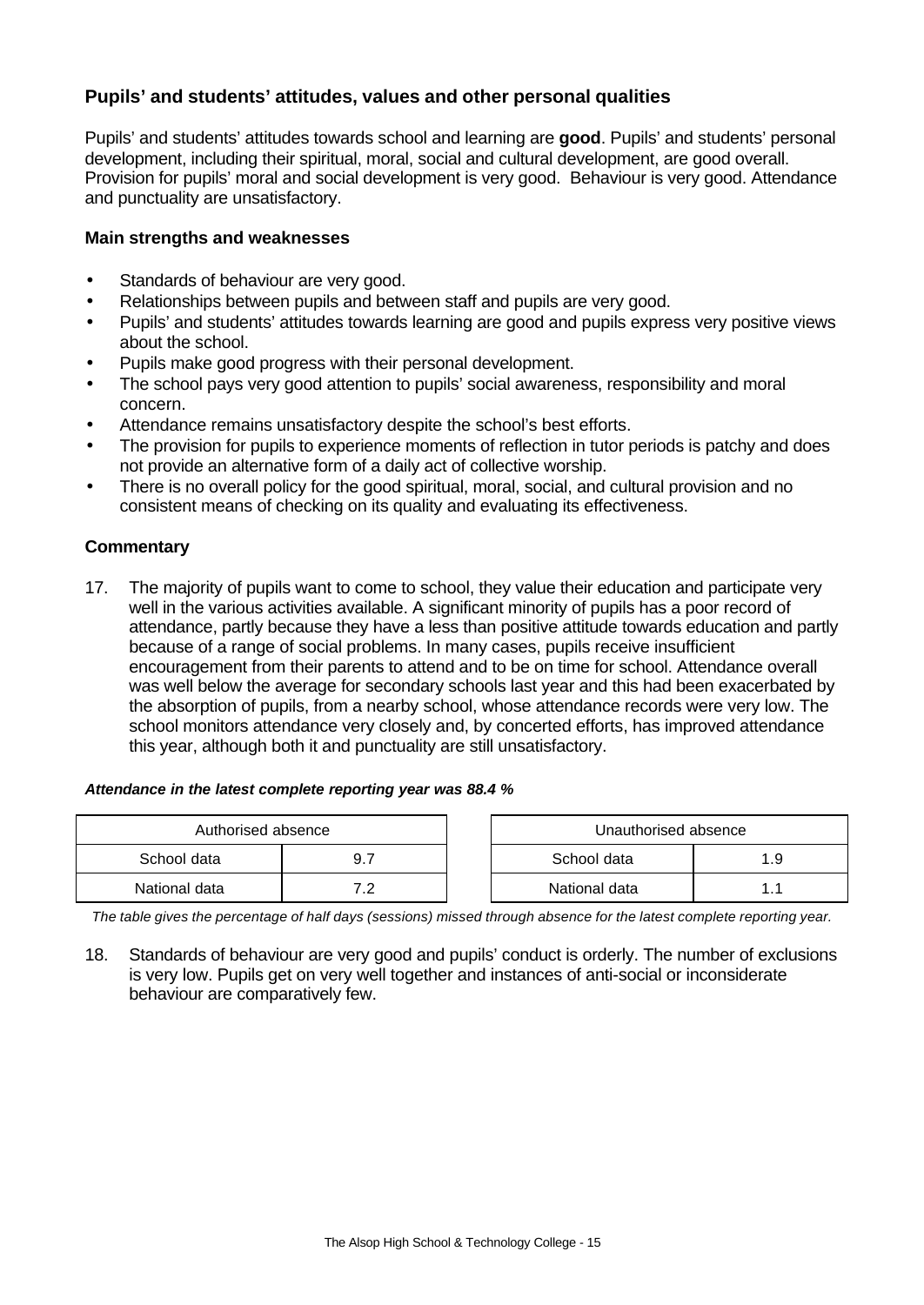#### *Ethnic background of pupils Exclusions in the last school year*

| Categories used in the Annual School Census         | No of pupils<br>on roll | Number of<br>fixed period<br>exclusions | Number of<br>permanent<br>exclusions |
|-----------------------------------------------------|-------------------------|-----------------------------------------|--------------------------------------|
| White - British                                     | 1708                    | 13                                      |                                      |
| White - Irish                                       | 18                      | $\Omega$                                |                                      |
| Asian or Asian British - Indian                     |                         | 0                                       |                                      |
| Asian or Asian British - Pakistani                  | 3                       | 0                                       | O                                    |
| Black or Black British - African                    | 3                       | 0                                       |                                      |
| Black or Black British - any other Black background | 10                      | $\Omega$                                |                                      |
| Chinese                                             | 3                       | ∩                                       |                                      |
| Any other ethnic group                              | $\overline{2}$          |                                         |                                      |
| No ethnic group recorded                            | 2                       |                                         |                                      |

*The table gives the number of exclusions, which may be different from the number of pupils excluded.*

- 19. All pupils make good progress in becoming mature, responsible and confident and reach a satisfactory level of independence although many pupils require and receive support because of low self-esteem and confidence.
- 20. Provision for pupils' spiritual development is satisfactory and has improved since the previous inspection. The school does not comply with the statutory requirements to provide collective worship each day for all its pupils, partly because of physical difficulties, and it does not provide consistent alternative opportunities for reflection in tutor periods. The assemblies often make a valuable contribution and include an act of worship. The pupils are polite, interested and attentive, but not always involved. The provision in tutor registration periods is patchy. Religious education plays its expected role in the provision of opportunities for reflection and spiritual insights, but only operates as a discrete subject up to Year 9 and so does not meet statutory requirements. Other opportunities occur in the curriculum to reflect upon the natural world, as in history, geography, and science. Pupils are able to express feelings and pride in achieving personal goals in art and design and music, drama and sport and other subjects.
- 21. The school has a clear code of conduct. Pupils behave very well in and outside of lessons and the school has effective ways of dealing with any problems that might arise. Opportunities occur in religious education, personal social and health education and GCSE humanities to raise moral issues and choices on matters such as abortion and divorce, sex and drugs, war and peace, and world poverty. Opportunities occur in several subjects, including history, geography and science, to discuss moral decisions on such topics as the Holocaust, environmental pollution and cloning.
- 22. For such a large school on two sites with some difficulties to overcome, it is a very smoothrunning, harmonious unit with very good relationships. Students learn about society in subjects such as history and personal, social and health education. There are opportunities to shoulder responsibility in such activities as the school council, the Duke of Edinburgh Award and helping younger pupils to settle in. Personal, social and health education courses and the humanities make good contributions to citizenship and social development. Visits, including a number of residential visits for some students, help the process of socialisation in a school that plays an important part in the local community, particularly in terms of youth activities. Opportunities to further pupils' socialisation range from foreign trips, musical and dramatic performances and sport, to extra-curricular activities of all kinds. Moral concern is shown in social and charitable activities such as support for Children in Need and the local Hospice.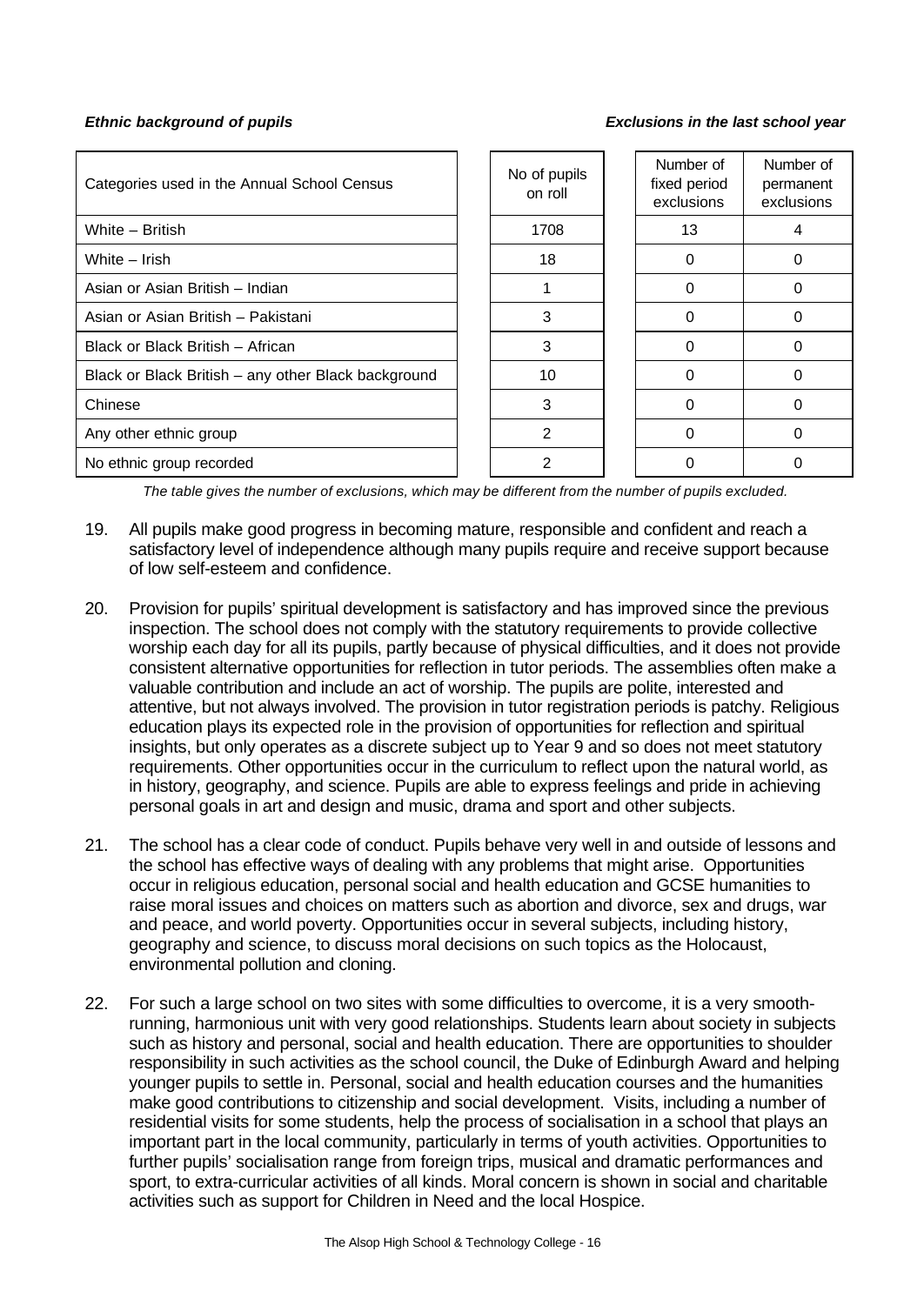23. The provision for the cultural development of pupils is good. Subjects such as drama, music and art and design play a good, and often a very good, part in cultural development. The school and its immediate locality do not furnish many examples of first hand multicultural experience but opportunities exist in the curriculum to study other cultures, religions and races, and the school does promote appropriate attitudes to racism. In Years 7 to 9 religious education introduces the pupils to Christianity and other major religious and cultural traditions. In history, the cultural heritage of this and other countries are studied. In English, art and design, music and geography some of the themes studied have a multicultural content. Almost all lessons in art and design contain references to artists and cultures and contain discussions that touch upon present cultural and multicultural aspects. There are valuable extra-curricular visits to galleries and museums. Modern foreign language teaching uses the studied language to discuss cultural aspects of other countries.

#### **Sixth Form**

- 24. Students are very pleased with their experiences in the sixth form. They have a high regard for their tutors and are right to consider that they receive very good academic and personal advice, guidance and support. Their conduct is good and they are conscientious although some rely much on their tutors to maintain momentum with their studies. Their participation in enrichment activities is good. Pupils with special educational needs are integrated very well into the classes and are fully included in all lessons and activities. They enjoy learning, work hard and behave very well. Attendance is unsatisfactory because a minority of students do not attend regularly and so do not benefit as much as they could from the good teaching and very good support and guidance.
- 25. The provision for the spiritual, moral, social and cultural development of students in the sixth form is good overall. Although the provision for collective acts of worship and for discrete religious education does not meet statutory requirements, what is provided makes a positive contribution to the moral and social development of the students. There are good examples in English and Theatre Studies of opportunities to reflect on spiritual and moral issues in the texts studied. Geography offers opportunities to discuss moral issues concerned with energy conservation and patterns of inheritance. In modern foreign languages, students gain an insight into multi-cultural issues such as immigration. In travel and tourism, good use is made of videos and discussions to record and discuss significant events such as those surrounding the Twin Towers in New York or the death of John Lennon. In physical education, sport and after-school clubs, students have opportunities to develop teamwork and fulfilment based on success. Students have opportunities to shoulder responsibilities inside and outside of school and make a contribution to the development of younger pupils.

## **QUALITY OF EDUCATION PROVIDED BY THE SCHOOL**

The school provides a **good** quality of education. Teaching and learning are good. The curriculum is satisfactory overall, it is innovative and well planned to match pupils' individual needs, but the statutory requirement to teach religious education to all pupils and students in Years 10 to 13 is not fully met. The level and quality of staffing is good. There are a good number of computers but not enough books in the library. Accommodation overall is unsatisfactory, but an extensive building programme is well under way. The advice and guidance for pupils' academic and personal development are very good. Involvement in and with the community is an impressive feature and links with primary schools, other colleges and institutions are very well developed.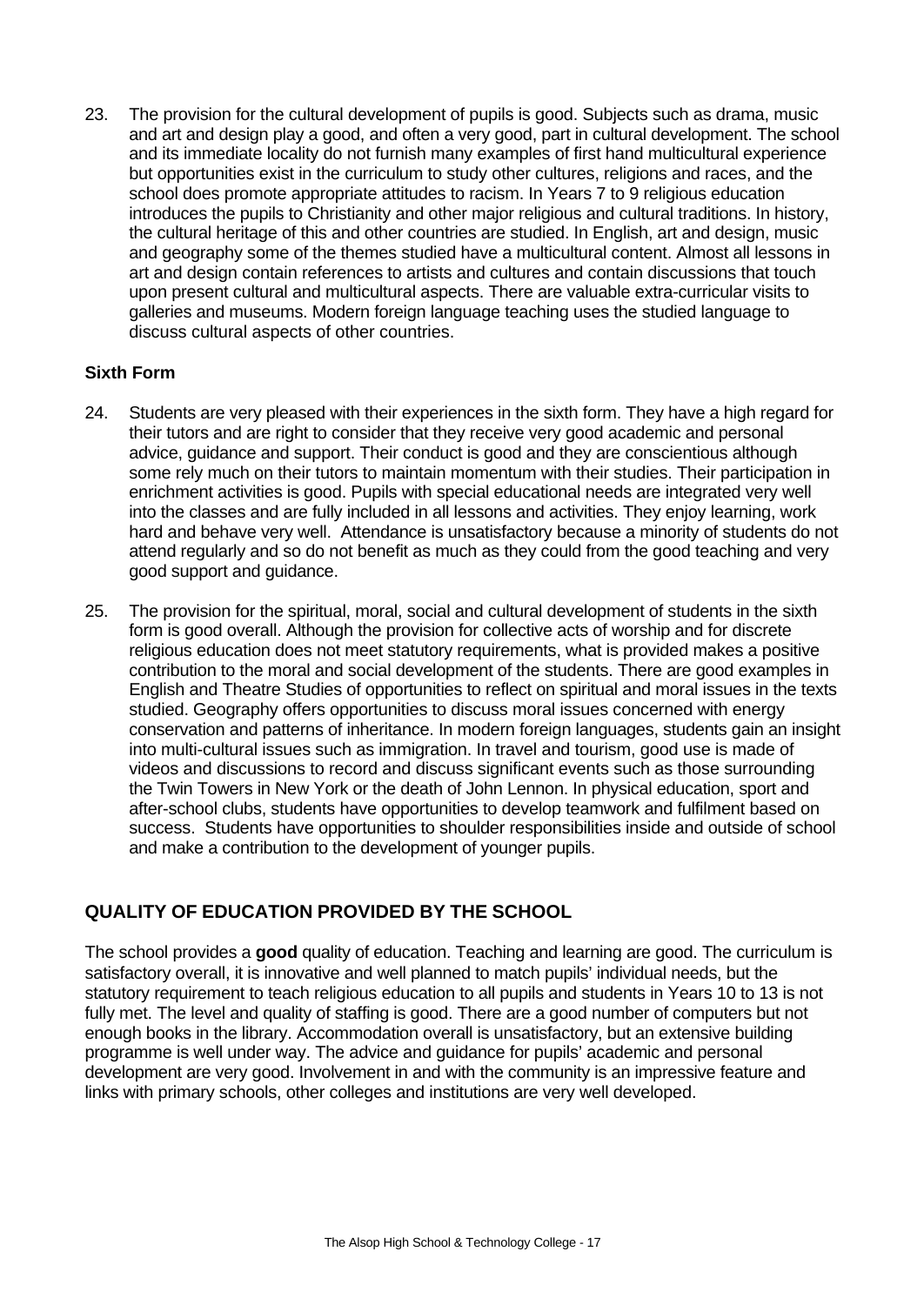## **Teaching and learning**

The quality of teaching and learning is **good**. The quality of assessment of pupils' work and the use made of assessment information is satisfactory overall.

#### **Main strengths and weaknesses**

- Teaching is very good in art and design, personal social and health education and Spanish. It is good in most other subjects.
- Pupils respond well to teachers' high expectations of learning and good behaviour.
- In most lessons, a good variety of activities, taught at a good pace by knowledgeable teachers, ensures that pupils are involved, interested and learning well.
- Good attention is paid to improving pupils' literacy skills.
- Teachers and teaching assistants work very effectively together to support pupils' learning.
- Pupils are not always confident when working independently.

#### **Commentary**

#### *Summary of teaching observed during the inspection in 203 lessons*

| Excellent | Very good | Good     | Satisfactorv | Unsatisfactorv | Poor   | Very Poor |
|-----------|-----------|----------|--------------|----------------|--------|-----------|
| 7 (3%)    | 43 (21%)  | 98 (49%) | 53 (26%)     | (1%)           | 0 (0%) | (0%)      |

*The table gives the number of lessons observed in each of the seven categories used to make judgements about lessons; figures in brackets show percentages where 30 or more lessons are seen.*

- 26. The good quality of teaching provided in most subjects in Years 7 to 11 ensures that pupils are learning well in lessons and that they achieve good standards in relation to their starting points. Since the previous inspection the quality of teaching has improved in that there are more very good and excellent lessons and fewer unsatisfactory lessons. Examples of excellent teaching were observed in English (special educational needs), science, history, geography and Spanish.
- 27. Teachers set a very positive tone in lessons, using a great deal of praise and encouragement where it is well deserved. They establish very good relationships with pupils and set high expectations of their behaviour and achievement. Pupils respond very well to the good humour with which they are taught and they appreciate the help, support and encouragement that teachers and other adults in the school offer them. All this serves to increase pupils' confidence and self-esteem. Teachers include many opportunities for pupils to work in pairs and groups, often independently of the teacher, and teaching assistants play an important role in supporting this work. Work in ICT in Years 10 and 11 is particularly successful in developing pupils' independent learning skills. Though increasing through participation in these types of activities, pupils still lack confidence in working on their own.
- 28. In most subjects, pupils enjoy the lessons and find learning interesting because lessons are well planned to match pupils' different learning needs and they include a good variety of activities. Teachers' well-informed planning enables pupils to move through series of wellstaged and well-structured tasks so that they learn and make progress in small manageable steps. Teaching and learning in Spanish is especially effective in this way and has helped boys in particular to do well. Good subject knowledge ensures that teachers give clear and easy to understand explanations and demonstrations, as was seen in many design and technology lessons. All teachers are aware of gifted and talented pupils; they are identified in the planning of lessons, resulting in more challenging work being provided to help them learn at a good rate.
- 29. The school's work across subjects on the National Strategy to develop teaching and learning has helped to bring a common structure to lessons. Most lessons have a clear beginning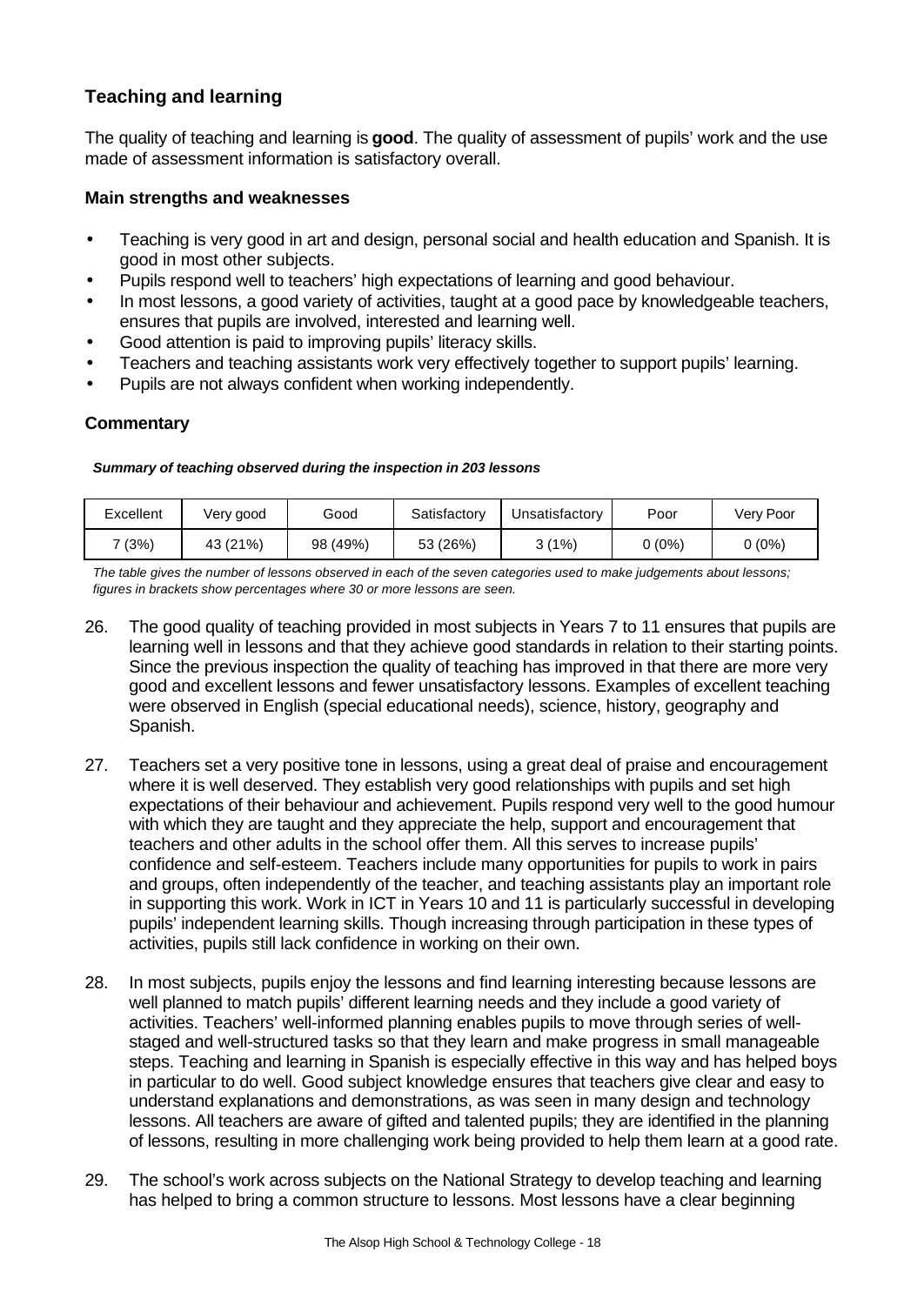where it is made clear to pupils what they will learn and what they will be doing and activities are designed to capture pupils' attention quickly. The middle part of lessons is used to develop knowledge and understanding further and apply it using a variety of tasks. Finally, time is spent recapping and consolidating what has been learnt and setting the goals for future work. Pupils benefit from knowing exactly what is expected of them and gaining from the teachers' frequent feedback to them on how well they are doing in relation to the original goals for the lesson.

- 30. Teachers are very aware of the need to improve pupils' basic literacy skills and in most subjects teachers pay good attention to the use of key words and offer a variety of means to support pupils when they are writing in different ways. For example, in geography pupils keep an on-going dictionary of specialist geographical words and end of lessons games are devised to revise these terms. The use of ICT to enhance learning is well established in most subjects and helps to bring interest and, sometimes, excitement to learning as was the case in an excellent Year 9 geography lesson where pupils were able to see how earthquake activity is measured as it is happening across the world. Teachers are aware of the need to develop pupils' basic mathematical skills and attention is paid to developing these skills in science, design and technology, physical education and geography in particular.
- 31. Most subjects give homework regularly and it is marked. It is usually relevant to classwork and encourages pupils to find things out for themselves. Though satisfactory overall, there are some inconsistencies in the quality of marking. Some pupils' work in English is not marked often enough and in some subjects, assessments do not relate very closely to National Curriculum levels or GCSE grades so that it is difficult for pupils to know how well they are doing. Not all subjects, including ICT, Spanish and music, give clear and precise information on what to do to improve.
- 32. Where teaching and learning are satisfactory, such as in a number of mathematics lessons, activities lack variety and imagination; learning and teaching is carried out in a constructive manner but there is little excitement. Satisfactory teaching in other subjects occurs from time to time, for example in science, when opportunities to use practical work to make difficult ideas clearer are not used.
- 33. The two unsatisfactory lessons seen in Years 7 to 11, one in each of mathematics and physical education, were due to lack of planning to take account of pupils' learning needs and interests and lack of pace and structure to learning such that pupils lose interest and concentration.
- 34. Teaching of pupils with special educational needs is good. All teachers are aware of these pupils and their individual needs, identifying them in their planning and ensuring that they are able to do the work. Pupils receive good quality support from teaching assistants who are well trained and very capable. They enable pupils to do the work but also encourage them to be as independent as possible. Because they liaise closely with subject teachers they are well prepared for the lessons, feel confident to work with other pupils in the classroom and so also provide valuable help for less able pupils, or any others who need it. The pupils say they like the support in the classroom, it helps them to do their work properly and makes them feel more confident. The very good relationships between the adults and pupils motivate them to work and helps them to feel secure.
- 35. Pupils in the 'enhanced provision' receive excellent individual specialist teaching to meet their particular needs and also receive support in class so they can complete work in lessons accurately. Good use is made of up-to-date resources, particularly computer programs, to help pupils to learn.

#### **Example of outstanding practice**

**The excellent lesson was an individual session given to a pupil with a Statement for specific learning difficulties in the 'enhanced' provision.**

The lesson was planned in detail based on the targets in the pupils' individual programme and there were clear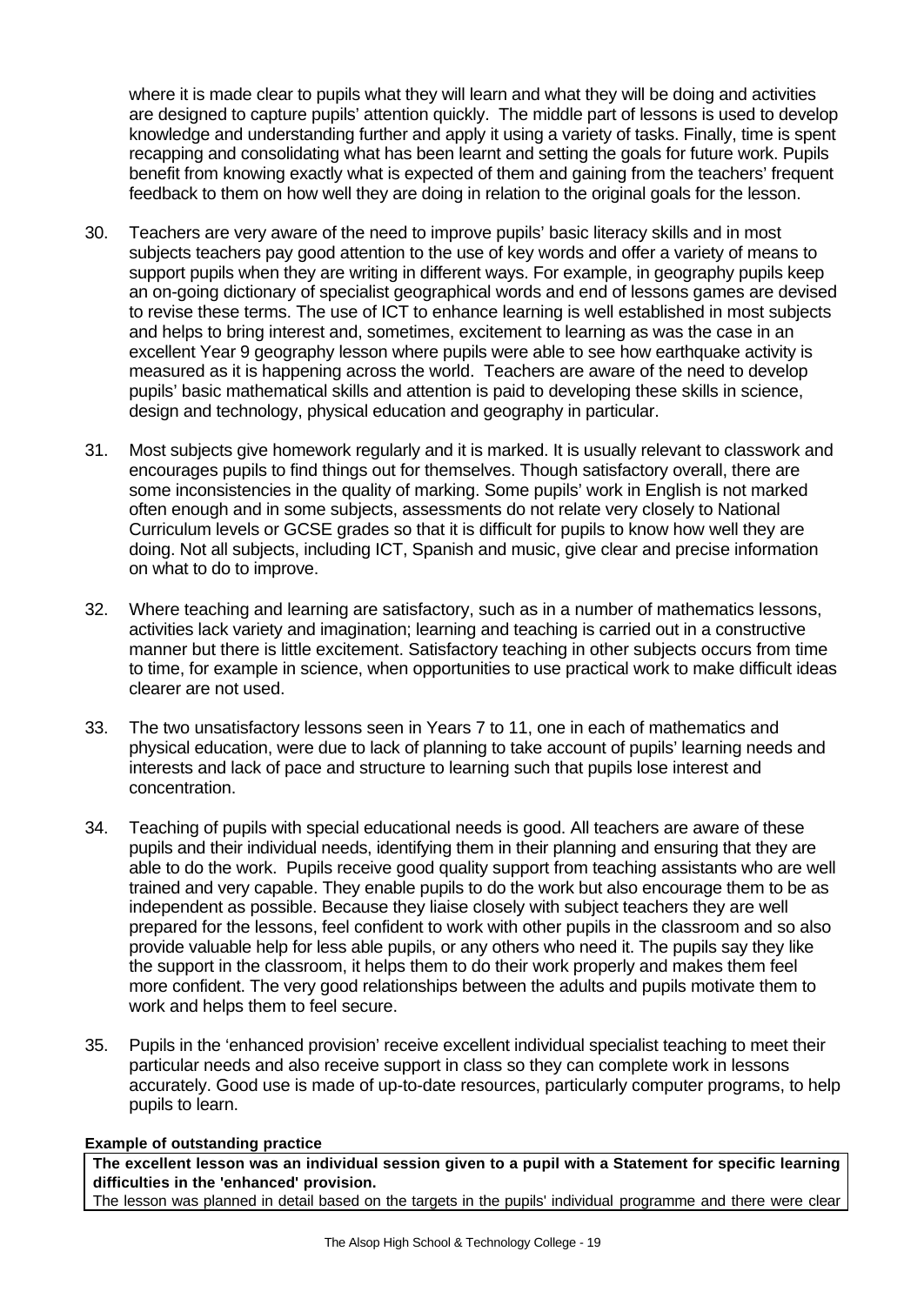objectives for the session. A range and variety of tasks were planned to keep the pupil's interest and concentration high and some were timed to challenge the pupil and enable him to see improvements from session to session. The excellent relationship between the teacher and pupil, aided by humour, encouraged the pupil to learn and enjoy the activities. Throughout the session the pupil is taught strategies to help him to succeed and become more independent in learning. The pupil's work was constantly assessed, corrected and explained helping to make literacy skills easier for him. For example, the pupil was forming some letters in a slow laborious way and was taught how to write them more efficiently. The pupil said that he enjoys the sessions although the work is sometimes hard. He is particularly proud of the progress he has made in writing and spelling and feels more confident in other classes.

### **Assessment**

#### **Main strengths and weaknesses**

- Whole-school assessment is well developed but information is not used consistently well across subjects.
- The system for identifying underachieving pupils by mentors is very good.
- Assessment methods for pupils with special educational needs are very good.
- Marking in some subjects is inconsistent.

#### **Commentary**

- 36. A well developed school assessment system provides subject leaders with information about pupils' past performance and their predicted and target grades. Gifted and talented and pupils with special educational needs are identified on lists available to all staff through the school computer network. Marks for each subject are added to create a system that identifies underachieving pupils and leads to the provision of very good support through form tutors and the mentoring system. Each subject area regularly produces list of pupils who are underachieving and in Years 10 and 11. Mentors use this information to assist pupils to meet their targets. A focus group for assessment meets regularly and monitors the use of the system.
- 37. The system is used well to support learning and help identify underachievement within most subjects. In science, modern foreign languages and physical education it is used very well; marking is regular and provides information about National Curriculum levels or GCSE grades. In English this is not done, some work is not marked at all and pupils do not know their target grades. In English, in Years 7 to 9, there is no consistency amongst teachers in their use of assessment. In some other subjects, including mathematics, marking is done inconsistently but in others it is done regularly. In design and technology it is used well to provide pupils with information about how they can improve although predicted grades in design and technology are sometimes too high. In science and modern foreign languages targets are used well and teachers monitor progress.
- 38. Pupils' special educational needs are assessed in detail and individual programmes are written with specific targets to meet. Twice a year their progress towards these targets is assessed and this information is very well used to set new, appropriate targets. The progress pupils make is carefully recorded and tracked so action can be taken if any pupil is not progressing as well as they should be.

#### **Sixth Form**

39. Good teaching results in good quality of learning in most subjects and leads to overall good achievement in relation to students' well below national average starting points. Examples of excellent teaching were seen in Spanish and physical education. One unsatisfactory lesson was seen. Many students enter the sixth form with lower attainment levels than is usually expected and most of them, when they attend regularly, reach the standards expected of them. They manage this because teachers work very hard to give students a great deal of individual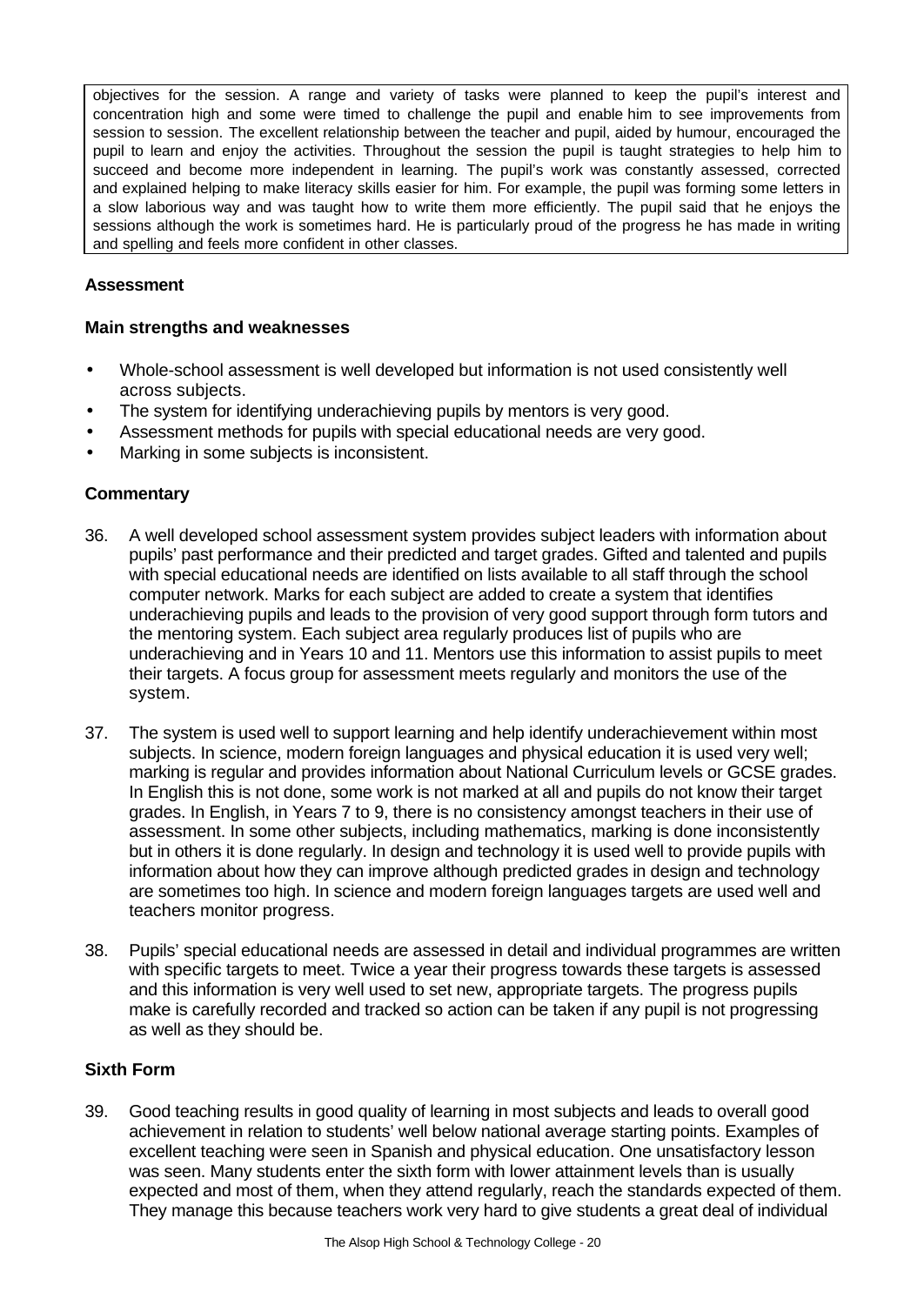support and to make complex issues accessible. In many subjects teachers give good support to developing students' basic skills in literacy, mathematics and ICT but there is a need to continue to support students in developing literacy skills in particular and learning how best to study, organise their work and carry out research.

- 40. Teachers are committed to students' success and in most subjects communicate an enthusiasm for their subject. They use their considerable knowledge well to give clear demonstrations and explanations and plan learning in small steps to ease students' understanding. Lessons are well prepared and include a good range of interesting and demanding tasks. There is often a good emphasis on using practical work to demonstrate complex issues, as was seen in biology.
- 41. Where teaching is satisfactory, lessons are less exciting and lack pace and students are passive recipients of knowledge rather than active participants. One unsatisfactory lesson in biology presented undemanding tasks with little variety. Students were very passive and not involved in thinking deeply enough for themselves.
- 42. Good relationships between teachers and students and the positive and encouraging atmosphere created in lessons helps to build students' self-confidence and overcome students' reticence to participate in lessons. Teachers are skilled in involving students in demanding question and answer sessions. However, in design and technology, ICT and art and design, students are not given enough opportunities to talk to each other as well as the teacher about their work.
- 43. Homework is a regular feature well linked to study topic. It is marked well in most subjects and gives students an understanding of what to do to improve.

#### **Assessment**

- 44. Spreadsheets are used to create very thorough records of students' achievements in GCSE examinations. For every student graphs from statistical bulletins are used with GCSE average point scores to predict grades that will be gained and to set targets for students. All of this information is provided to subject leaders and is available to all teachers through the computer network.
- 45. Records of marks are used to identify students who are underachieving and progress is reviewed every half term in meetings with teachers and with form tutors. This is a wellorganised system that provides good support for students. However, inclusion of data from GNVQ ICT courses has resulted in unrealistically high predictions of grades that are not moderated by discussions with teachers. As a consequence, some low attaining students who are at risk of failure, for example in biology, have not been provided with the support they need.
- 46. In many subjects, work is marked regularly and is satisfactory, it is particularly well done in physical education. In history diagnostic marking is good and in French, assessment is linked well with examination criteria. Regular written feedback is provided in art and overall guidance for students is good.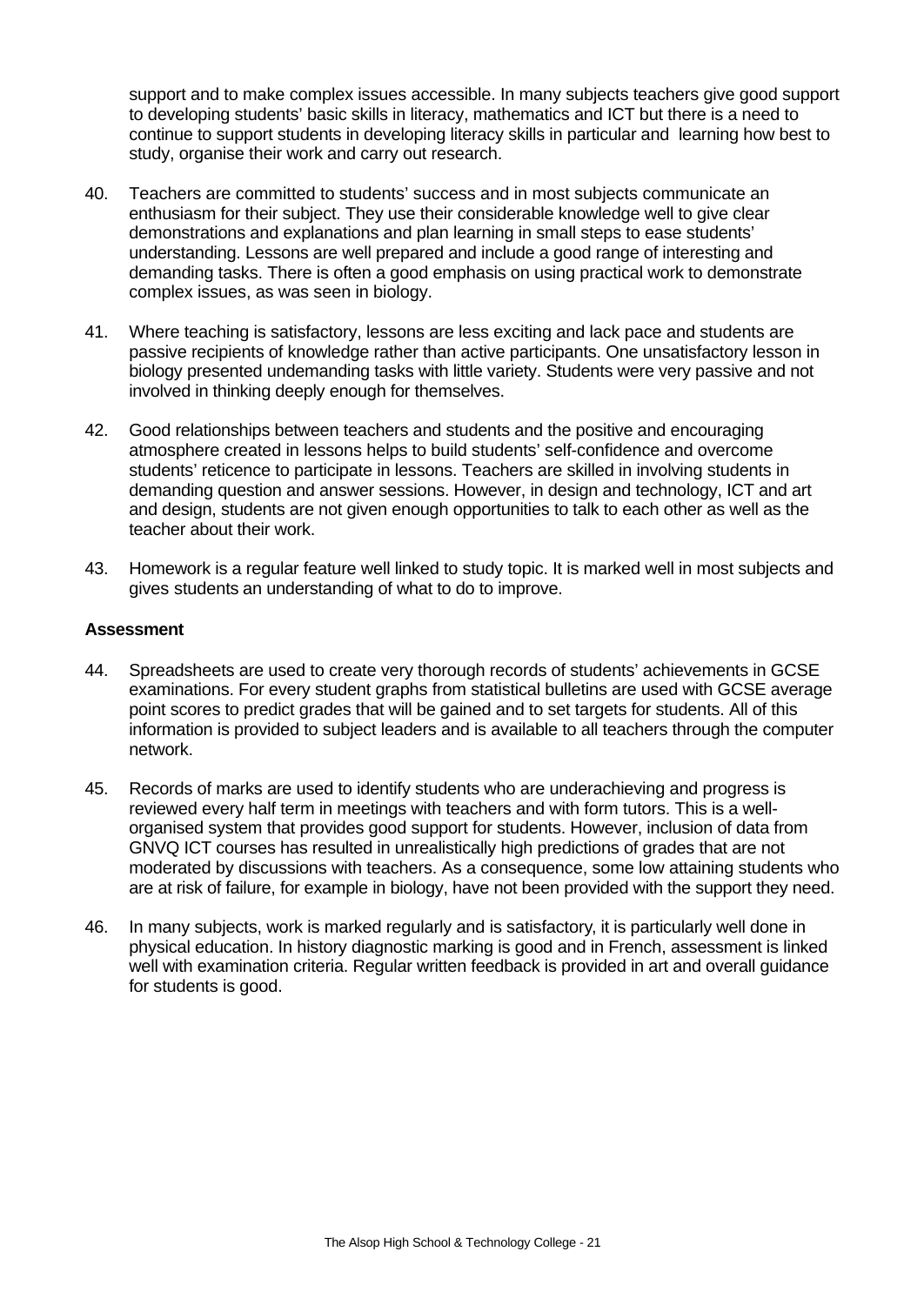## **The curriculum**

The curriculum has many very good features but the statutory requirement to teach all pupils religious education is not met in Years 10 to 13. **It is satisfactory overall**. Staffing is good, resources are satisfactory and accommodation is unsatisfactory.

#### **Main strengths and weaknesses**

- The alternative curriculum programme and good range of academic courses provides very well for the needs of all pupils especially in Year 10 and 11 pupils.
- Courses are very well planned to ensure continuity and progression from Year 9 through to Year 13
- There is excellent support for pupils' learning outside school hours and very good extra-curricular opportunities, particularly in sport.
- The programme for personal, social and health education taught across all years is very good.
- The programme to support the development of pupils' literacy skills is good.
- Not all pupils in Years 10 to 13 receive their statutory entitlement to be taught religious education.
- Gifted and talented pupils and pupils with special educational needs are well provided for.

#### **Commentary**

- 47. The school has worked hard to provide a curriculum that matches the needs of its pupils. What it provides is imaginative and innovative and deliberately planned to provide pupils with a clear route for learning from Year 9 through to Year 13. There is a well organised approach across the school to developing pupils' basic skills, especially in literacy. A strong personal, social and health education programme supports pupils' self-confidence and personal development very well. Flexible arrangements to start examination courses early are enhancing pupils' chances of gaining qualifications, for example in science and mathematics, and there are plans to extend similar arrangements to design and technology. In Years 10 and 11 the needs and aptitudes of different groups of pupils are particularly well met through a wide range of academic GCSE courses, vocational courses, joint courses with local colleges and work placements. These provide many opportunities to continue study from age 14 to 19. As a result, attendance in these two year groups is improving. However, as at the time of the previous inspection, provision for religious education in Years 10 to 13 is unsatisfactory and does not meet statutory requirements because not all pupils are taught the locally agreed syllabus.
- 48. All pupils benefit from the school's excellent Cyberlink provision which promotes learning outside school hours through regular homework and activity clubs, providing support for key skills in literacy, numeracy, and ICT as well as programmes to improve motivation and develop self-esteem. These opportunities are supplemented by a very good range of sporting opportunities for both boys and girls
- 49. Provision for pupils with special educational needs has been well thought out and organised to meet the individual needs of a large number of pupils. Pupils are identified in all lessons and individual programmes are used throughout the school and in all subjects. In some subjects, for example in science, pupils are grouped by ability and pupils with special educational needs are in smaller groups allowing more individual teaching. There is good quality support in many lessons and individual withdrawal sessions to work on individual targets. Resources are good quality, kept up-to-date and include the latest technology. Funding received for Technology College Status has been well used to provide 'Successmaker', a computer program used to help pupils with special educational needs to improve their basic skills in mathematics.
- 50. Gifted and talented pupils each have an individual programme, discussed with them twice a year, which sets targets for them to reach. This recognition of their achievements is helping to raise self-esteem and aspirations and has resulted in many more pupils staying on into the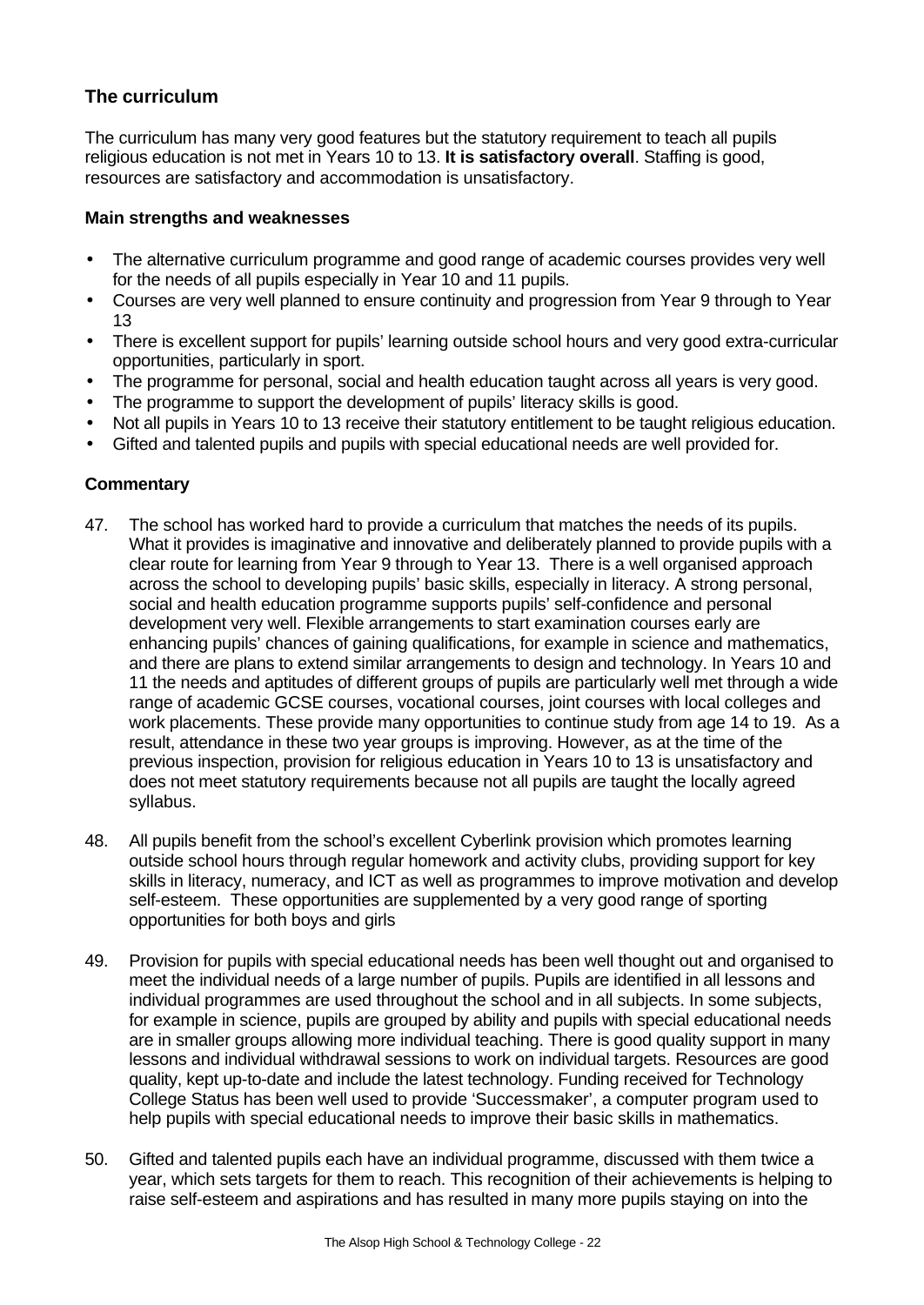sixth form. Provision for talented pupils in physical education and art and design is good. Visits to Paris broaden the horizons of pupils studying art and provide an opportunity for language students to experience 'the real thing'. After-school clubs and opportunities to practise conversation with native speakers also help to develop foreign language skills. An extensive range of visits and residential experiences within a city-wide network allow pupils to meet pupils from other schools which helps to motivate them and raise ambitions as well as helping them to achieve.

#### **Sixth Form**

- 51. The numbers of students on roll are rising very rapidly, and more and more courses are coming on stream as the school endeavours to meet all these students' needs and aspirations. The overall curriculum builds effectively on the course provided in Years 10 and 11, though there is some misplacement of a few lower attaining students on to courses which do not yet directly meet their needs. Although the statutory requirement for the provision of religious education in the sixth form is not met, it is an improvement on the situation at the time of the previous inspection, and makes a positive contribution to the spiritual, moral, social and cultural development of the students who receive it.
- 52. The school systematically evaluates the quality and relevance of what it offers to students in the context of efforts to raise the educational horizons of the community it successfully serves. At present, the school has a limited collaboration with a nearby school, but just one student from the other school is involved. From September, the school will be part of a collaboration of five schools, in a city-wide reorganisation of sixth form provision. With an even broader range of courses to offer, this collaboration will help to meet the needs of all aspiring students.
- 53. The school currently offers students a good range of AS-level courses, all of which can be carried through to A-level in Year 13, advanced vocational courses, GNVQ courses, and GCSE courses, including mathematics and English re-sits. Almost all students take general studies though students on work related courses miss this due to timetabling difficulties. This means that these students also miss the necessary religious education. The courses on offer will expand in the next school year to cater for even larger numbers of students.
- 54. All students follow a well-constructed programme of personal, social and health education, which includes some opportunities for reflection. A very strong Duke of Edinburgh Award Scheme, the Community Sports Leader Award, regular tutorial sessions and seminars, and well-supported representative team games are four formal aspects of a good enrichment programme for all students. However insufficient time is given to building communication and study skills, and some students, though competent to follow teacher led learning, are limited in their ability to discuss and research on a more sophisticated individual level. Students have the opportunity to obtain the ECDL (European Computer Driving Licence-an ICT qualification). This reflects the fact that the school has Technology College Status.
- 55. All students have equal access to the sixth form and its curriculum, and the large majority has a good balance of taught lessons and individual study time. However, facilities for private study are very limited during the school day. Some students overcome this barrier by remaining on the site beyond the normal day, often in the company of their teachers, to consolidate their learning.
- 56. This is the first year that students with special educational needs have stayed on into the sixth form and there are, as yet, too few courses at an appropriate level for them. However the few students who do stay on are well provided for, achieve well and are expected to gain worthwhile qualifications. They are well integrated into classes and are able to work maturely. During some lessons they receive help from teaching assistants. The teaching assistants have copies of the lesson notes before the lessons and so are very well prepared to help the students during the lesson. The staff in the special needs department are also available if needed for students on a 'drop in' basis. They receive good teaching that ensures they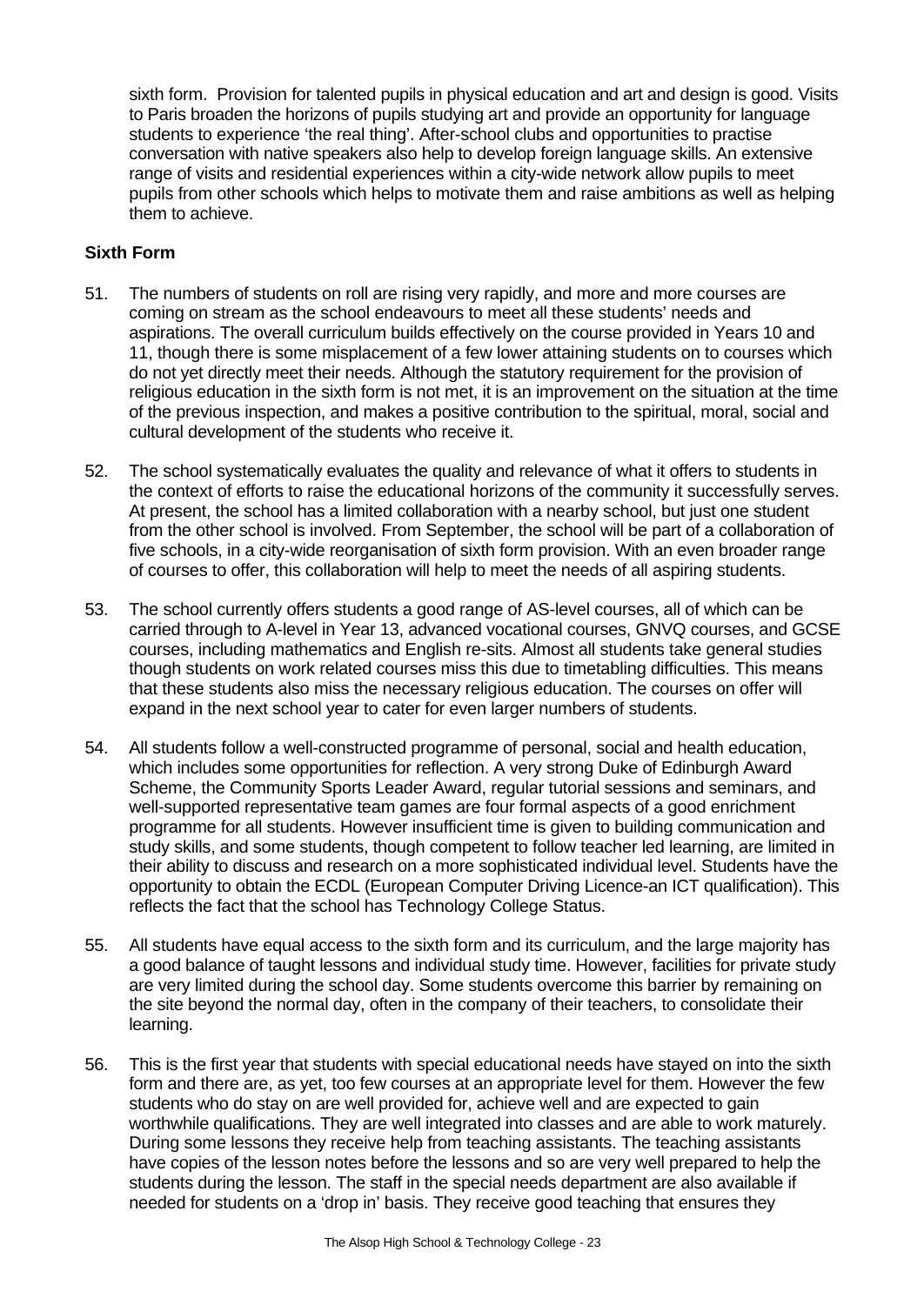understand what they are doing and what they need to do to succeed. The use of ICT helps them to improve the quality of their written work. Because they enjoy what they are doing they try hard and take a pride in the quality of their work. One student said that, although the work was hard she was really enjoying it.

- 57. Provision for students in the sixth form who are identified as gifted and talented is good and they achieve well. In lessons they are identified, they are given challenging work to do and the style of teaching allows them to thrive. In some subjects, such as art, there is a wide range of activities after school that help the students to broaden their horizons. Recognition of their achievements is helping to raise self-esteem. Visits to universities and other higher education institutions and participation in open days and summer schools have been successful in raising aspirations and have resulted in more students applying to go on to higher education. A graduate mentor who can provide advice and guidance on going to university has helped students to feel more confident and increased ambition. For the first time this year a student has applied to Oxford University and another has applied to attend medical School.
- 58. Provision for students whose first language is not English is good. Currently there are three of the students in the sixth form and all three speak English fluently. All of these students achieve well. They have very good attitudes to learning and are well integrated into the sixth form. Library resources are insufficient to allow them to study independently in their first language.

#### **Staffing Accommodation and Resources**

59. The number and qualifications of teaching and support staff are well matched to the needs of the school and its curriculum. All departments are staffed by well qualified teachers with a good range of appropriate specialist knowledge available. Teaching assistants are well deployed and effective in supporting learning and reducing the administrative tasks for teachers. Library support staff make a significant contribution in supporting pupils' learning outside the classroom. Learning mentors are very effective in providing valued support and guidance. Accommodation is unsatisfactory overall. The accommodation for physical education is very poor; there are not enough science laboratories and some of the technology workshops are in need of refurbishment. The school library, though very well used to support learning both in and out of school hours, is too small for the number of pupils in the school. However in most subjects, the accommodation is satisfactory or better. The mobile classrooms are well appointed and provide effective temporary accommodation. The school's new building programme is well advanced and the opening of the new accommodation for music, art and drama is imminent. This will significantly enhance the quality of the accommodation. Although many departments, such as ICT and geography, enjoy a good or very good level of resources and there is a higher number of computers in the school than is normally found, overall, the standard of resources is only satisfactory. There is a shortage of textbooks in the modern foreign languages department which affects the quality of learning. The stock of books in the main library is insufficient for the needs of the school.

#### **Sixth Form**

60. The sixth form is well staffed by well-qualified teachers with appropriate specialist expertise for the range of subjects offered. The accommodation for the sixth form is unsatisfactory with a lack of facilities for social and study areas. In particular, the physical education accommodation is very poor. The quality of resources for learning is satisfactory overall but in French the lack of textbooks is a serious weakness which affects the students' learning. The library is also inadequate for the needs of the sixth form students.

#### **Care, guidance and support**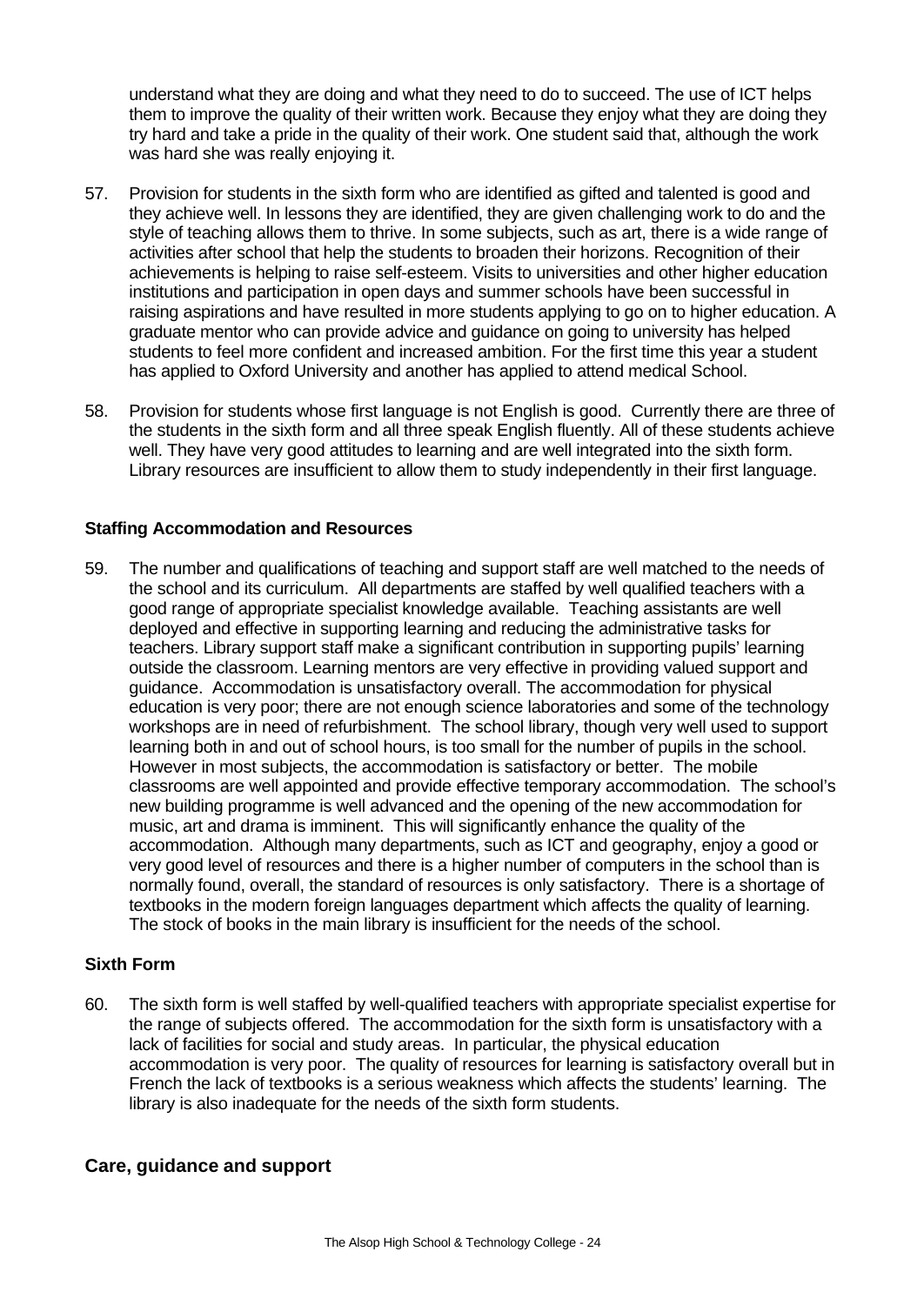Pupils and students are **very well cared for** and receive very good advice, support and guidance. The arrangements for seeking pupils' and students' views are good.

#### **Main strengths and weaknesses**

- Pastoral care is of a high standard.
- The quality of support from learning mentors is very good.
- Learning opportunities and personal support out of school hours are excellent.
- Advice, guidance and preparation for the next stages of education are very good overall.

#### **Commentary**

- 61. The school does its best to meet the personal needs of each pupil. Relationships between adults and pupils are constructive, respectful and trusting and pupils feel secure and happy. The induction process effectively enables pupils to settle in. Large numbers of pupils attend the popular breakfast and lunch clubs. Pupils' views are expressed mainly through the school and year councils and they are respected and seriously considered by the school. Teachers foster discussion in personal, social and health education lessons encouraging pupils to express their views objectively and with tact and diplomacy. Child protection, health and safety procedures are very well implemented. All relevant agencies provide specialist services to the school.
- 62. A team of learning mentors, funded by the Excellence in Cities initiative, provides exceptionally good academic and personal support to large numbers of pupils.
- 63. Pupils are well aware of the standards they achieve and their predicted and targeted results in all subjects except English. Pupils receive good advice and guidance about how to improve. Extra tuition, learning opportunities out of school hours and a homework club all contribute very well to the achievement of many pupils.
- 64. Impartial advice and guidance are provided regarding further study and career opportunities. A careers service satisfactorily augments the school's careers education program. Pupils are very well informed about what to expect in the sixth form and full details of courses are provided with appropriate advice, though there are a small number of students who follow courses that are not well matched to their capabilities.

#### **Student Support Centre**

65. This provision, based on the school site, is part of the Excellence in Cities initiative, is not managed directly by the school and school does not have any pupils attending it. Presently it is running a three week programme for ten pupils who have been bullied. The present group of pupils show they have developed self-confidence during their time at the project as they stand up in front of an audience to present a review of their stay. Parents and learning mentors from the pupils' schools attend the presentation and are kept fully informed so that they are able to follow up the work when the pupils return. All feel it has been a very valuable experience.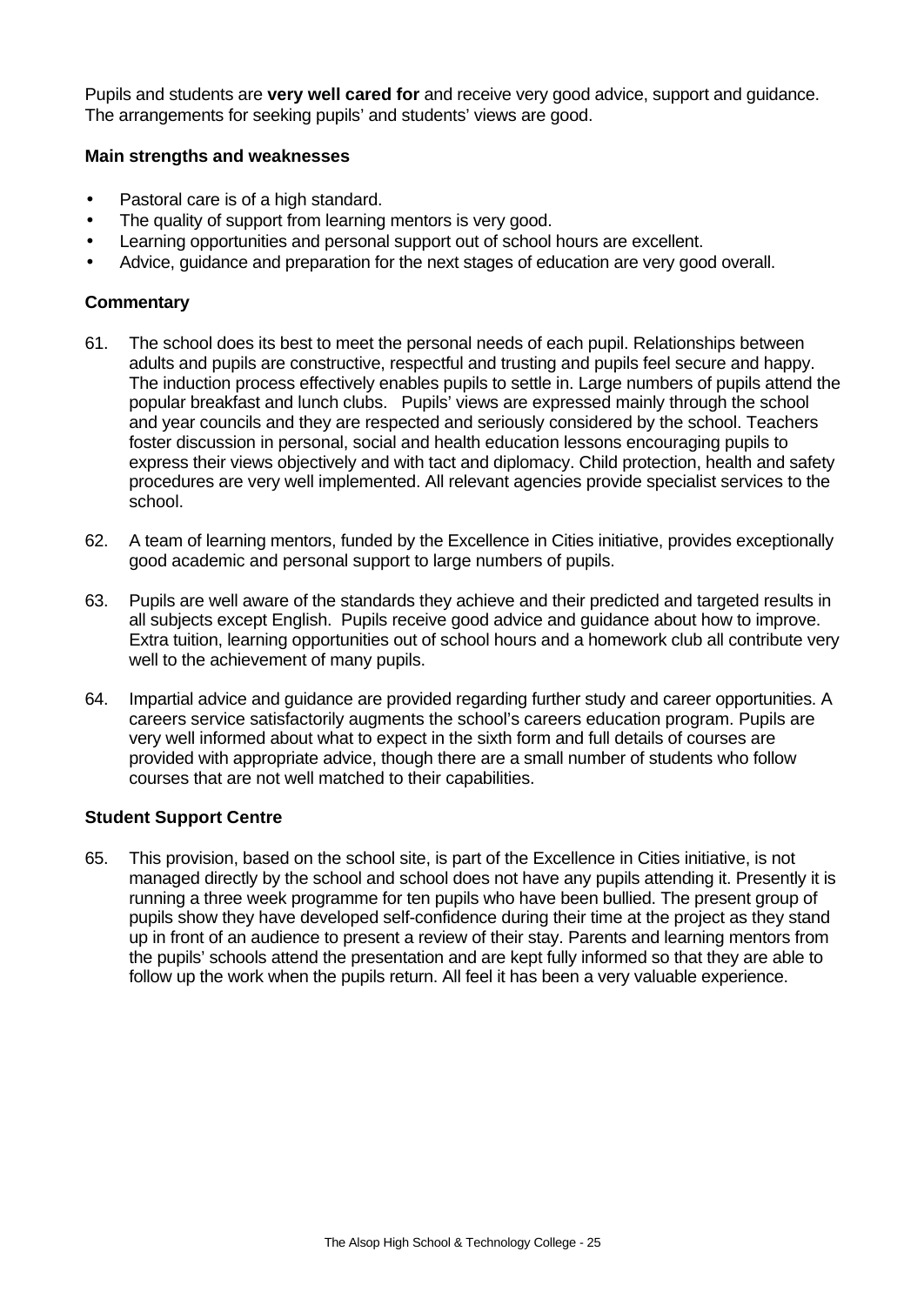#### **Sixth Form**

66. Students in the sixth form receive very good guidance with their studies, based on frequent, careful and sensitive monitoring, and tutors are easily accessible for academic and personal support. Advice and preparation for higher and further education are very good. Social and study facilities for students are good but inadequate at times for the large number of students requiring access. Good opportunities for enrichment are provided. A small number of lower attaining students have been misplaced on over-demanding courses and some do not gain an accreditation in their chosen subjects. This situation is rapidly improving as the school provides a wider range of suitable courses to match students' needs.

### **Partnership with parents, other schools and the community**

The school has a **good** partnership with its parents and works very effectively with other schools and the community.

#### **Main strengths and weaknesses**

- Parents have a high regard for the school.
- Most parents support well their own children.
- Parents' voluntary involvement in the life of the school is negligible.
- The school's involvement in and with the community is considerable.
- The school works very closely with other schools to promote the next stage of pupils' education.

#### **Commentary**

- 67. Parents are very pleased with the quality of education and care that is provided. They trust the school and value the support it gives to pupils and families. Parental attendance at meetings is high and they support very well the various events and activities in which their children participate. Parents who have children with special education needs are well involved in the review process. Parents do not voluntarily participate in the daily life of the school or the curriculum and an association to support the school is not currently in place.
- 68. Parents are well informed about pupils' progress and school matters through reports, consultation, personal contact and newsletters. The prospectus is issued afresh each year in place of a governors' meeting and report. It omits references to facilities for disabled pupils and progress made with the key issues of the previous inspection. It provides no details of staff development. The school tries hard to help parents provide support for their own children at home, for example, by personal advice, guidance booklets and evening courses. Its efforts to engage parents' support for their children's attendance are not always successful.
- 69. The school is well used by the community for education and leisure purposes. The school uses the wider community very well to enhance pupils' learning and personal development. A youth service project is closely linked with the school. It provides a wide range of services that meets many personal and social needs of the community including pupils and families of the school.
- 70. Links with primary schools ensure a smooth transfer to the school. Numerous outstanding curricular projects in most subjects contribute to improving continuity of education for the pupils. The school's very effective arrangements with establishments for further and higher education and vocational experiences contribute very much to the quality of learning and preparation for the next stage of pupils' and students' education.

#### **Sixth form**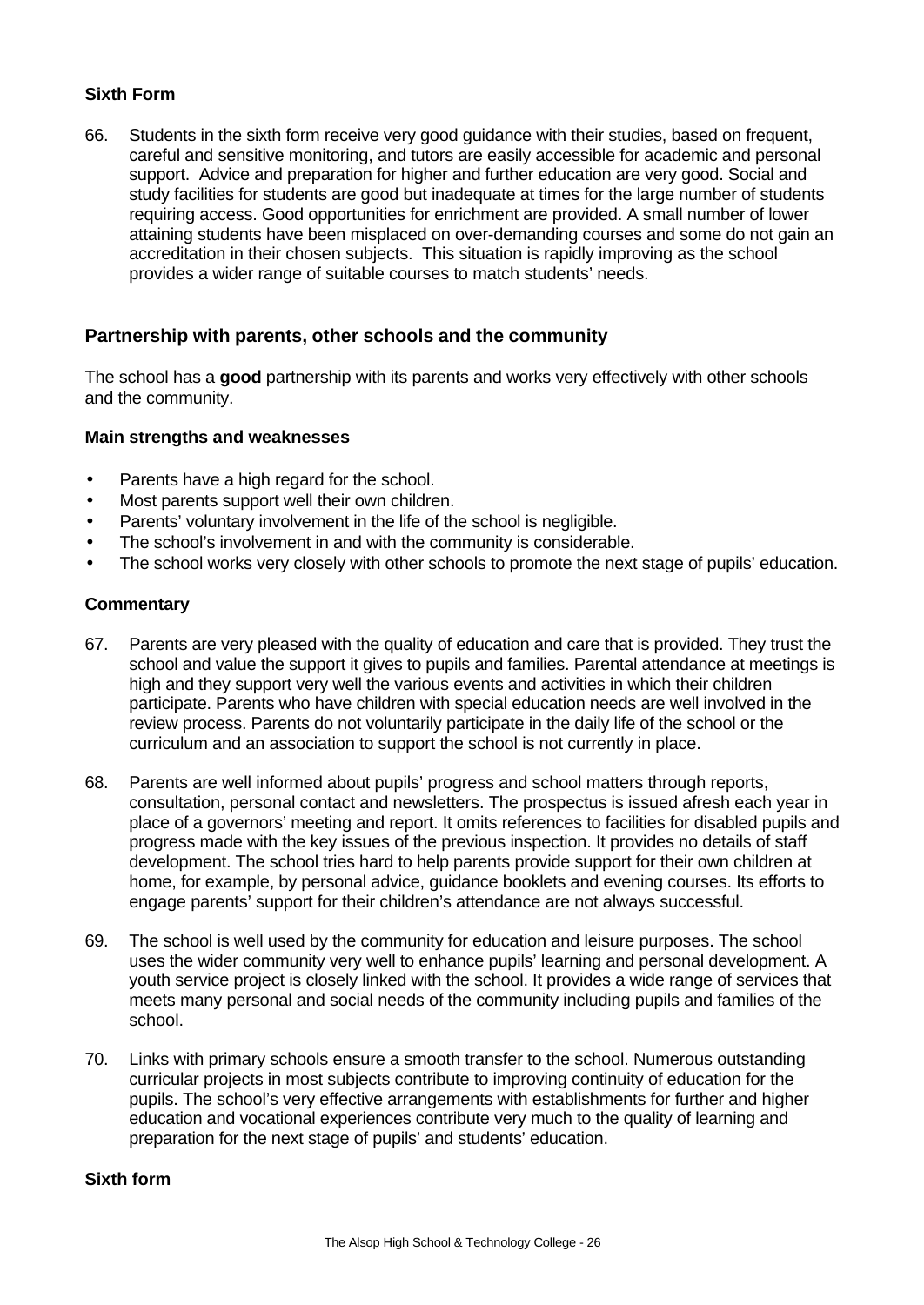71. Partnerships with higher and further education institutions are very good and students are well informed of the opportunities available to them both locally and further afield. The school has well established partnerships with local schools and plans for the further expansion of the sixth form provision across five local schools are well under way.

## **LEADERSHIP AND MANAGEMENT**

Leadership and management are **good**. Leadership of the headteacher and key staff at all levels is very good. Management at all levels is good. Governance is good but it is not fulfilling some of its statutory duties.

#### **Main strengths and weaknesses**

- Leaders and governors are determined in their efforts to raise standards, promote a caring and supportive ethos and provide high quality education for all pupils whatever their background or needs.
- Strong teams of staff are in place and provide outstanding role models.
- There is a clarity of vision for sixth form improvement and development and a determination to succeed.
- The school has benefited enormously from its status as a Technology College.
- The governing body is very well informed and holds managers to account. It provides strong support and is influential in guiding the school's development, but it is not fulfilling some of its statutory duties.
- The school has a good understanding of the strengths and weaknesses in its work but not all faculties have well developed arrangements for rigorous self evaluation.
- Finances are well controlled and the school pays good attention to gaining best value.

### **Commentary**

- 72. The headteacher, very ably supported by a very strong leadership group, has a clear vision for the school firmly routed in providing worthwhile relevant educational opportunities for all young people in the local community. The vision is shared by the governors, staff and parents and well thought through plans are put into place with determination to ensure that the vision becomes a reality. This philosophy was reflected in the school's decision to go ahead with the integration of nearby school that was closing. The very well thought out means by which this was carried out, without detriment to the educational experiences of any group of pupils and at the same time managing to sustain rising standards and oversee major building development, is testament to the high quality of the leadership throughout the school.
- 73. Throughout the recent changes the need to build strong and effective teams of staff in all areas of the school has been pursued with rigour by senior managers and the governors. A very strong senior management team and many very effective heads of faculty and heads of year provide energy and drive and share the vision for the school. Many of them provide outstanding role models to others. With the integration of the nearby school, the headteacher and the chair of governors were personally involved in the appointments of over 50 new staff. The effectiveness of these teams of staff, both teaching and teaching assistants, is reflected in the good quality of teaching and the very good quality of pastoral support provided. Their commitment and loyalty to the school was evident at the start of the inspection week when, out of a staff of more than 160, all but one was in school.
- 74. The relentless pursuit of improved provision and resulting standards is also seen in the school's success as a Technology College. For example, the much improved provision of ICT and its frequent use as part of teaching and pupils' learning is helping to inspire, interest and motivate pupils across many subjects and high numbers of pupils are gaining a worthwhile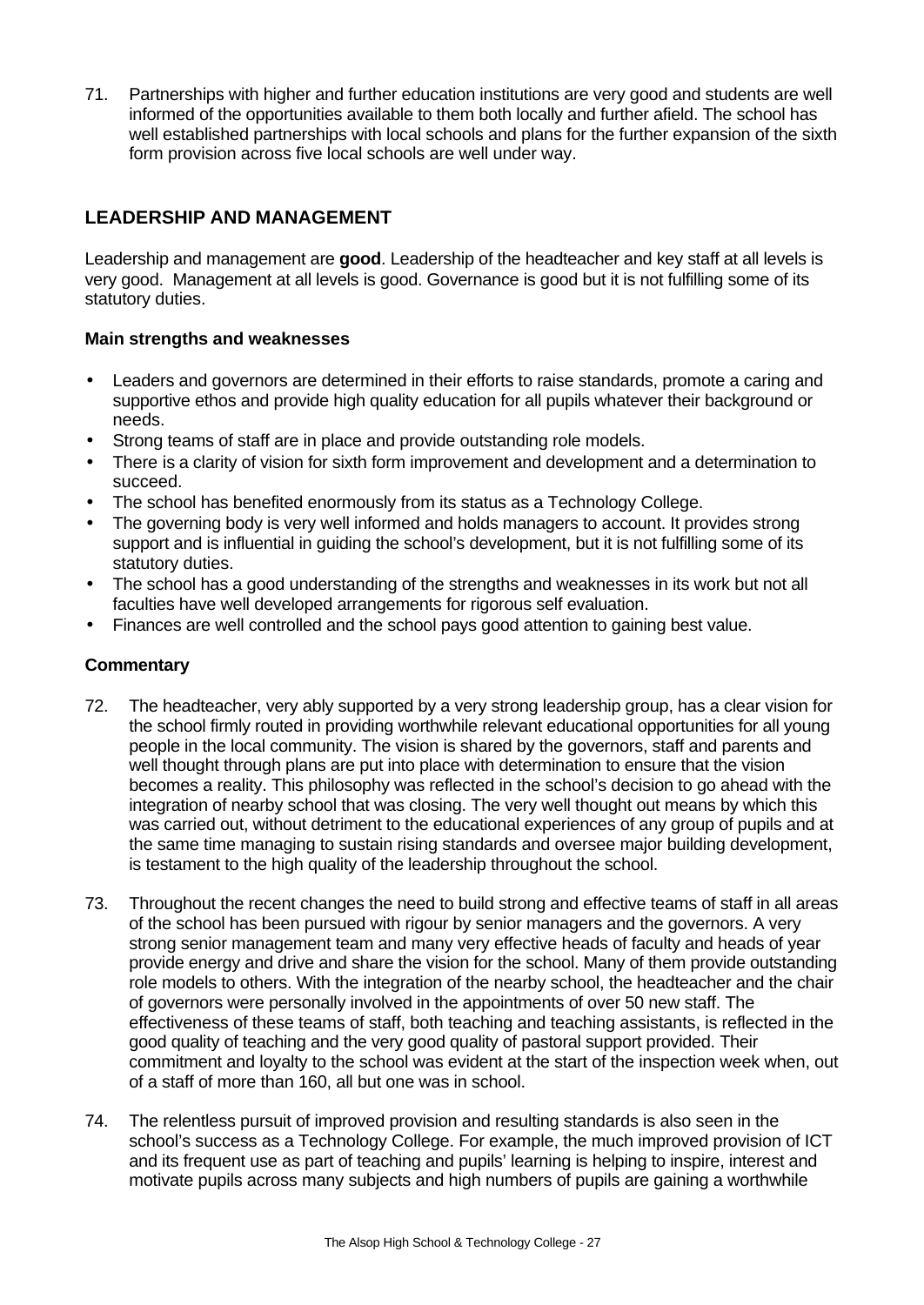qualification in ICT. Innovative approaches to curriculum development, for example in science and technology, are resulting in success for more pupils in examinations from Year 9 onwards.

- 75. Staff roles and responsibilities are very clear and so it is assured that the school's plans for improvement, clearly focused on raising standards, improving the quality of teaching and assuring the smooth integration of the new pupils to the school, are implemented with rigour. Each senior manager takes responsibility for a part of the development plan and has oversight of a faculty or other area of the school. They keep a close check on how well the plans are implemented, reporting regularly on developments to the headteacher and governing body. Teachers representing each faculty and focused on a key area, such as the development of literacy skills or the use of assessment, meet regularly to help ensure that best practice and ideas are shared across subjects.
- 76. Governors are highly committed to the school. They are influential in the school's development and bring a good range of expertise and experience. They welcomed the integration of the closing school in order to assure high quality education for all young people in the local community. They have a good understanding of the school's strengths and areas for improvement as a result of thorough reports from senior managers. They pick up quickly on strengths and weaknesses and want to find out more. They regularly invite presentations from different faculties and areas of the school either to celebrate their success or explore how best to develop. The governing body, however, does not fulfil some of its statutory duties. Though provision of religious education has improved in the sixth form since the last inspection, not all pupils are taught the locally agreed syllabus in Years 10 to 13. The school still does not provide a daily act of corporate worship, though a well planned weekly assembly provides a good quality experience. Accommodation difficulties prevent the meeting of large groups of pupils and students more frequently than once per week, and efforts to involve class tutors in leading acts of worship in form groups have not been successful. A few of required items are missing from the combined school prospectus and governors' annual report to parents.
- 77. Rigorous annual review of test and examination results informs the school of areas of strength worth sharing with others and areas in need of support and development. Clear systems of accountability involving senior managers with oversight of faculties and other areas of the work of the school further help leaders to know what is working well and what needs to be improved.
- 78. Most heads of faculty provide very good leadership, sharing clear views of how their subjects should develop, maintaining a determination to raise standards and leading by example. Good management has helped staff to provide stability for pupils through recent times of change. Well managed teams have continued to improve, for example taking on new approaches to teaching, developing assessment systems and making more use of ICT. Where management is less consistent is in the frequency and rigour of checks within departments. Inconsistencies in how assessment is used or how well homework is used, for example, are not always picked up quickly enough and there can be a detrimental effect on pupils' learning and achievement.
- 79. Arrangements for performance management are well established and linked to subject priorities which, in turn, are linked to whole school priorities. Arrangements for staff professional development are very good and extend to non-teaching staff. As a result, a number of teaching assistants are well qualified in their roles and they are very effective. The school has a well thought through approach to the best use of teachers' time and is ensuring that teaching assistants are deployed appropriately across subjects to allow teachers more time for preparation and teaching. The school provides good opportunities for trainee teachers and arrangements for new and newly qualified teachers are successful and appreciated.
- 80. The special needs department is very well led and managed. The provision for a large number of pupils, many with complex needs, is thoughtfully organised to meet individual needs. Teachers and teaching assistants are well trained and kept abreast of all the latest developments so they feel confident when they work with pupils. There is a clear vision of what works well and how to improve the department and a constant striving to improve the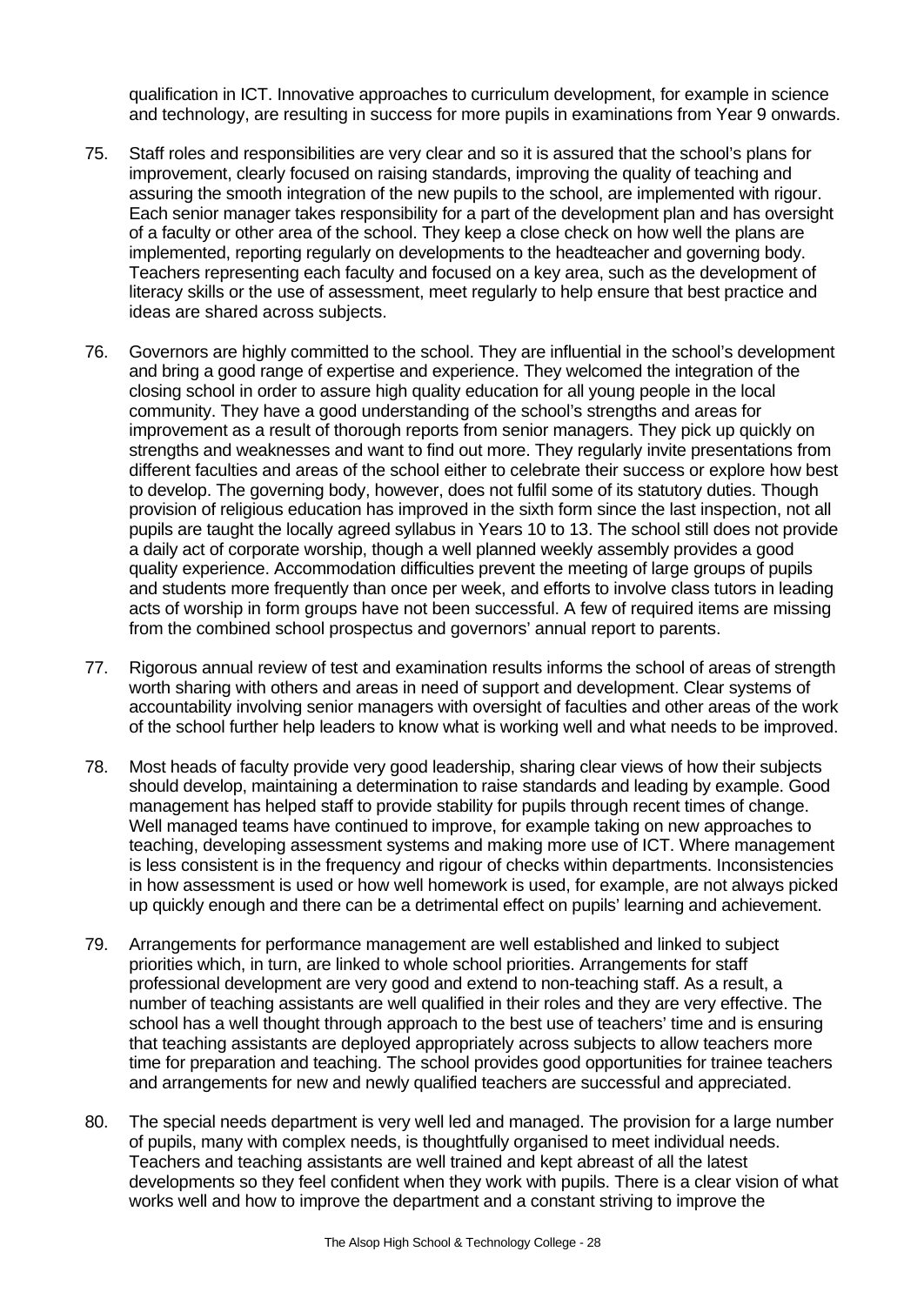provision. The Governors and the school are committed to including these pupils fully in the school and devote time and money to ensure they are successful in this.

81. The headteacher and governors manage the finances well and are provided with financial information by a very effective finance manager and good computer administrative systems. Best value principles are well established as an approach to managing the school's finances. Although the current unit costs are higher than most school's, taking into account the school's unusual circumstances, the good achievement, positive attitudes and very good behaviour of pupils from disadvantaged backgrounds then the school provides good value for money.

| Income and expenditure $(E)$ |           | Balances (£)                                  |  |  |
|------------------------------|-----------|-----------------------------------------------|--|--|
| Total income                 | 5,873,218 | Balance from previous year<br>58,215          |  |  |
| Total expenditure            | 5,871,340 | Balance carried forward to the next<br>60,093 |  |  |
| Expenditure per pupil        | 3,330     |                                               |  |  |

#### *Financial information for the year April 2002 to March 2003*

#### **Sixth form**

- 82. Leadership of the sixth form is very good. A well constructed and detailed development plan shows clearly where the sixth form wishes to go, and more importantly, how it intends to get there. There are very obvious priorities of raising standards, and of realising the potential of students of all abilities. The staff and the students of the sixth form fully share this vision. Leadership is working very effectively to sustain progress for their students at a time of very great change. Delegated responsibilities are clear, and are attached to pastoral and personal development roles, as well as academic roles, under the oversight of an energetic deputy head. Staff are well trained and prepared to enable them to carry out their roles and responsibilities effectively. The leadership team monitors the quality of teaching throughout the sixth form, as they do throughout the school, but best use is not made of curriculum managers in supporting this role to ensure that standards of learning are consistently high enough.
- 83. Management of the sixth form is good. Planning at an operational level is well developed, and the sixth form is a smoothly functioning organisation not burdened excessively with paperwork. The sixth form is gathering extensive data on all aspects of the performance of its students, and systems for tracking individuals are becoming more sophisticated. Insufficient opportunity exists for departments to moderate this information, and to therefore make target setting more appropriate for all students in different subject areas. There is very strong evidence to suggest that this will shortly happen.
- 84. Governance of the sixth form is good. Governors take a full and active role in the monitoring of overall performance throughout the sixth form as well as at subject level. The present rapid expansion of provision could not have taken place without their full support, and an awareness of what the possible outcomes might be. The statutory requirement for the teaching of religious education for all students is not fully met. The senior management team of the school and the governing body are presently working within a city-wide framework to ensure that the quality of provision meets the needs of all students.
- 85. The finances are well managed and the income the school receives for sixth form students is spent on them and there is no draw on funds allocated to the main school. The sixth form is, therefore, cost-effective.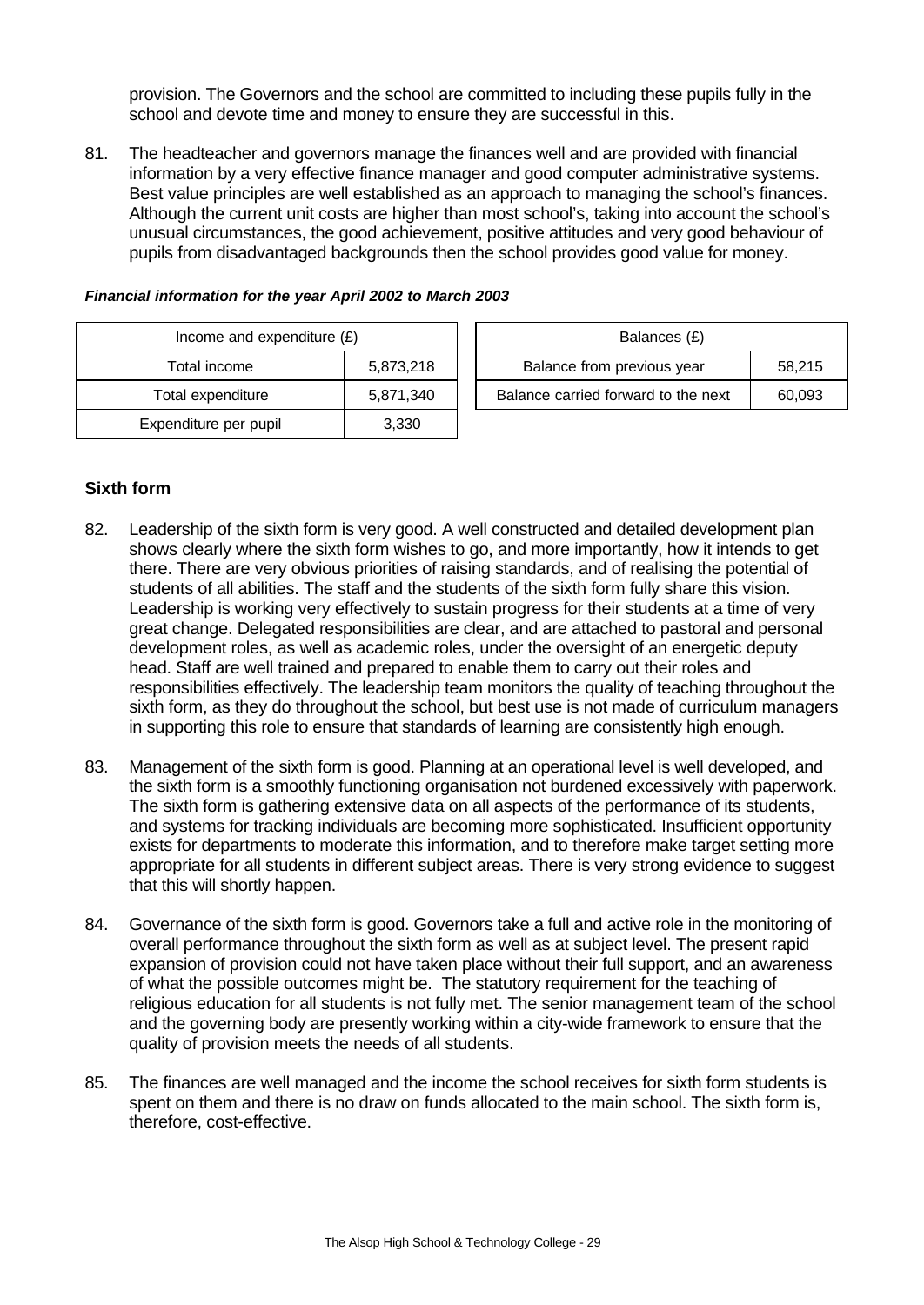# **PART C: THE QUALITY OF EDUCATION IN SUBJECTS AND COURSES**

## **SUBJECTS AND COURSES IN KEY STAGES 3 and 4**

## **ENGLISH AND MODERN FOREIGN LANGUAGES**

Other than **English**, **Spanish** was the language inspected in depth, and **French** was sampled. In 2003, GCSE results in French were above average. French is currently taught in Year 8 and Year 10. Two lessons were seen, and pupils' work was sampled. Standards in French are below average overall, and achievement is satisfactory. Pupils achieve very well in Year 10, and in Year 8 pupils' achievement is satisfactory. Teaching and learning are satisfactory overall, but are very good in Year 10. In year 8, schemes of work do not match the differing learning needs of all pupils, and the progress of the able pupils is too slow. The leadership and management of French are satisfactory.

## **English**

Provision in English is **satisfactory**.

#### **Main strengths and weaknesses**

- Planning is very good for pupils in Years 7, 8 and 9.
- Teaching is good in Years 7, 8 and 9.
- Leadership is good and has provided stability during recent integration of pupils from a nearby school.
- All teachers have very good subject knowledge.
- Standards at GCSE are well below the national average.
- Work is not marked regularly enough and assessment information is not used well enough to support learning.
- Checks on teachers' work are not rigorous enough to ensure consistency of good practice.

|                                    | Years 7 to 9  | <b>Years 10 to 11</b> | <b>Overall</b> |  |
|------------------------------------|---------------|-----------------------|----------------|--|
| Achievement                        | Good          | Satisfactory          | Satisfactory   |  |
| Standards of work seen             | Below average | Well below average    | Below average  |  |
| National tests and GCSE in 2003    | Below average | Well below average    |                |  |
| Teaching                           | Good          | Satisfactory          | Satisfactory   |  |
| Learning                           | Good          | Satisfactory          | Satisfactory   |  |
| Leadership                         | Good          |                       |                |  |
| Management                         | Satisfactory  |                       |                |  |
| Changes in effectiveness since the | Satisfactory  |                       |                |  |
| previous inspection.               |               |                       |                |  |

### **Commentary**

- 86. Pupils enter school with standards well below the national average and very weak literacy skills. Frequently half of these pupils have reading standards well below that which is expected for their age.
- 87. Pupils' attainment in the national tests in 2003 at the end of Year 9 was below the national average. This demonstrates very good achievement when compared to pupils in similar schools and is a sharp rise in standards from last year. Standards in writing, reading, speaking and listening seen during the inspection, though still below average, are improving. These improved standards reflect the impact of both a structured curriculum and rigorous teaching methods. Pupils have benefited from discrete reading lessons and a 'buddying' scheme; as a result, reading standards have risen. Overall achievement in Years 7 to 9 is good.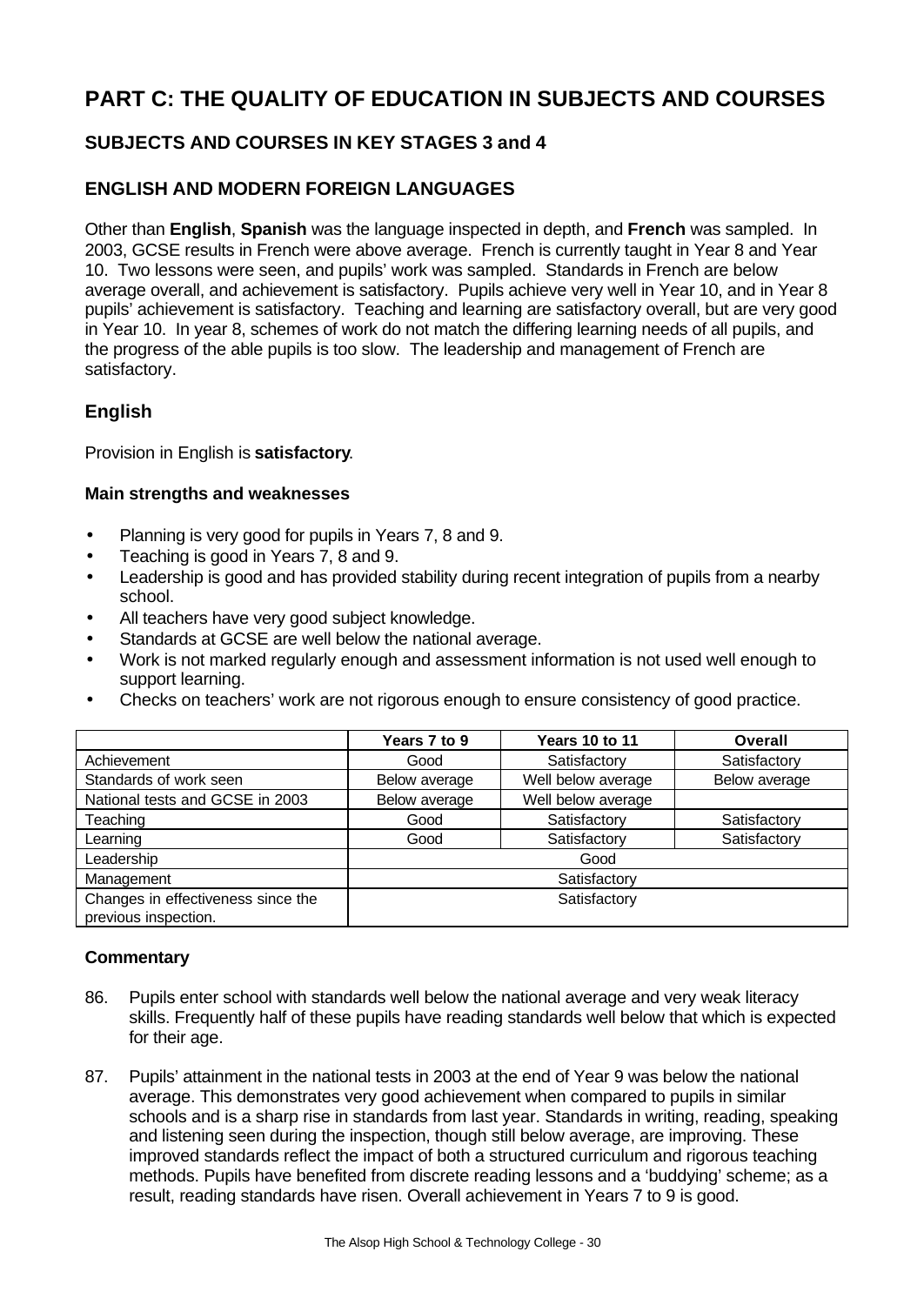- 88. Results in GCSE English and English Literature in 2003 were well below the national average with girls outperforming boys. Pupils' achievement by Year 11, based upon their results in Year 9, is satisfactory. There is, however, is a polarity effect. The majority of pupils who attend regularly have good or very good achievement but, for a substantial minority of pupils whose attendance is poor or who miss lessons due to attendance on college courses, achievement is unsatisfactory.
- 89. Standards in the current work in Year 11, though well below average, are slightly higher than the previous year's results and are improving. However, the picture is inconsistent across teaching groups. Written responses to reading are good for pupils of all ages, due to structured teaching which shows pupils how to interrogate a text in order to retrieve appropriate information. Unfortunately few pupils read recreationally and the library is currently understocked. Pupils with special educational needs achieve well. Standards in writing are developing rapidly in GCSE groups where pupils are taught examination techniques and develop more accuracy and control. Creative pieces are weaker, pupils write shorter pieces lacking in variety and imagination. All written pieces are frequently marred by weak spelling and sentence construction.
- 90. The quality of teaching is good for pupils in Years 7 to 9 and satisfactory for pupils in Years 10 and 11. Teaching is better in Years 7 to 9 because lessons are well structured and follow the National Literacy Strategy. As a result, pupils learn well. Most teachers display good subject knowledge and when this is combined with careful planning and enthusiastic teaching, pupils respond well and make progress. Relationships with pupils are very good. However, marking is not always effective. In Years 7 to 9 it is not focused closely enough on National Curriculum outcomes nor does it give pupils enough detail on what to do to improve. Teachers carefully record attendance and effort grades, but not attainment. The current system does not supply the lead teachers with information on pupils who are underachieving.
- 91. A team of hardworking and committed teachers has been well led and managed through integration and relocation. The effect of staffing changes has delayed plans to develop assessment, monitoring and the strategic use of ICT. Currently all these aspects are unsatisfactory. The department is now restructured and is well placed to raise standards even further. Further monitoring of teaching will ensure a coherent and consistent approach and the cross-referencing of the very good practice seen during the inspection. Progress since the last inspection is satisfactory. Improving literacy skills and the use of ICT remain as ongoing challenges but standards in speaking and listening have improved considerably.

#### **Language and literacy across the curriculum**

- 92. The standard of literacy shown by pupils on entry is well below average and is still below average for a significant number of pupils in the present Year 11. Weak literacy skills still have a detrimental effect on standards. GCSE results are seriously depressed because many pupils cannot understand the examination papers owing to weak reading and limited understanding of vocabulary. However, when considering that 70 per cent of the present Year 11 had very low reading skills on entry to the school, their achievement in reading has been good overall.
- 93. There is very good awareness of literacy across the curriculum. All subjects teach literacy skills alongside their subjects and most departments monitor its development. All teachers use a structured approach to the teaching of reading and writing and provide opportunities for speaking and listening. Good examples were seen in history, religious education, modern foreign languages, science, drama and geography. Pupils are taught technical vocabulary and are well supported when formulating written responses. Very good examples of teaching literacy were seen in English, history and modern foreign languages. However, in a GNVQ ICT lesson, oral skills were less well developed which made the communication of ideas difficult.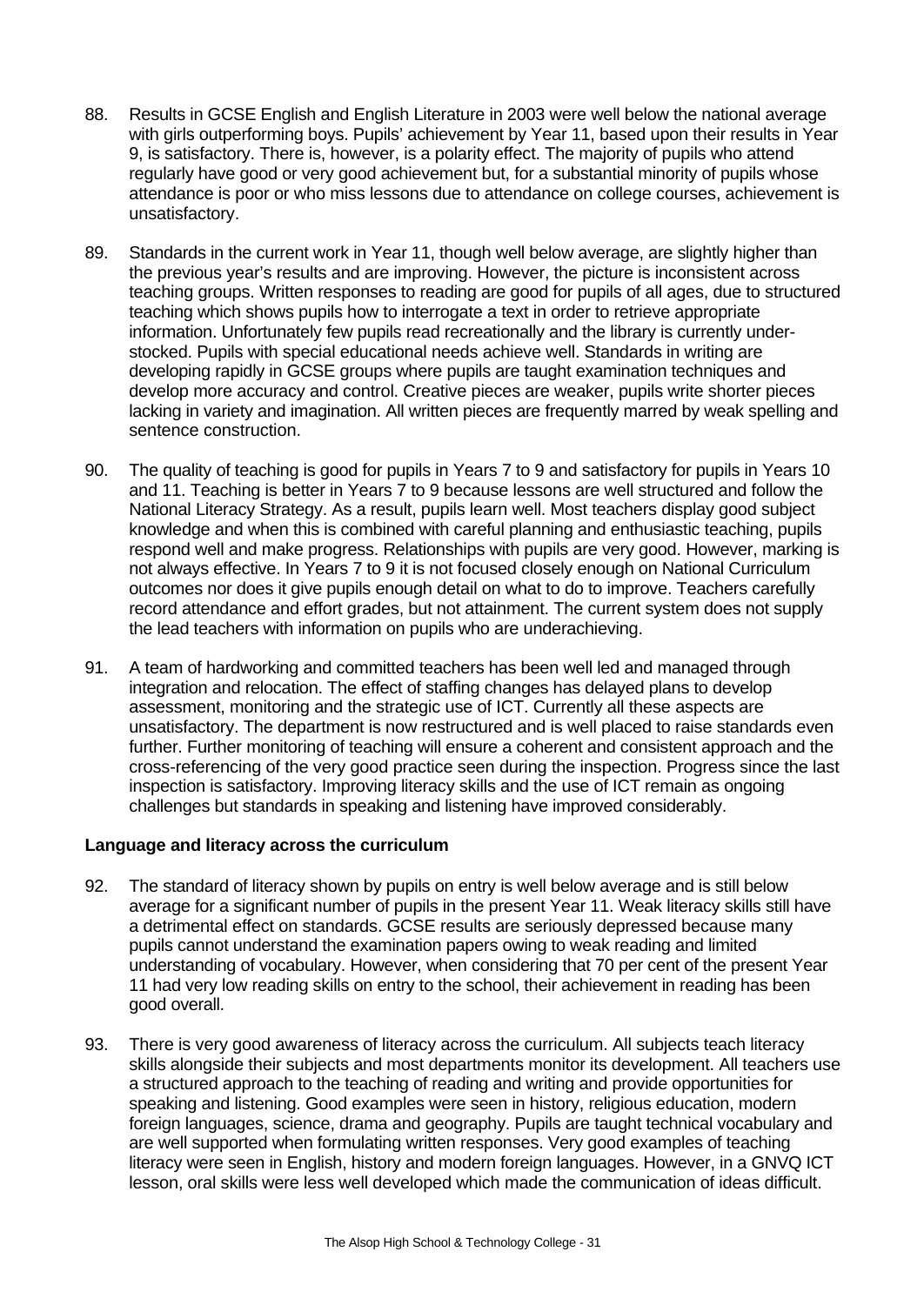94. The management of the development of pupils' literacy across subjects is very good and has focused on raising standards and improving the quality of teaching. It is a thorough programme which has already had an impact on raising pupils' reading ability and is now focused on improving writing standards. Not enough checks on how well literacy skills are being taught are carried out by managers to ensure consistency of good practice across all subjects. Not enough subjects share best practice as well as they do in English and modern foreign languages.

## **Spanish**

Provision in Spanish is **very good**.

#### **Main strengths and weaknesses**

- Pupils of all abilities achieve very well in Spanish.
- The leadership of the department is excellent.
- The teachers' fluency in Spanish sets high standards for pupils.
- Boys achieve very well in listening and speaking.
- The department contributes very well to pupils' development in literacy.
- The lack of textbooks limits opportunities for home study.

|                                    | Years 7 to 9  | Years 10 to 11 | Overall   |
|------------------------------------|---------------|----------------|-----------|
| Achievement                        | Very good     | Very good      | Very good |
| Standards of work seen             | Below average | Average        | Average   |
| GCSE in 2003                       | Average       |                |           |
| Teaching                           | Very good     | Very good      | Very good |
| Learning                           | Very good     | Very good      | Very good |
| Leadership                         | Excellent     |                |           |
| Management                         | Very good     |                |           |
| Changes in effectiveness since the | Very good     |                |           |
| previous inspection.               |               |                |           |

#### **Commentary**

- 95. In GCSE in 2003, against the national trend, boys achieved better than the girls overall.
- 96. Standards in Year 9 are below average, because most middle and lower attaining pupils write and speak from memory at a basic language level, using mainly the present tense and a sound topic-based vocabulary. Higher attaining pupils reach above average standards. In Years 7 and 8, standards are average and improving because of teachers' increasingly high expectations of their pupils.
- 97. Pupils of all abilities currently achieve very well in listening and speaking, because of the teachers' consistent use of Spanish in lessons. This enables pupils to understand quickly, and speak confidently with good accents. Boys learn rapidly, responding enthusiastically to the carefully structured lessons and fast pace of learning; in Years 10 and 11 they achieve better in listening and speaking than the girls. In writing, which was a weakness in the last report, pupils make very good progress; the teachers' high expectations of pupils' spelling, grammar and sentence structure contribute effectively to raising the general literacy standards of all pupils. Marking is frequent and thorough; and test results are clearly linked to National Curriculum levels. However, pupils do not always have clear targets for improvement. Pupils understand challenging texts according to their ability; however, the lack of textbooks limits pupils' opportunities for independent study, especially in Years 10 and 11. The scheme of work for Year 7, designed specifically to help pupils learn more rapidly, emphasises very good learning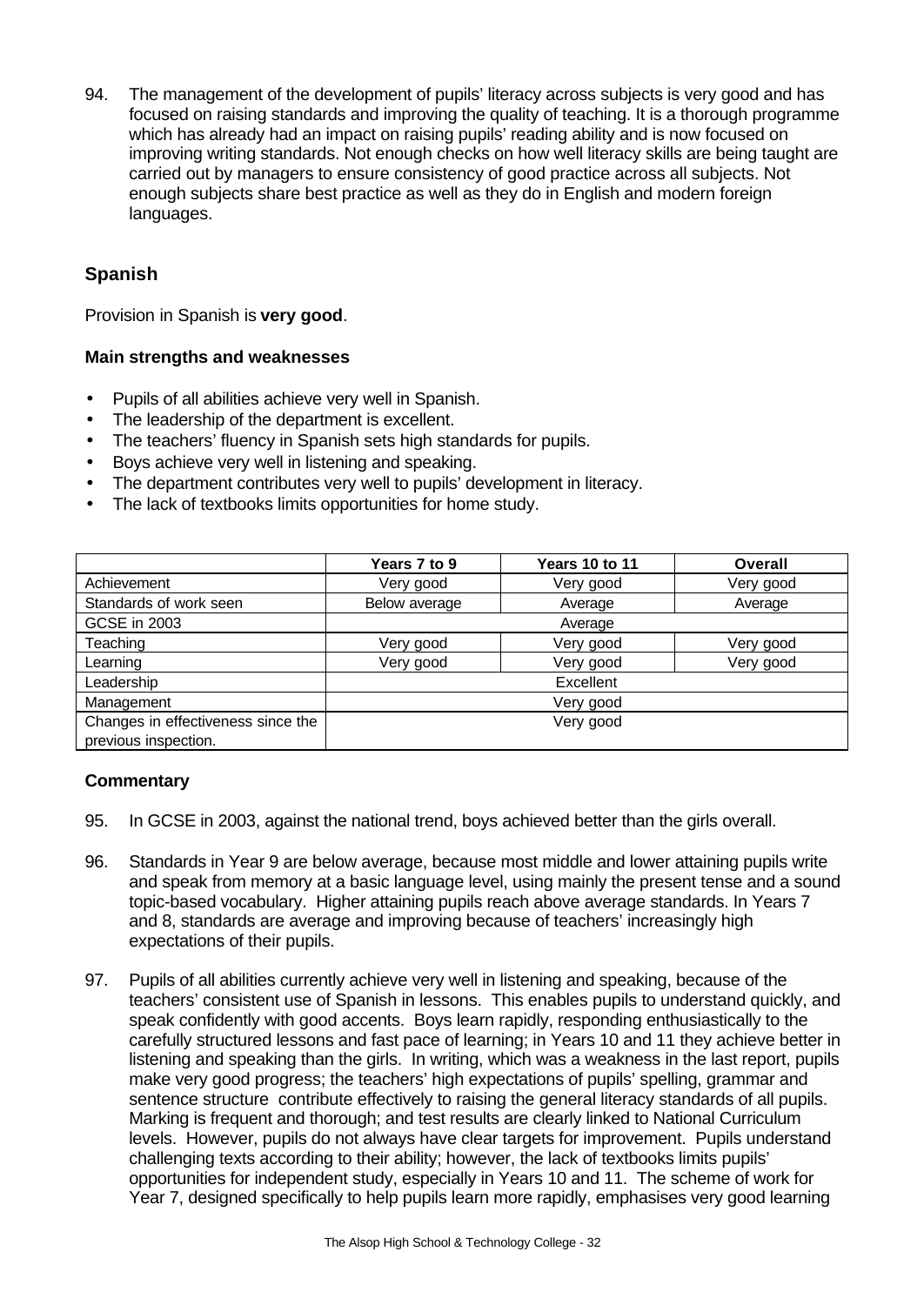habits, notably in remembering and re-using Spanish naturally, and this results in all pupils' rapid progress. The department ensures that all pupils, whatever their background or special difficulties, are well supported and succeed; pupils with special educational needs, those whose first language is not English, and the highest attaining pupils all achieve very well.

98. Most of the lessons seen were very good with some excellent features, and one excellent lesson was seen.

#### **Example of outstanding practice**

**In a fast-moving Year 9 Spanish lesson, pupils with very low literacy learned how to speak and write in well structured sentences about their pets.**

The teacher's excellent understanding of pupils' learning needs underpinned all her teaching. Her fluent use of Spanish had enhanced pupils' speaking and listening skills over time; consequently, they answered the teacher's questions quickly and unselfconsciously, with good accents. Planning showed clear steps in learning, progressing from revision and repetition of key words, to full sentence-making, at first in speaking, then in writing, to fully embed use of *ser* and *tener* with nouns and adjectives. The teacher's excellent use of colourful overhead projector transparencies, sheets with large print and well-spaced text - gave these low ability pupils unhindered access to meaning. Pupils proudly showed the teacher their written responses on mini-boards, giving her immediate feedback on their learning, and because the teacher could see their individual efforts, all felt involved and valued. The teacher's consistent reference to the initial lesson objectives successfully shared with pupils her own pleasure in their progress. Finally, the pupils enthusiastically told others about their pets, showing excellent progress in literacy, enjoyment of Spanish and immense pride in their achievement.

- 99. Teachers' excellent use of resources, especially the interactive whiteboards purchased as a result of the school's Technology College status, motivates all pupils well.Pupils' use of ICT is satisfactory. Pupils have very good attitudes to learning Spanish; however, the progress of a minority is limited by frequent absence.
- 100. Departmental leadership inspires teachers and pupils with a clear vision, innovative teaching, and highest aspirations. Assessment information is used well to identify and improve weaknesses in pupils' learning. Areas for improvement are clearly identified by the faculty and include management of the small Year 8 Spanish group, and the need to increase pupils' involvement in routine target-setting in Years 7 to 9. Improvement since the last inspection is very good: standards have risen, pupils' achievement has substantially improved, and teaching and learning are now very good.

### **MATHEMATICS**

Provision in mathematics is **satisfactory**.

#### **Main strengths and weaknesses**

- The progress pupils make compares favourably with that made by pupils in similar schools.
- Standards are well below those seen nationally.
- Pupils' behaviour and the attitudes they display in lessons assist their learning.
- Pupils' absence from lessons is affecting standards.
- The department is well led and cohesive with a clearly expressed desire for improvement.
- Teachers' work is not being checked closely enough by managers to prevent some inconsistency in marking of pupils' work and in the quality of lessons taught.

| <b>Aspect</b>                   | Years 7 to 9       | Years 10 and 11    | Overall            |
|---------------------------------|--------------------|--------------------|--------------------|
| Achievement                     | Satisfactory       | Satisfactory       | Satisfactory       |
| Standards of work seen          | Well below average | Well below average | Well below average |
| National tests and GCSE in 2003 | Well below average | Well below average | -                  |
| Teaching                        | Satisfactory       | Satisfactory       | Satisfactory       |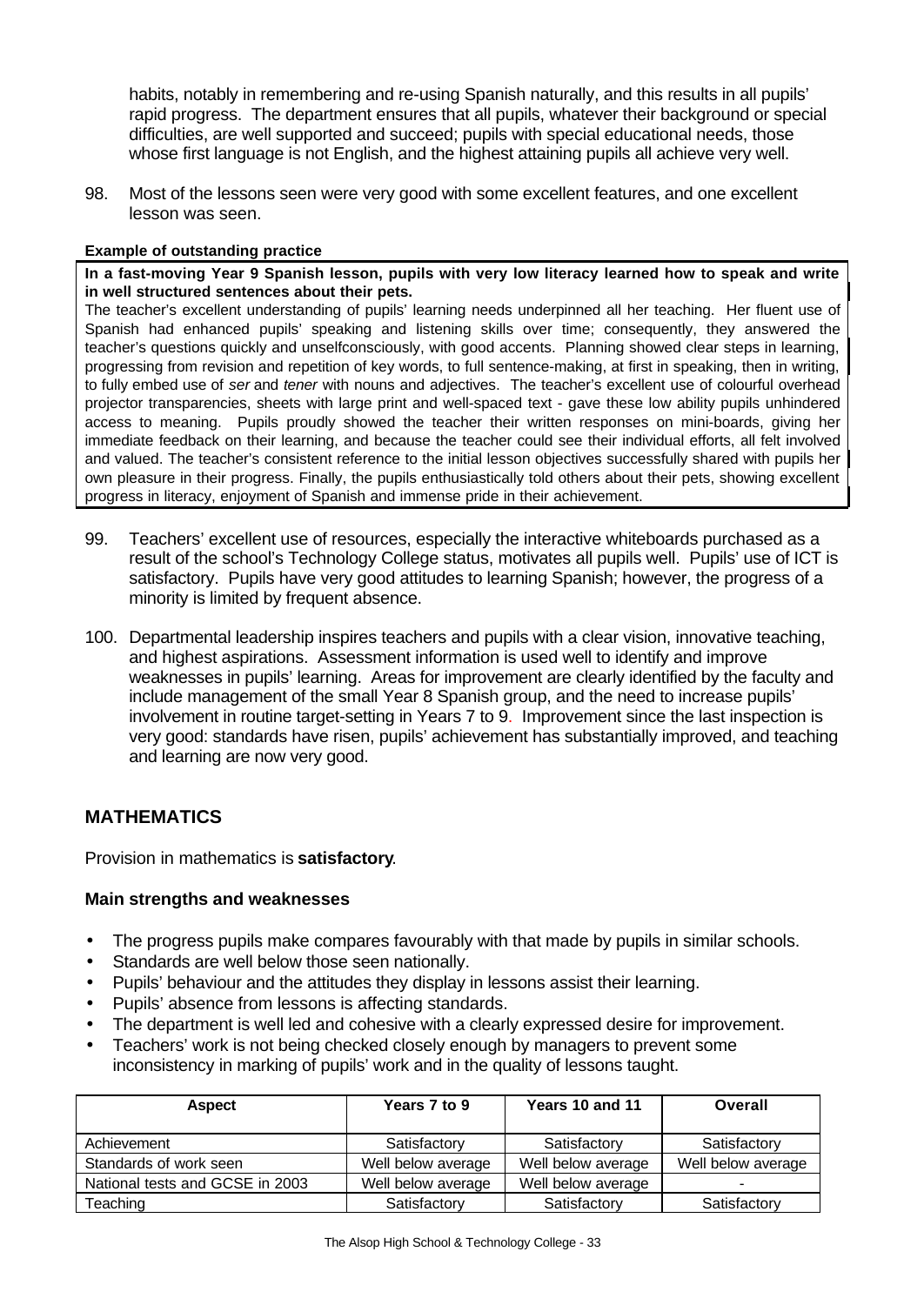| Learning                           | Satisfactory | Satisfactory | Satisfactory |
|------------------------------------|--------------|--------------|--------------|
| Leadership                         | Good         |              |              |
| Management                         | Satisfactory |              |              |
| Changes in effectiveness since the | Satisfactory |              |              |
| previous inspection                |              |              |              |

#### **Commentary**

- 101. During the course of the last academic year and this, the department has been overcoming the challenges of welcoming and successfully integrating pupils and teachers from a nearby school. Lessons continue to be taught on two sites so that some staff have to travel back and forth. In spite of this, morale is high as is the commitment of the staff to improvement.
- 102. On entry to the school, pupils' standards are well below national norms. The prior attainment levels were further depressed by the addition of those pupils who joined the school from elsewhere. Their standards were, on average, lower than those of existing pupils at Alsop High. In spite of this, results show sound improvement over time. Results in national tests taken in Year 9 have continued to rise at about the same rate as national standards. At GCSE, improvement over time is better than that found nationally. The number obtaining better than grade C has risen to one in four in 2003, from one in six four years ago. The average points score has risen in that time by more than a grade. When compared with schools with pupils of similar prior attainment, results in national tests for fourteen year olds are well above average. At GCSE too, results for 2003 are well above average compared with schools with a similar profile of prior attainment. Boys perform better than girls but less markedly so in GCSE than in the Year 9 National Curriculum tests.
- 103. Current standards of pupils' work reflect the test and examination results. In Year 9, just over half of the pupils are approaching or above National Curriculum Level 5, the level expected for their age. In Year 11, over three in ten are capable of achieving a grade C or better at GCSE next summer. Newly organised programmes of work ensure that the National Curriculum is covered in all years. The highest attaining pupils do as well as the highest attainers anywhere, but their numbers are proportionately smaller. The department is providing well for these pupils, especially in Years 10 and 11. For these pupils, early entry for higher level papers in GCSE statistics in Year 10 is paving the way for the most able to prepare for and attempt an AS level module in statistics in Year 11, in addition to taking higher tier examinations in GCSE.
- 104. Achievement is satisfactory overall but this judgement incorporates an amalgam of good achievement by those whose attendance is regular and unsatisfactory progress by a substantial minority of pupils whose attendance is poor. In none of the lessons seen during the inspection was there a full class of pupils present. On average, one in five pupils was absent from mathematics classes over the inspection as a whole. Apart from this distinction, there was no appreciable difference in the progress made by pupils from different groups. Most pupils for whom English is not the first language at home are fluent and many are native speakers of English. None were seen during the inspection for whom language is a barrier to learning. Those pupils identified as having special educational needs are known to the teachers and they benefit from effective extra support. They progress as well as their peers.
- 105. Teachers are knowledgeable and all trained to teach mathematics, including one recently appointed at short notice to replace a vacancy arising at Christmas. Lessons are usually well paced with the pupils responding well to the teachers' expectation that they will behave and do their best in class. Good relationships and very good behaviour in lessons are the norm and contribute significantly to pupils' learning. Some lessons are very good, like a Year 7 lesson on angles in which a low attaining group were highly motivated by the quality of the teacher's preparation and delivery of the lesson and by his excellent use of praise and encouragement. Most lessons, however, are workmanlike and unimaginative so that pupils learn but the experience is not always as exciting as it could or should be. Learning is well supported by teaching assistants. Two of these have all their time dedicated to mathematics. Both are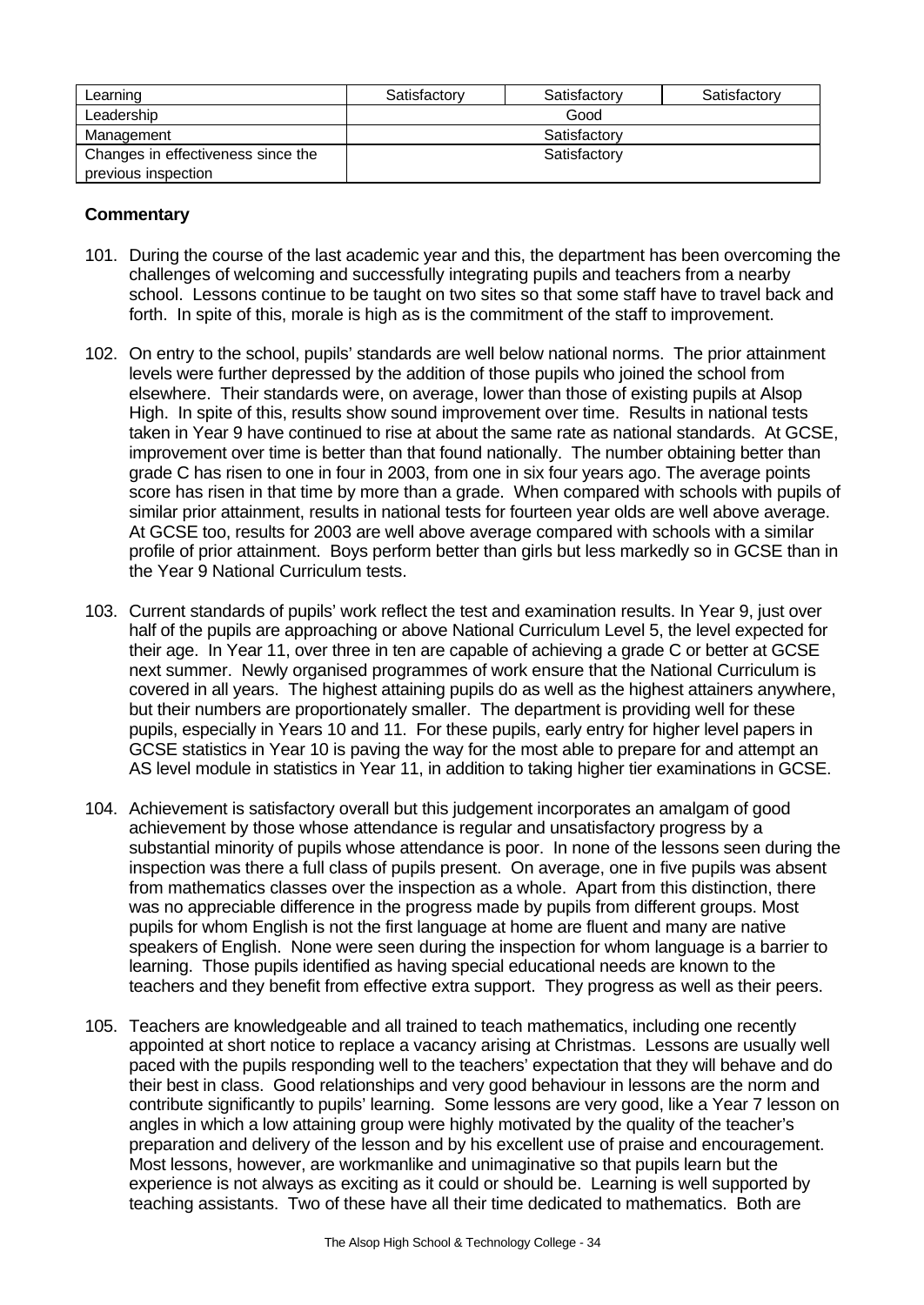keen and interested as is demonstrated by their continuing their study of mathematics in classes alongside the pupils.

- 106. Literacy standards are well below the norm. Although sufficient to enable the pupils to read and understand their work in the classroom when the teachers are present to help and guide, they are, to an extent, a cause of weaker test results. Lower attainers often find difficulty in reading questions closely enough to be able to understand what is required. Development of literacy is seen as important, but could be better supported. Teachers are careful when introducing and explaining new vocabulary but do not always use the vocabulary lists on the classroom walls effectively when doing so. Correcting spelling, punctuation and grammar is a weaker feature of marking.
- 107. The acquisition of Technology College status has had a positive impact on the department's capacity to develop the pupils' skills in ICT. This was seen as a weakness in the previous inspection report but is now much improved. Opportunities for using computers as a tool for learning are well embedded in the schemes of work. Each classroom has a link to the school's network giving access to the Internet.
- 108. Leadership of the faculty, based on strong capability in mathematics and ably supported by a second in department, is good and holds the respect of the team as a whole. The quality of leadership has been an important factor in the successful integration of the pupils and teachers from the nearby recently closed school into the work of the department. There is a consultative approach to development, which is effective in welding the team together. A good department development plan rightly identifies the priority for development as being to raise standards by closer monitoring of teachers' work to ensure greater consistency and sharing of good practice in lesson delivery and in marking of pupils' work.

#### **Mathematics across the curriculum**

- 109. The pupils demonstrate mathematical and numerical skills that are below average but usually sufficient for them to be able to gain access to the other subjects they study. This is not always the case, however. In design and technology, for example, for the most part pupils can cope but there are examples where they cannot. In Year 8, pupils in a resistant materials lesson could not divide 210 mm by two correctly. In Year 9, boys in a food lesson needed help weighing and measuring ingredients accurately; and in Year 10, pupils could not recognise and name common geometrical shapes such as rectangle or cylinder in a product design lesson on the making of biscuits.
- 110. All teachers have received training in how to recognise and incorporate teaching mathematical ideas in their lessons and a whole-school policy has been written and distributed to all heads of faculty and year. It is also available on the school's intranet. Regular focus group meetings of representatives from each department are contributing to advances in humanities and in science particularly.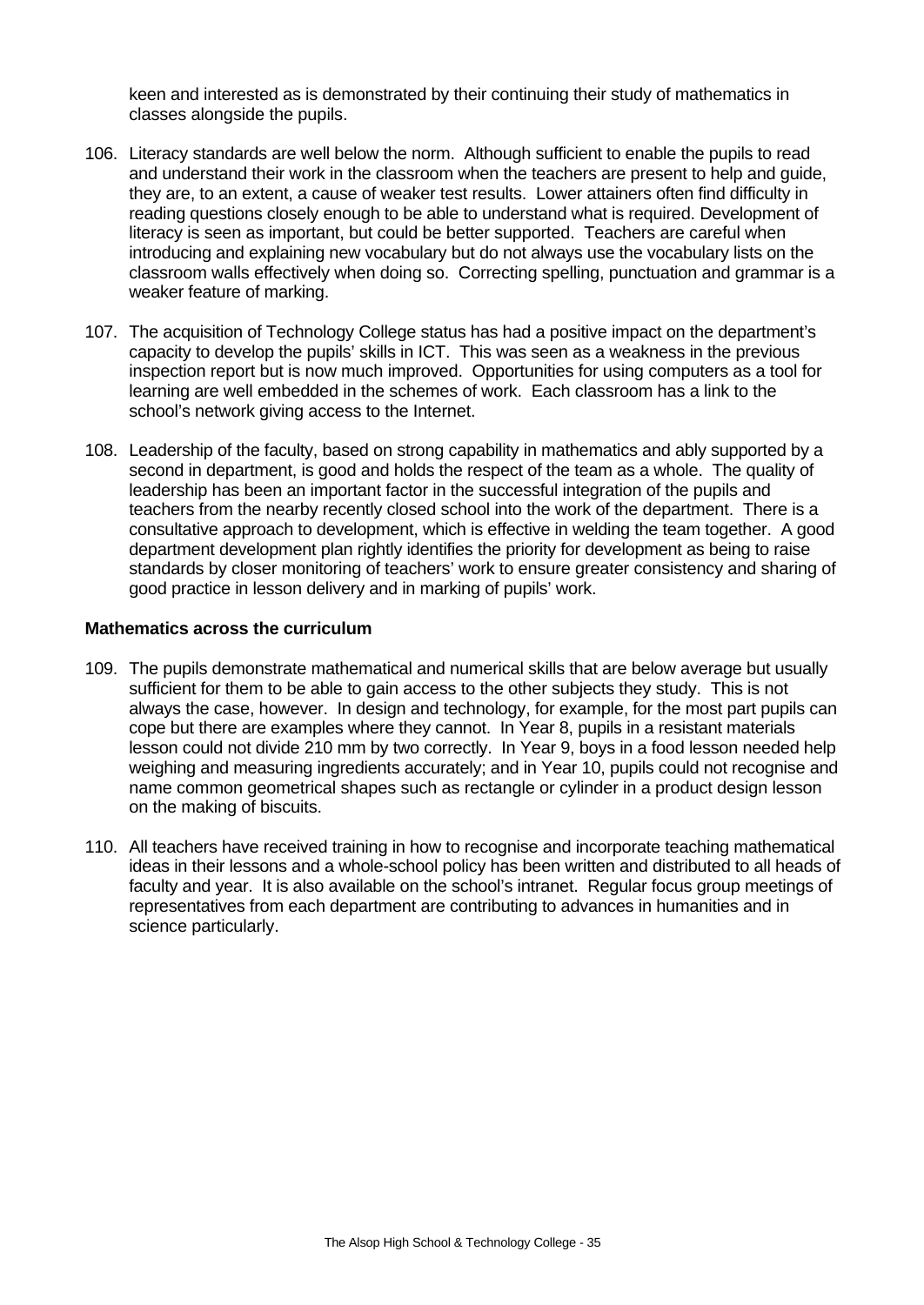## **SCIENCE**

Provision in science is **good**.

#### **Main strengths and weaknesses**

- Leadership and management are very good and have led to improved teaching and standards.
- Teaching of the literacy skills of reading, speaking and listening is very good.
- Assessment procedures are very good and provide pupils with very effective support.
- Planning of lessons is very good; it provides variety and demanding teaching.
- Self-evaluation processes within the faculty are very good; they identify areas in which improvement is needed and result in action to improve standards.
- ICT is not used to collect data and the opportunities for independent work offered by ICT are missed.

| <b>Aspect</b>                                             | Years 7 to 9       | Years 10 and 11 | Overall       |
|-----------------------------------------------------------|--------------------|-----------------|---------------|
|                                                           |                    |                 |               |
| Achievement                                               | Good               | Good            | Good          |
| Standards of work seen                                    | Below average      | Below average   | Below average |
| National tests and GCSE in 2003                           | Well below average | Below average   |               |
| Teaching                                                  | Good               | Good            | Good          |
| Learning                                                  | Good               | Good            | Good          |
| Leadership                                                | Very good          |                 |               |
| Management                                                | Very good          |                 |               |
| Changes in effectiveness since the<br>previous inspection | Good               |                 |               |

### **Commentary**

- 111. Year 9 test results in 2003 were well below the national average but, when compared with schools with pupils of similar prior attainment, they were above average. Results in the GCSE examinations were below the national average, but above average when compared with schools with pupils of similar prior attainment. Module test results for Year 11 show that results have improved and boys and girls do equally well, although small numbers gain the highest grades.
- 112. Overall, pupils' knowledge and understanding of science is below the national average. These standards are an improvement on previous standards because of improved leadership, management and teaching. In Year 9, higher attaining pupils' understanding of electric circuits is above average and in Years 10 and 11, work on the differences between transition metals and about the structure of DNA is also above average for these pupils. Although the work of pupils with special educational needs is often well below average, their achievements are good and no different to others in the school. Boys and girls do equally well.
- 113. Pupils' achievements are good because teachers have high expectations of them. All lessons are well planned and good use is made of the National Strategy to improve teaching and learning in Years 7 to 9 so that planning is consistent in all years. Lessons provide varied activities that are well matched to pupils' needs. Teachers use ICT very well to make lessons interesting and to make good use of time. Discipline and relationships are very good and, because they are regularly encouraged, pupils behave very well and work hard. The best lessons are very good or excellent because teachers use demanding questions skilfully, pupils learn quickly and their achievements are very good. Absence, sometimes when on college courses, hinders achievement of lower attaining pupils.
- 114. Pupils do not write explanations of science often enough but teaching of other aspects of literacy is done consistently and very well in a large majority of lessons. As a result, pupils who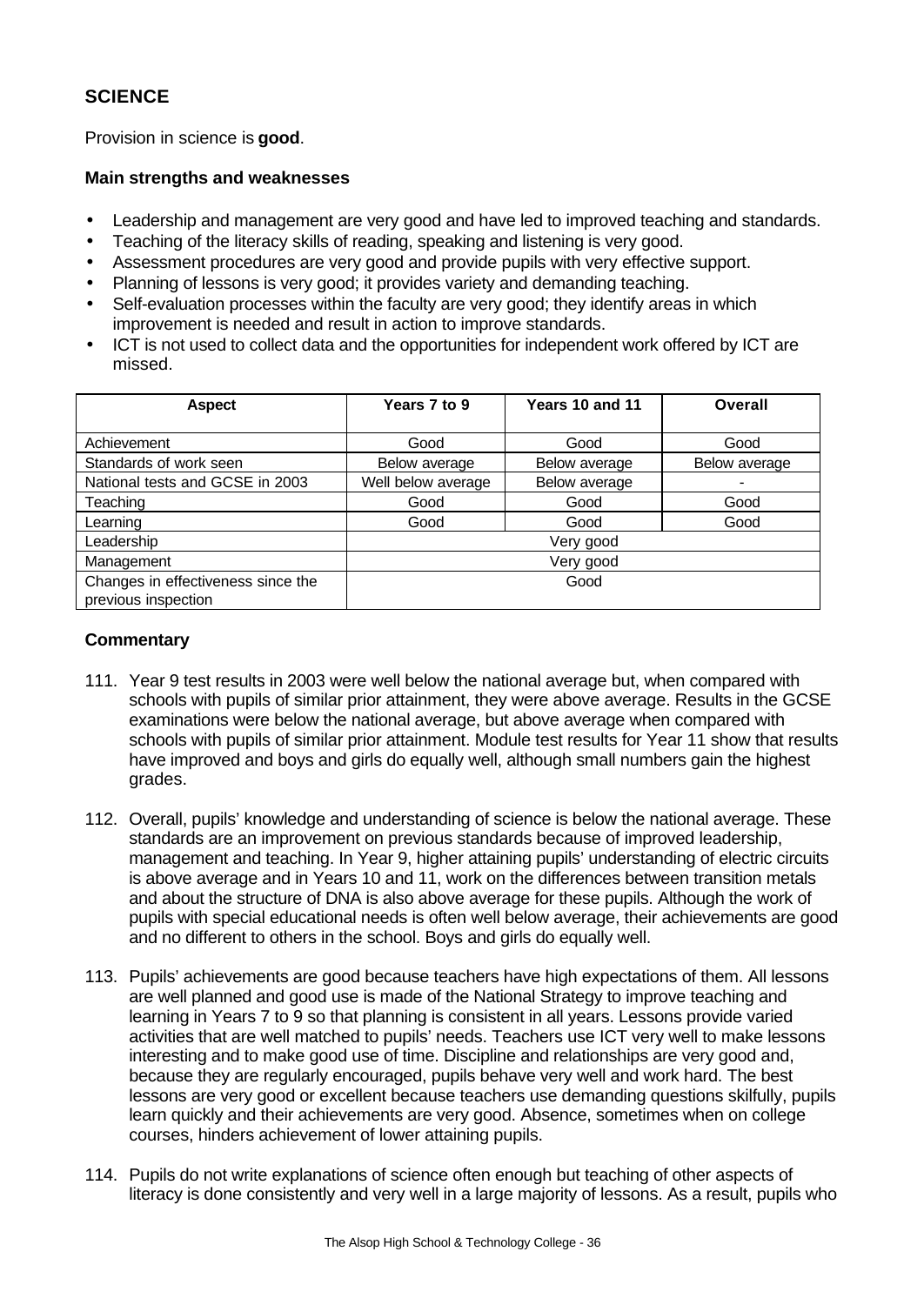are usually reticent become more confident. Explanations are clear so that pupils know what to do and they carry out practical tasks carefully and safely, they co-operate very well with each other and their teachers. Sometimes achievement is satisfactory, for example, when a practical activity is not used in a lesson to make a difficult idea much clearer, or when pupils are not encouraged and become less willing to answer questions.

- 115. Assessment is effective and thorough; pupils know their targets and very effective support is provided for pupils who may not reach them. Marking is regular and tests provide information about National Curriculum levels or GCSE grades which are used in reports. In most cases pupils are given guidance about how to improve. Evaluation of the work of the department is very thorough, it identifies areas that need improvement and very effective leadership ensures that it happens. Leaders provide very good role models and support to colleagues; teamwork is very good and has led to improving teaching and GCSE test grades. The majority of teachers are new to the department and have quickly been integrated into the team.
- 116. Accommodation for science teaching is unsatisfactory, there are not enough laboratories, some do not have enough water or gas supplies and in many there are floor coverings that could be unsafe. Though plans are in hand for its purchase, equipment for teaching data logging is not yet available and so pupils have little experience in its use.

#### **Example of outstanding practice**

**A Year 10 science lesson about the properties of metals in which skilful use of ICT was combined with demanding questioning so that pupils learned very quickly.**

Excellent relationships, particularly the encouragement given to pupils gave them the confidence to respond to the teacher's high expectations. The lesson was started by providing pupils with samples of metals to look at whilst the teacher used questions to elicit their ideas and to help them to identify the patterns in their observations. Next an electronic white board and a Powerpoint presentation were used to provide pupils quickly and efficiently with a variety of information. Challenging questions drew pupils' attention to relevant features of the information. The presentation was used to move quickly to and from slides about atomic structure and the properties of the metals so that pupils were able to identify the relationship between structure and properties and to provide explanations of the relationships. Pupils were then asked to use the relationships to make predictions about the properties of other metals; they did this successfully.

The teacher gave well-designed record sheets to the pupils so that they could work quickly. Throughout the lessons the teacher's dynamic and demanding approach ensured rapid learning and by the end of the lesson achievement was excellent. Pupils' interest and morale had been raised and they left the lesson with a sense of achievement.

# **INFORMATION AND COMMUNICATION TECHNOLOGY**

Provision in information and communication technology (ICT) is **very good**.

- GNVQ examination results in 2003 were well above average; half of the year group took this examination and their achievement was very good.
- Pupils are well taught and their good learning, supported by their very good attitudes, results in good achievement.
- At all levels the subject is very well led and managed.
- Assessment is not always used to inform pupils in Years 7 to 9 where they are at, compared to pupils nationally, and what they have to do to improve.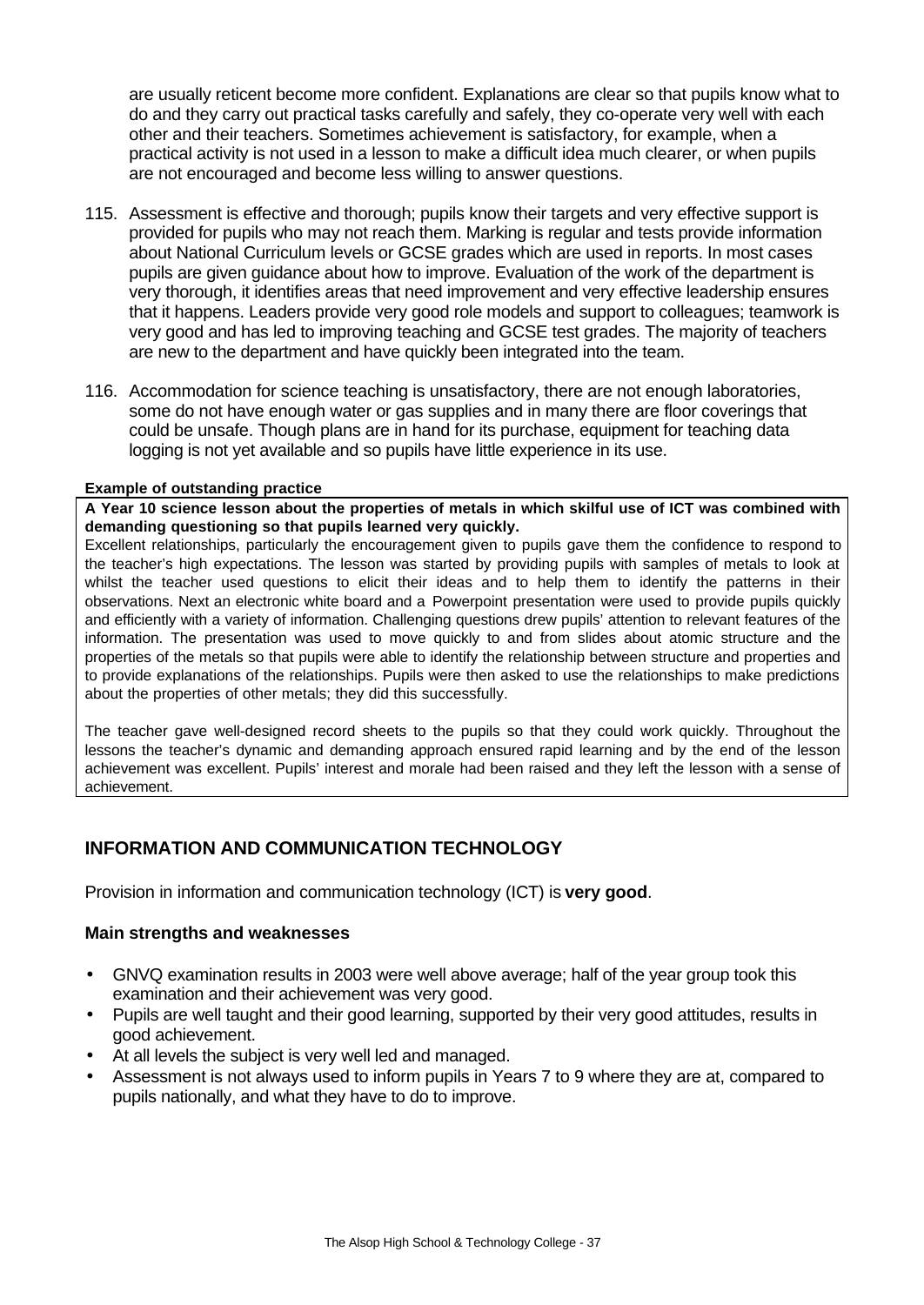| <b>Aspect</b>                      | Years 7 to 9  | Years 10 and 11    | <b>Overall</b> |
|------------------------------------|---------------|--------------------|----------------|
|                                    |               |                    |                |
| Achievement                        | Good          | Good               | Good           |
| Standards of work seen             | Below average | Average            | Average        |
| GCSE in 2003                       | Average       |                    |                |
| <b>GNVQ</b> Intermediate           |               | Well above average |                |
| Teaching                           | Good          | Good               | Good           |
| Learning                           | Good          | Good               | Good           |
| Leadership                         |               | Very good          |                |
| Management                         | Very good     |                    |                |
| Changes in effectiveness since the |               | Very good          |                |
| previous inspection                |               |                    |                |

- 117. Results in the 2003 GNVQ Intermediate examination, the first year the school has offered this course, were well above average and pupils who took this course achieved very well. Pupils enter the school with well below average standards but because of the good teaching they receive and their very good attitudes to learning, they make good progress and by Year 9 have competent basic skills in the use of computers. They are aware of the importance of presenting their work with a particular audience in mind but combinations of text and graphics are not well refined and few pupils can produce polished presentations. Databases are competently created but only higher attaining pupils can conduct anything other than simple queries.
- 118. After Year 9, the school's commendable policy of entering all pupils for an accredited examination in ICT results in all pupils being entered for either a GNVQ or GCSE qualification. As with the National Curriculum course in Years 7 to 9, both courses are well taught. The school's strong team of specialist staff use their very good knowledge and understanding of the subject to explain difficult concepts and processes to pupils in ways that they can understand and benefit from, for example, when showing pupils how to use formulae in spreadsheets. Lessons are challenging and planned very carefully to ensure the needs of all pupils, including gifted and talented pupils and pupils with special educational needs, are fully met. Consequently, pupils gain confidence and make good progress in acquiring new skills and understanding. Assessment procedures in Years 7 to 9 are not sufficiently focused on telling pupils how well they are doing in relation to pupils nationally and what they have to do to achieve a higher level. Standards in the GNVQ course are above average. Pupils can work independently of the teacher and use the on-line help facility to good effect. The application of ICT to help businesses become more efficient is well understood. In the GCSE course, standards are below average. Design skills are weak and low literacy skills inhibit pupils' learning and retention of the theoretical aspects of the course.
- 119. The school governors, as well as a number of key staff, including the Technology College director and curriculum leader, have ensured that the school's specialist Technology College status has had a very positive effect across many key areas of ICT provision. Staffing is excellent with a full complement of specialist staff in place comprising a very good mix of new and experienced teachers. Resources are above average. Pupils rarely have to share a computer and have very good access to computers out of school time. Teachers in all subjects have very good access to computer technology; for example, many teachers have improved their teaching through the use of interactive whiteboards, helping pupils to learn more effectively and achieve higher standards. There has been very good improvement since the previous inspection. The achievement of pupils in Years 10 and 11 is better and statutory requirements are now fully met.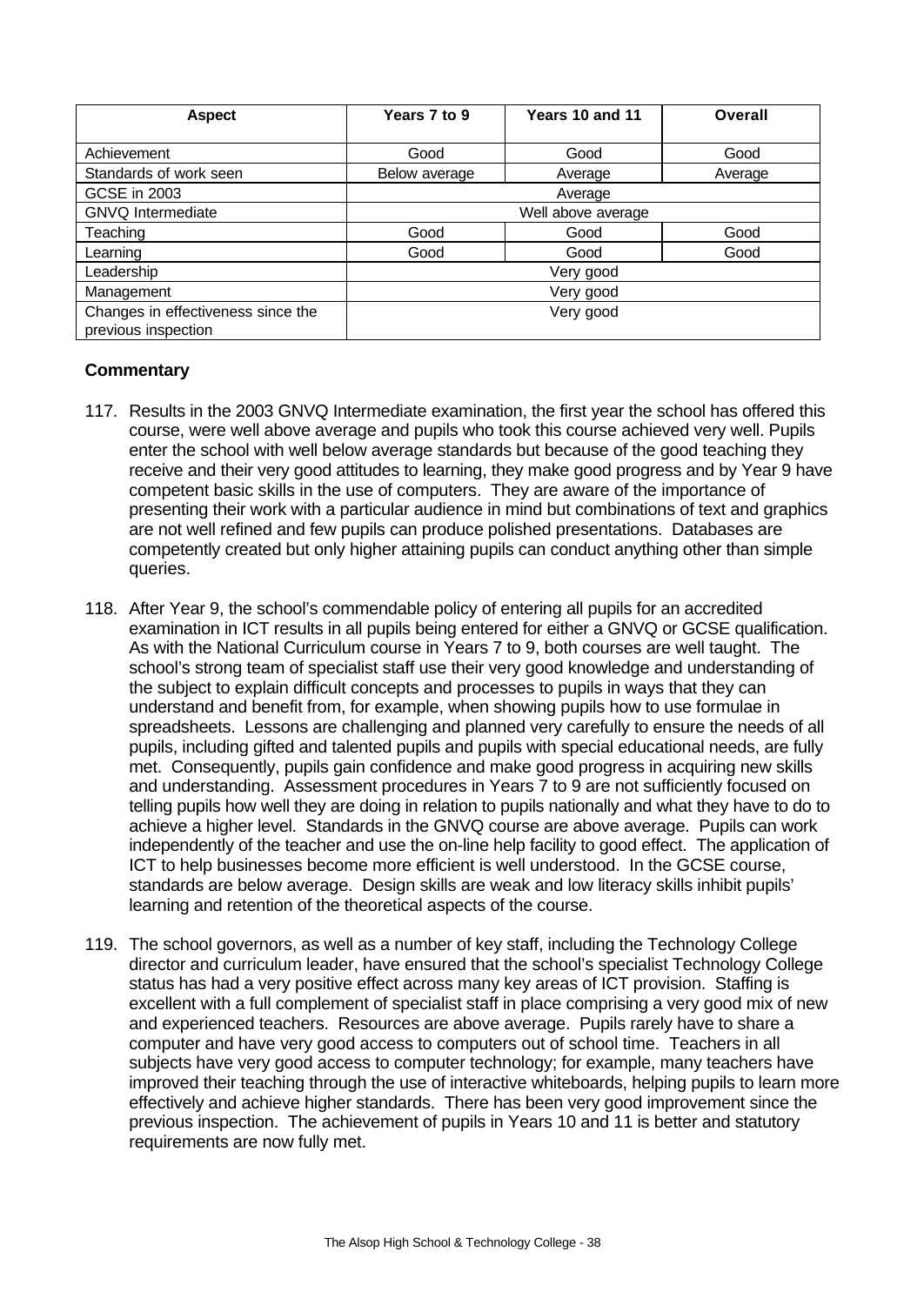## **Information and communication technology across the curriculum**

120. The use of ICT to support pupils' learning across the curriculum is satisfactory. In music and physical education it is very good. In music, where ICT resources are excellent, pupils use specialist software programs for composition, editing and recording. In physical education, data loggers are used to record heartbeats to help pupils understand the relationship between exercise and health and fitness. In mathematics, design and technology, geography and history, computers are used well, both for research using the Internet and for presentation via word processing and desktop publishing software. In design and technology, computer-aided design and manufacturing software is used effectively to help pupils learn. The use of ICT in religious education, modern foreign languages, citizenship and art and design is satisfactory. Only in English, where opportunities for pupils to use ICT in presenting their work are limited, and science, where pupils do not use data loggers to record their results of experiments, is the use of ICT unsatisfactory. Opportunities for pupils with special educational needs to use ICT are very good, particularly in their use of the school's independent learning system

# **HUMANITIES**

Geography, history and religious education were inspected in depth and are reported in full. Two lessons of the GCSE humanities course, taken by one group in each of Year 10 and Year 11, were sampled. A well taught humanities scheme in Years 10 and 11 is well regarded by pupils who speak highly of the efforts and skills of their teachers. Results in GCSE humanities in 2002 for were well above the national average. No pupils entered the examination in 2003. Standards are at least average and pupils have many opportunities to discuss geographical, historical and religious issues. They particularly enjoyed the module on Martin Luther King and spoke convincingly about the evils of racism and of how it may be challenged. Teaching is good overall and there are examples of where it is very good. Effective classroom management, challenging questions and high-quality resources are strong features. Leadership is very good and teachers have a clear vision for how the subject may be developed further.

# **Geography**

Provision in geography is **good**.

- Standards and GCSE results remain well below average but are set to improve this year.
- Teaching is good and lessons are well prepared and use very good resources.
- Praise and encouragement are used to good effect and teacher-pupil relationships are good.
- There is scope for improvement in how homework links to class-work and for the extension of fieldwork activities in Years 7 and 8.
- Leadership of the department is very good and priorities are clear.

| <b>Aspect</b>                      | Years 7 to 9  | Years 10 and 11    | Overall       |
|------------------------------------|---------------|--------------------|---------------|
|                                    |               |                    |               |
| Achievement                        | Good          | Good               | Good          |
| Standards of work seen             | Below average | Well below average | Below average |
| GCSE in 2003                       |               | Well below average |               |
| Teaching                           | Good          | Good               | Good          |
| Learning                           | Good          | Good               | Good          |
| Leadership                         |               | Very good          |               |
| Management                         |               | Good               |               |
| Changes in effectiveness since the |               | Good               |               |
| previous inspection                |               |                    |               |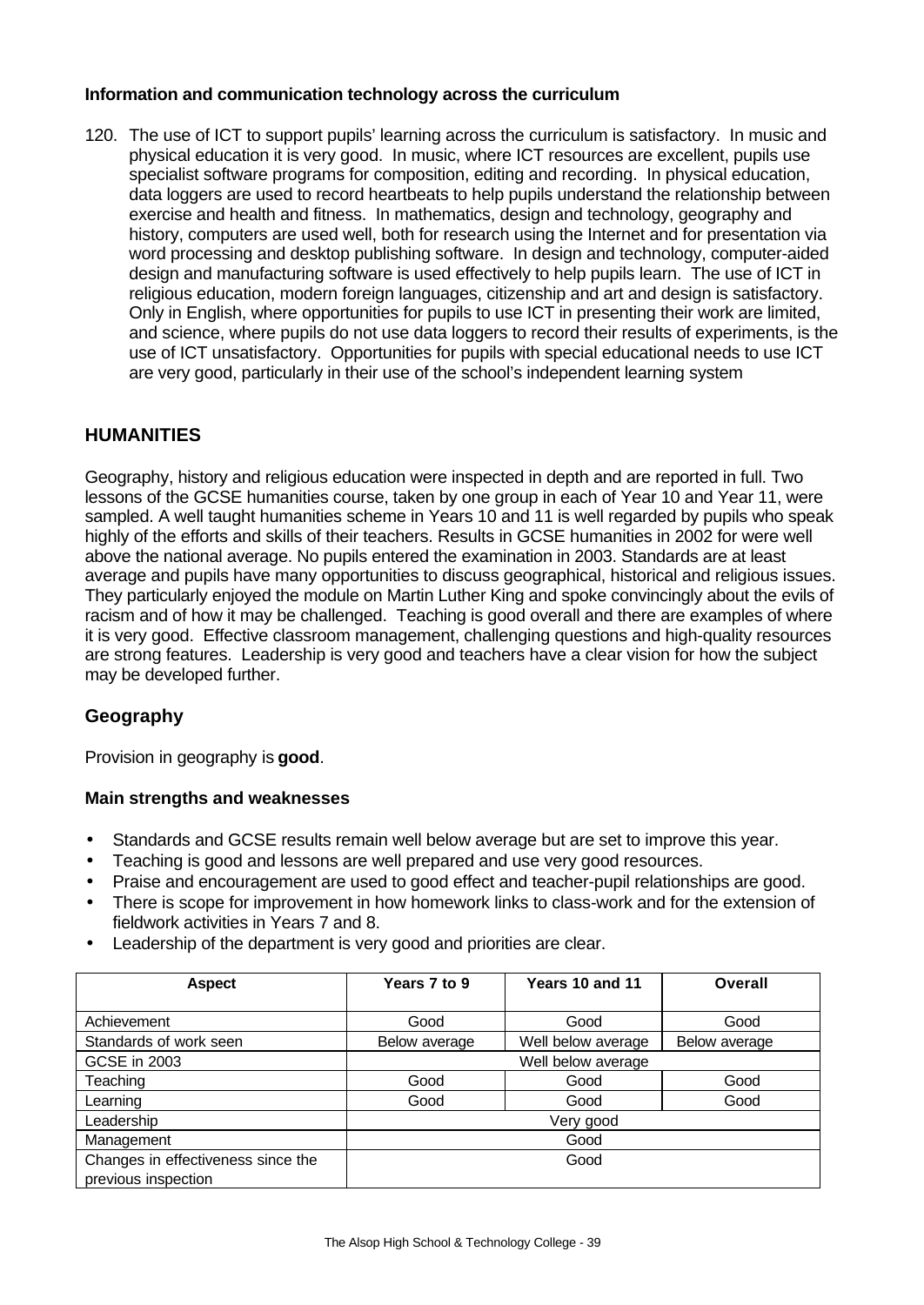- 121. Teachers' assessments of both boys' and girls' work at the end of Year 9 in 2003 show standards to be well below those expected nationally. Current standards of work in Year 9 are improving but still below average. Taking into account pupils' attainment level on entry to the school, and their positive response to good teaching, progress and achievement in Years 7 to 9 is good. This is the result of good and sometimes very good teaching that reinforces literacy skills and makes increasing use of ICT to excite and motivate pupils.
- 122. In 2003, the GCSE results for boys were well below the national average and girls below the national average. Absence from lessons depresses overall achievement and contributes to these below average standards. However, current standards of work in Years 10 and 11, though still well below average, are improving and represents good achievement and suggests there will be an improvement in future examination results.
- 123. In Year 9, most pupils have gained a good knowledge of world geography and use a variety of inter-related skills to analyse information and make conclusions. Their map-reading skills enable them to understand scale, direction, map references and symbols and they have good experience of analysing large-scale maps to explain the distribution of volcanoes, earthquakes and other natural phenomena. All pupils can describe the results of human activity on the landscape and the most gifted and talented pupils identify and explain the complex interaction of increasing demand for resources and the destructive effects this can have on regions such as the Amazon rain forest. Limited opportunities for fieldwork restrict pupils' first hand experience and understanding of human and physical geography. Pupils with special educational needs cope well with the demands of the subject and, although their work is characterised by less detailed answers, they both keep pace with others and show a good understanding of geographical ideas.
- 124. In Year 11, pupils have covered the requirements of the GCSE syllabus. They explain the distribution of farming types across the British Isles, understand the problems facing less economically developed countries and use case studies to illustrate the effects of underdevelopment on the lives of ordinary people. Fieldwork is not well developed and there are too few opportunities for pupils to gain first hand experience of human and physical geography. Consequently, written work produced by pupils lacks first hand knowledge and this lowers standards.
- 125. Teachers have a very good knowledge of their subject and plan their lessons carefully. The resources used in lessons are very good and lessons are fast paced and even exciting. Teachers believe in the value of their subject and teach with commitment and conviction. Praise and encouragement are used to good effect and all lessons have a good and productive teacher-pupil relationship. Less able pupils are helped by a clear literacy strategy, deployed by all teachers, that emphasises and explains key words, includes the use of individual pupil dictionaries and gives most classrooms a literacy corner. This all results in good learning by pupils. Most have the confidence to answer questions and to discuss issues. They are less confident in making written answers and poor literacy skills contribute to this. Homework is set regularly but there is still scope to improve on how this links with and reinforces the work done in class.
- 126. Very good leadership sets clear priorities and much has been achieved in a relatively short time. The department uses self-evaluation to check on the quality of the performance of staff but not all teachers are yet keeping pace with the demands of the syllabus and there needs to be even more careful checking in order to tackle this.
- 127. Improvement since the last inspection is good. The department has tackled the issue of noncompliance with statutory requirements and schemes of work are now in place for all year groups. The quality of teaching has improved and the department is committed to continuous improvement in the quality of pupils' learning. The number of pupils opting to take the subject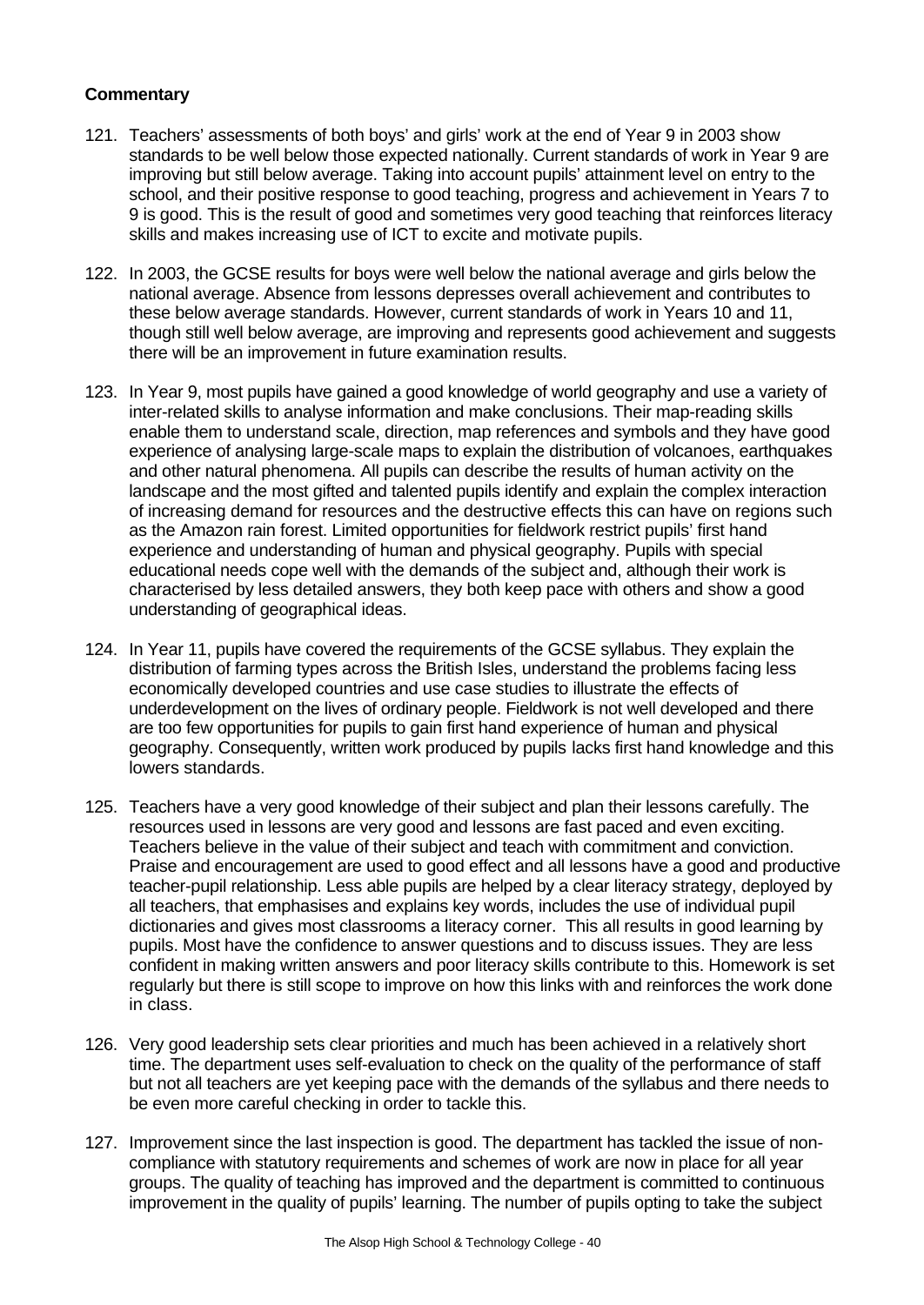from Year 10 onwards has trebled in the last year. Examination results have not yet matched this improvement but standards of work observed at both key stages suggest that this will soon happen.

#### **Example of outstanding practice**

#### **This fast paced Year 9 Geography lesson was one in a series on the tectonic processes at work under the earth's crust.**

The lesson got off to a prompt and exciting start when pupils responded to word definitions read out by the teacher and pictures on the whiteboard by holding up true or false cards. Work done in the previous lesson was revisited as well as learning new words. The latter were entered into individual pupil dictionaries.

A swift change to viewing a video on the whiteboard gave pupils a real insight into the awesome nature of earthquakes and their destructive effects. The quality of both picture and sound made the experience almost real. Pupils read a textbook extract describing the reasons for earthquakes and their distribution and a question and answer session followed. The teacher used praise and encouragement to excellent effect and all pupils were involved equally. This set the scene for a short written exercise that required pupils to use a combination of map skills, previous knowledge and the textbook extract. Pupils with special needs benefited from using a prepared framework to help them structure their writing. Throughout this exercise the interactive whiteboard provided a dramatic backdrop of exploding volcanoes and background music and, on completion of the written work, the entire class focused on it again to look at an Internet site which was a seismic monitor of recent earthquake activity. They were able to see and to discuss with great excitement, a world map that showed earthquake activity during the past two weeks and look at live updates to this information as earthquakes happened.

The lesson ended with a word bingo session that caught the imagination of the entire class. The aim was to get a line of words that matched definitions read out by the teacher. The first successful pupil had to justify his full line by explaining the meanings of his words back to the teacher. The bingo was continuing for a full house when the bell went. There was an audible groan with several pupils spontaneously asking, "Can we just finish this first sir?"

## **History**

Provision in history is **good**.

## **Main strengths and weaknesses**

- Although below average, standards are improving year-on-year.
- A wide range of teaching methods leads to pupils achieving well in all years.
- Leadership is very good, provides a clear vision for development of the subject and ensures that pupils are opting for GCSE study in increasing numbers.
- Departmental display is very good and classrooms are adorned with pupils' work.
- The subject fosters the development of pupils' literacy skills.
- Marking is good overall, but pupils are not always aware of the levels at which they are working in Years 7 to 9.

| <b>Aspect</b>                      | Years 7 to 9  | Years 10 and 11    | Overall       |
|------------------------------------|---------------|--------------------|---------------|
|                                    |               |                    |               |
| Achievement                        | Good          | Good               | Good          |
| Standards of work seen             | Below average | Below average      | Below average |
| <b>GCSE in 2003</b>                |               | Well below average |               |
| Teaching                           | Good          | Good               | Good          |
| Learning                           | Good          | Good               | Good          |
| Leadership                         |               | Very good          |               |
| Management                         |               | Good               |               |
| Changes in effectiveness since the |               | Good               |               |
| previous inspection                |               |                    |               |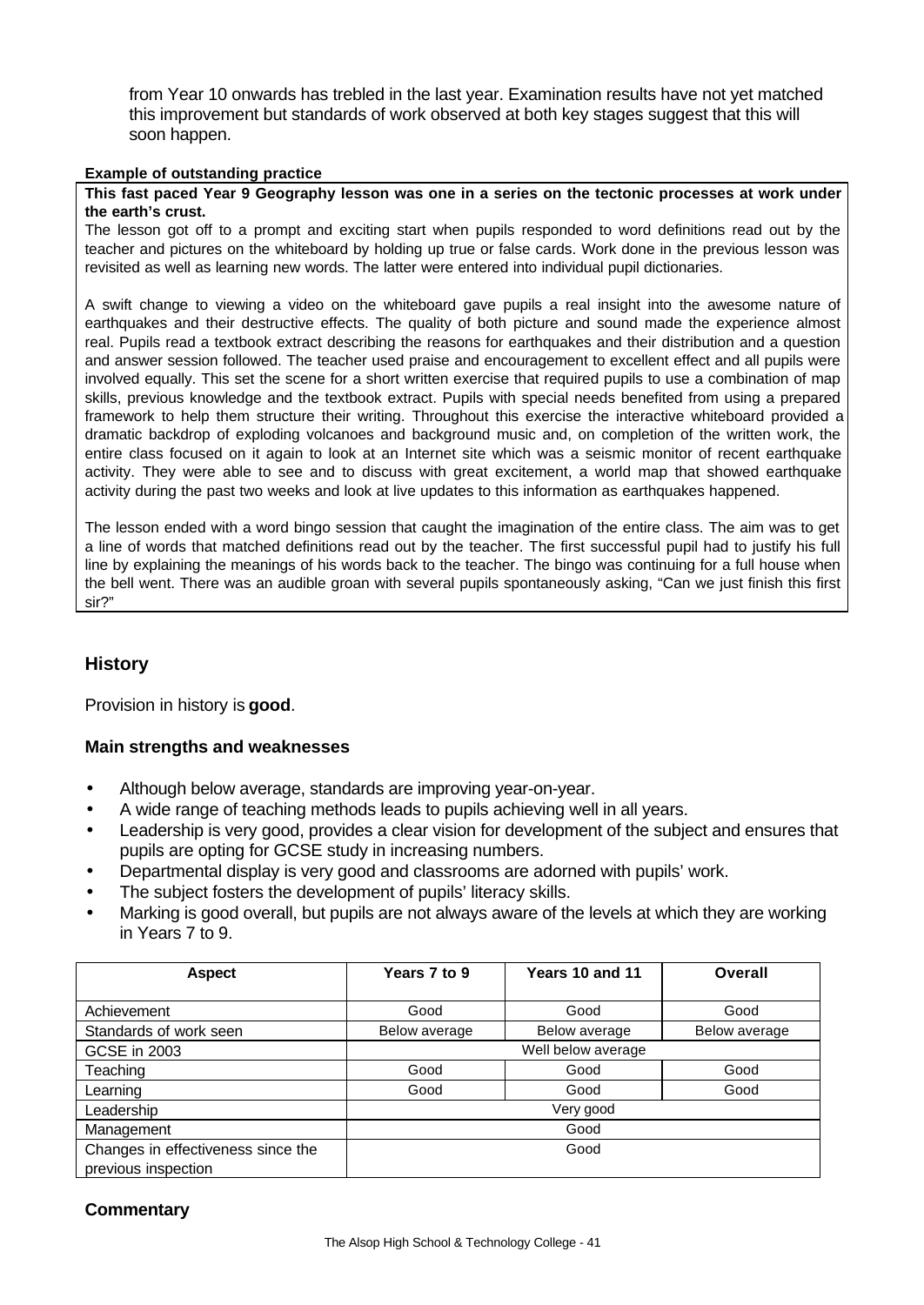- 128. Although GCSE results were well below average in 2003, there has been a steady upward trend in the percentages of pupils reaching the higher grades and boys are now reaching the same standards as girls. Work produced by the pupils demonstrates that they are making good progress across each year in acquiring historical skills. All pupils, irrespective of their ability levels, achieve well because teachers work hard to supply them with challenging and thought-provoking resources and because strong individual support for their efforts is present in every lesson. Pupils in Year 7 are already beginning to talk confidently about bias and those in Year 8 show how much they know about the reign of Henry VIII by writing their own plays about his six wives and just why he wanted a son to succeed him. In Years 10 and 11, they analyse source material with skill and verve, give convincing reasons for the failure of the Weimar Republic and use the views of famous historians to discuss the rise to power of Adolf Hitler. The assignments they produce do much to enhance their literacy skills and there are many examples of them using ICT to produce their work.
- 129. History is becoming an increasingly popular GCSE subject because pupils are motivated by a wide range of teaching methods and because teachers pass on their undoubted enthusiasm for their subject. Although there are examples of pupils not being fully engaged, the vast majority of lessons are a pleasure to visit and youngsters are fascinated by the subject-matter. These lessons move at a fast pace and develop into a dialogue between teachers and pupils. Questions come thick and fast and pupils benefit from so many opportunities to work in groups and to learn from and with their classmates. In an excellent Year 10 lesson, for example, taught in a model history classroom, pupils were challenged to such a degree that they surprised themselves at how effectively they interpreted the sources to come to an accurate view of what America was like during the 'Roaring Forties.' From plays to the use of the electronic whiteboard and from group discussion to individual presentations, teachers meet their pupils' learning needs. Teaching is, therefore, good overall and there are many examples of where it is very good and excellent.
- 130. This is a good and rapidly improving department, in which the very good leadership has ensured high-quality display in every classroom, good improvement since the last inspection and which has raised the profile of history throughout the school. There are now opportunities for historical visits in every year. Teachers are now looking to improve the accuracy of assessment at the end of Year 9 and to share best practice more effectively in order that the quality of teaching is more consistent.
- 131. The department has benefited enormously from the creation of an outstanding facility funded by the Creative Partnership initiative. Pupils have contributed significantly to producing a highly imaginative history classroom that combines the latest technology, artefacts, resources, staging and lighting. The result is a working area where a wide range of different learning experiences are created and that pupils find an enjoyable and stimulating place to learn.

#### **Example of excellent practice**

**A Year 10 history GCSE lesson on analysing sources of evidence on the 'Roaring Twenties'.**

High expectations, relentless challenge and excellent use of the electronic whiteboard led to this Year 10 lesson on the 'Roaring Twenties' becoming a continuous dialogue between the teacher and pupils. The youngsters were fascinated by the subject matter and were desperate to give contributions. Because the teacher had placed emphasis on how source material may effectively be interpreted, pupils surprised themselves at the amount of information they were able to deduce from the documents available to them. This outstanding lesson demonstrated just how it is possible to teach young people about the nature of historical evidence and how to ensure that objectivity becomes second-nature to them.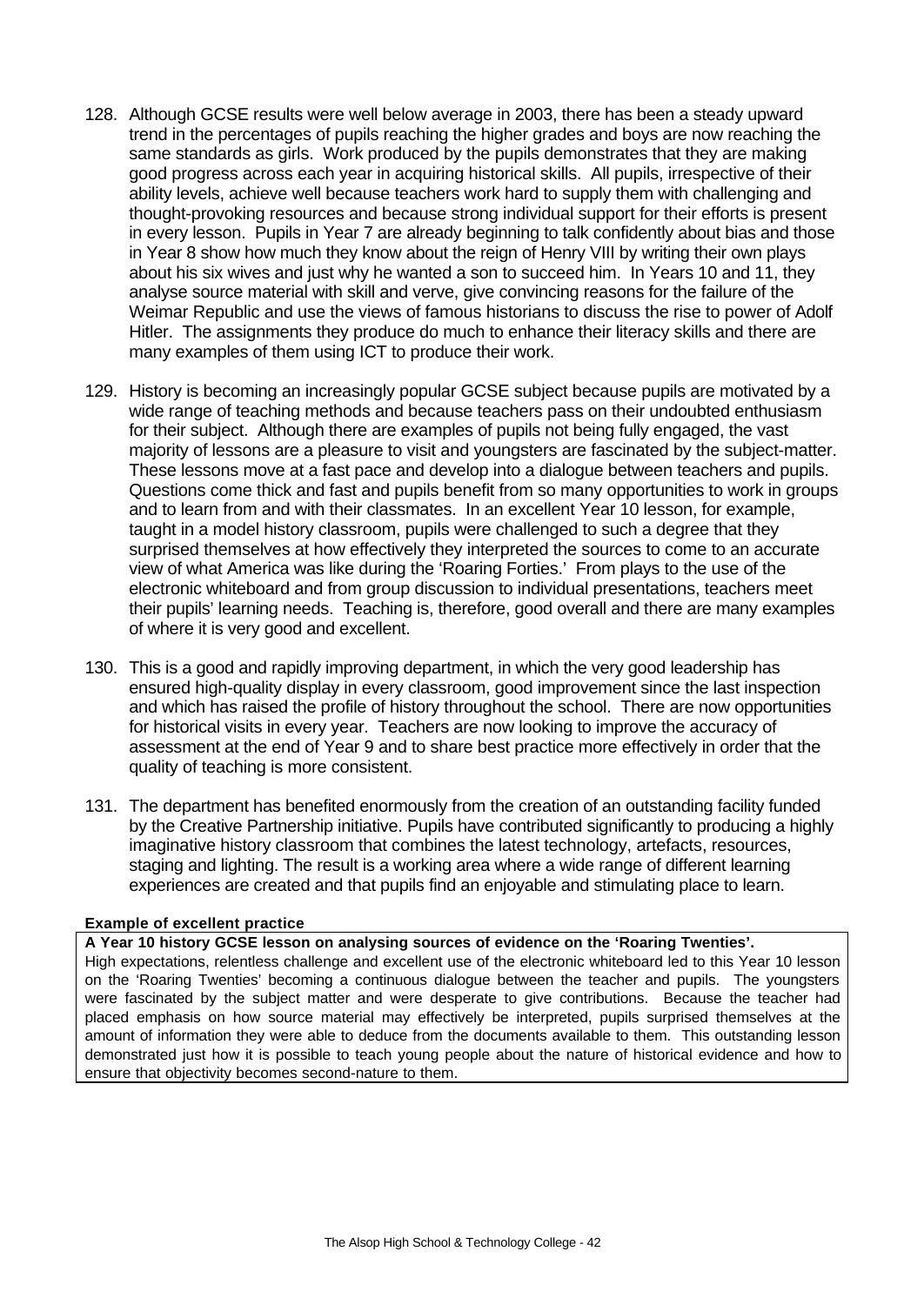# **Religious education**

Provision in religious education is **unsatisfactory**.

## **Main strengths and weaknesses**

- The statutory requirement to teach religious education to all pupils in Years 10 and 11 is not met.
- No discrete teaching of religious education takes place in Years 10 and 11. Standards are, therefore, well below the expectations of the locally agreed syllabus in Years 10 and 11.
- The teaching seen in Years 7 to 9 is good.
- Artefacts, music, videotapes and Powerpoint presentations are used well in Years 7 to 9.
- Measures to overcome weaknesses in pupils' literacy are good.
- The department teaches knowledge and understanding of Christianity and Judaism well in Years 7 to 9.
- Good guidance and good resource materials help the mainly non-specialist staff to teach the subject effectively in Years 7 to 9.

| <b>Aspect</b>                      | Years 7 to 9 | Years 10 and 11                                       | Overall        |
|------------------------------------|--------------|-------------------------------------------------------|----------------|
|                                    |              |                                                       |                |
| Achievement                        | Good         | Poor                                                  | Unsatisfactory |
| Standards of work seen             | Average      | Well below average                                    | Below average  |
| Teaching                           | Good         | Not enough seen                                       | Good           |
| Learning                           | Good         | Not enough seen                                       | Good           |
| Leadership                         |              | Unsatisfactory overall but good at departmental level |                |
| Management                         |              | Unsatisfactory overall but good at departmental level |                |
| Changes in effectiveness since the |              | Unsatisfactory                                        |                |
| previous inspection                |              |                                                       |                |

• Day-to-day management of the subject in Years 7 to 9 is good.

- 132. In Year 9, the majority of the pupils attain standards close to the expectations of the locally agreed syllabus and this represents good achievement and progress in the light of their prior attainment on entry into the school. In Year 11, standards are well below national expectations because statutory requirements to teach all pupils the locally agreed syllabus are not met and most pupils do not have the opportunity to build upon their learning of Years 7 to 9. Where a small number of pupils study aspects of religion, such as the moral issues in GCSE humanities, there is a positive contribution to their spiritual, moral, social and cultural development. Some aspects of religious education, such as moral issues are well covered in personal, social and health education lessons or citizenship, which is taught to all pupils.
- 133. In Years 7 to 9 pupils with special educational needs and those designated as gifted and talented attain appropriate standards and make good progress because the department makes good use of modified materials and uses extra support in class.
- 134. The department has good strategies for overcoming pupils' weakness in literacy skills. Pupils' use of numeracy skills is satisfactory. Skills in ICT are used to good effect on the intranet and in the production of Powerpoint presentations for use in assemblies and in lessons, although the main teaching room does not have the equipment for staff and pupils to fully demonstrate their ICT skills. The assessment and tracking of pupils' progress is satisfactory and the religious education provision makes a good contribution to their spiritual, moral, social and cultural development in Years 7 to 9.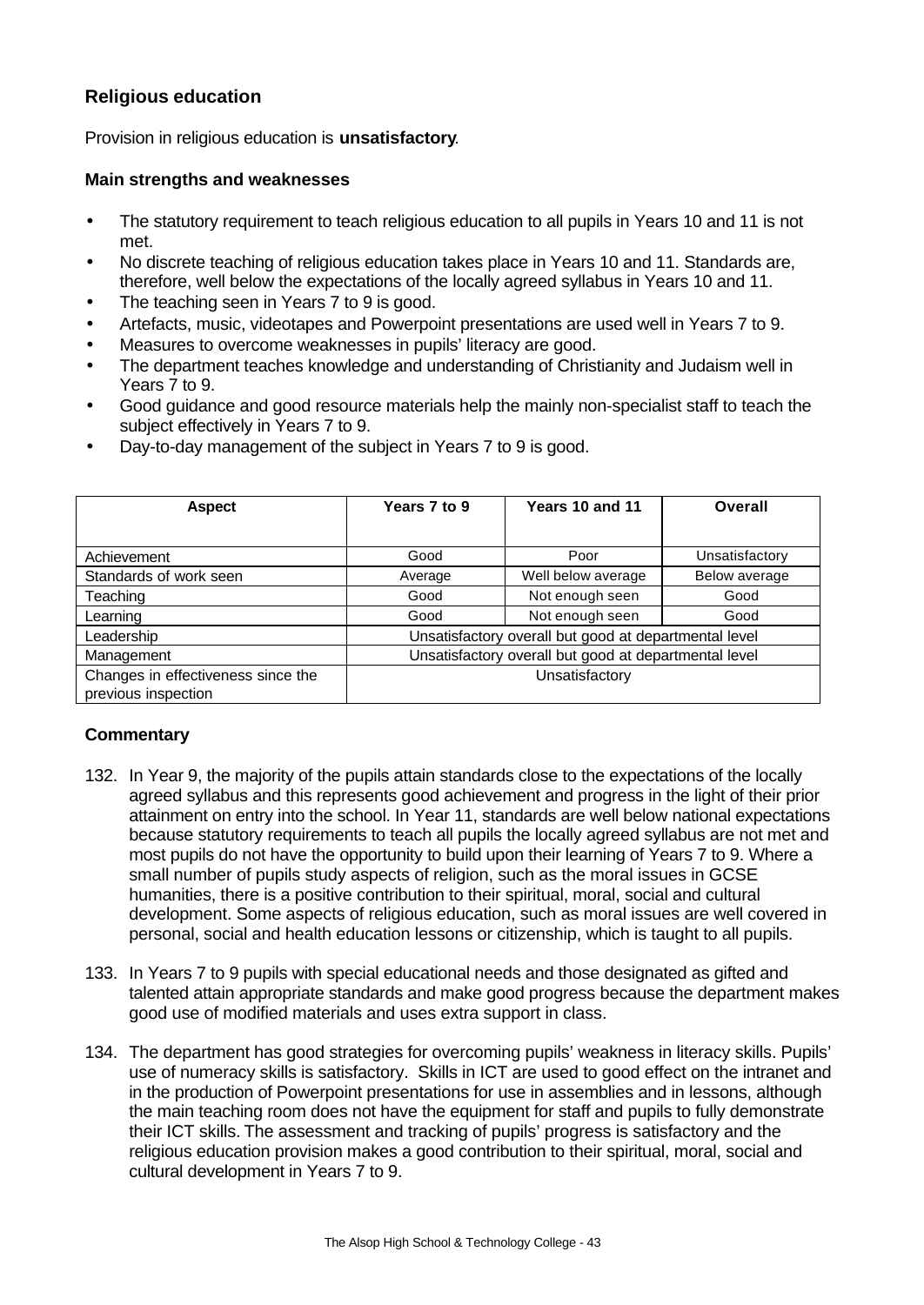- 135. The work seen in lessons and in exercise books shows that pupils in Years 7, 8 and 9 are able to demonstrate good knowledge and understanding of Christianity and other major religions as required by the agreed syllabus. They describe the chief beliefs and the significance of signs and symbols and Holy Scriptures of different groups of believers*.* They show themselves to be respectful and co-operative learners and they respond well to the mainly good teaching they receive. What they learn *about* religions in terms of knowledge and understanding is a little more obvious that what they learn *from* religions, in the sense of what they apply to their own personal set of values, but they do develop a respect for the opinions of other people.
- 136. Much of the teaching in Years 7 to 9 is in the hands of competent non-specialist teachers who are helped by the production of good course materials. The good teaching is characterised by good planning and organisation and by delivery in brisk purposeful steps so that clear objectives are achieved in a good learning atmosphere for pupils of all backgrounds. Some important aspects of the leadership and management of the religious provision are unsatisfactory in that the school has failed to comply with statutory requirements in respect of religious education over three inspections. Leadership and management on a day-to-day level in Years 7 to 9 are good.

# **TECHNOLOGY**

Design and technology courses were inspected in depth.

137. The **child development course** in Years 10 and 11 was sampled. One lesson of child development was observed in Year 11. Teaching and learning were good with standards below average but representing good achievement for these pupils. Pupils displayed great interest in the work when learning about how different toys can influence children's physical, intellectual, social and emotional development. In 2003, GCSE results were well below average when compared with all schools. Results overall show pupils obtained results lower than in their other subjects. This is explained by a significant number of girls, many with low prior attainment, who joined the course from another school which recently integrated with Alsop High School.

# **Design and technology**

Provision in design and technology is **good**.

- Very good leadership and management of the subject are having a positive effect on standards.
- Good teaching from subject specialists enables pupils to achieve well.
- Pupils have a good attitude to learning and behave well because classroom relationships are good.
- The weak literacy skills of many pupils affect overall standards.
- Pupils enjoy practical work and handle tools and materials safely and confidently.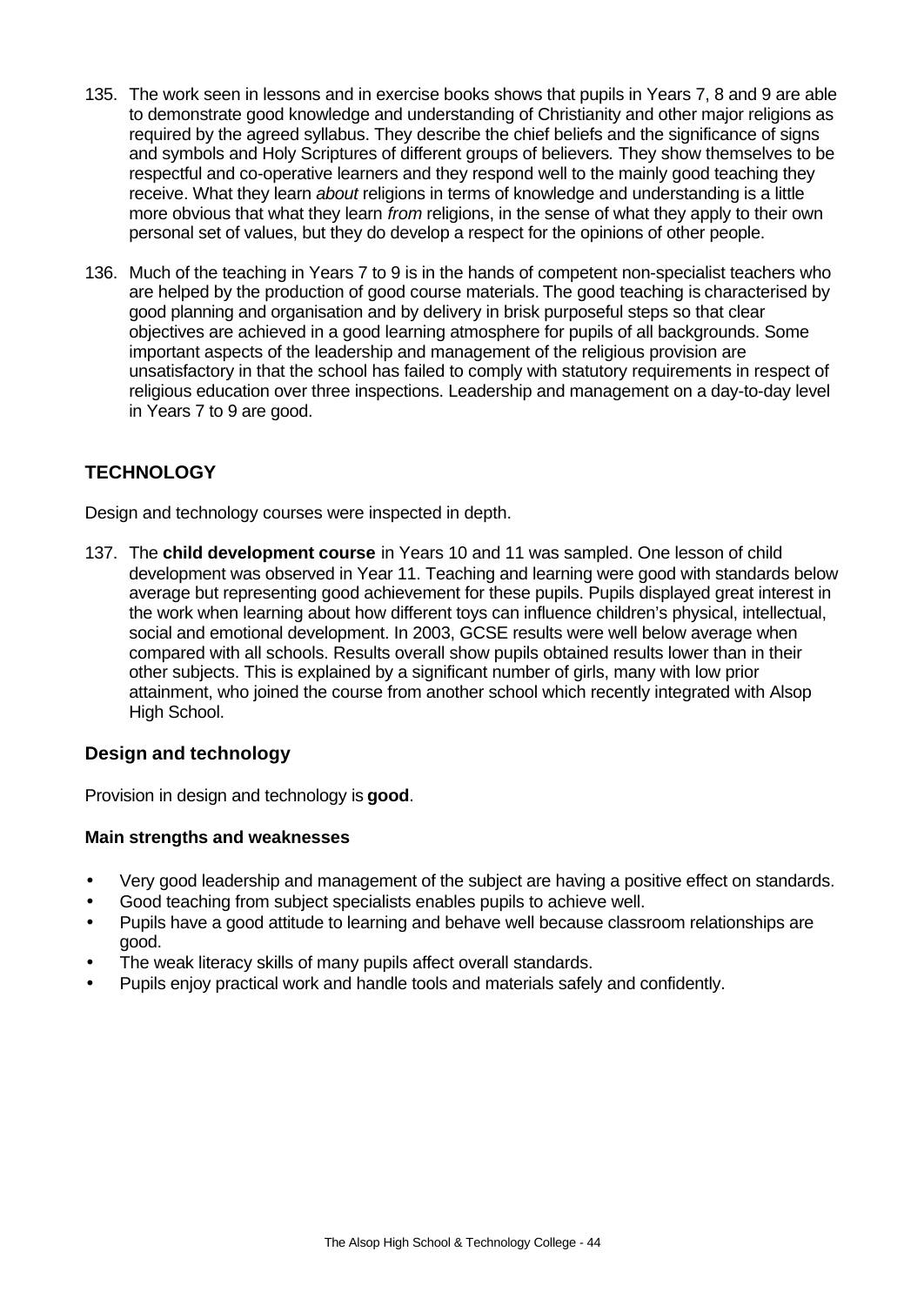| <b>Aspect</b>                      | Years 7 to 9  | Years 10 and 11    | Overall       |
|------------------------------------|---------------|--------------------|---------------|
|                                    |               |                    |               |
| Achievement                        | Good          | Good               | Good          |
| Standards of work seen             | Below average | Below average      | Below average |
| <b>GCSE in 2003</b>                |               | Well below average |               |
| Teaching                           | Good          | Good               | Good          |
| Learning                           | Good          | Good               | Good          |
| Leadership                         |               | Very good          |               |
| Management                         |               | Very good          |               |
| Changes in effectiveness since the |               | Good               |               |
| previous inspection                |               |                    |               |

- 138. Pupils enter school with standards that are well below average and very little experience of the subject. Teachers' assessment at the end of Year 9 in 2003 shows that although there is improvement, standards remains well below average. The well below average GCSE results in 2003 do not represent the whole year group as the subject was optional at the time. Many of the more able pupils chose to study languages. Some variation exists between the results in different material areas. Results in electronics have been well above those in other material areas and at or above national average for some years. Results in resistant materials have been very low but represent good achievement for boys with very low prior attainment. Results in food were low because they include a high proportion of girls integrated from another school who had little prior knowledge of the subject when they arrived and who completed the course in a reduced time. This accounts for the overall poorer performance of girls in this subject compared to their other subjects. Pupils have tended to opt very traditionally for technology subjects in the past. Sound strategies are being implemented to redress the gender imbalance that currently exists.
- 139. During the inspection, the work seen was better than teachers' assessment and examination results would indicate. This is because pupils throughout the school are better at practical work than they are at producing written evidence of design decisions. All pupils are making progress and achieving well, including the gifted and talented, those with special educational needs, girls and boys. Pupils are good at generating ideas and working through the design process. Weak literacy skills hinder pupils when completing written work in Years 7 to 9. A higher proportion of pupils than seen normally in Years 10 and 11 have reading skills below average and this, coupled with weak written communication skills, affects their performance in examinations. Most pupils are confident to explain their work orally. Pupils make good use of ICT for a range of purposes when working. Although pupils appear to learn well in individual lessons, many pupils in Years 7 to 11 are unable to retain subject knowledge over time. Poor attendance affects standards, mainly in Years 10 and 11, and some pupils' work suffers due to erratic, sporadic or prolonged absence. This occurs predominantly, but not exclusively, with lower attaining pupils in Year 10.
- 140. The subject is taught by a team of enthusiastic subject specialist teachers. Good additional support is provided by classroom assistants and technicians. Very good classroom relationships exist which promote good learning. Teachers use praise and encouragement appropriately to motivate pupils. Pupils develop a good attitude to the subject and behave well. The work is very well planned to make it interesting and to take account of and improve weak literacy skills and the weak numeracy skills of some low ability pupils. Teachers are effective in developing the good creative skills of pupils and in helping them to acquire practical skills and to work safely. There are good assessment procedures in place and information about pupils is disseminated to staff. There is some inconsistency, however, in the use of this data by teachers in day-to-day teaching. Pupils are encouraged to work independently but many find this difficult. Pupils are kept well informed of their progress by teachers and know what needs to be done to improve.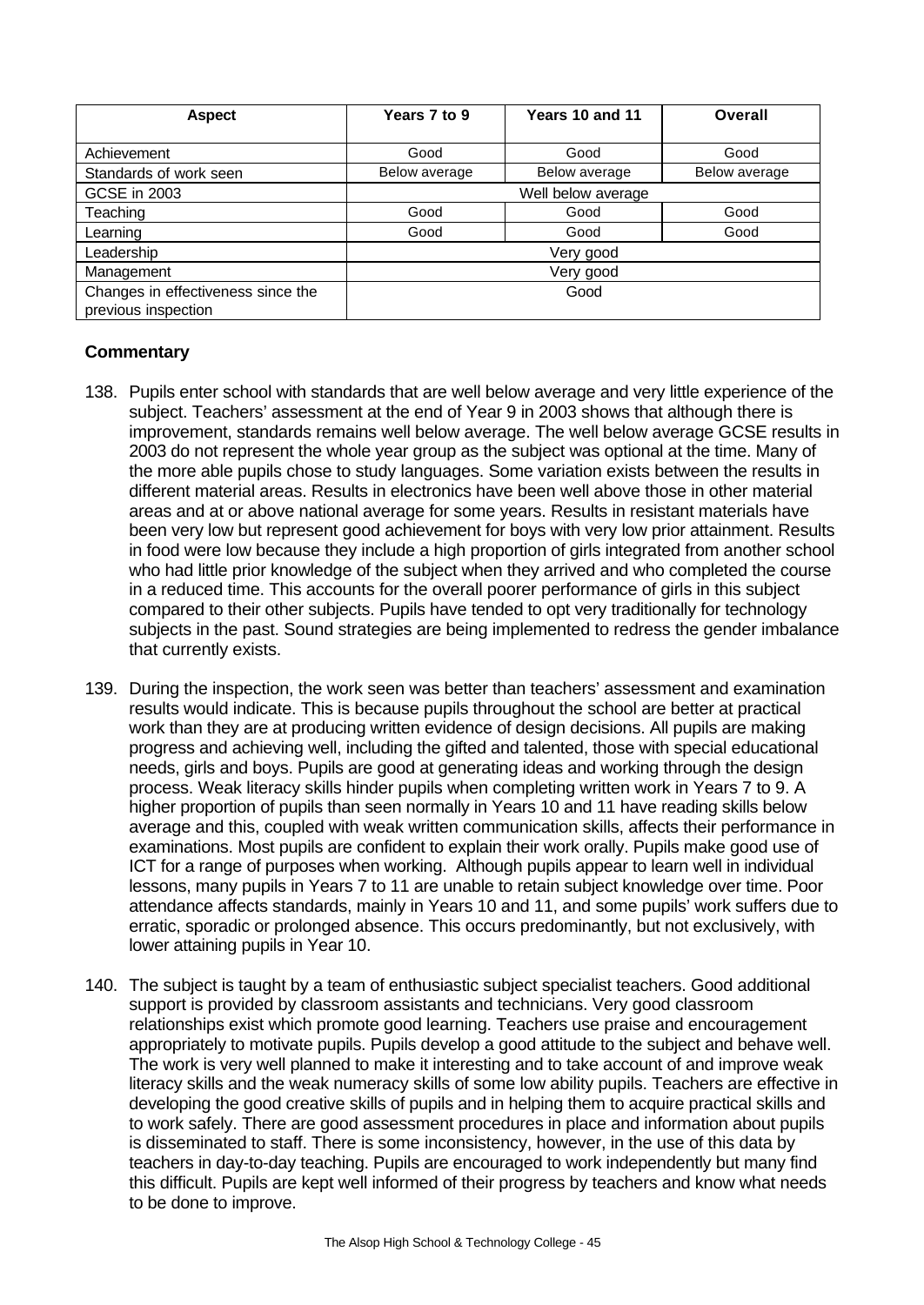141. Leadership and management of the subject are very good. The head of faculty has a clear vision for the department that is shared. A well thought out development plan exists to move the department forward in the next stage of Technology College status. Technology College status has had a significant impact on the accommodation, resources, subject initiatives and the ability of the school to recruit high calibre teachers. Since the previous inspection, pupils' achievement has improved, the good quality of teaching has been maintained and resources have improved significantly. More pupils now take a technology course in Years 10 and 11.

#### **Example of outstanding practice**

**A new initiative designed to aid transition from primary to secondary school, provides training for primary school teachers in technology and raises standards on entry to the school. It is funded through the Technology College Status bid and the National Strategy to raise standards and improve continuity between Key Stages 2 and 3.**

The initiative takes place on two afternoons each week and involves two teachers from Alsop. The teachers go into primary school and undertake the first part of a module of work which introduces pupils to the design process. The pupils then come to Alsop school and go on to develop this work in either textiles or resistant materials. They use modern technologies which include Computer Aided Design and Computer Aided Manufacture (CAD/CAM) and modern materials to produce a high quality product like a desk tidy in acrylic or a banner showing all the different faces in the group worked in fabric. Pupils arriving at Alsop for their first session were overcome with awe and wonder when they recognised faces on a banner, the work of their friends in a previous group prominently displayed. The effect of this was that they themselves were highly motivated to tackle the work when they saw what had been achieved.

# **VISUAL AND PERFORMING ARTS**

# **Art and design**

Provision in art and design is **very good**.

## **Main strengths and weaknesses**

- Well focused teaching leads to very effective learning.
- Standards and results are well above average.
- Skills in drawing and painting are very good.
- Skills in speaking and writing about art are insufficiently developed.
- Pupils do not have sufficient experience in using computers to research and create art.

| <b>Aspect</b>                                             | Years 7 to 9       | Years 10 and 11    | Overall            |
|-----------------------------------------------------------|--------------------|--------------------|--------------------|
| Achievement                                               | Very good          | Very good          | Very good          |
| Standards of work seen                                    | Well above average | Well above average | Well above average |
| <b>GCSE in 2003</b>                                       |                    | Well above average |                    |
| Teaching                                                  | Very good          | Very good          | Very good          |
| Learning                                                  | Very good          | Very good          | Very good          |
| Leadership                                                |                    | Very good          |                    |
| Management                                                |                    | Very good          |                    |
| Changes in effectiveness since the<br>previous inspection |                    | Very good          |                    |

## **Commentary**

142. Pupils arrive with very limited skills and experience in art and design and, by the end of Year 9, assessment results show that girls and boys are achieving well above the national average in art. GCSE results, for both boys and girls, have been consistently well above the national average. Pupils with special educational needs make very good progress. These standards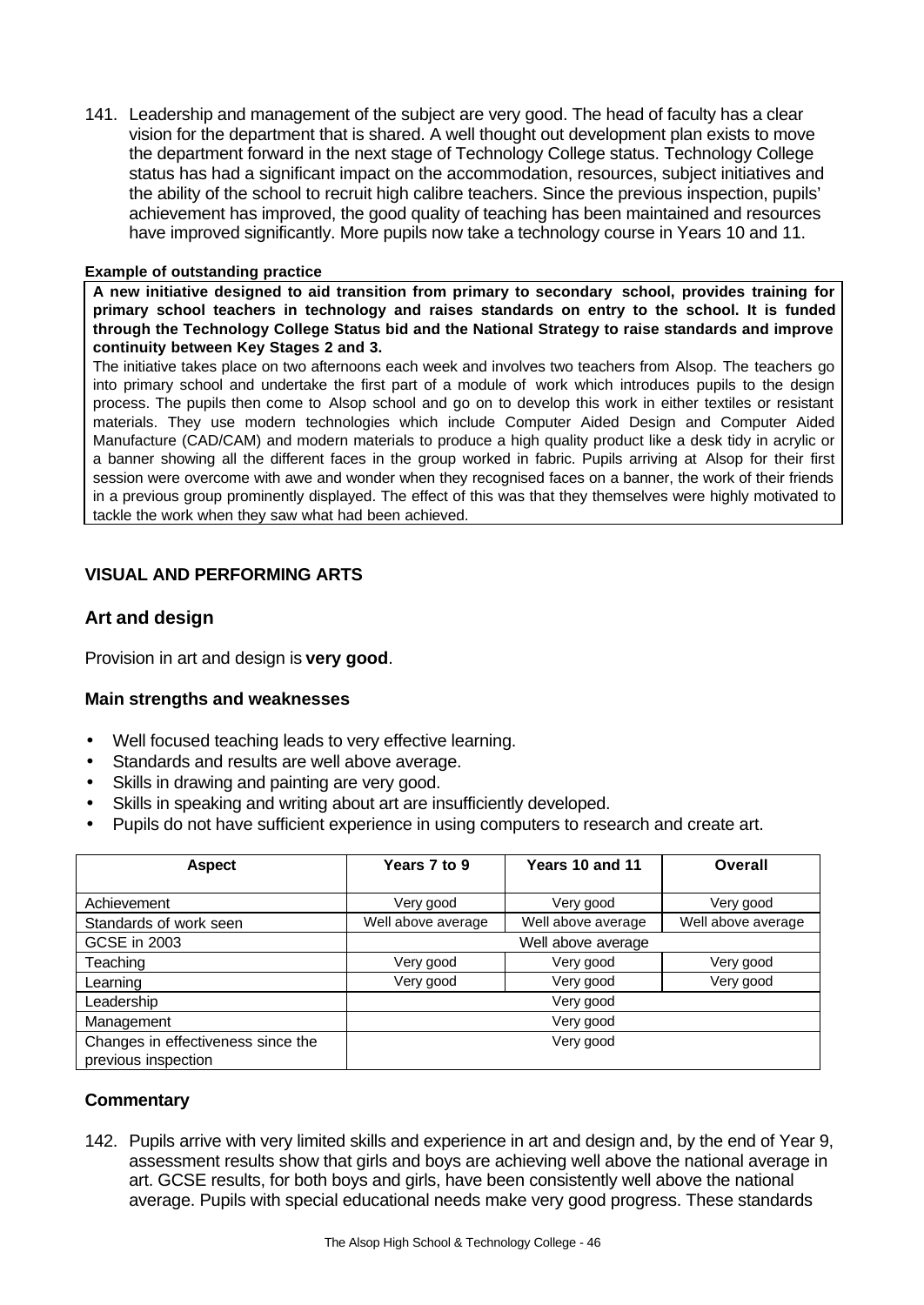represent very good achievement for all groups of pupils in Years 7 to 11. Pupils learn how to look with accuracy and develop very good practical craft skills in drawing and painting. They are introduced to a range of different artists' work and learn new techniques, such as printmaking and how to use pastels, which they employ creatively to a very high standard. Colour is understood and applied with lots of verve. Pupils are now beginning to understand how to use computers creatively. In one lesson they were taking digital photographs of each other, which they were able to successfully manipulate to help them produce small, delightful, figurative sculptures in the style of Anthony Gormley. However, this part of the course, while promising, is not yet as well developed as would be expected. Pupils are beginning to make progress in acquiring and using an art vocabulary but they lack experience in speaking and writing about what they see and think when looking at art.

- 143. The teachers have very good knowledge of art and design and work hard to deliver the wellconsidered scheme of work. They are very effective in communicating their own enthusiasm for art and design to their pupils. Lessons are interesting and this results in pupils becoming totally engrossed in their tasks, working hard and learning very effectively. A great strength of the teaching is the regular individual practical help that is provided to all pupils, enabling them to rapidly acquire essential craft skills. Each pupil's work is regularly assessed and pupils have a clear understanding of what they have to do in order to improve. Pupils are surrounded by exemplar artwork in all the studios which helps to set high standards. This display is often imaginative, for example, one group had re-interpreted the paintings of Henri Rousseau by turning their studio into a forest. Art and design is popular and large numbers of boys and girls stay on after school finishes for extra tuition in the innovative Cyberlink programme. Gifted and talented pupils are provided with exciting and demanding tasks and this is contributing to some pupils now being entered for examinations earlier than expected.
- 144. This is a very good department with a teaching team that is a strength of the school. The two previous outstanding issues have been addressed; firstly, pupils are now able to appreciate and explore the art of other cultures, and, secondly, the department is now coming together in a new building. The increase in pupil numbers has been managed very well and the high standards and good progress seen at the last inspection have been maintained.

# **Drama**

Provision in drama is **good**.

- Very good use of teaching assistants ensures that all pupils, whatever their background or special difficulties, do well.
- Leadership and management are very good.
- Teaching is good.
- GCSE results are well below average.
- Extra-curricular activities are good.
- ICT is not used well enough due to a shortage of resources.

| <b>Aspect</b>                      | Years 7 to 9 | <b>Years 10 to 11</b> | Overall |
|------------------------------------|--------------|-----------------------|---------|
| Achievement                        | Satisfactory | Good                  | Good    |
| Standards of work seen             | Average      | Above average         | Average |
| GCSE 2003                          |              | Well below average    |         |
| Teaching                           | Satisfactory | Good                  | Good    |
| Learning                           | Satisfactory | Good                  | Good    |
| Leadership                         |              | Very good             |         |
| Management                         |              | Very good             |         |
| Changes in effectiveness since the |              | Not applicable        |         |
| previous inspection                |              |                       |         |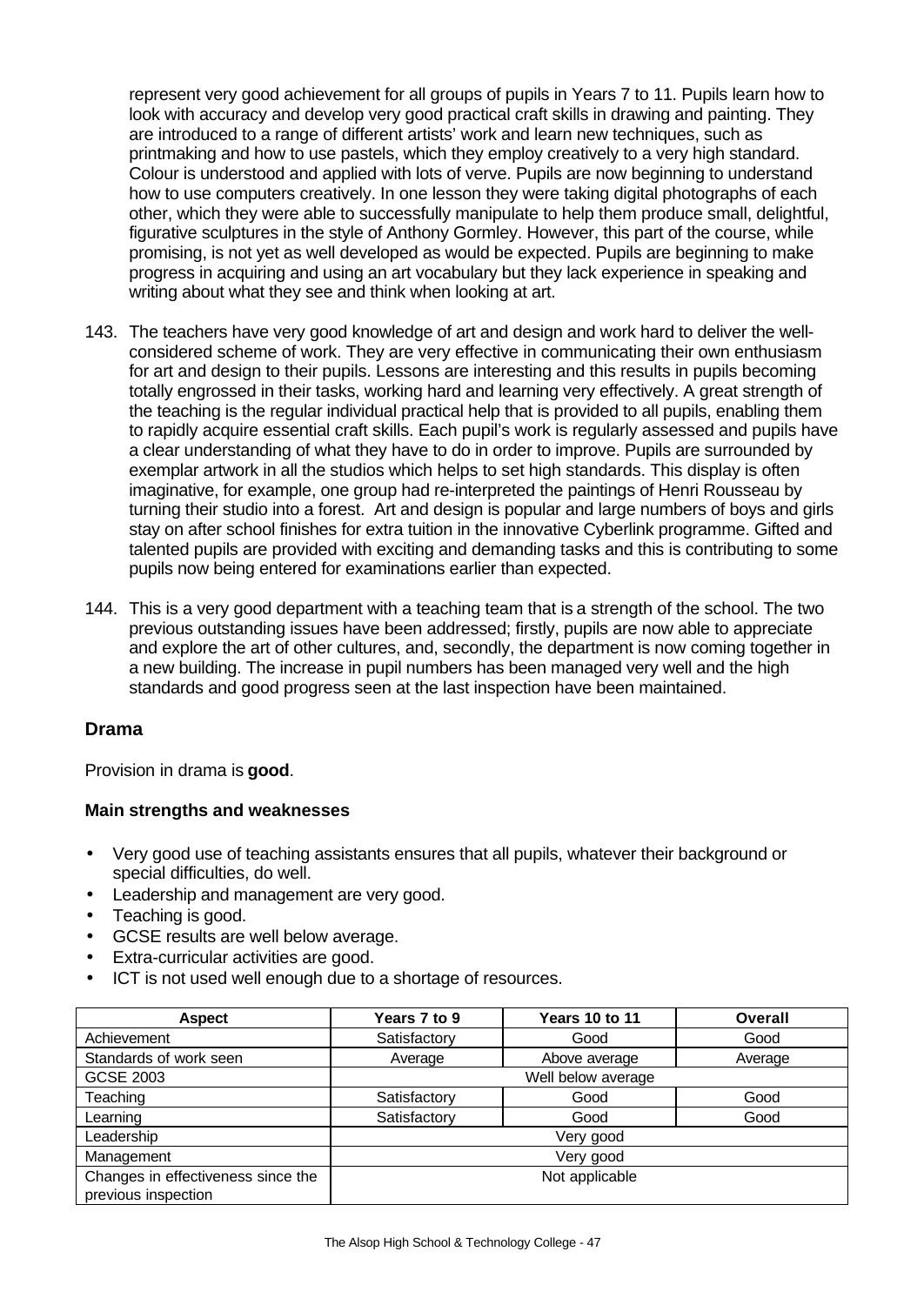## **Commentary**

- 145. Pupils' attainment on entry for speaking and listening is well below average but develops rapidly in drama and, by the end of Year 9 is much improved. Results in GCSE were well below the national average and demonstrates a surprising dip from the 2002 results. This lower attainment was directly linked to syllabus changes and to staffing difficulties in which two-thirds of pupils were affected. Current standards of work in Years 10 and 11 are much higher and are in line with national expectations. Achievement is good overall. Lower attaining pupils and pupils with special educational needs achieve very well in performance. One class, using realistic and credible role-plays, were making sensitive interpretations of 'Blood Brothers'. By the end of the GCSE course, pupils have been well supported and they produce high quality coursework. Its superb presentation reflects the pupils' positive and enthusiastic attitude to the subject.
- 146. Teachers plan carefully using challenging drama theorists such as Brecht and Stanislavski. Lessons are planned into carefully structured sequences and are very well supported by a very knowledgeable teaching assistant. As a result all pupils, including those with special educational needs make good progress.
- 147. Assessment is good. Pupils are clear about the skills they need and what they need to do in order to improve. The pupils' use of assessment clearly raises the standards in drama. Currently, the use of ICT is poor due to the lack of access to resources and much course work is completed beyond the lesson.
- 148. Leadership and management of the subject are very good. Inspiring leadership has already enthused and motivated the team into using many new strategies and there is an absolute commitment to ensuring that all pupils succeed, whatever their background or special difficulties.
- 149. The drama curriculum is further enriched by links with the Community Theatre, Liverpool and John Moore's Universities, where pupils have the opportunity to experience live theatre. Accommodation is still a weakness but the new purpose-built studios are due for completion later this year.

## **Music**

Provision in music is **good**.

- The quality of teaching and learning is good.
- The leadership and management are good.
- Pupils do better than could be expected in relation to their standards on entry.
- The resources for ICT are outstanding and well used.
- Assessment and marking are insufficiently structured and informative to pupils as to how well they are doing.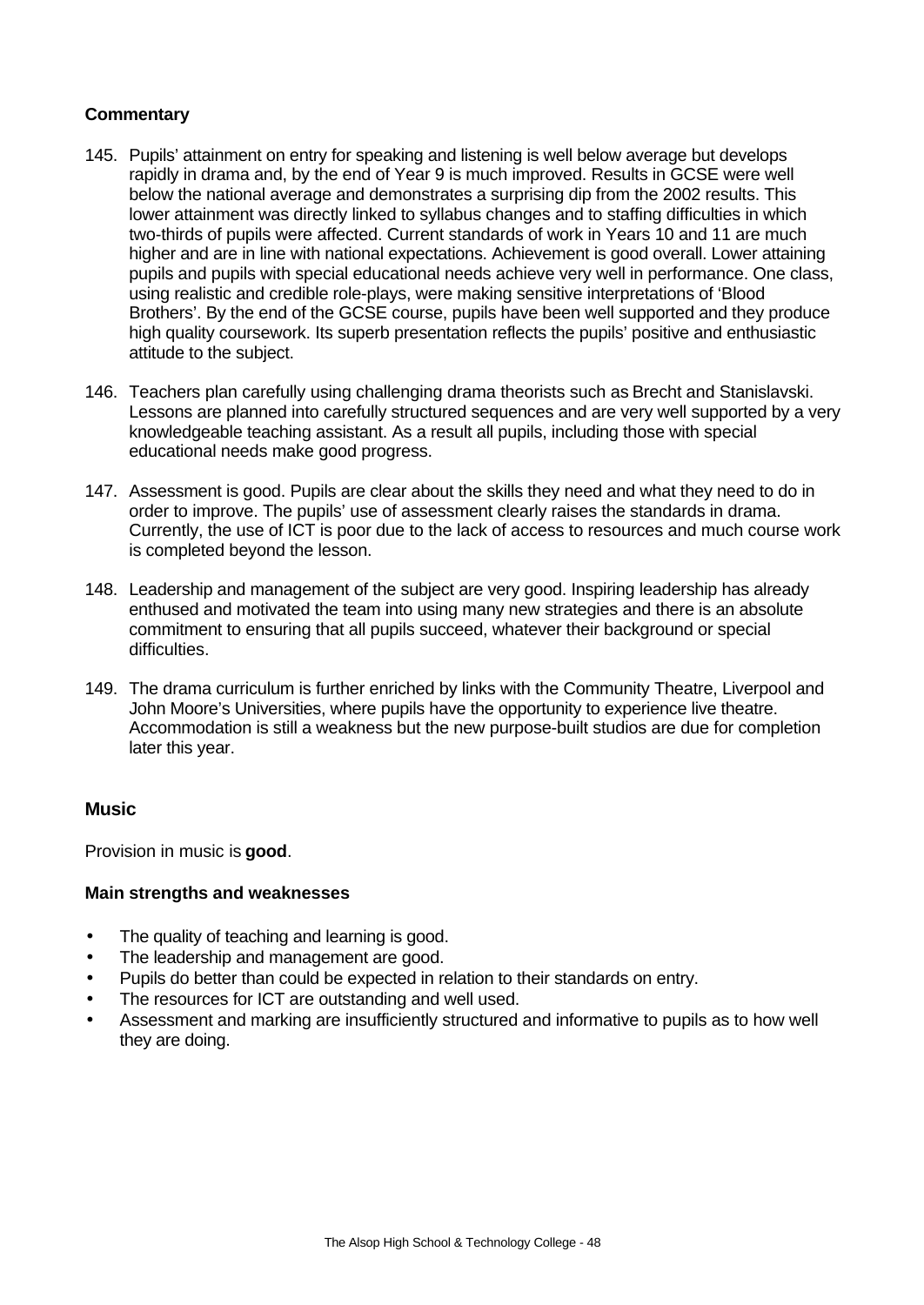| <b>Aspect</b>                      | Years 7 to 9  | <b>Years 10 to 11</b> | Overall       |
|------------------------------------|---------------|-----------------------|---------------|
| Achievement                        | Good          | Good                  | Good          |
| Standards of work seen             | Below average | Average               | Below average |
| <b>GCSE 2003</b>                   |               | Below average         |               |
| Teaching                           | Good          | Good                  | Good          |
| Learning                           | Good          | Good                  | Good          |
| Leadership                         |               | Good                  |               |
| Management                         |               | Good                  |               |
| Changes in effectiveness since the |               | Good                  |               |
| previous inspection                |               |                       |               |

- 150. Pupils enter the school with well below average standards and make good progress to attain below average standards in Year 9. They continue to achieve well in reaching average standards in Year 11. GCSE results in 2003, although still below the national average in terms of the proportion gaining A\* to C grades, showed a significant improvement on the previous two years. Few pupils achieved the highest grades but average and lower attaining pupils did much better than could be expected. Pupils respond well to the mood of music when listening and have a good sense of pulse and rhythm. In Years 10 and 11 pupils use ICT confidently and effectively when composing. Although pupils show an understanding of musical notation, when playing keyboards they are still over-dependent on letter names rather than the music. In Years 7 to 9, performances lack fluency but pupils in Years 10 and 11 respond well to the individual instrumental and vocal lessons that are provided and show a good feel for style and idiom in both performance and composition. In all years there are no significant differences in the performance of boys and girls. Lower attaining pupils and pupils with special educational needs make good progress and achieve well.
- 151. Lessons are well planned with work well matched to the pupils' interest and ability. For example, Year 9 pupils study the use of music by the media, covering a good range of examples drawn from popular and classical music**.** In Years 10 and 11, the teachers use ICT very effectively as a way of helping students to compose music and overcome problems of writing music down. The teachers also use ICT well as a teaching tool for demonstration. In a Year 11 class, the teacher used a pupil to demonstrate to the class the instruments comprising a full drum kit. Simultaneously, the teacher reproduced the sounds on the computer, using the software program that the pupils would use to compose their own pieces. As the pupil played characteristic percussion rhythms and effects, the teacher echoed them, thus showing the class, very effectively, the sounds the instruments make, what they look like, and how they can use them in their compositions.The pupils work well independently, concentrating when practising or composing on keyboards. Behaviour is good and enables the pupils to work productively. The attitudes to the subject are very good and this is reflected in the very high take-up for GCSE music, which is well above the national average. Although pupils' work is all marked, there is a lack of comments on how pupils can improve. Lowerattaining pupils and those with special educational needs are all well involved in all the learning activities. The department also uses its learning support assistants well to give a good level of individual attention. This is particularly evident when the pupils are using ICT.
- 152. The department is well led and managed. It has come through a difficult period of school reorganisation and the logistic problems caused by the split site. A team has been created which is able to teach both class and instrumental work effectively. Since the last inspection, the achievement in Years 10 and 11 has improved. The quality of teaching and learning has improved. ICT facilities are outstanding. The new accommodation, which is almost completed, is a significant improvement that will enable the department to continue and build on the good progress that has been made.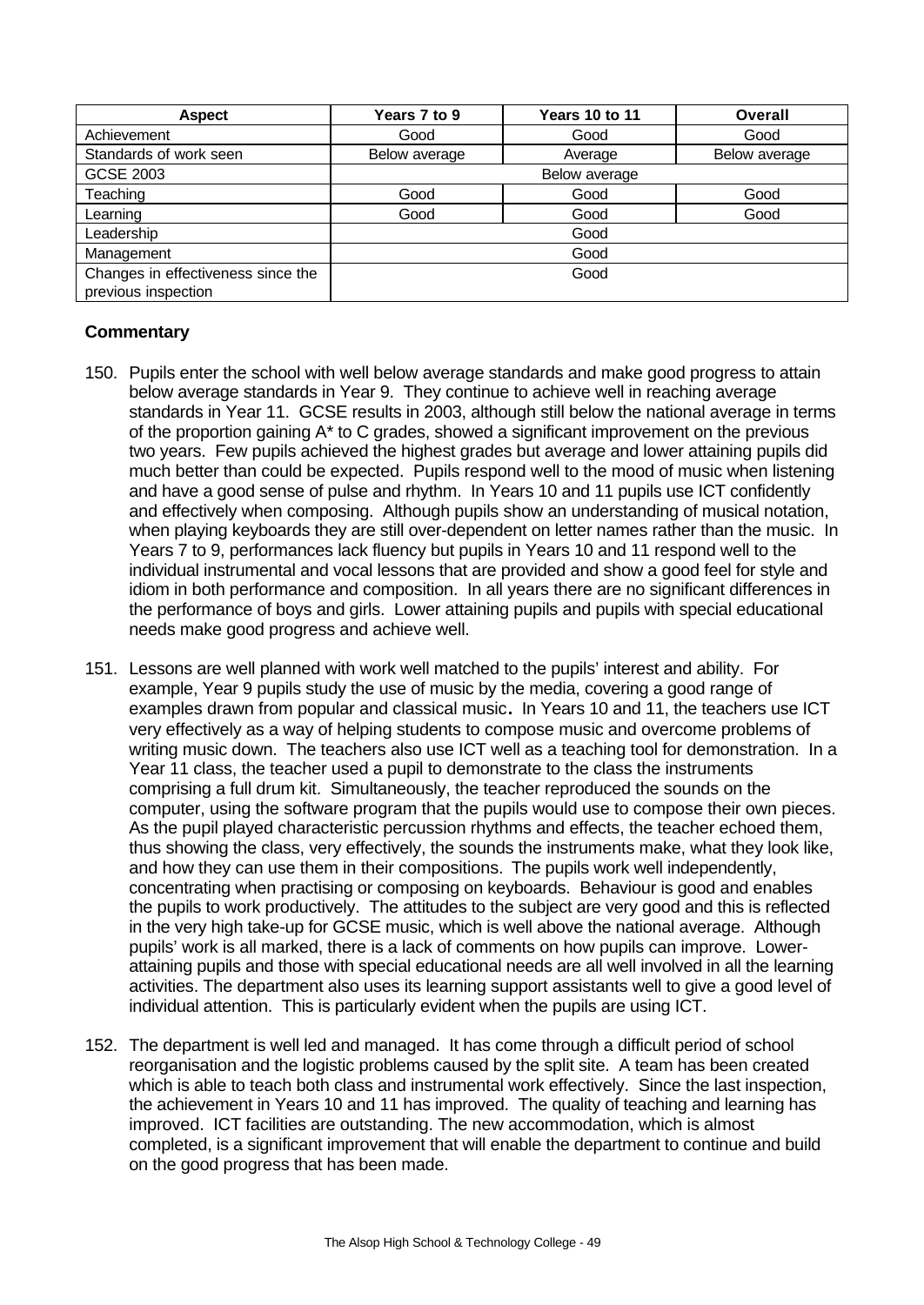# **PHYSICAL EDUCATION**

Provision in physical education is **good**.

#### **Main strengths and weaknesses**

- Consistently good teaching ensures good learning.
- Very good attitudes ensure good achievement for all groups of pupils.
- Very good leadership and management underpin pupils' good achievement.
- The very poor on-site accommodation forces severe loss of teaching time.

| <b>Aspect</b>                                             | Years 7 to 9  | <b>Years 10 to 11</b> | Overall       |
|-----------------------------------------------------------|---------------|-----------------------|---------------|
| Achievement                                               | Good          | Good                  | Good          |
| Standards of work seen                                    | Above average | Above average         | Above average |
| GCSE results in 2003                                      |               | Average               |               |
| Teaching                                                  | Good          | Good                  | Good          |
| Learning                                                  | Good          | Good                  | Good          |
| Leadership                                                |               | Very good             |               |
| Management                                                |               | Very good             |               |
| Changes in effectiveness since the<br>previous inspection |               | Very good             |               |

- 153. In 2003, examination results fell below their previously above average level, but remain amongst the highest in the school. There were sound reasons for this, which were related to the assimilation of another school. It does not represent a trend. Well-founded evidence suggests that this will not be repeated. The vast majority of the very large number of pupils who sat the exam did better in this subject than they did in most of the other subjects they took. There were no significant differences in the performances of any groups of pupils.
- 154. In all years, pupils reach above average standards making good progress in lessons and this builds to good achievement over time. Comprehensive assessments for all pupils demonstrate this clearly. Boys in Year 7 rapidly improved their hockey skills, lowering their sticks with correct technique to control the ball whilst moving at pace. Year 8 girls worked well in groups in gymnastics to develop tableaux balances using techniques of tension and countertension. They showed total faith in each others' ability to carry out demanding tasks accurately. A mixed group of Year 11 pupils developed their racket control, footwork and anticipation in high pace conditioned games of badminton. Pupils improve their physical skills by modifying their performances in the light of regular self-evaluations. They have a good knowledge of the effects of exercise on the body. There are no variations in the progress made by different groups of pupils. Attendance and punctuality are good.
- 155. Teaching is consistently good. This high quality ensures that good learning takes place, thus leading to good achievement for all groups of students. The best teaching is stimulating to pupils, places challenging demands on them to learn quickly, and is enjoyable and energetic. Class management is always very good, and this ensures that pupils spend the maximum amount of the limited time available engaged in learning activities. Teachers work hard to improve the basic skills of pupils by insisting that pupils use the correct technical language of the subject, and by interchanging numerical concepts wherever possible. Relationships between pupils and teachers are very good, and the pupils have very good attitudes to learning. Teachers give pupils many opportunities to plan and evaluate their own work and the work of others. In the examination groups, detailed and demanding homework is set consistently, and is marked regularly.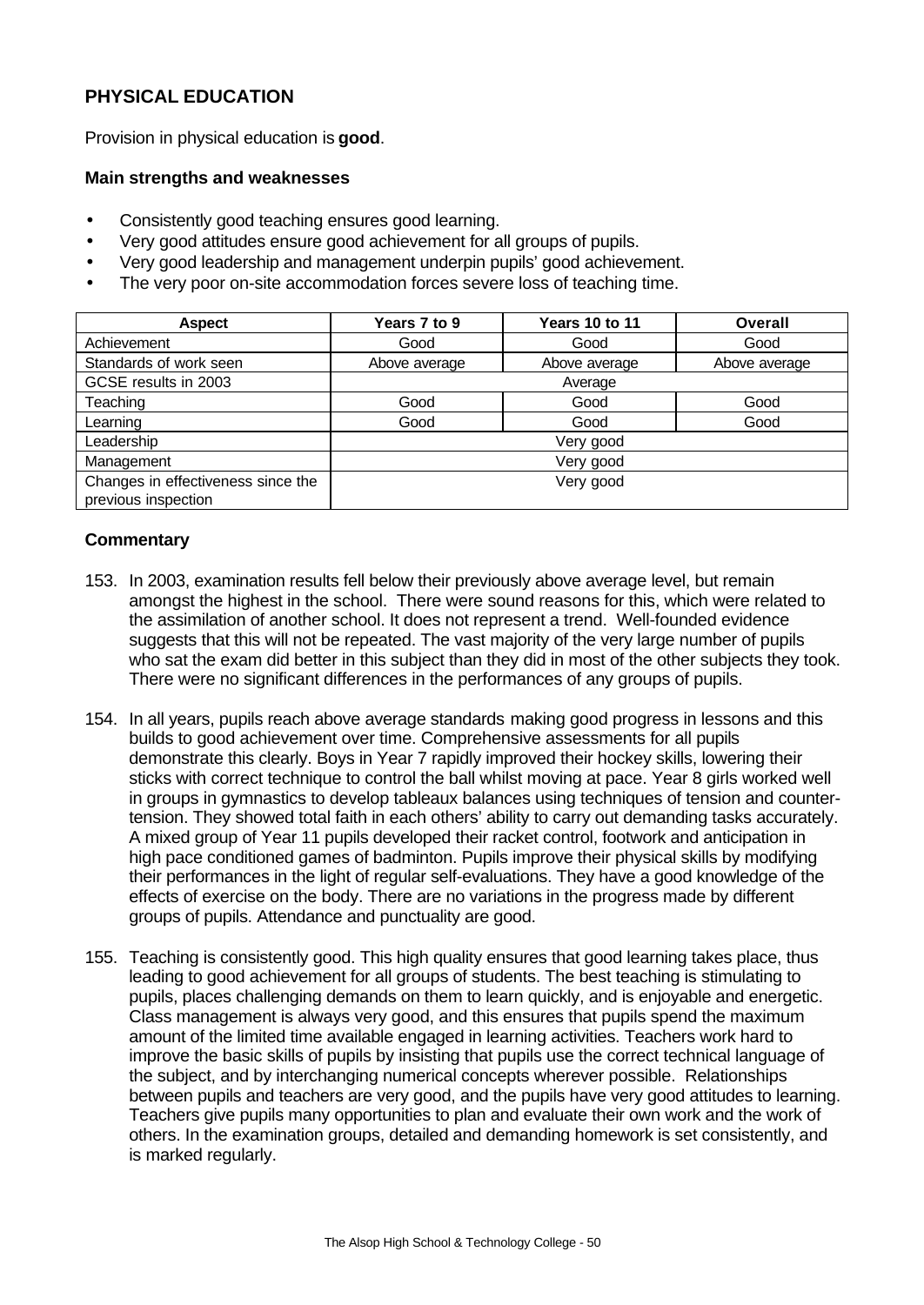- 156. Pupils of all ages are very well behaved and have very good attitudes to learning. These are strong contributing factors to their overall good achievement. They are unfailingly tolerant of the different views and abilities of their peers, and they work well when not under direct supervision.
- 157. The well-balanced teaching team has a clear focus on raising standards. The team works with determination and commitment to overcome the very difficult conditions imposed on it by totally inadequate accommodation, and the sometimes huge numbers of pupils from different age groups who arrive for lessons at the same time. Pupils know how well they are progressing, although the department does not set individual targets for its pupils, nor does it make regular formal checks on the quality of learning. Over two-thirds of pupils take part in activities outside the school day and this contributes strongly to consolidating learning. All areas of concern raised at the last inspection have been tackled. The overall quality of teaching is more consistent and standards continue to rise.

# **BUSINESS AND OTHER VOCATIONAL COURSES**

# **The school offers good provision for vocational courses and work-related learning**.

Progression routes are available in all vocational subjects. Vocational subjects were first offered six years ago and have increased in line with Government initiatives and further expansion is planned into hard technology as part of the bid for Technology College Status. Planning is already started for changes which will occur in 2007, when all subjects will become applied. More than half the pupils in Years 10 and 11 take vocational subjects. They are given some direction into subjects in order to meet their needs but are still given a choice. Five vocational subjects are currently being offered to pupils and some pupils follow an alternative work-related learning course. Health and social care was inspected in depth and other courses were sampled.

# **Science**

Science is a new course just started in Year 10 so there are no examination results yet.

158. The teaching is good. Literacy skills are taught very well and numeracy skills are taught well. There is sufficient challenge in the work to meet the needs of all abilities and good opportunities exist for independent learning. However, insufficient use is made of ICT particularly for data logging.

## **Leisure and tourism**

In 2003, results are good for the 9 pupils who entered GNVQ Intermediate.

159. Seven pupils achieved merits and two gained passes. Leisure and tourism 11-16 double award has not yet been examined but standards are judged to be good in the lessons seen. Travel and Tourism AVCE (Level 3 course) standards are good on the evidence seen, but there are no examination results to date. In the work seen, pupils make very good use of ICT to facilitate independent learning. Skill in literacy is encouraged and supported. Pupils gain an understanding of the vocational context by work placements and visits. Teachers are well trained, and experienced teachers have upgraded their skills. Teachers are well aware of assessment criteria and this information is shared with pupils. These courses are primarily filled by low attaining pupils but travel and tourism has become the second most popular subject in the school, and this is inclusive.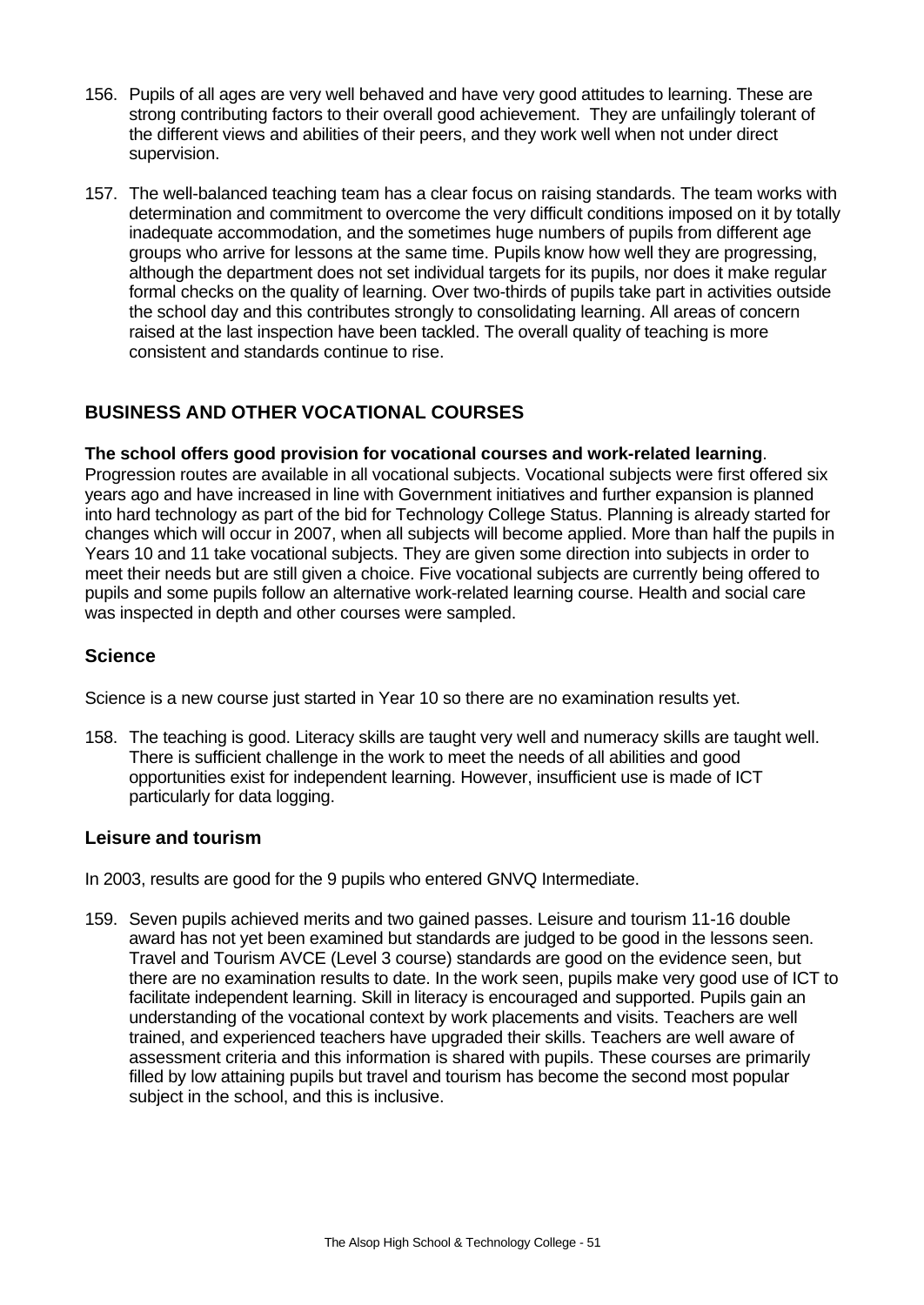# **ICT**

In 2003, about one-third of the year group, ninety-nine pupils, were successful in gaining a full GNVQ Intermediate in this subject. These pupils were primarily the higher achievers in this school. The teaching is good and basic ICT skills are developed well.

# **Business education**

One lesson of business education was observed.

160. Teaching and learning were good and pupils found the work challenging. They made good progress in developing their understanding of different leadership styles and the positive and negative impact of each style when applied to managing a workforce. Good attitudes and behaviour supported pupils' learning. Standards were average. Results in 2003 were good with pupils gaining pass grades in GNVQ Part 1 Intermediate and Part 1 Foundation. There were, however, no higher grades but achievement was appropriate for these pupils.

# **Work-related education**

The school provides a very good programme of work-related education.

161. Currently there are 23 pupils in Year 10 and 25 pupils in Year 11 involved, but this varies from year to year depending on the need. Pupils are selected by heads of year, either because they have a particular interest in a vocational area, like cars for example, or to motivate pupils who are disaffected, in danger of dropping out of school or whose behaviour puts them at risk of exclusion. Individual programmes are drawn up depending on the pupil's need. There are a number of possible elements to the programme as well as time in school to take GCSEs if appropriate. These include, vocational training, work experience with 'Work Learn' college provision, which may link with the increased flexibility project, and The Walton Youth Project helps pupils who frequently do not attend school. The quality of the courses and pupils' attendance on them are all checked by the manager from the school and records are kept of all pupils. Constant feedback is given to school on pupils' progress from outside agencies. Child protection procedures are in place. All pupils have learning mentors provided by the school. There has been very good feedback from pupils and their parents and some pupils have been rescued from potentially dangerous situations in the community. The attendance of these pupils has improved, although figures for current groups are not yet available. There are opportunities for progression once the initial course has been completed. Funding for these initiatives is well used and comes from a variety of sources, including the government, the Learning Skills Council, European funding, the Croxteth Trust and others.

## **Health and Social Care**

Provision in health and social care is **good**.

- Pupils enjoy the subject and achieve well.
- Teaching is good and incorporates a range of teaching styles and strategies.
- The use of ICT as a tool for learning is having a positive effect on learning.
- There is not enough technical equipment to support learning.
- Pupils are not made fully aware of the range of possible career routes.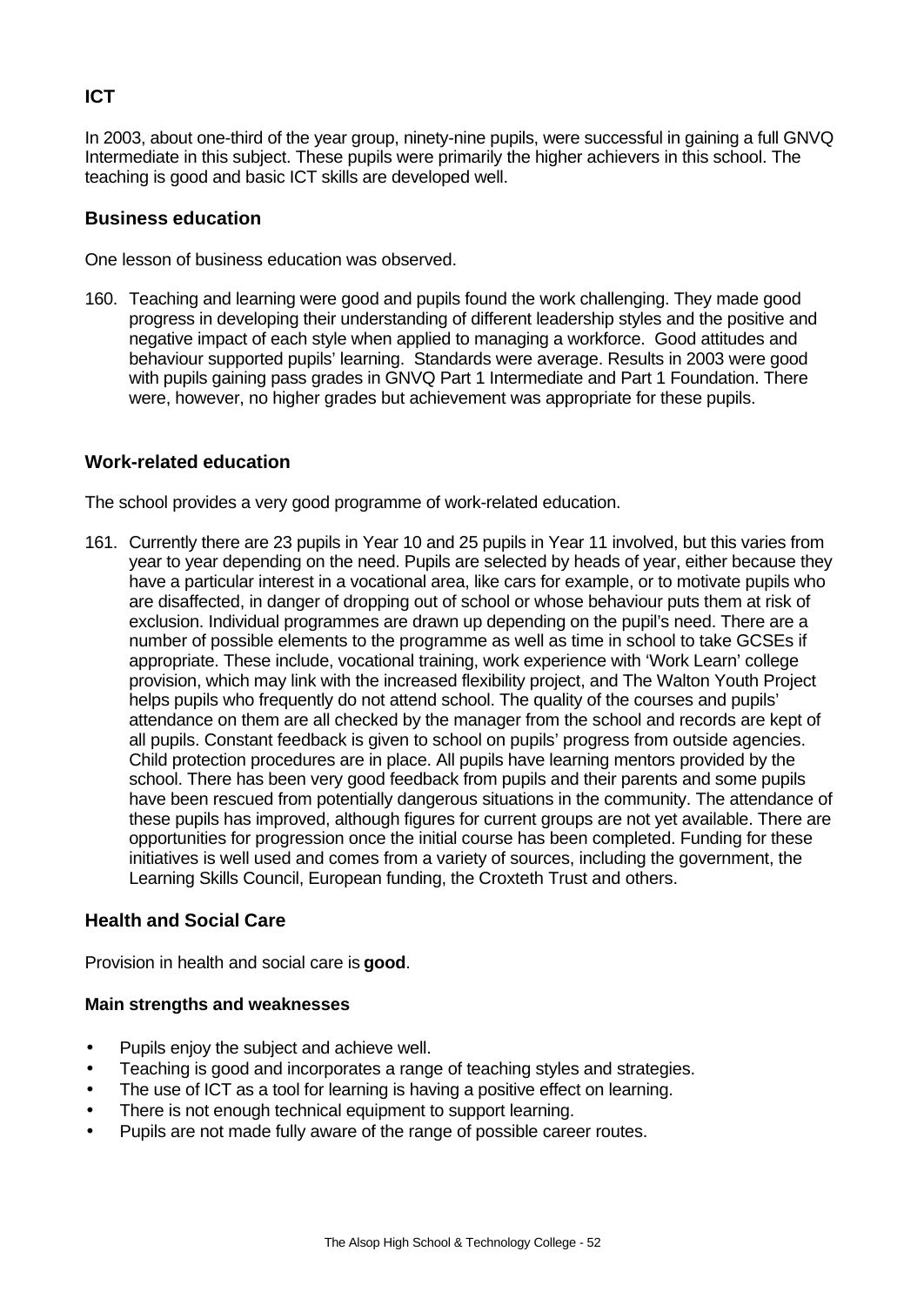| <b>Aspect</b>                                             | Years 10 and 11                           |
|-----------------------------------------------------------|-------------------------------------------|
| Achievement                                               | Good                                      |
| Standards of work seen                                    | Average                                   |
| Examination results in 2003                               | Average                                   |
| Teaching                                                  | Good                                      |
| Learning                                                  | Good                                      |
| Leadership                                                | Good                                      |
| Management                                                | Good                                      |
| Changes in effectiveness since the previous<br>inspection | This subject was not reported separately. |

- 162. Courses have changed recently because of national changes and because teachers have found that the GNVQ foundation course was de-motivating for pupils, the highest possible grade being a D. The last group through is the current Year 11. An Intermediate GNVQ group operates from the Long Lane site. The GCSE double award has been introduced into Year 10 as a new course this year. It is seen as a much better option for pupils because it offers a more suitable course structure and better career opportunities.
- 163. In 2003, low numbers of pupils followed the Part 1 GNVQ (foundation) and the full GNVQ (foundation) courses. Pupils generally achieved in line with predictions based on prior attainment. Higher numbers of pupils opted for the full GNVQ intermediate examination and they also achieved in line with predictions, with a few pupils achieving high grades.
- 164. Overall standards are average. In a Year 10 mixed-ability group, standards are average and achievement is good. In a unit of work on healthy lifestyles, pupils make good progress in learning about smoking and related issues. They show good recall of previously covered work on alcohol and, in class discussion, are willing to participate and to explain research findings from the Internet. Unit work is well presented by word processing. Absence rates are not significant here.
- 165. Current standards of work in a low ability Year 11 group were well below average and are affected by a high rate of absence. Many pupils in this group have reading ages below what is needed to access an examination paper. In a lesson observed, they struggled to understand the requirements of a paper presented to them by way of revision for an examination the following day. The pupils had a good attitude on the whole and asked questions when they do not understand. Much of the work had been covered before in this subject and also in child development, but retention of subject matter, particularly subject specific vocabulary was poor. Written work also showed an inability to fully grasp the subject matter. However, all these pupils are on course to achieve appropriately in relation to their prior attainment and are likely to obtain a lower grade pass at GCSE.
- 166. The course is well planned. Lessons are made interesting and contain a variety of activities. Teachers encourage pupils to become independent learners. Good relationships exist which promote good learning and foster pupils' willingness to learn. Pupils with special educational needs and the gifted and talented are well catered for in this subject because they are provided with opportunities to achieve their potential. Teachers mark work to the examination board criteria and pupils receive good feedback and act on how to improve. There is a need, however, to provide an increased number of technical resources, particularly to support health related units in order to increase understanding. There is good and well used provision for ICT in the subject base and other teaching areas. Currently, only a few boys opt for this course. Awareness of potential career opportunities for them is being raised at parents' evenings, for example to increase recruitment on to the course.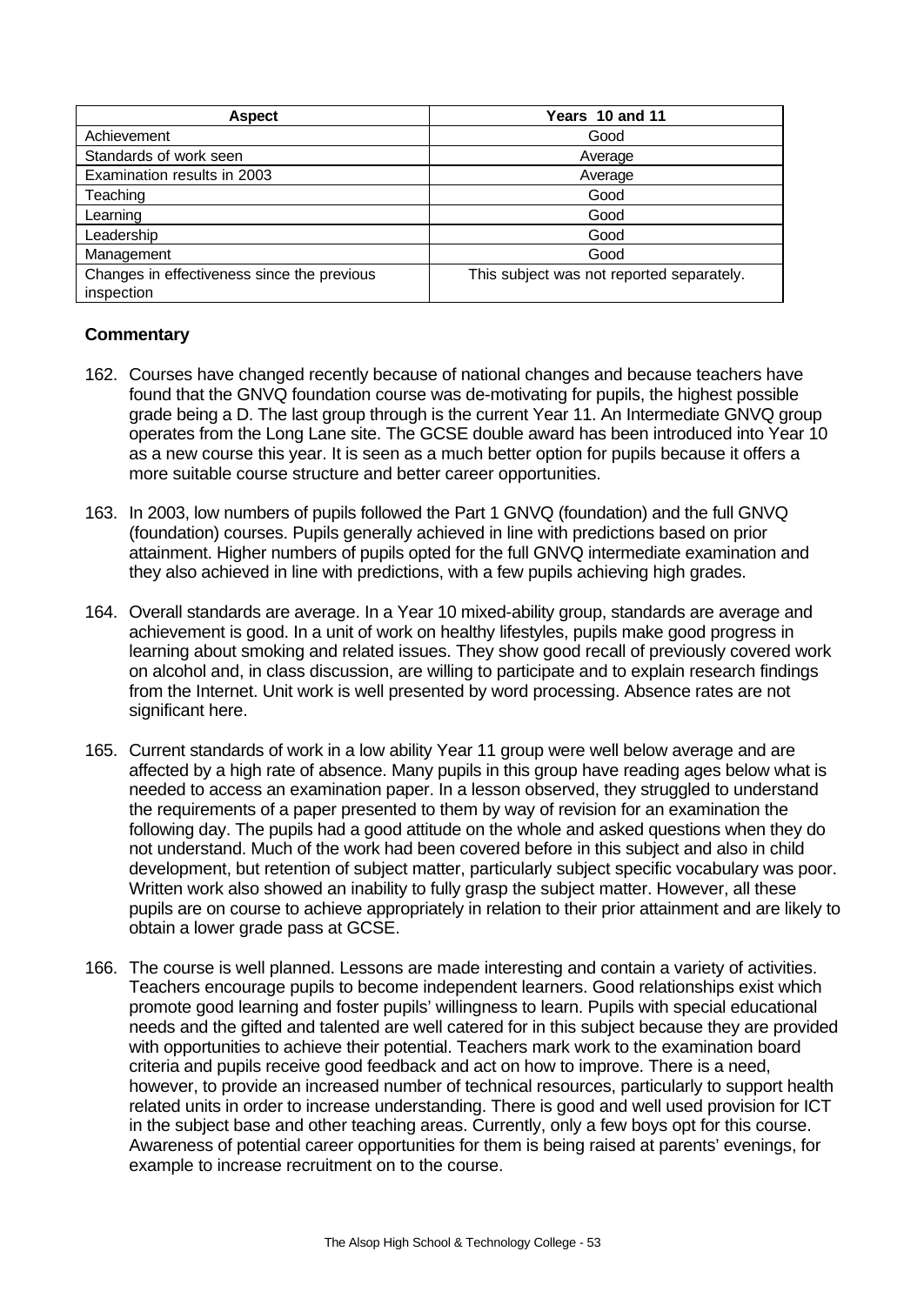167. The recently appointed subject co-ordinator is providing good leadership and management of the subject and new courses have been successfully introduced. There are appropriate progression courses in the sixth form, but pupils generally do not have a good understanding of possible career routes.

# **PERSONAL, SOCIAL AND HEALTH EDUCATION AND CITIZENSHIP**

# **Citizenship**

Provision in citizenship is **satisfactory**.

## **Main strengths and weaknesses**

- Good leadership has ensured thorough preparation for the introduction of the programme and has provided relevant and thought-provoking resources for the pupils.
- Teaching is good and pupils benefit from the knowledge and expertise of a variety of outside speakers.
- The subiect is also developed outside the formal classroom and pupils take part in a range of practical activities to help them become responsible citizens.
- There is not yet a comprehensive audit of where the subject is taught across all subjects.
- Pupils' achievement in citizenship is reported in Years 10 and 11 but their progress is not yet gauged in Years 7 to 9.
- Procedures for checking on how well the programme is taught are not formalised.

| <b>Aspect</b>                      | Years 7 to 9 | <b>Years 10 to 11</b> | <b>Overall</b> |
|------------------------------------|--------------|-----------------------|----------------|
| Achievement                        | Good         | Good                  | Good           |
| Standards of work seen             | Average      | Average               | Average        |
| Teaching                           | Good         | Good                  | Good           |
| Learning                           | Good         | Good                  | Good           |
| Leadership                         |              | Good                  |                |
| Management                         |              | Satisfactory          |                |
| Changes in effectiveness since the |              | Not applicable        |                |
| previous inspection                |              |                       |                |

- 168. Pupils are beginning to develop a keen social awareness and a recognition of the importance of their place in society and of how to act as responsible citizens, sensitive to the needs of others. They demonstrate a good understanding of discrimination in all its forms and how this may be combated. Their communication skills are fostered and they speak confidently about positive and negative aspects of many areas of life. Moreover, because citizenship is taught as part of the personal, social and health education programme in Years 7 to 9 and because it appears as a stand-alone subject in Years 10 and 11, pupils see the value of what it has to offer. Furthermore, they benefit from many opportunities to take part in a range of practical activities in school, such as the anti-litter initiative, the garden project and the school council. They are, therefore, seeing the effect of positive action in many areas of the school.
- 169. Teaching is good and high-quality resources, designed to inform them about good citizenship in all its forms, enhance pupils' learning. Lessons are well planned, delivered with enthusiasm and artefacts are used realistically. In addition, outside speakers visit the school on a regular basis to share their ideas, on money management, for example. Pupils respond well and speak highly of the other opportunities they have in school to act as informed citizens. In Years 10 and 11, their progress is reported formally each year and teachers are now looking to extend this assessment into Years 7 to 9.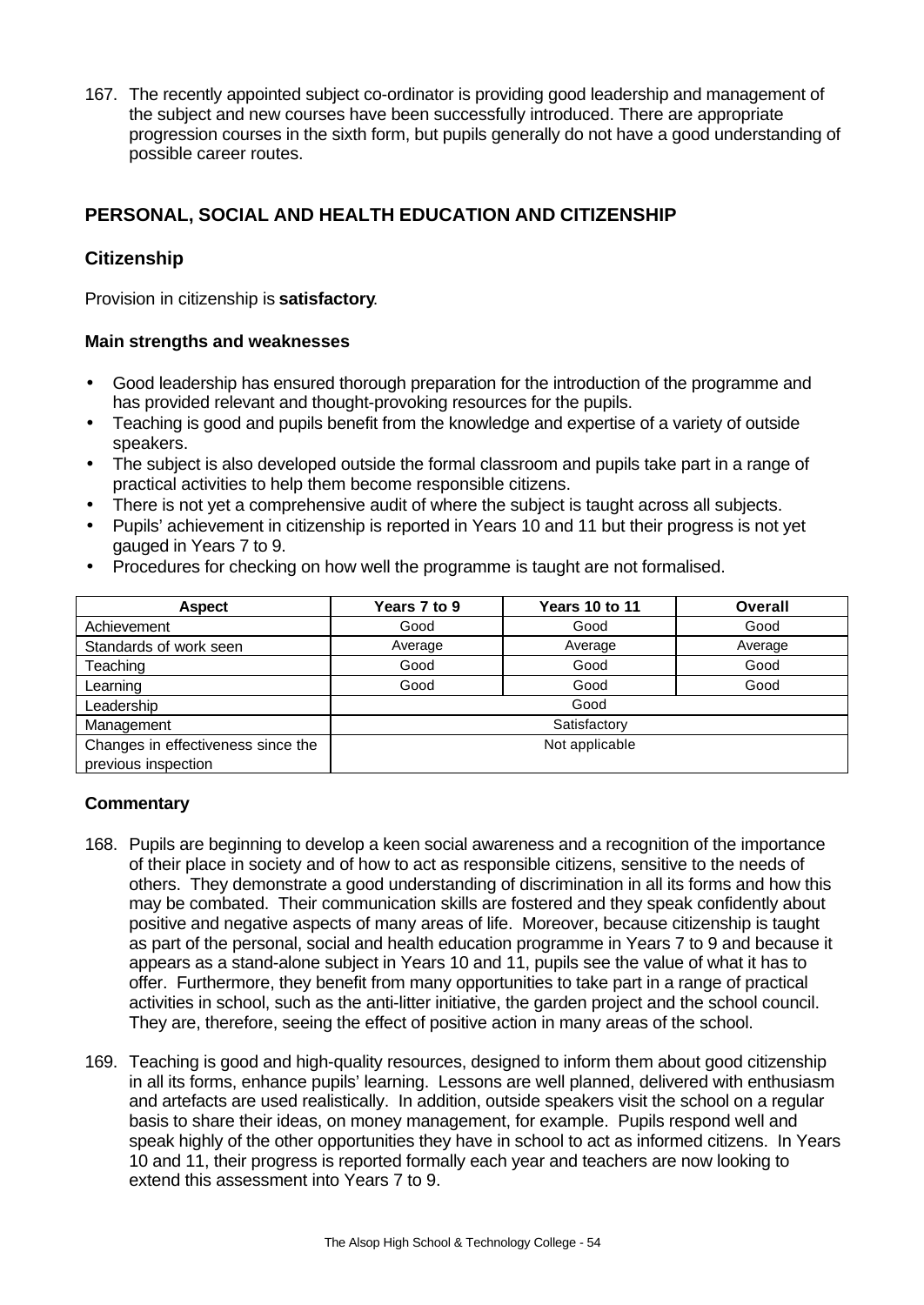170. The school has prepared well for the formal introduction of the subject and leadership is good. Teachers have spent considerable time considering where citizenship content is already taught and have even completed an audit of where the subject appears outside the classroom walls. However, there is not yet a full awareness of the part played in all subject areas and checks on the quality of how it is taught are only in their infancy. Nonetheless, there is a clear vision for how citizenship will develop.

# **Personal, social and health education**

Provision in personal, social and health education is **very good**.

## **Main strengths and weaknesses**

- The subject makes a significant contribution to the raising of pupils' self-esteem and confidence in what they can achieve in all areas of school life.
- Leadership is very good, has a thorough understanding of the differing needs of pupils in the school and ensures continuous development of the subject.
- Teaching is very good and pupils benefit from high quality resources produced by the staff.
- The subject is popular with the pupils and they see the value of what is on offer.

| <b>Aspect</b>                      | Years 7 to 9 | <b>Years 10 to 11</b> | Overall   |
|------------------------------------|--------------|-----------------------|-----------|
| Achievement                        | Very good    | Very good             | Very good |
| Standards of work seen             | Average      | Average               | Average   |
| Teaching                           | Very good    | Very good             | Very good |
| Learning                           | Very good    | Very good             | Very good |
| Leadership                         |              | Very good             |           |
| Management                         |              | Very good             |           |
| Changes in effectiveness since the |              | Good                  |           |
| previous inspection                |              |                       |           |

- 171. Personal, social and health education is popular among the pupils and they value its relevance to their lives and to the raising of their confidence. Pupils in Year 8, for example, speak warmly of the social relationships module and say that they have learned how to become better friends to their classmates. They adopt a mature approach to the vexed question of alcohol and are fully aware of the dangers of its abuse. Moreover, in Years 10 and 11, they are beginning to develop a keen social conscience and are already discussing, for example, how they can improve their practice in recycling a range of products. Pupils have a high regard, also, for the work of the year and school councils and say that their elected representatives support them well and have been able to make a real difference in many areas of school life.
- 172. Teachers foster discussion and encourage their pupils to express their views objectively and with tact and diplomacy. Because pupils enjoy what is on offer and recognise the relevance of the subject-matter, they behave very well and display very good attitudes to their studies. They benefit, too, from well-planned activities, challenging questions, a rapid pace in most lessons and also humour. Relationships between pupils and between pupils and teachers are very good indeed.
- 173. A total commitment to the importance of the subject and to the pupils following it is just one feature of the very good leadership of the personal, social and health education programme. Resources are of high quality and are of direct relevance to the needs of each individual pupil and to their personal, social and academic development. Moreover, materials are reviewed on a regular basis and amended accordingly. In addition, a wide range of outside speakers add to the richness of the curriculum. The department has made good progress since the last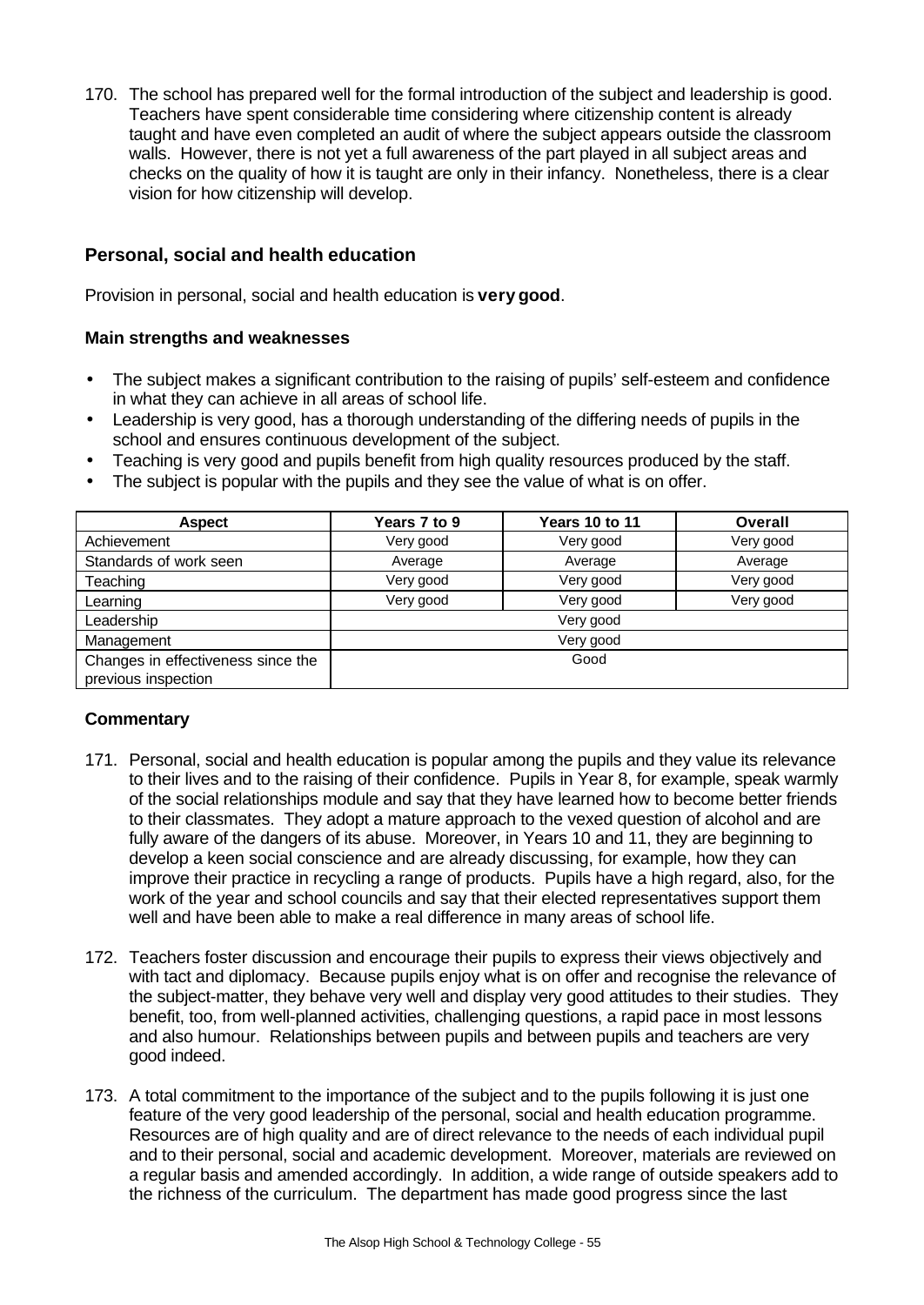inspection, has received the Healthy Schools Award and is, therefore, well placed for further success.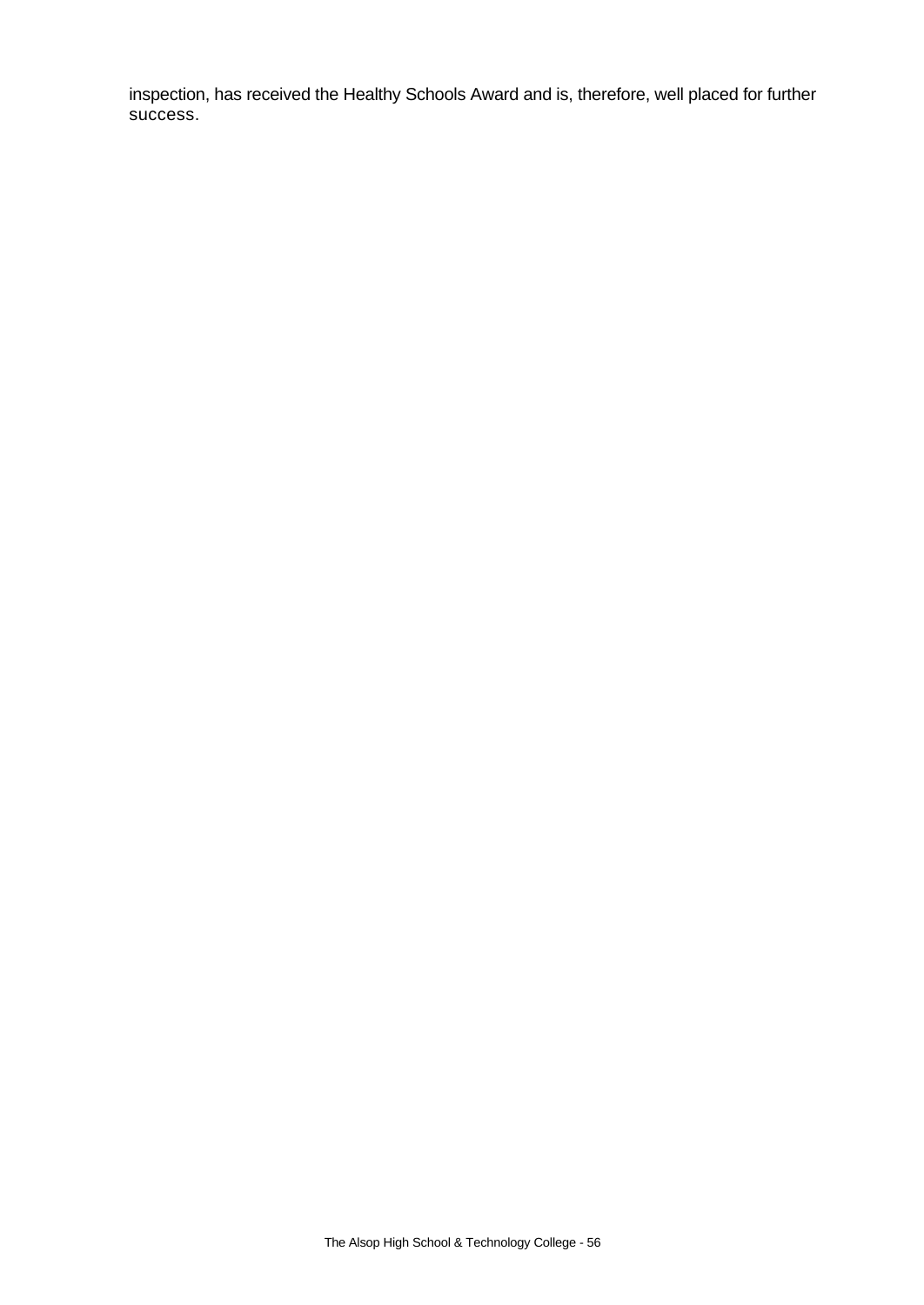# **SUBJECTS AND COURSES IN THE SIXTH FORM**

In the sixth form, 11 subjects and courses were inspected and are reported on in detail. Work in other subjects and courses was sampled and contributed to the overall picture of teaching and learning.

The tables below shows entry and performance information for courses completed in 2003.

| <b>Subject</b>          | <b>Number</b><br>entered | % gaining grades A-<br>Е |         | % gaining grades A-<br>в |         | Average point score |         |
|-------------------------|--------------------------|--------------------------|---------|--------------------------|---------|---------------------|---------|
|                         |                          | School                   | England | School                   | England | School              | England |
| Art                     | 4                        | 100                      | 98.6    | 0                        | 50.2    | 60                  | 87.5    |
| Biology                 | 1                        | 100                      | 96.3    | $\Omega$                 | 39.2    | 40                  | 78.6    |
| <b>Business Studies</b> | 5                        | 100                      | 98.7    | $\Omega$                 | 36.8    | 60                  | 80.1    |
| Drama                   | 1                        | 100                      | 99.5    | 0                        | 40.1    | 40                  | 83.5    |
| <b>Electronics</b>      | 5                        | 80                       | N/A     | $\Omega$                 | N/A     | 36                  | N/A     |
| English Lit             | 12                       | 92                       | 99.4    | $\Omega$                 | 36.3    | 55                  | 80.1    |
| French                  | 2                        | 100                      | 98.7    | 0                        | 51.5    | 50                  | 87.6    |
| Graphics                | 3                        | 66                       | N/A     | $\Omega$                 | N/A     | 33                  | N/A     |
| <b>Gen Studies</b>      | 27                       | 78                       | 94.6    | $\Omega$                 | 31      | 43                  | 73.1    |
| <b>ICT</b>              | 3                        | 100                      | 95.6    | $\Omega$                 | 24.6    | 66                  | 69.5    |
| Maths                   | 1                        | 100                      | 96.7    | $\Omega$                 | 55.6    | 40                  | 88.8    |
| PЕ                      | 5                        | 100                      | 97.9    | $\Omega$                 | 30.9    | 72                  | 75.2    |
| <b>Physics</b>          | 1                        | 100                      | 96.7    | $\Omega$                 | 44.6    | 60                  | 81.7    |
| Psychology              | 2                        | 100                      | N/A     | $\Omega$                 | N/A     | 80                  | N/A     |
| Sociology               | 3                        | 100                      | 98.3    | 33                       | 44.3    | 60                  | 83.6    |
| Textiles                | 3                        | 100                      | N/A     | $\Omega$                 | N/A     | 60                  | N/A     |
| Travel & Tourism        | 1                        | 100                      | 90      | 0                        | 19.5    | 60                  | 62.2    |

#### *Level 3 GCE A level and VCE courses*

# *Level 3 GCE AS level courses*

| <b>Subject</b>          | <b>Number</b>  | % gaining grades A- |         | % gaining grades A- |         | Average point score |         |
|-------------------------|----------------|---------------------|---------|---------------------|---------|---------------------|---------|
|                         | entered        |                     | Е       |                     | в       |                     |         |
|                         |                | School              | England | School              | England | School              | England |
| Art                     | 2              | 100                 | 80.1    | $\Omega$            | 23.7    | 35                  | 29.9    |
| Biology                 | $\overline{2}$ | $\Omega$            | 65.2    | $\Omega$            | 11.1    | $\Omega$            | 20.6    |
| <b>Business Studies</b> | 1              | 100                 | 76.4    | $\Omega$            | 16.3    | 30                  | 26.2    |
| Drama                   | 3              | 100                 | 86.5    | 0                   | 19.6    | 20                  | 30.6    |
| English Lit             | 2              | 100                 | 85.9    | $\mathbf 0$         | 19.1    | 25                  | 30.2    |
| <b>Gen Studies</b>      | 8              | 12.5                | 73.9    | $\Omega$            | 17.8    | 2.5                 | 25.7    |
| Geography               |                | $\Omega$            | 74.3    | $\Omega$            | 19.8    | $\Omega$            | 26.5    |
| <b>ICT</b>              | 8              | 50                  | 67      | $\Omega$            | 10.9    | 11.3                | 21.4    |
| <b>Maths</b>            | 4              | 50                  | 61.9    | $\Omega$            | 17.1    | 12.5                | 22.1    |
| <b>Physics</b>          | 5              | 20                  | 68.6    | $\Omega$            | 14.4    | 4                   | 22.7    |
| Sociology               | 3              | $\Omega$            | 71.8    | $\Omega$            | 18.4    | 0                   | 25.4    |
| <b>PE</b>               | 2              | $\Omega$            | 73.2    | $\Omega$            | 11.4    | $\Omega$            | 23.1    |
| Electronics             |                | 100                 | N/A     | $\Omega$            | N/A     | 20                  | N/A     |
| Psychology              | $\overline{2}$ | 50                  | N/A     | $\Omega$            | N/A     | 10                  | N/A     |
| Design Tech             | 3              | 100                 | 74.9    | 33                  | 15.1    | 16.7                | 25.3    |

# *Level 2 vocational qualifications*

| <b>Qualification</b> | No in final<br>vear | % gaining<br><b>qualification</b> |         | % gaining merit |         | % gaining<br>distinction |         |
|----------------------|---------------------|-----------------------------------|---------|-----------------|---------|--------------------------|---------|
|                      |                     | School                            | England | School          | England | School                   | England |
| Leisure & Tourism    | 12                  | 100                               | N/A     | 75              | N/A     | N/A                      | N/A     |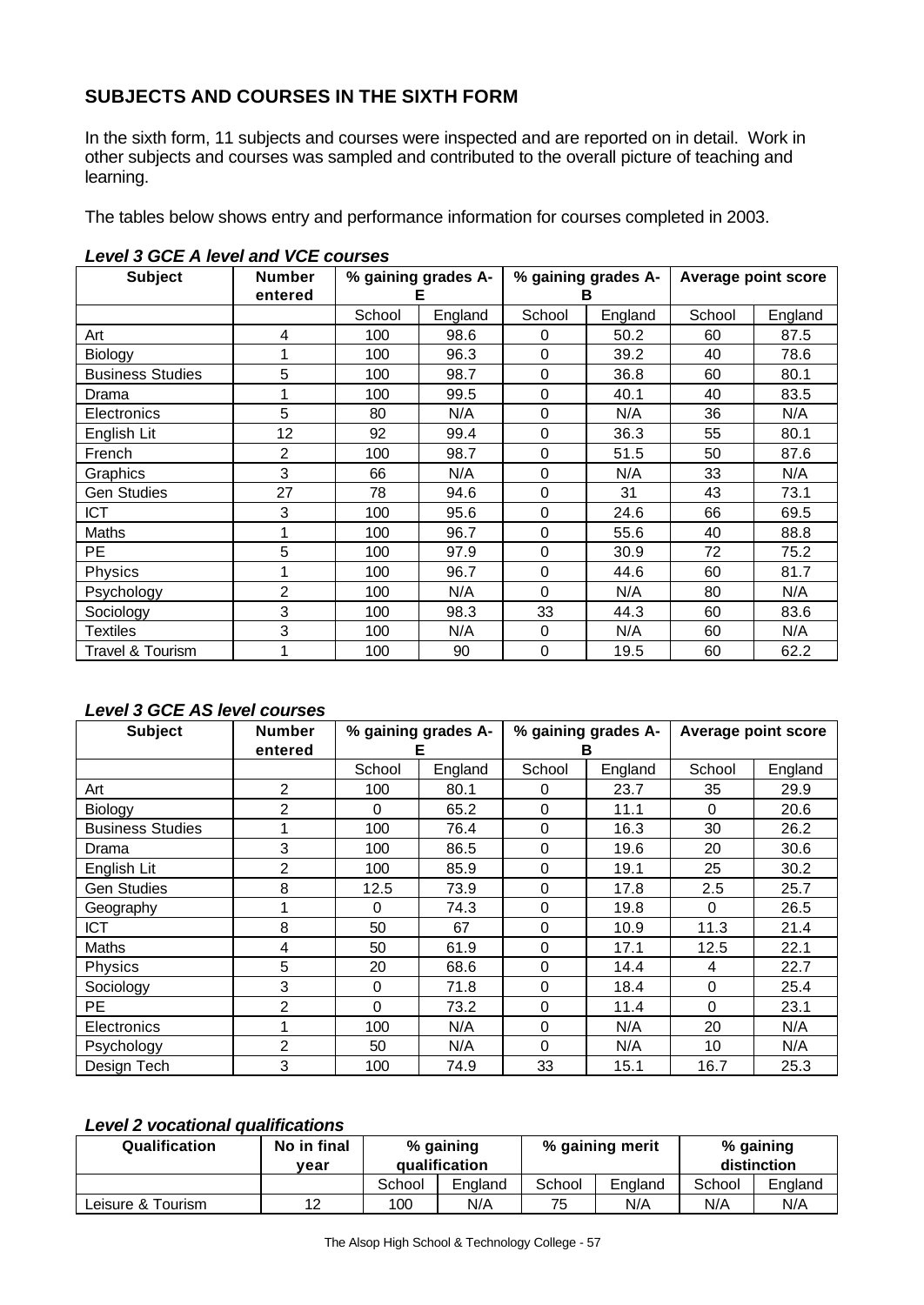| ICT                                                      | 1 C<br>- | $\overline{\phantom{a}}$<br>. . | N/A |         | .<br>N/A | $1/\Lambda$<br>N/A | N/F |
|----------------------------------------------------------|----------|---------------------------------|-----|---------|----------|--------------------|-----|
| $\sim$<br>Health<br>O<br>Social<br>$\boldsymbol{\alpha}$ |          | $-$<br>ັ                        | N/A | ില<br>∼ | <br>N/A  | $N/\rho$           | N/A |

# **SUBJECTS AND COURSES GROUPED IN CURRICULUM AREAS.**

#### **ENGLISH, LANGUAGES AND COMMUNICATION**

The focus of the inspection was on **English literature**, and **French**. Spanish was sampled. There are no students studying Spanish in Year 13. One good lesson and one excellent lesson were seen, in which three students with English as an additional language gave excellent presentations in Spanish. Teaching and learning are very good overall. Standards are above average and achievement is very good.

#### **Example of outstanding practice**

**The Technology College status of the school contributed significantly to students' excellent achievement in a Year 12 Spanish lesson.**

Three students whose respective home languages are French, Urdu and German, each used their very good knowledge of ICT to deliver imaginative Power Point presentations using an Interactive whiteboard, accompanied by their own commentary in Spanish. The students had used independent study effectively to research Spanish Internet websites on one of three cities - Madrid, Bilbao and Barcelona. Reading and understanding challenging authentic texts helped to prepare them very well for the reading and essay component of the AS examination. The visual impact of each student's presentation was excellent. Confidently using school laptop computers, all three students used a combination of static and moving text, with colourful photographs, and each page was well timed to change at appropriate stages of the presentations. Their choice of architecture, parks and traditions of the very different Spanish cities showed their appreciation of the Hispanic culture. The students spoke confidently and fluently, with very good Spanish accents, and little reference to notes. The teacher's own fluent use of Spanish set high standards for the students; this was evident in their ready responses to the teachers' unexpected questions, on, for example, the Guggenheim museum in Bilbao. This lesson prepared the students well for the future. Their careful listening to each other developed social skills well, and the presentations helped them prepare for communicating confidently and professionally in the workplace.

## **English Literature**

Provision in English literature is **satisfactory**.

## **Main strengths and weaknesses**

- Good teaching enables students to make the progress expected of them.
- Students work hard and enjoy lessons.
- Good leadership is helping to improve teaching and learning.
- Though results are improving, few students achieved A or B grades in recent GCE A-level examinations.

| <b>Aspect</b>                         | <b>Overall judgement</b> |
|---------------------------------------|--------------------------|
| Achievement                           | Satisfactory             |
| Standards of work seen                | Below average            |
| Quality of teaching                   | Good                     |
| Quality of learning                   | Good                     |
| Leadership                            | Good                     |
| Management                            | Satisfactory             |
| Improvement since the last inspection | Satisfactory             |

## **Commentary**

174. Students enter the sixth form with well below average standards of attainment. Results in the 2003 A-Level GCE examinations were well below the national average. The proportion of students gaining either A or B grades in the A2-level examination was low. Work seen during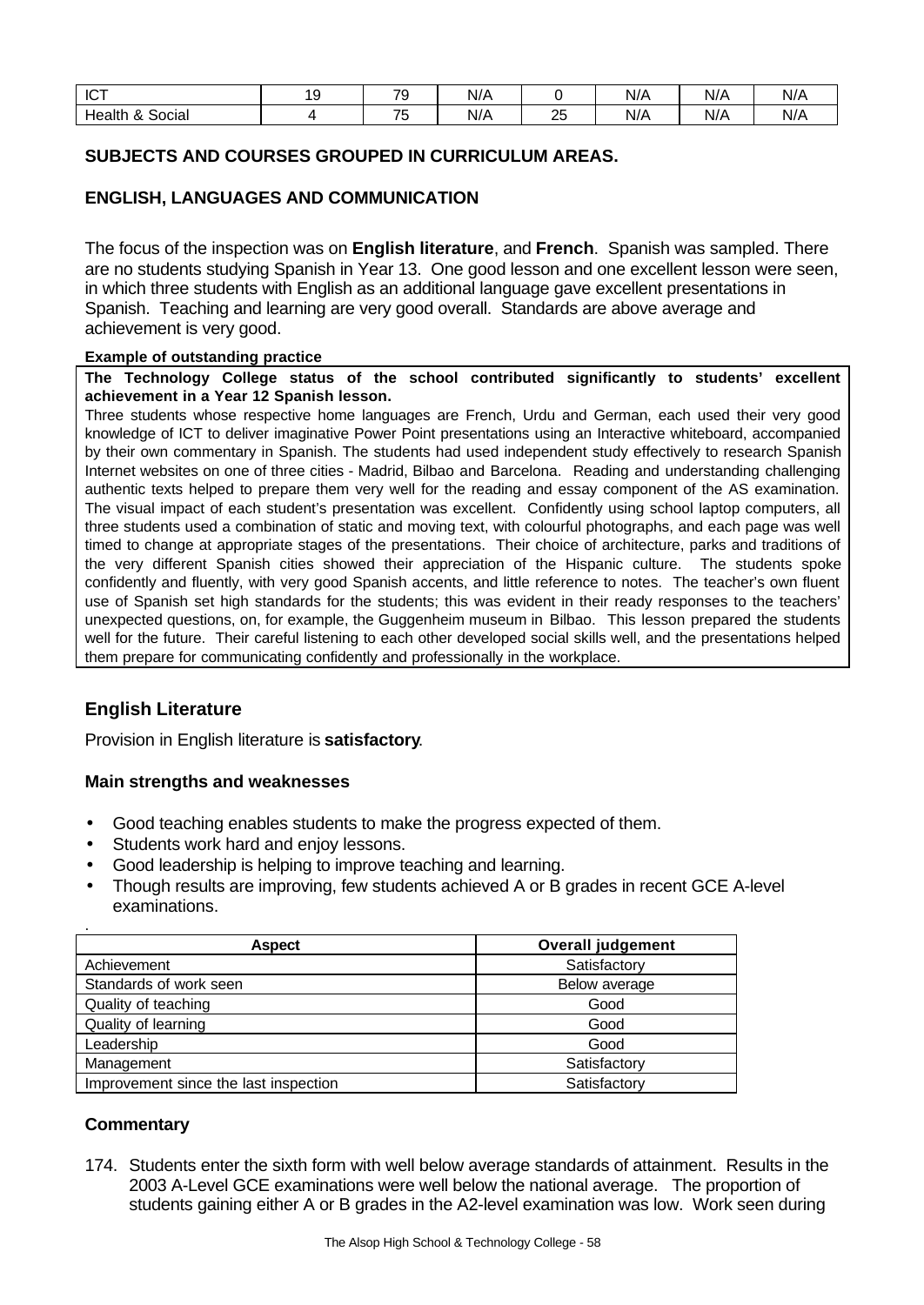the inspection was below average but better than indicated in recent examination results. A number of students in the current Year 13 are predicted to achieve A grades. Comparing Alevel results with GCSE grades, when they entered the sixth form, shows that students generally achieve the grades expected of them.

- 175. Students work very well in lessons. They are involved in the frequent group activities and enjoy the texts they study. They organize notes in folders well. Teachers encourage students to develop their speaking skills in lessons but most remain reluctant to make longer contributions. Few students show evidence of wider reading, for example, to gain knowledge of important critical views. In the work of all but the highest attaining students, spelling is often a weakness and written expression lacks fluency. Higher attaining students demonstrate good detailed analysis of William Blake's poems. All students have good knowledge of background detail and quotations for Aphra Behn's play, 'The Rover', but essays often fail to develop a clear line of argument beneath the detail. English literature is a popular choice for A-level study. For a few students, frequent absence from lessons affects the examination grades they achieve. Students' achievement is satisfactory overall because they start from well below average attainment and good teaching helps them to make the progress expected of them and overcome weak basic skills.
- 176. Teachers plan their lessons carefully so that all students are fully involved in group discussions and presentations to the class. As a result students make good progress in lessons and enjoy learning. Teachers are very confident in their subject. They know their students well and push them to achieve their best. Teachers offer additional support to students who meet with difficulties. Marking is detailed and often suggests ways for students to improve written work. Teachers provide useful background materials to support students' study of texts but suggestions for critical reading are limited. Students know the levels at which they are working and have clear targets for achievement in examinations. They have occasional theatre visits.
- 177. Good leadership helps all teachers to provide a coherent and stimulating course with wide appeal to students. Teaching is shared so that students benefit from different approaches to study. Examination requirements are clearly explained. Standards of work are similar to those outlined in the previous inspection. Teaching has improved.

## **Language and literacy across the curriculum**

178. Standards of literacy in the sixth form are below average. However, students have sufficient skills in language to cope with all subjects. They are able to talk to teachers and other students in lessons so as to make their meaning clear. They understand what they read and can write with reasonable accuracy for a variety of tasks. However, spelling and punctuation are often below average. In biology, students lack confidence in oral work and have a limited range of vocabulary. Opportunities for writing are limited. Students' spelling and sentence structuring in ICT folder work are weak. In art and design, there is little focus on language, although students' mock interviews for college help to develop speaking skills. In GNVQ travel and tourism, students use individual whiteboards for language work and show good wordprocessing skills. Good emphasis on students' speaking and listening is also found in modern foreign languages and design and technology. In history, teachers show students how to structure their written work and classroom displays emphasise aspects of literacy. Teachers in design and technology and modern foreign languages encourage students to make appropriate use of the Internet. Only a small number of students make regular use of the school library, which is small and has limited resources for supporting sixth form study.

# **French**

Overall provision is **satisfactory**.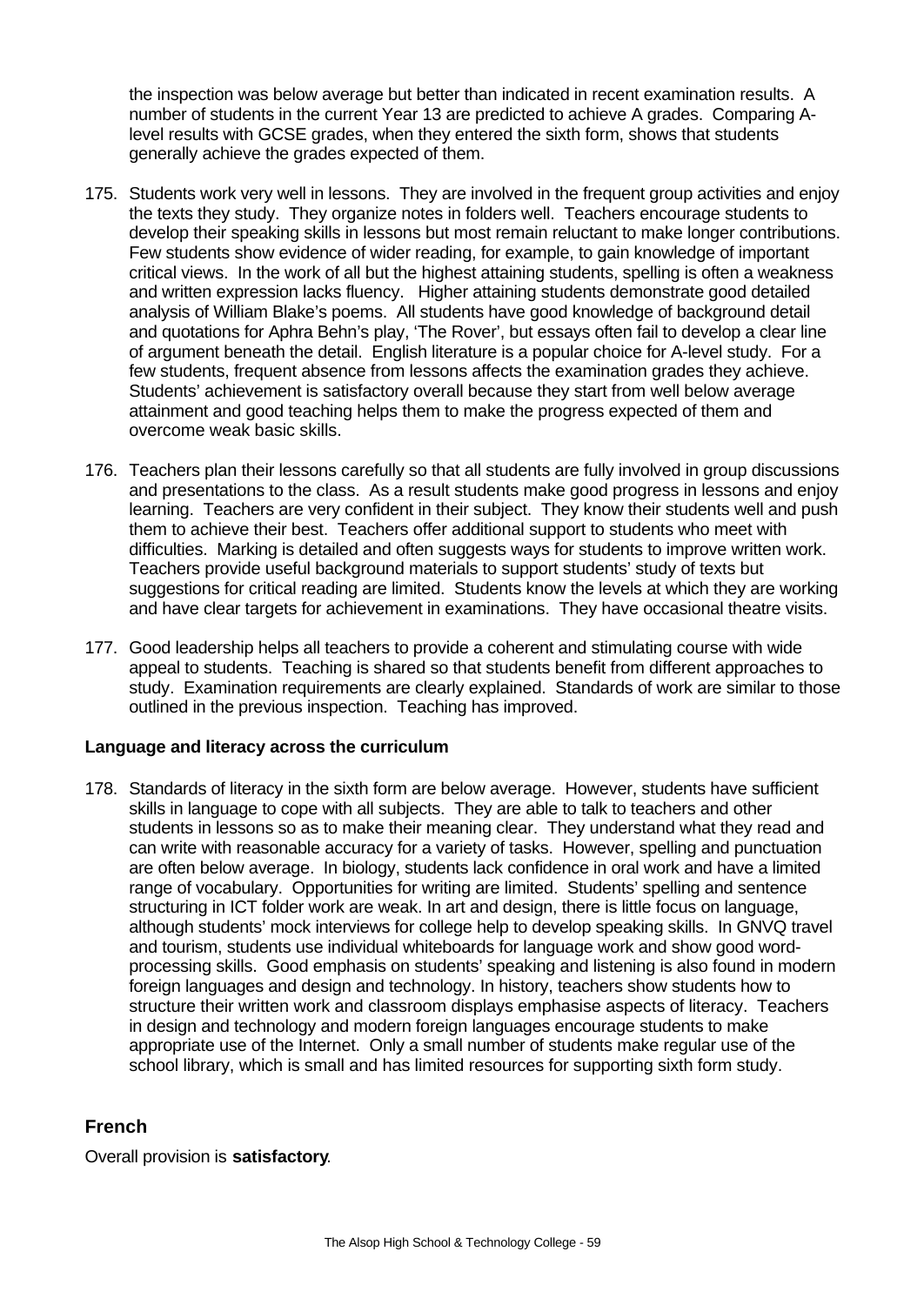#### **Main strengths and weaknesses**

- Students do not make sufficient progress in speaking.
- Lack of personal text books substantially limits all students' progress.
- Students' achievement in reading is good.
- Teachers support students' learning well with good quality resources.
- The leadership role of the department is not clearly defined.
- Standards are improving in Year 12.

| <b>Aspect</b>                         | <b>Overall judgement</b> |
|---------------------------------------|--------------------------|
| Achievement                           | Satisfactory             |
| Standards of work seen                | Average                  |
| Quality of teaching                   | Satisfactory             |
| Quality of learning                   | Satisfactory             |
| Leadership                            | Unsatisfactory           |
| Management                            | Satisfactory             |
| Improvement since the last inspection | Satisfactory             |

- 179. In 2003 at A-level, two students achieved pass grades. At AS-level all students were successful in gaining at least a pass and their achievement was satisfactory. Over the past few years, the number of students studying French has fluctuated, with fewer boys than girls. Indications are that, currently in Years 12 and 13, students' achievement is satisfactory and they are working well towards their predicted grades. Retention of students on courses is satisfactory.
- 180. Students in both years achieve well in reading; for example, they successfully use ICT to research French websites on the Internet for coursework assignments on tourism in France. They make good progress in listening because teachers use their fluent French consistently in lessons; for example, in a Year 13 lesson, students showed good understanding of an authentic French broadcast about asylum seekers. By contrast, standards in speaking are below average in both years and some students have very poor French accents. This is because they have too few opportunities to develop self-expression through, for example, extending their responses during class discussion, or improving fluency in regular practice with fluent speakers. In writing, standards are average overall. Year 13 students are dependent on support with vocabulary, accuracy of verb tenses and agreements; Year 12 students have made very good progress in forming extended sentences to describe travel experiences. Although the dedicated teachers produce motivating language resources, the lack of textbooks severely limits all students' progress, and restricts opportunities for independent learning.
- 181. In all the lessons, students showed good attitudes to learning, but the pace of teaching was sometimes slow. Teachers mark assignments thoroughly but do not routinely link grades to examination criteria, and, consequently, students are not fully aware of their progress.
- 182. The teachers who have responsibility for the teaching of the A-level and AS-level French courses show strong commitment to their students' success. Standards are rising in Year 12. Data is used very well to set medium and long-term targets. However, the leadership role is not clear, and schemes of work require revision. Improvement since the last report is satisfactory overall. Speaking skills are still weak, and students' achievement remains the same as in the last report. The number of students choosing French is increasing.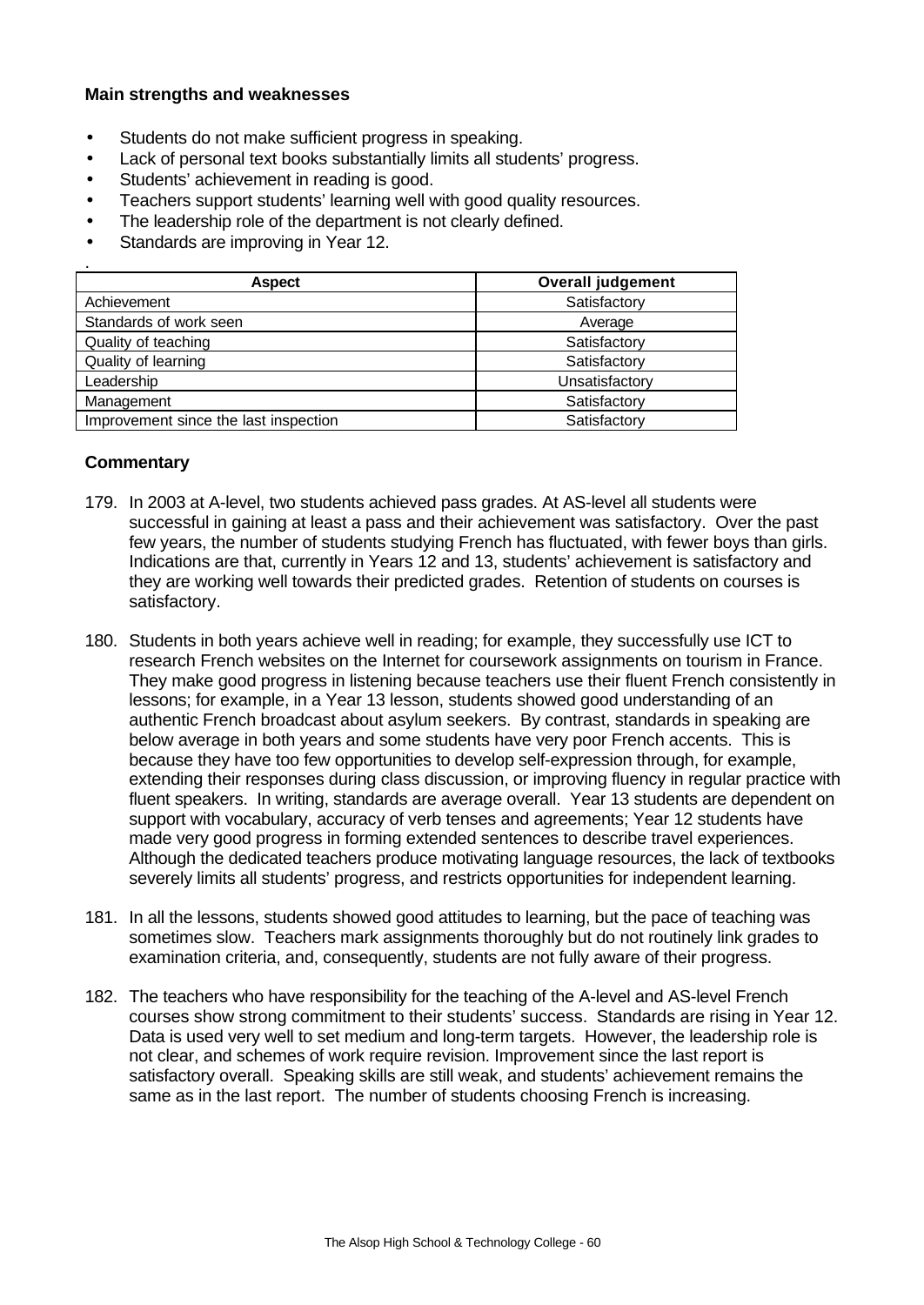# **MATHEMATICS AND SCIENCES**

The focus was on mathematics and biology. One lesson was sampled in each of physics, chemistry and AS level science. In **physics**, teaching is good, explanations of vectors are clear and the lesson contained a variety of demanding activities that kept students attention. Achievement is good and mathematical skills improve. In **chemistry**, teaching is very good, Relationships and planning are very good and lead to very demanding teaching in lessons which ensures very good achievement. Students' achievements are good. Relationships, overall, are very good and as a result students' confidence and willingness to try, are very good. In AS level **science** pupils are achieving well because good teaching of science and key skills helps students to learn. Good questioning keeps lessons moving and there is plenty of opportunity for students to take responsibility for their learning. Students benefit from good guidance from their teachers.

# **Mathematics**

Provision in mathematics is **good**.

The school offers courses leading to mathematics at AS level and A2 level. Students study a combination of pure mathematics, mechanics and statistics. In response to student requests, there is provision for a re-sit GCSE course timetabled for three lessons per week. Attendance is not good in part, at least, because of timetable clashes.

#### **Main strengths and weaknesses**

- Students make good progress because of the good teaching they receive.
- Most students, including those with relatively weak GCSE grades as a starting point, are set to complete the courses successfully.
- The students are positive about their studies and the provision made for them.
- Recruitment and retention rates have been poor in recent years.
- Insufficient use is being made of short-term timed tests to hone students' knowledge and improve their ability to answer under pressure.

| <b>Aspect</b>                         | <b>Overall judgement</b> |
|---------------------------------------|--------------------------|
| Achievement                           | Good                     |
| Standards of work seen                | Below average            |
| Quality of teaching                   | Good                     |
| Quality of learning                   | Good                     |
| Leadership                            | Good                     |
| Management                            | Satisfactory             |
| Improvement since the last inspection | Satisfactory             |

- 183. The number of students taking mathematics in most years since 2000 has been too low to make a reliable comparison of their results with national figures. Numbers of students taking advanced level mathematics have been low and examination success limited. The department has taken, and is taking, positive steps to remedy this position so that currently there are ten students in Year 12. There are also over twenty Year 11 students who have expressed an interest in studying mathematics at advanced level next year. This improvement stems from better curriculum organisation with all pupils in the top set in Year 11 being entered for the higher tier at GCSE having already secured, in the majority of cases, a higher grade in GCSE statistics.
- 184. In the upper sixth, there is one student. She is achieving well and is on course for a middle grade at A2 level. She entered the sixth form with a grade B on the intermediate GCSE paper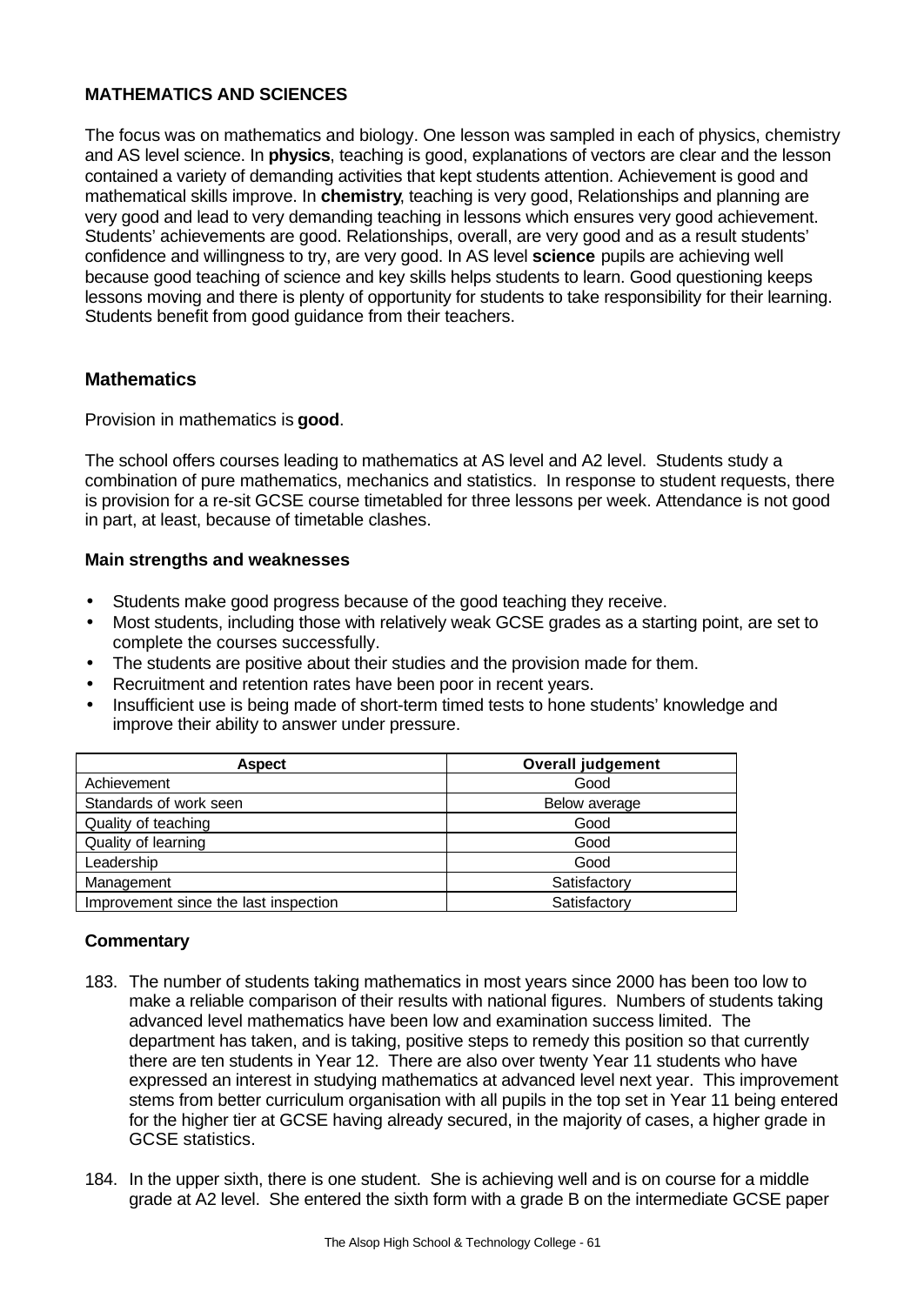and benefited from departmental policy of requiring students to do extra catch-up work during the summer holidays and in their own time. The departmentally produced revision booklets and materials have proved very useful too. This has resulted in very marked improvement in algebraic skills and manipulation. Now, for example, she handles partial fractions with confidence.

- 185. In Year 12, the entry level to the course is lower than is the case in many schools. Almost half of the students begin from a background of GCSE mathematics at intermediate rather than higher level. Most of these are on course for a pass at AS level in the summer because of the good support arrangements referred to above. Their good achievement is also dependent on how much effort the students are prepared to make. Most are working effectively, devoting five or more hours weekly to private study in addition to taught time in lessons. One or two, however, are not doing enough homework and have incomplete sets of notes. The teachers have taken positive action about this and these students are being made to catch up. Students with an intermediate level GCSE showed weakness in basic algebraic manipulation initially but are beginning to improve. All can use basic calculus in solving straightforward problems but lower attaining students find it difficult to see when it should be used in different contexts, such as finding the smallest amount of metal needed to make a tin box.
- 186. Teaching is good. The teachers are enthusiastic and keen on their subject. Lessons are well prepared and presented providing the right level of pace and challenge for students of all abilities so that most are achieving well and all are learning at least as well as they should. The teachers are experienced and well qualified. There is often good and perceptive use of question and answer techniques but in other respects, the tendency is for the dominant mode of delivery being teacher rather than student centred so that some lessons can be relatively unexciting.
- 187. Marking is variable, dependent upon the teacher. There is some detailed marking and correction of work but, in some cases, almost all work, other than tests, is gone through in class with students checking their own work. This is a sound and sensible way of doing things for some of the work, but is not good enough if used without checking what the students are doing closely to keep them up to the mark and doing spot-marking as well.
- 188. There are testing procedures in place and mock examinations provide some examination practise so the position with regard to the use of assessment is satisfactory. There is, however, room for improvement. Not enough use is being made of short-term tests using exam standard questions marked to examination levels. These help students see what they can do under examination conditions at an early stage. Currently the students have gained the impression that they understand work better than they actually do, because they can produce solutions when not time-constrained or having to deal with a variety of problems at once.
- 189. The students are enjoying their mathematics with most relishing the mental stimulation and challenge that it provides. Several hope to continue their studies at university. The student in the upper sixth has already secured a place for next year. All spoke highly of their teachers and are appreciative of the fact that that they are friendly, helpful and approachable. They are, therefore, gaining in understanding because they are confident that they will not be made to feel inferior if there are areas they find difficult.

## **Mathematics across the curriculum**

190. Standards in mathematics are broadly average. They are sufficient for the students to be able to cope because teachers in the various subject areas compensate by covering ground which the students have not previously mastered well enough. In physical education, the students use fractions and percentages effectively. In art and design, they show good spatial awareness. All students studying advanced and advanced vocational subjects follow a general studies course. Part of this involves entry to an examination in use of number and data analysis for some 80 students in Year 12, and 40 in Year 13. The students find this useful in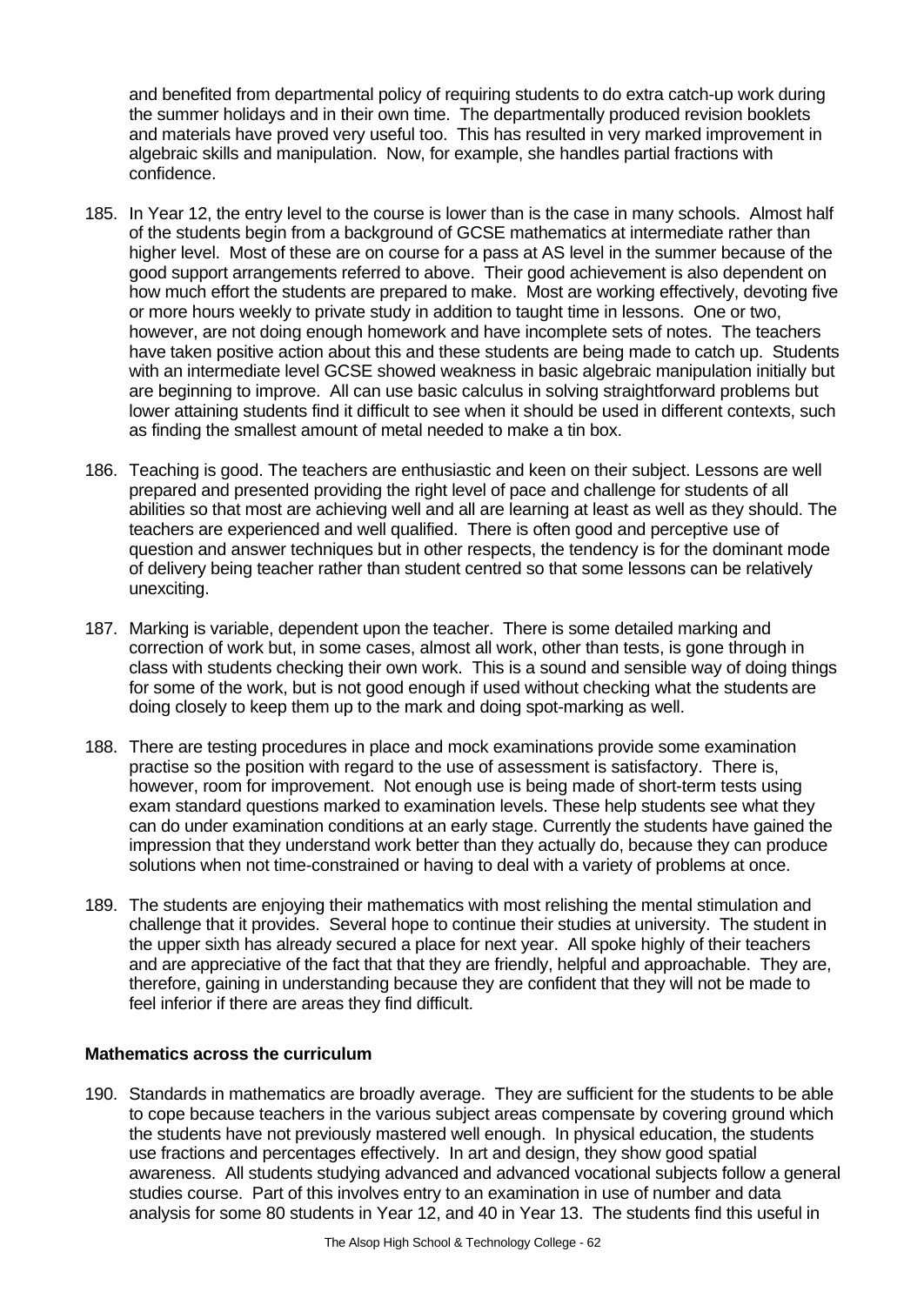improving their mathematical skills. The qualification also provides a useful addendum to their portfolio when applying to university.

# **Biology**

Provision in biology is **satisfactory**.

## **Main Strengths and weaknesses**

- Records of marks are good and are used well to support students.
- Relationships in lessons are very good; students are encouraged and become more confident.
- Teachers make good use of ICT to make lessons interesting.
- Some teaching is unsatisfactory and leads to unsatisfactory learning.
- Students are not provided with enough opportunities to write evaluative or extended accounts in their own words. This does not prepare them well for examinations.
- A significant number of students do not complete the course.

| <b>Aspect</b>                         | <b>Overall judgement</b> |
|---------------------------------------|--------------------------|
| Achievement                           | Satisfactory             |
| Standards of work seen                | Well below average       |
| Teaching                              | Satisfactory             |
| Learning                              | Satisfactory             |
| Leadership                            | Satisfactory             |
| Management                            | Satisfactory             |
| Improvement since the last inspection | Satisfactory             |

- 191. In the past, too few candidates have taken A-level examinations in biology for legitimate comparisons with national averages to be made. However, most gained low grades. In lessons standards vary, a minority of students have an understanding of biology that is appropriate to higher grades but the work of the majority is at the lower grades and a small number at a fail grade. Taking into account their well below average standards at the start of the course, students' achievement is satisfactory. Students' analytical skills are weak.
- 192. Students' learning was good when tasks were interesting and suitably demanding, for example when presenting information about smoking or heart disease. Where teaching is undemanding, it is not varied and does not offer students opportunities to take responsibility for their work. Work about the kidney and about lung disease statistics was not used to teach students how to interpret and evaluate information, so that their analytical skills did not improve. Their understanding of ultra-filtration in the kidney was well below average.
- 193. Good teaching and learning happens when skilful use of an interactive whiteboard generates interest and makes good use of time or when questions about respiration are demanding and improve students' understanding of difficult ideas about release of energy from food. Explanations are clear and these lessons are well planned. Relationships are very good, students are regularly encouraged and, although many are still hesitant, their confidence is improving. Unsatisfactory teaching is undemanding and too much of the lesson is led by the teacher. Students work slowly at unvaried tasks that do not improve understanding. Records of work show that evaluative work about photosynthesis is provided but opportunities to interpret graphs, data or written accounts are infrequent. Teaching about enzymes is thorough and makes good use of information sheets. Examination questions are used for revision and are thoroughly marked, however, they show that some students are at risk of failure. Analytical and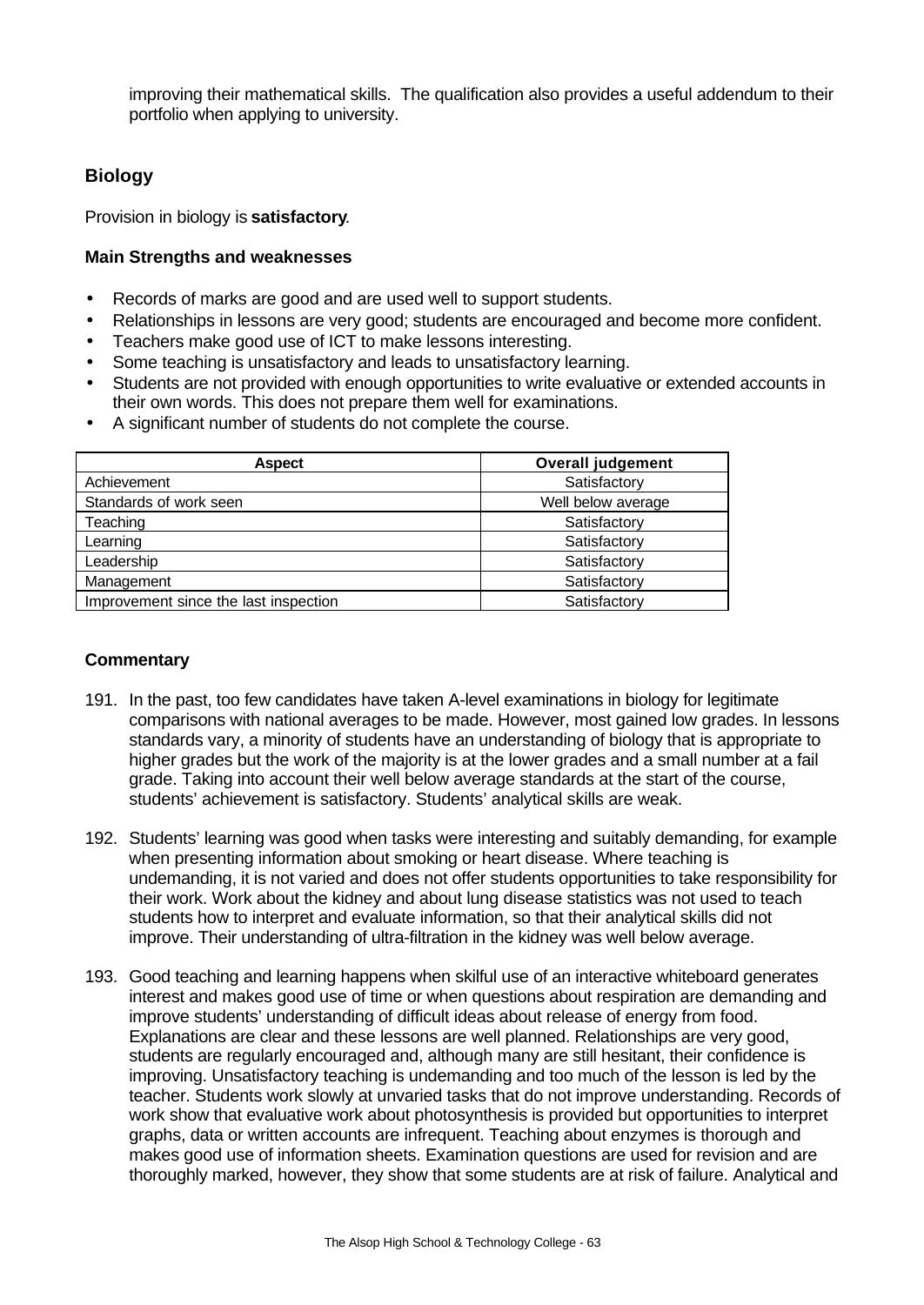explanatory writing is not done often and improving students' writing skills does not have a high priority, this will limit performance in examinations.

194. New teaching plans have been written and changes in the leadership of the department are bringing other improvements. Most lessons take place in laboratories, recruitment is improving quickly and the entry requirement for the course has been raised. A bridging course is used to introduce students to the sixth form course and very thorough records of marks are used to support students well. However, some students' work is poorly organised and of little use for revision. Teachers have not received training to prepare them for new A-level courses and monitoring of teaching is not regular. Data are not used by students during their lessons, although other ICT equipment is used frequently.

# **INFORMATION AND COMMUNICATION TECHNOLOGY**

The focus of the inspection was on information and communication technology. Eight students in Year 13 are completing an A-level in information technology. A large part of this course is business education. Year 12 students were able to choose new ICT courses: 19 chose a GNVQ intermediate and 33 an AVCE. Lessons in all three courses were seen during the inspection.

## **Information and communication technology**

Provision in information and communication technology is **good**.

#### **Main strengths and weaknesses**

- New courses in Year 12 meet the needs of students better.
- Overall leadership and management are good.
- Students' attitudes are very good.
- Entry requirements for AVCE are too low.

| <b>Aspect</b>                             | <b>Overall judgement</b> |
|-------------------------------------------|--------------------------|
| Achievement                               | Satisfactory             |
| Standards of work seen                    | Below average            |
| Teaching                                  | Good                     |
| Learning                                  | Good                     |
| Leadership                                | Good                     |
| Management                                | Good                     |
| Improvement since the previous inspection | Not applicable           |

- 195. Entries to A-level examinations in 2002 and 2003 were too small for any statistical analysis to be possible.
- 196. Standards of work at A-level now are well below average and reflect overall low AS standards at the end of Year 12. Students are attentive but do not retain concepts well and have to be prompted to make responses. However, attainment on entry to the course is also well below average and good management and teaching have helped students achieve satisfactorily overall. Good textbooks, plenty of structure to the course and appropriate study support help students to learn satisfactorily. Recent newsworthy case studies of the use, or ineffective use, of ICT, for example in the work of the London ambulance service, enliven learning. Very good understanding by the teacher of course requirements and a very well organised work file with appropriate support sheets for students, ensure examination requirements are met. One database project indicated a good student link with a local company and was well presented.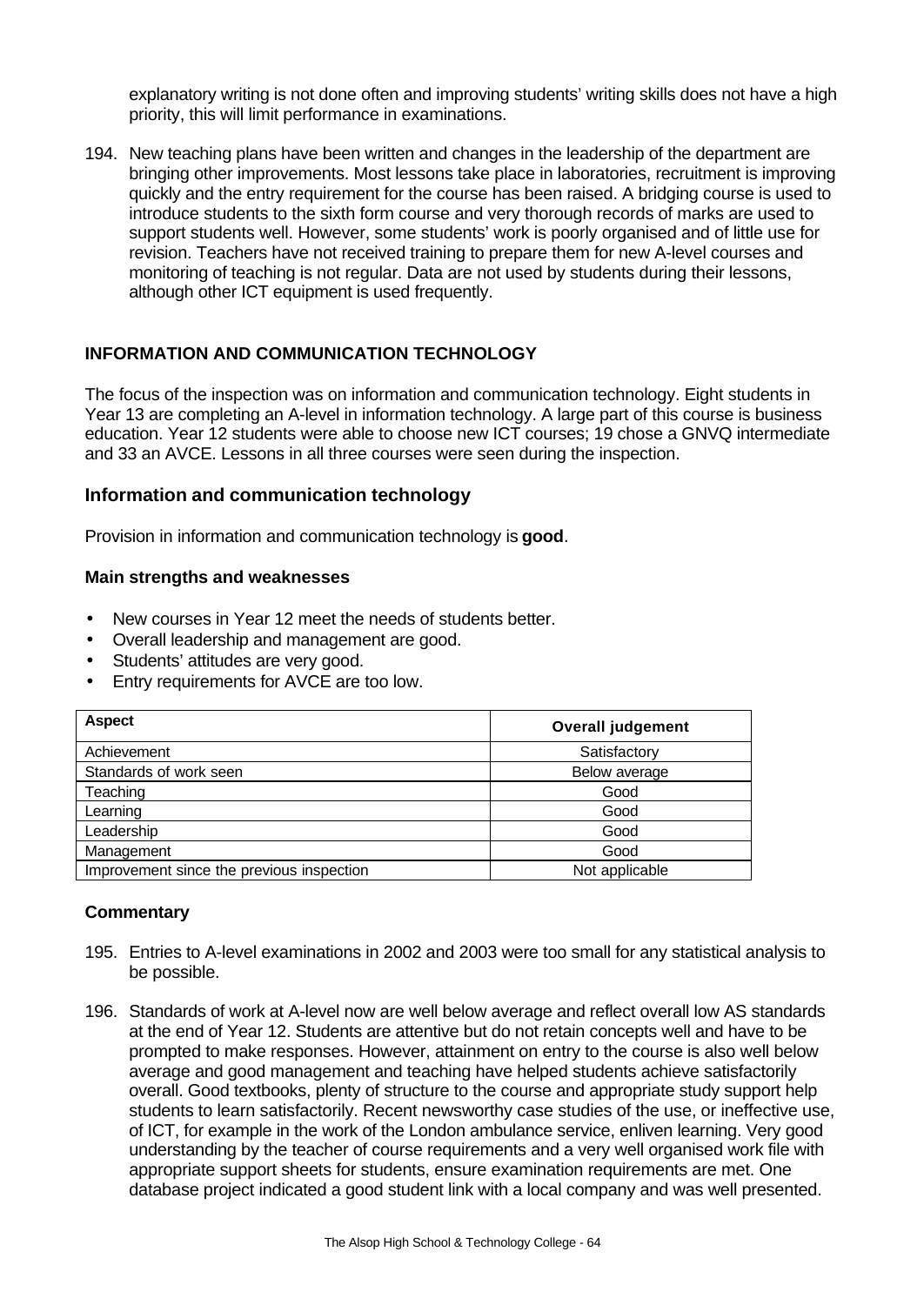A-level examination targets for students are set but not clearly understood or acted upon within the department.

- 197. New courses in Year 12 are a better ICT curriculum than A-level for students taking them. They contain more practical ICT, applicable to more careers and they follow on better from Year 11 work, particularly the AVCE course. However, the school's policy of allowing almost any student to follow a GNVQ at age 16 with the AVCE in the sixth form, means a significant number of students on this course have weak numeracy and literacy skills and are generally of well below average attainment. This contrasts with a smaller number of students with above average attainment. Consequently, AVCE groups have a particularly wide range of ability in them with attendant difficulties for teaching and learning. Students taking the GNVQ intermediate course are, overall, of lower prior attainment than those taking AVCE; a significant number of students have identified learning difficulties. Good teaching is, again, coping with the range of capabilities in class and all students seen were fully occupied in their work, which they enjoy.
- 198. Standards of work in the GNVQ Intermediate course are broadly average for that level of course and achievement is satisfactory. Moderators' assessments indicate both pass and merit grades with a clear distinction between the two; presentation and the depth of evaluation and description is better in the merit work and spreadsheets and associated graphing more complex. There is a range of standards within each category and some pass grade work is particularly weak at demonstrating understanding of the work in hand; students can meet tickbox criteria about presenting graph types for example, but not necessarily know what they mean. Too much work also contains spelling and typographical errors. Students in the AVCE course can use the Internet appropriately for research but the filter systems used to prevent access to undesirable sites also hinder that research. For example, during the inspection, a search for information about local charities, for some bizarre reason, was blocked; consequently students' progress was hindered. Standards on this course appear below average overall, but this is a new course and evidence seen was limited.
- 199. A good lesson illustrated the teacher's very good knowledge of AVCE requirements and her clear articulation of these left students with a good understanding of what they had to do. However, just as in the A level group, students were slow to make responses to questions. They have experience of group work but not of presenting their work to others; doing so might encourage confidence in dealing with people.
- 200. Leadership and management of ICT overall are good. A large department of appropriately skilled teachers supports rapidly increasing numbers of students in new, better, courses. The use of assessment data is not yet embedded in lessons and is, consequently, unsatisfactory. However, support for students to improve their work is done well through tutorial sessions. If teachers annotated students' draft work held on computers, it would provide a means of recording the quality of such intervention by teachers so assessment could be monitored; few, if any, comments appear on students' finished module work. Post 16 ICT was not commented on in the last report. Improvement in curriculum provision over the last year has been very good. Insufficient consideration to initial academic standards which best fit entry to AVCE will likely depress overall standards attained in it.

#### **Information and communication technology across the curriculum**

201. Students are capable in the use of ICT and they use it appropriately for presentation and research across most subjects. Some teachers make good use of projectors and whiteboards to enhance lessons. An excellent example of the use of ICT by students to present their work was seen in a Year 12 Spanish lesson. A lack of equipment in biology restricts the use of dataloggers.

#### **HUMANITIES**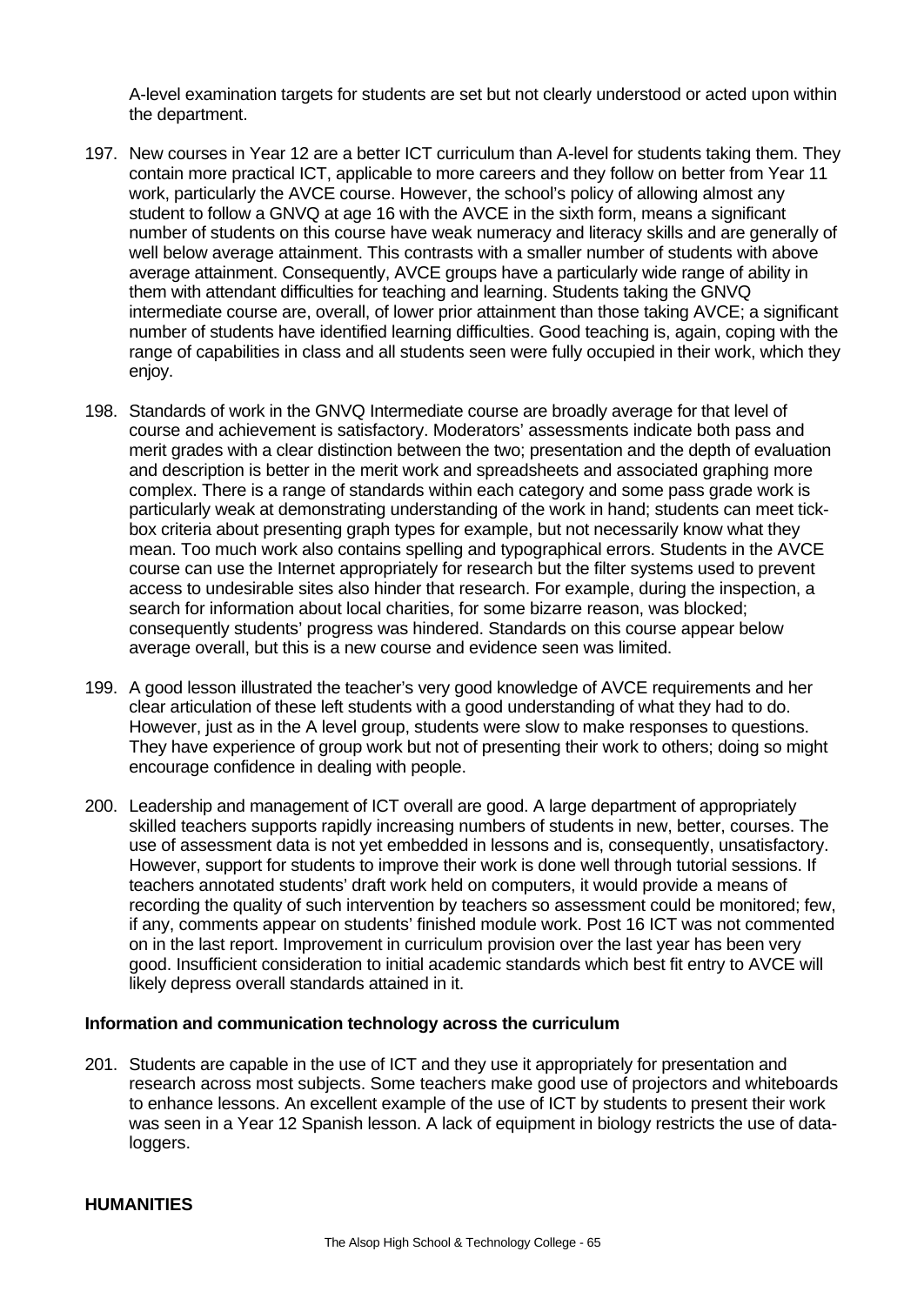The focus of the inspection was on history. One Year 12 lesson in **psychology** was sampled. Students were engaged by the subject matter by the end of the lesson after a slow start but not enough was demanded of the students early on in the lesson. Teaching, learning and achievement were satisfactory and standards in relation to course expectations were below average.

# **History**

Provision in history is **satisfactory**.

#### **Main strengths and weaknesses**

- Standards are below average because many students do not have the necessary background knowledge to take full benefit of what the subject has to offer.
- Teaching is good and leads to students achieving well in both years.
- Teachers know their subject well and provide their students with thought-provoking resources.
- Although the subject is becoming increasingly popular, many students do not continue their studies into Year 13.

| <b>Aspect</b>                         | <b>Overall judgement</b> |
|---------------------------------------|--------------------------|
| Achievement                           | Good                     |
| Standards of work seen                | Below average            |
| Quality of teaching                   | Good                     |
| Quality of learning                   | Good                     |
| Leadership                            | Very good                |
| Management                            | Good                     |
| Improvement since the last inspection | Good                     |

- 202. There have been no entries for A-level examinations for four years but numbers opting for advanced study in Year 12 have increased markedly of late, however, a lower than average number of students have the highest GCSE grades. Students achieve well in their search for the truth but, because many find the work difficult, few choose to continue their studies into Year 13. Nonetheless, when they are challenged to think deeply about the subject-matter and when they are required to explore historical issues in pairs and in groups, most can use the views of a range of historians to come to reasoned conclusions about the topics under discussion. Students of good ability in Year 13, for example, give a balanced view on the effectiveness of Sir Edward Grey as foreign minister, and those in Year 12 take part in spontaneous debate about Hitler's first attempt to seize power in 1923. For many students, however, the work is rather complex and they find it difficult to justify their views at any length.
- 203. Teachers have a good command of their subject and produce resources, which encourage their students to see the past in shades of grey rather than black and white. In most lessons, teachers ask challenging questions and foster historical debate. Moreover, they work hard to inspire their students with a variety of historical anecdotes. Furthermore, they are concerned to include everyone in what the subject has to offer and spend considerable time visiting individuals to check on their progress and to challenge them further. Teaching is good overall, but in a minority of lessons it lacks pace and students are not fully engaged by the approach.
- 204. Because of inspiring leadership, high-quality display in classrooms and a range of motivational teaching methods lower down the school, youngsters are opting for sixth-form study in increasing numbers. The department is, therefore, well placed for further development and future success.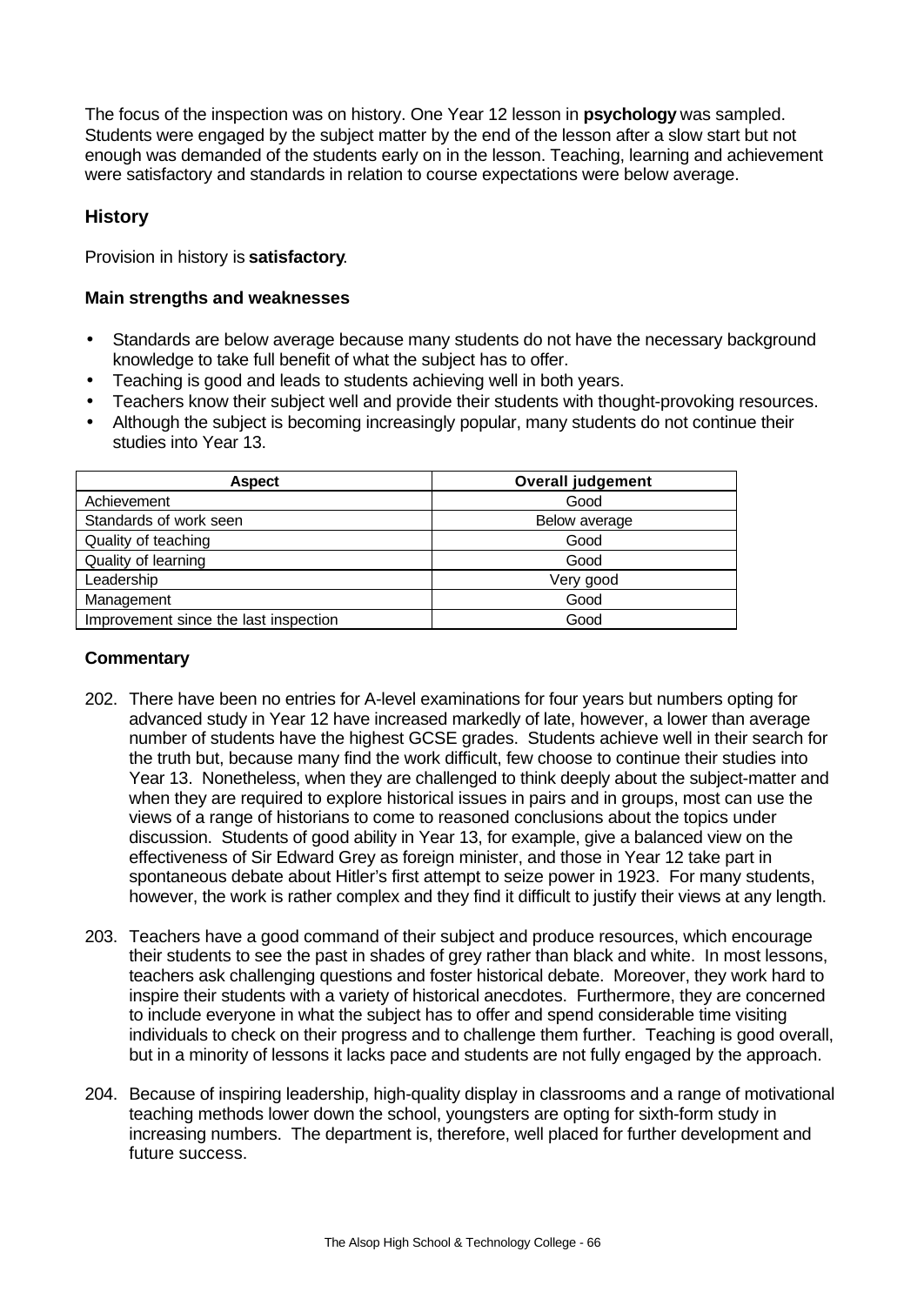# **ENGINEERING, DESIGN AND MANUFACTURE**

The focus was on design and technology, product design – graphics, and product design - textiles.

# **Product design - Graphics**

Provision in product design - graphics is **satisfactory**.

#### **Main strengths and weaknesses**

- Students' attitudes are good overall and a few have excellent attitudes, high aspirations and a 'feeling' for design.
- Though standards remain below average overall, students who attend and keep up to date with work, tend to achieve satisfactorily.
- The curriculum is unsatisfactory
- Attendance is erratic.

| <b>Aspect</b>                             | <b>Overall judgement</b> |
|-------------------------------------------|--------------------------|
| Achievement                               | Satisfactory             |
| Standards of work seen                    | Below average            |
| Teaching                                  | Satisfactory             |
| Learning                                  | Satisfactory             |
| Leadership                                | No judgement possible    |
| Management                                | Unsatisfactory           |
| Improvement since the previous inspection | Not applicable           |

- 205. The inspection was carried out in the absence of the lead teacher of this course due to ill health.
- 206. Standards of attainment of students when they start the course are overall well below average. This is due to the relatively low GCSE standards necessary to allow access to the sixth form. Neither is a GCSE in a related subject, for example graphic products or resistant materials, necessarily required for access to this A-level course.
- 207. In 2003, six students were entered for A-level, five passed but standards were well below average. Their achievement, whether they did as well as was likely, was broadly satisfactory. AS examination results at the end of Year12 indicate a split between satisfactory and unsatisfactory achievement. Those students with weak results are repeating AS-level examinations.
- 208. Twelve students take the course in Year 12. Attendance is erratic; six students were present in one lesson, nine in another. Teachers were unclear about numbers in the group. Only one student has left since induction in September so retention is good. Aside from attendance, students' attitudes are good overall. A few students have exceptional attitudes to work, have a clear interest in their futures and a desire to design. Leadership of the course has obviously contributed to student retention and attitudes and this aspect of leadership are good.
- 209. Standards in Years 12 and 13 are variable and range between above average and well below average; standards are below average overall. Achievement overall is just satisfactory, though there are adverse effects of irregular attendance. Undoubtedly, some students do not benefit as much as they could from more consistent guidance and assessment. Females make more consistent effort and their folios of work are often of a better standard than those of males. There are exceptions but females' GCSE results in related subjects tend to be higher and ASlevel results in 2003 were markedly better for females than males.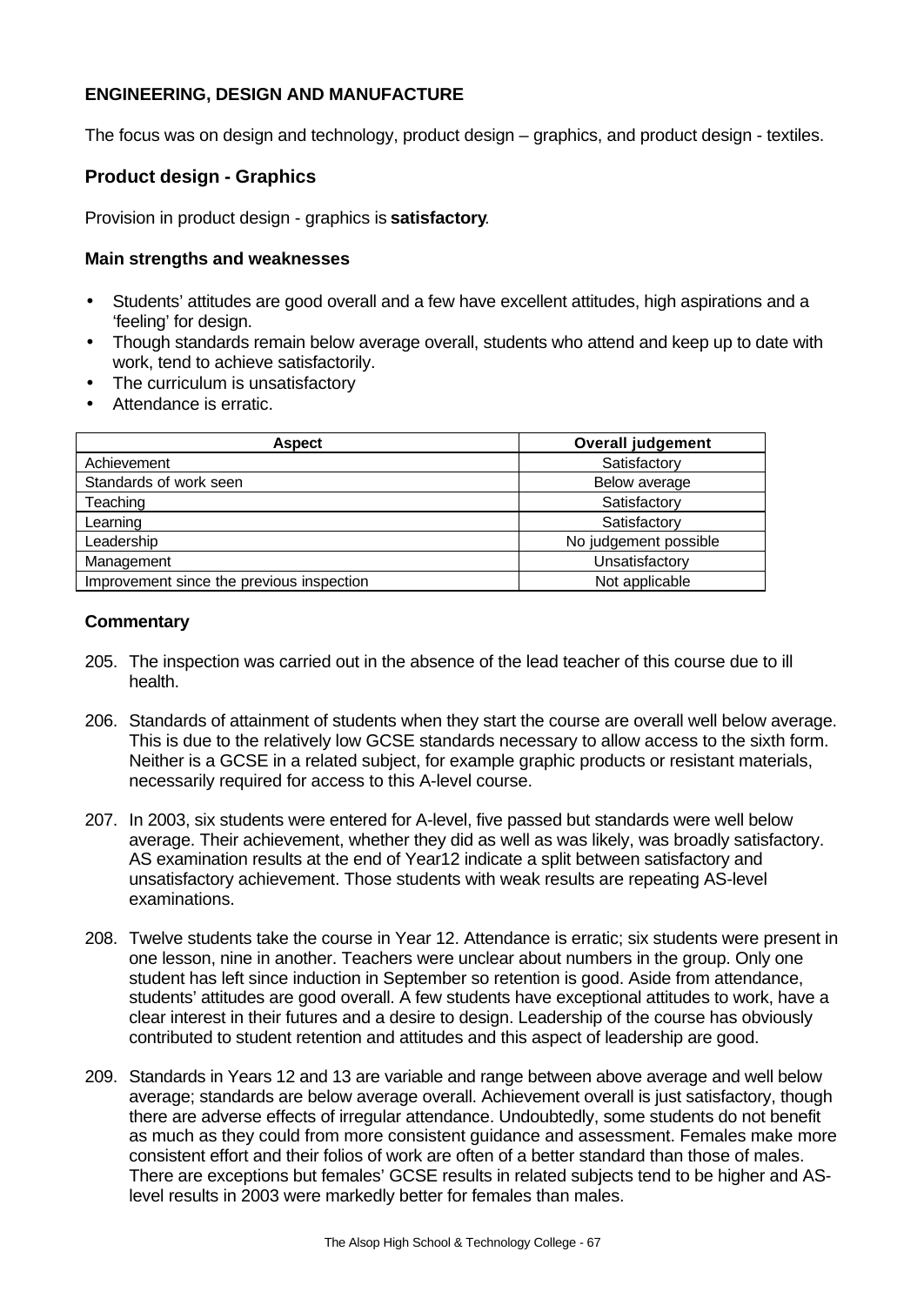- 210. Both Year 12 and Year 13 students are proficient at using the design software provided for them and learning of ICT techniques has been good. Most Year 12 students seen during the inspection can set out design sheets and ideas 'boards' and can talk intelligently about their ideas. They have done useful research using books and the Internet and are keen to listen to ideas for further research and development. A few have above average drawing and rendering skills, which are supported by work they also do in art and design. However, not all students set out a simple flowchart quickly and neatly and some cannot spell appropriate words such as 'specification' and 'motivation'. An able student can do these things and engage in a useful conversation about drawing conventions.
- 211. In Year 13, students appear to prefer the practical elements of their work. This is not surprising, as a theory lesson about designing robots, an exam unit chosen by the school, had no appropriate resources. Scrutiny of work and discussion with students reveal that learning of the design process and design techniques is just satisfactory. Work on a variety of projects, for example, a shower radio and a retro designed hi-fi system is interesting and research progressing. However, few students have visited museums with design related areas, handled objects described as classic designs, or been encouraged to visit manufacturing centres or experiment with materials, for example, glass, themselves. These omissions to the curriculum, coupled with a 'dry' theory section make the curriculum unsatisfactory.
- 212. Teaching and learning are satisfactory. This takes into account the adverse effects of the absence of the principal teacher, staff illness, and students out of lessons taking examinations. Students are not involved enough in debate and talking through ideas. Not every opportunity for practical work and appropriate use of school-based and external resources was taken. Insufficient evidence was available by which to judge assessment. Students do have close support from their principal teacher about their ideas but males, in particular, appear to have a tendency not to complete work or work erratically; incomplete work led to low AS grades. Rigorous assessment should help tackle this problem and provide more focused support to all students, including the most able and hardest working who need better guidance on how to excel.
- 213. There is insufficient evidence on which to judge leadership overall. Management is unsatisfactory because information about students is not used effectively by all teachers, or is unavailable to them; the curriculum does not cater for all students' specific needs well enough.

# **Product design - Textiles**

Provision in product design - textiles is **good**.

- Students are creative and their work displays a unique identity.
- Good teaching from subject specialists with varying subject expertise enables students to achieve well.
- Visits from school have helped to widen students' perceptions of design potential.
- Good links with art in school have a positive effect on creativity.
- Design decisions are not always very well communicated in coursework folios.
- Student discussions are limited to some extent by small group size.

| <b>Aspect</b>          | <b>Overall judgement</b> |
|------------------------|--------------------------|
| Achievement            | Good                     |
| Standards of work seen | Average                  |
| Teaching               | Good                     |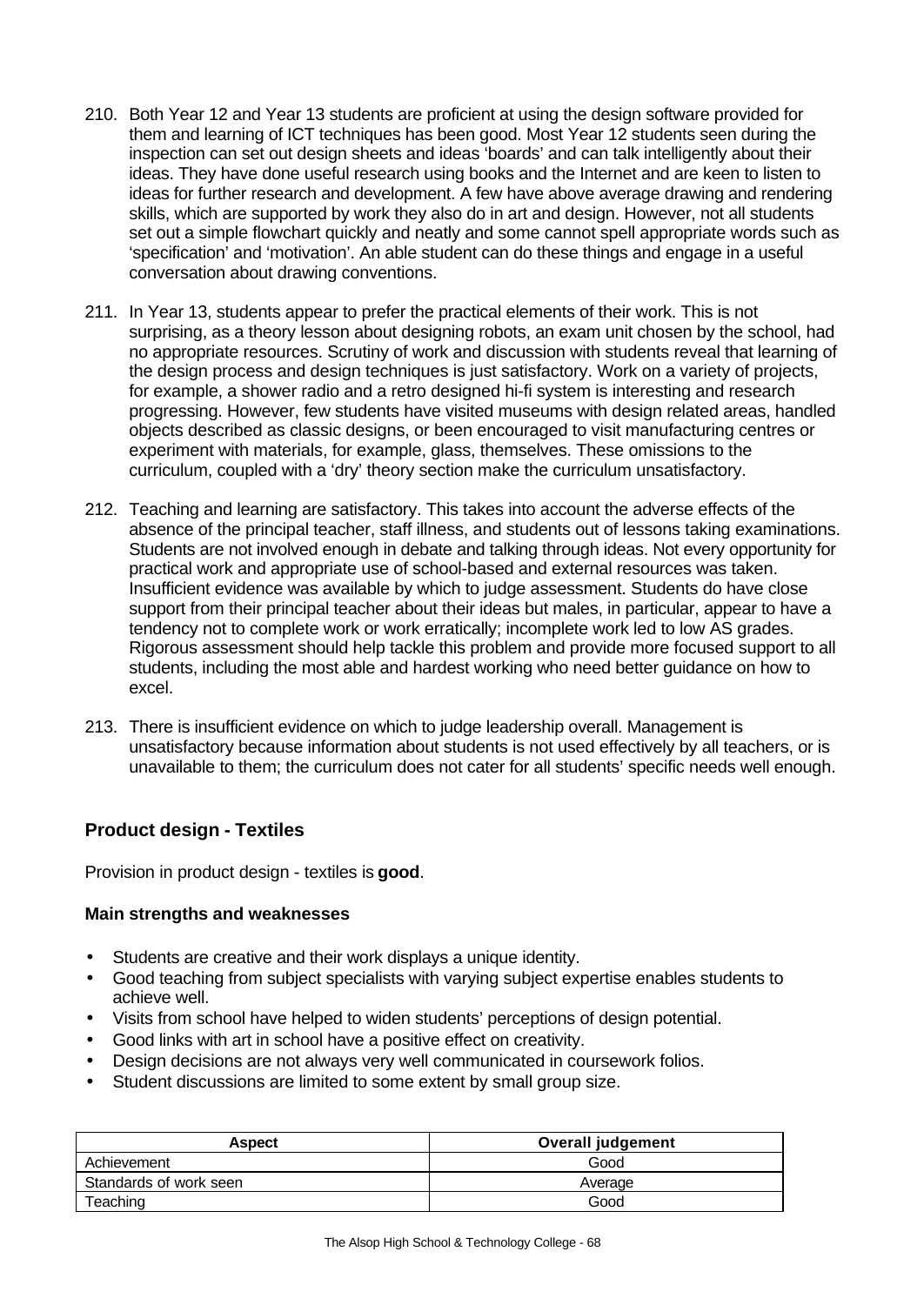| Learning    | Good         |
|-------------|--------------|
| Leadership  | Good         |
| Management  | Good         |
| Improvement | Not reported |

# **Commentary**

- 214. The department offers textiles at both AS and A2 level. The examination board has changed for the current Year 12 to provide a syllabus better suited to their needs. In 2003, all three students who entered A-level passed with D grades. This represents appropriate achievement based on their previous attainment. Results for AS Level again show most students achieved in line with predictions based on prior attainment. Students are accepted on to the course with appropriate GCSE grades. One or two students are accepted on to the course from a background in art rather than textiles, which means they do not have textile skills initially. Very few students fail to complete the course.
- 215. Students are creative and generate highly original ideas for their products. They make good use of drawing and sketching skills together with a good colour awareness acquired in art to present their ideas. The generation of ideas is stimulated by good initial research, including outside visits and by observing exemplar material. Able students can communicate effectively in their coursework design development and how problems have been overcome. They annotate their drawings fully and understand when it is appropriate to carry out further research. Evaluation is detailed and ongoing. One student, engaged in an ambitious project to produce an Ascot hat, has secured a place for herself working with an expert outside of school hours. Middle-ability students are achieving as expected. Those students with little experience of textiles in Year 12 are currently producing work akin to high grade GCSE standard but are rapidly making up ground due to good teaching. Students are good at experimenting with materials and techniques to produce a desired effect in their finished product. Students use ICT well including CAD/CAM to help them when designing and making.
- 216. Teaching is good and students benefit from teachers with wide-ranging experience between them. The work is well planned to provide a good balance between designing and making. Very good relationships exist and because groups tend to be small in number, students receive a lot of individual attention. The downside of this is that discussion work can be limited because there are not many people to spark ideas off. Students are good independent learners and say that they appreciate the fact that the department is open to them throughout the day and they can always get help when necessary. This has a positive effect on motivation and on standards. All the students hold very positive views of the subject which they enjoy. Students' work is marked to examination board criteria and students receive good verbal and written feedback so that they know how to improve. Students act on the advice of their teachers.
- 217. The subject is taught in very good accommodation, which has been upgraded as a result of the Technology College bid. Although the subject is generally well resourced, students work under difficulty when pattern drafting because the school cannot provide the correct paper. The teacher was unable to show any examples of modern technology called 'smart materials' manufactured to fulfil a particular purpose when students were learning about this topic.
- 218. There is a new subject co-ordinator in post for textiles. Leadership and management are good. The subject is rapidly expanding and standards are improving due to monitoring and evaluation.

# **VISUAL AND PERFORMING ARTS AND MEDIA**

The focus of the inspection was on **fine art**. Advanced level theatre studies and GCSE expressive arts were sampled.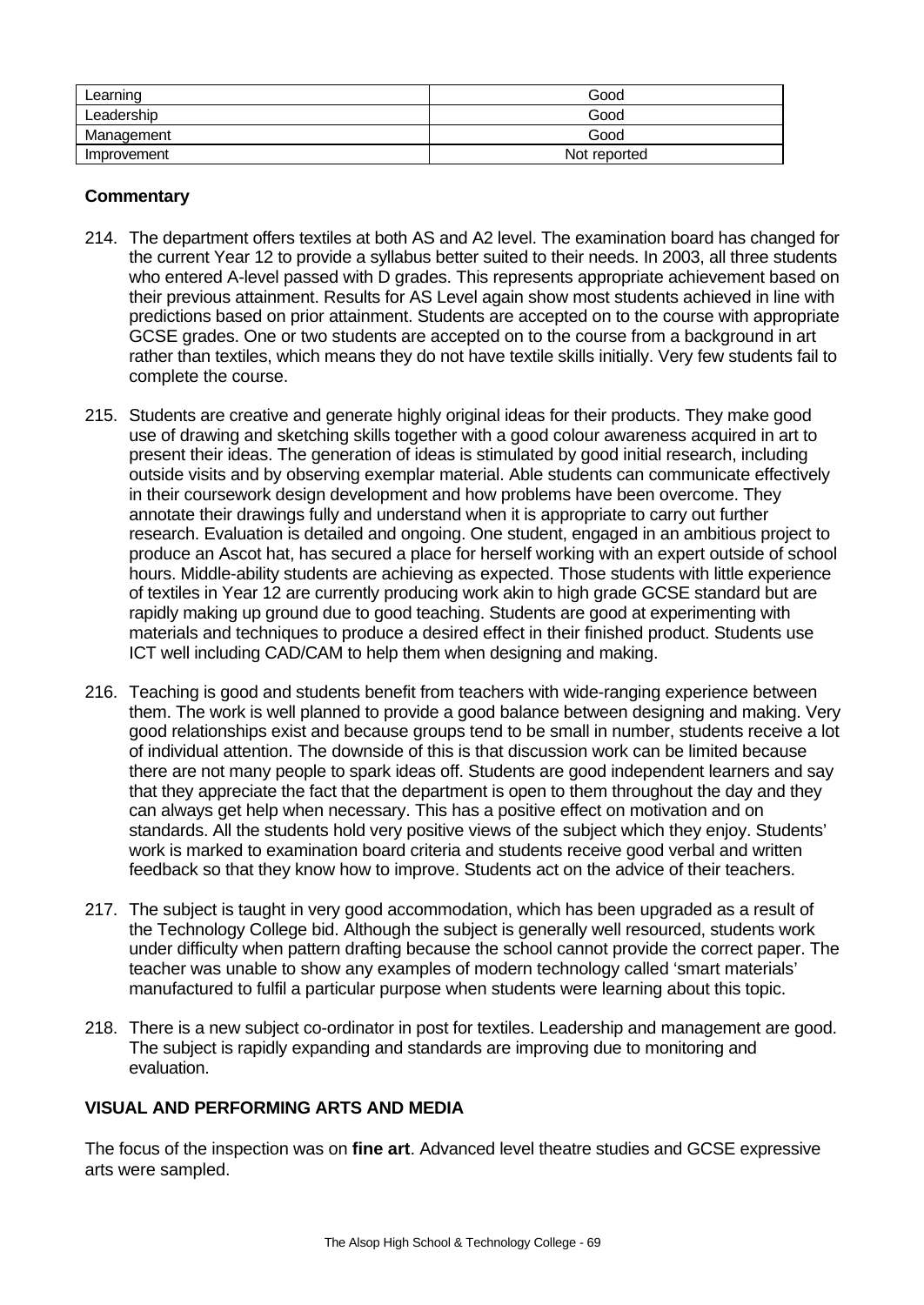- 219. Two lessons of **theatre studies** were seen. Lessons were lively and productive. All students were thoroughly involved and learning well in response to good teaching. There were good opportunities for independent work. Teachers prepare students thoroughly for tasks and students' positive attitudes assist learning.
- 220. In a good GCSE **expressive arts** lesson on 'Masks' there was plenty of positive input from the students who demonstrated good skills and clear gains in knowledge.

# **Art and design**

Provision in art and design is **very good**.

## **Main strengths and weaknesses**

- The teaching team motivates students to achieve very well.
- Standards are improving.
- Students are developing very well as independent learners.
- Skills in drawing and painting are very good.
- Skills in speaking and writing about art are insufficiently developed.
- Students do not use computers to create art.

| <b>Aspect</b>                         | <b>Overall judgement</b> |
|---------------------------------------|--------------------------|
| Achievement                           | Very good                |
| Standards of work seen                | Above average            |
| Quality of teaching                   | Very good                |
| Quality of learning                   | Very good                |
| Leadership                            | Very good                |
| Management                            | Very good                |
| Improvement since the last inspection | Not applicable           |

- 221. Until recently, only a small number of students was entered for examinations and the proportion of students achieving the higher grades was below average. Now a significant number of students, mainly female, study art and the standard of current work indicates that future results will be more in line with national expectations at this level. Students arrive with a well-established skills base and make rapid progress in acquiring new skills and knowledge which they apply with imagination. They are blossoming as independent artists and many are achieving standards that would not be out of place at an even higher level. The smaller number of male students are also achieving very well. Colour is understood and exploited extremely well by studying artists such as Georgia O'Keeffe. Strong, expressive, figurative work is aided by life drawing sessions in a local college. Students are exposed to the best quality art by visiting national art galleries and this is promoting a greater awareness of different art movements. The drawing of neo-classical sculpture in the city art gallery is developing a subtler understanding and appreciation of aesthetic values. Understanding of contemporary art practice is limited by the infrequent opportunities to work with visiting artists-in-residence. Students are beginning to express personal opinions and judgements in their writing but the majority are not confident when talking about their art. They are able to use computers to research art and to present their written work, but do not yet have the studio computer resources available to prepare them for creative higher education art and design courses.
- 222. There is a well led, very strong, teaching team with a wide range of expertise in use which is resulting in very good learning. Teachers work hard and regular practical demonstrations by teachers are instrumental in furthering students' practical skills. Teachers show students how to build up clay correctly when modelling three-dimensional portraits and this results in well-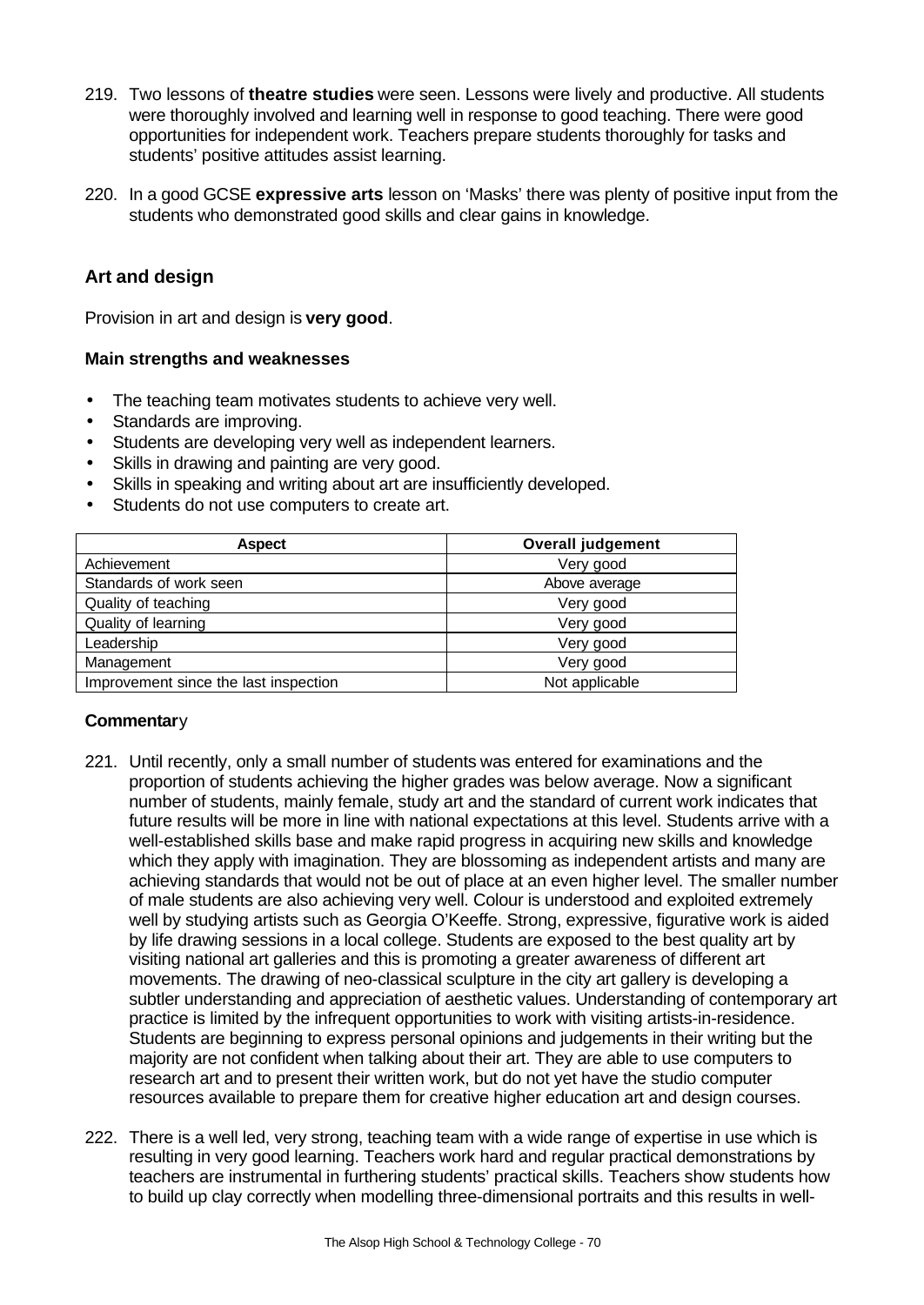made sculptures. Individual care and attention is a regular feature of all lessons. Each student is regularly involved in a detailed self-assessment and a teacher assessment recording process, with the result that students know exactly what they have to do to improve. Students are clearly interested in their work and lessons are well attended. Students in both years speak very positively about the way they are treated as adult learners, the greater individual responsibility that is demanded of them and the breadth of new opportunities provided.

223. This is a very good department. There is very clear leadership with the vision to achieve excellence. There has been a significant growth in the number of students choosing art and standards have risen. Planning for the new building addresses a previous outstanding issue by including the essential study space for students to be able to continue their practical work out of lesson time.

# **HOSPITALITY, SPORTS, LEISURE AND TRAVEL**

The focus of the inspection was on **physical education** and **travel and tourism**.

# **Physical education**

Provision in physical education is **very good**.

## **Main strengths and weaknesses**

- Very good teaching leads to very good learning.
- Students' very good commitment to study ensures very good achievement.
- The very good advice and guidance students receive prepares them well for the demands of the course.
- Excellent leadership of the subject gives a definite vision for improvement.

| <b>Aspect</b>                         | <b>Overall judgement</b> |
|---------------------------------------|--------------------------|
| Achievement.                          | Very good                |
| Standards of work seen                | Above average            |
| Quality of teaching                   | Very good                |
| Quality of learning                   | Very good                |
| Leadership                            | Very good                |
| Management                            | Very good                |
| Improvement since the last inspection | Not applicable           |

- 224. In 2003, results at AS-level and A-level were below average at the higher grades, but above the national average for the subject overall. These students started their advanced course with well below average prior attainment. Students did better in this subject than they did in the other subjects they took.
- 225. The standard of work seen, both in students' files, and especially in lessons, in both Year 12 (AS-level) and Year 13 (A-level), is of a high quality. This is noteworthy when taking into consideration the standards reached by these same students at GCSE level before setting out on this course of study. They are demonstrating very good achievement over time. Regularly, 100 per cent of students who start out on advanced courses of study in physical education complete them successfully. They are very clear about the difficulties they will face, and the advantages they will gain by following these courses. Most students go on to higher education.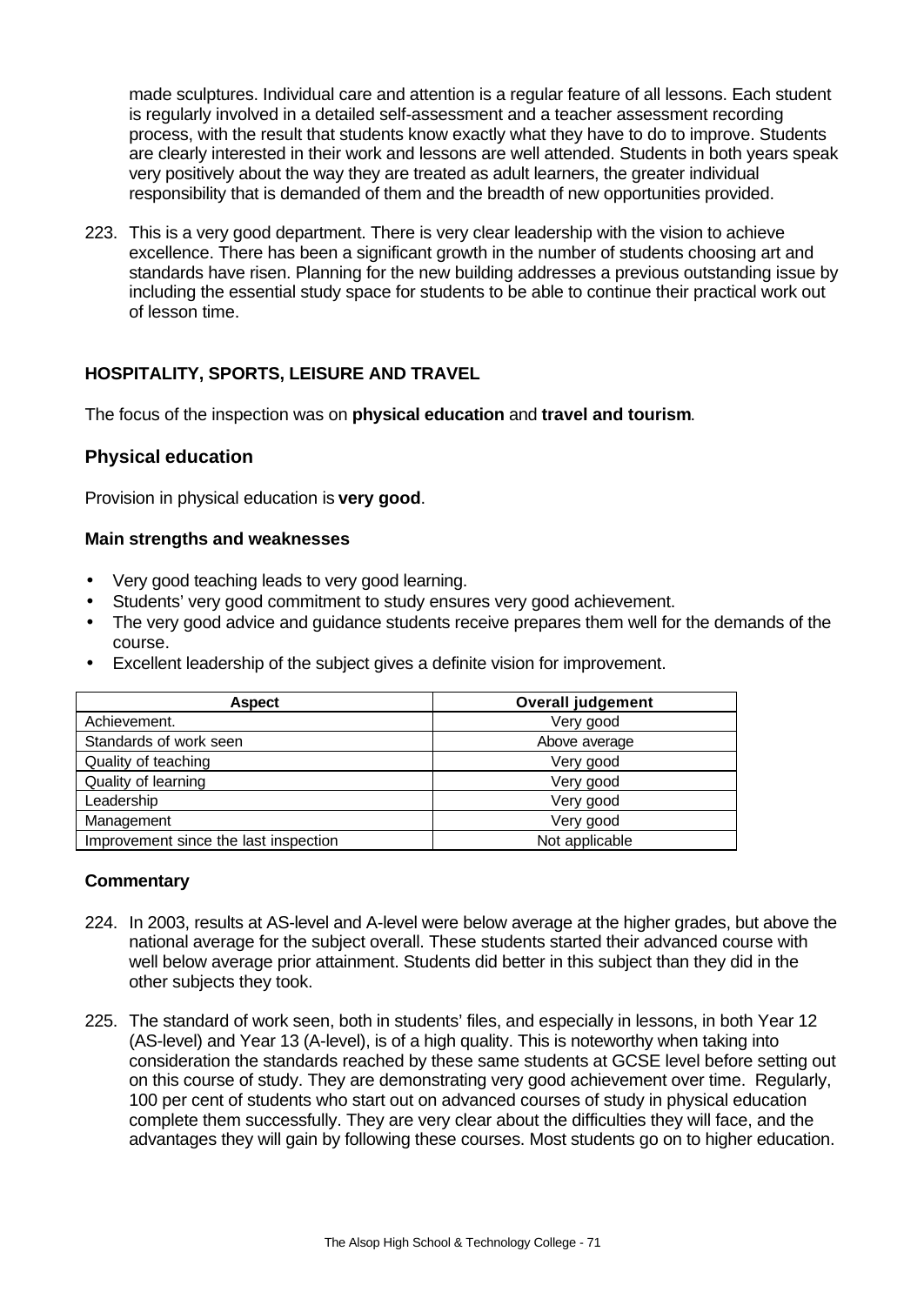226. Teaching is consistently very good, and this leads directly to very good learning. Committed and expert teachers expect the best of the students, who respond to inspiring teaching with enjoyment and a very focused determination to succeed.

#### **Example of excellent practice**

#### **A year 12 physiology lesson**

Very challenging teaching of the highest quality inspired the whole group to gain a very clear understanding of the different parts of the heart. The teacher challenged students to dissect pigs' hearts individually and then in groups to recognise and identify the component arteries, veins, valves and ventricles. When added to diagrams, jigsaws, discussions and demonstrations, the students very quickly learned the structure of the heart, and their learning was tested in a spirited question and answer session to conclude the lesson.

- 227. The best lessons are characterised by very detailed planning of teaching and the mature attitude the students bring to their studies, though some are a little reticent at times. Both teachers and students are clearly committed to the subject. All students voluntarily undertake the community sports leader award under the guidance of their teachers. They work with younger children in their own time, using their high level sporting skills and knowledge to raise standards and to raise awareness of the benefits of participation in regular exercise.
- 228. Excellent leadership has ensured that a vision of continuous improvement is held. A constant striving to do better underpins all the work of the department. Very good management, focused completely on learning, ensures that everything runs smoothly and successfully. Teachers are encouraged to try out new ideas, and to record their self-evaluations.

# **Travel and tourism**

Provision in travel and tourism is **very good**.

- Standards are above average and achievement is very good.
- Students work enthusiastically in a subject they see as relevant, and their attitudes are excellent.
- Teaching is very good and uses visits and work placements to give students practical experience of the tourist industry.

| <b>Aspect</b>                         | <b>Overall judgement</b> |
|---------------------------------------|--------------------------|
| Achievement                           | Very good                |
| Standards of work seen                | Above average            |
| Quality of teaching                   | Very good                |
| Quality of learning                   | Very good                |
| Leadership                            | Very good                |
| Management                            | Very good                |
| Improvement since the last inspection | Not applicable           |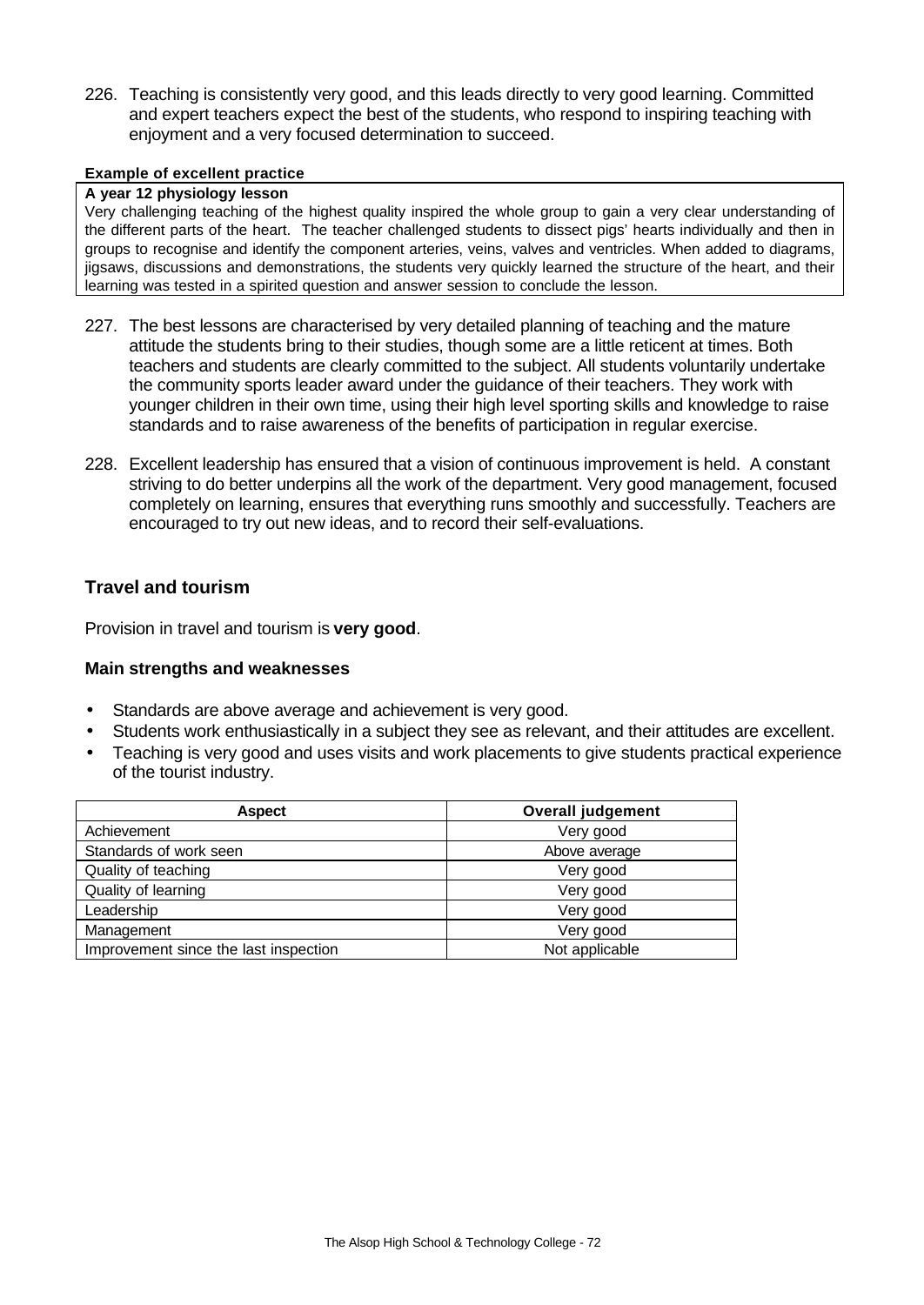### **Commentary**

- 229. Five lessons were observed and student portfolios examined. This showed standards to be above average in this level 3 AVCE course that will be examined for the first time in summer, 2004. When the entry level of students is taken into account, this represents very good achievement.
- 230. Students use a variety of analytical techniques to compare the level of customer services at contrasting centres such as Alton Towers and the Trafford Centre. They understand and explain the impact of cultural tourism on local attractions, such as Speke Hall and the Albert Docks complex. Year 12 students are enthusiastically preparing for a fieldwork visit to New York to assess the importance of the international tourist industry. As a result, they are able to discuss knowledgeably the reasons for the expansion of overseas travel and the impact this has on local economies.
- 231. Teaching in the subject is very good and is characterised by thorough preparation, varied teaching styles and a strong emphasis on practical tasks, including work placement and visits. Students respond very well and see the subject as relevant and interesting. ICT is well used by students to compile their portfolios and to research for information on the Internet.
- 232. Leadership of the subject is very good and responsibilities are clearly understood by all members of the teaching staff. A key feature is the induction and encouragement of new staff in this rapidly expanding department. Management is very good with a very efficient database in place for student tracking, that both uses target grades and makes students aware of how they can improve their work.
- 233. The attitude of students towards the subject is excellent and, not surprisingly, this is now one of the most popular post-16 subjects on offer in the school.

### **BUSINESS**

No subject was a focus of the inspection. **Business Studies** was sampled.

234. One Year 13 lesson was seen. In this lesson, teaching and learning were good and students made good progress in furthering their understanding of how businesses grow. Learning was supported by very good attitudes. Standards were below average.

### **HEALTH AND SOCIAL CARE**

No subject was the focus of the inspection.

**235.** One lesson was sampled in Year 12 on a GNVQ intermediate course. Teaching and learning were very good. Students made very good progress in learning about predictable and unpredictable events in life. They were subsequently able to apply this knowledge in a consideration of several case studies provided by the teacher. Standards in this lesson were average representing very good achievement. Currently these students are on target to achieve their predicted grade or higher, based on prior attainment. A student identified as having special educational needs is achieving higher than expected because the course is well matched to her needs. Students have positive views of the subject and believe it provides a good link to their future career aspirations. The school also offers AVCE in this subject for the first time this year, but this was not sampled.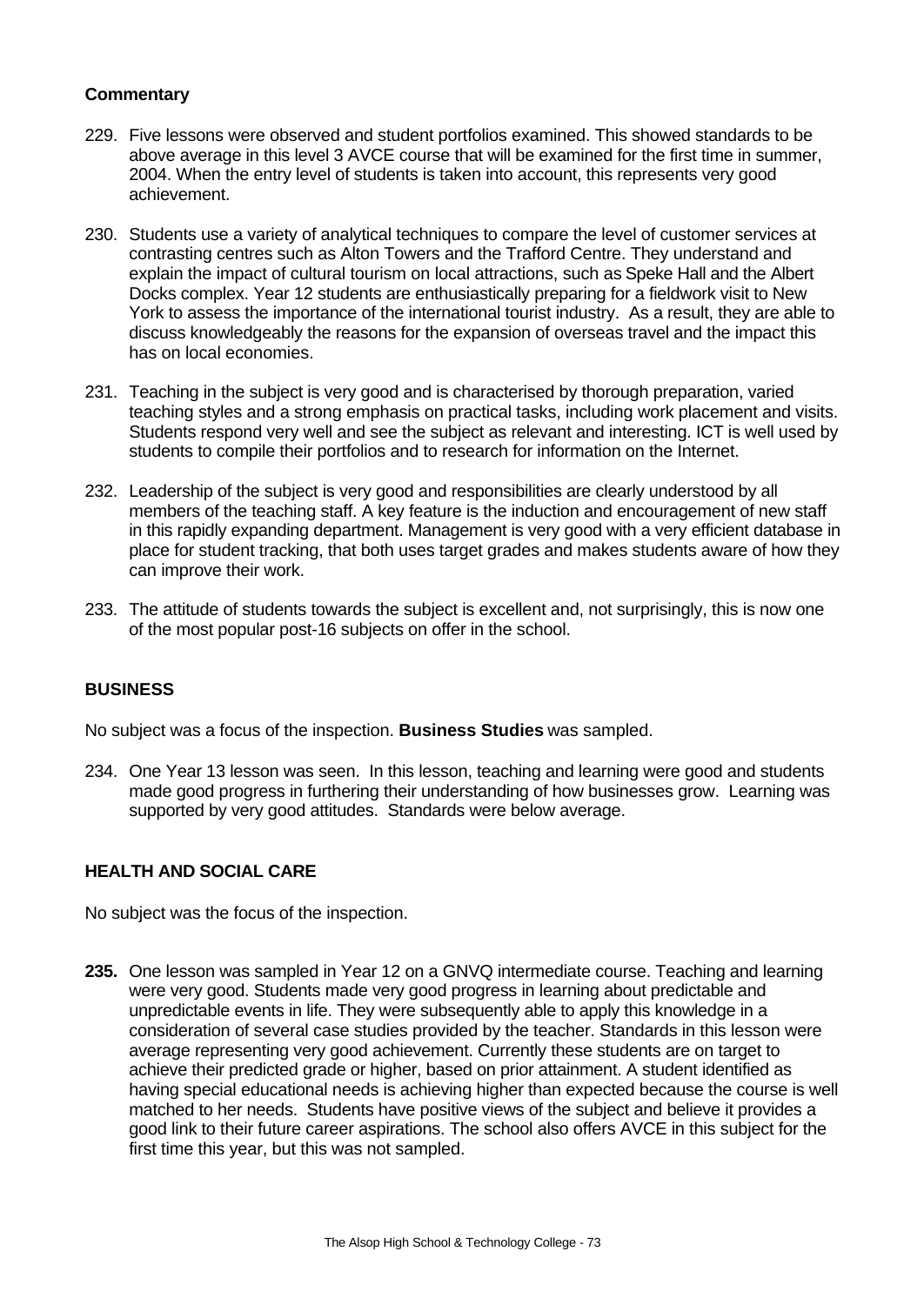## **PERSONAL DEVELOPMENT AND GENERAL PROGRAMMES**

All students follow a course in personal social and health education and those taking Advanced level courses take a general studies course.

- 236. Two lessons of **general studies** were sampled, where ethical issues and conflict resolution were tackled. Good teaching built up students' knowledge and understanding well and there was a good contribution to students' personal development and knowledge and understanding of elements of religious education. Standards in relation expectations in general studies were below average, but students were achieving well in relation to their prior standards.
- 237. Two lesson of **personal, social and health education** were sampled. These lessons are usually well attended and students appreciate them. Students learnt about the benefits and drawbacks of moving into higher education in Year 12, and student loans were explained and discussed in Year 13. In Year 12, good teaching made many demands of students to research independently on computers under time restrictions. This resulted in good learning and much encouragement of independent work